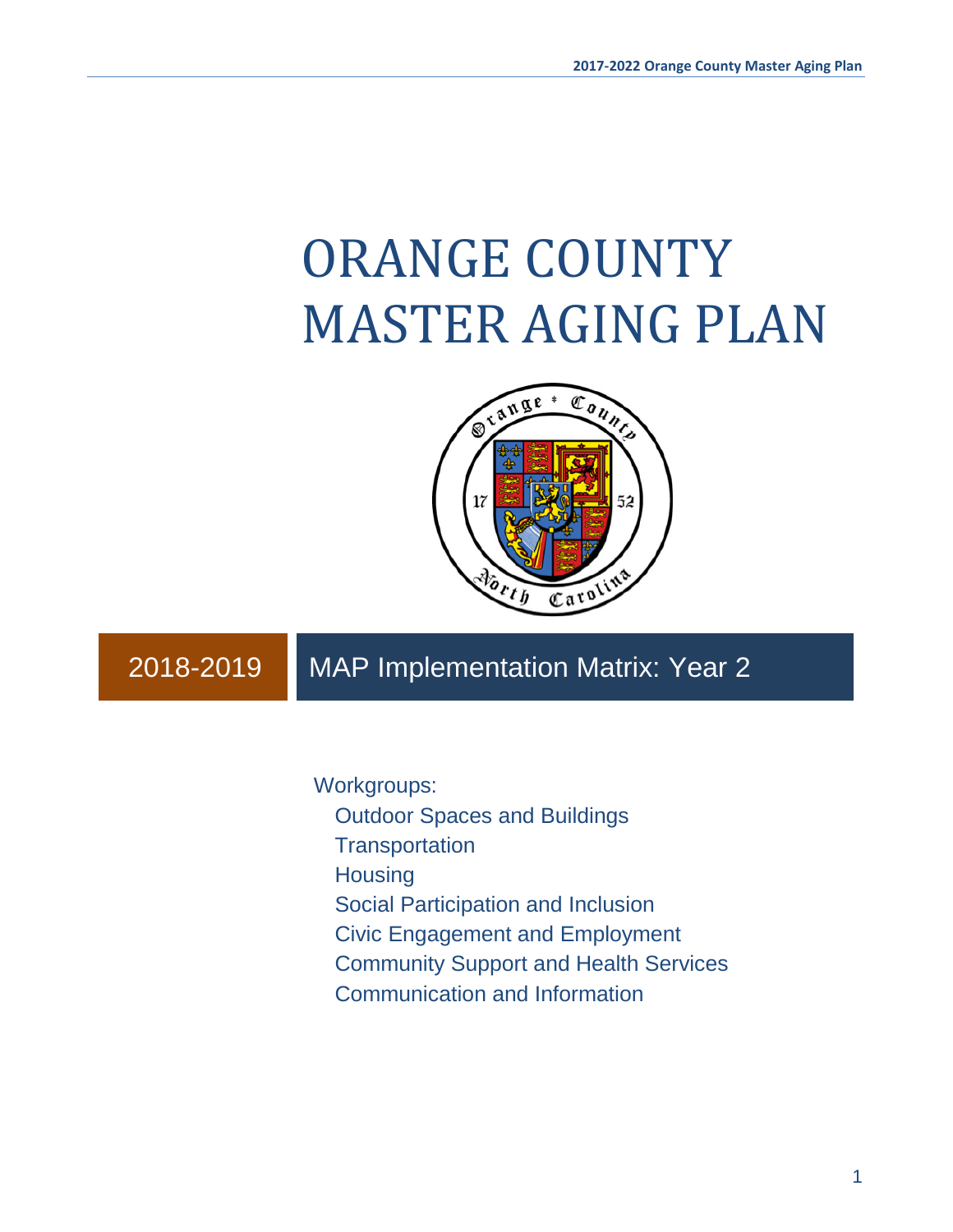## **Orange County Master Aging Plan Implementation Matrix: Year 2: 2018/19**

#### **[Outdoor Spaces & Buildings Workgroup](#page-3-0)**

Objective 1.1: Increase engagement of older adults in planning, monitoring, and maintenance processes.

Objective 1.2: Improve accessibility, availability, convenience, and use of outdoor spaces and buildings.

Objective 1.3: Create and implement county and town development and construction regulations and standards that address senior mobility challenges.

Objective 8.1: Increase the accessibility of information regarding available programs, services, and resources.

### **[Transportation Workgroup](#page-6-0)**

Objective 2.1: Expand availability and improve transportation options for older adults.

Objective 2.2: Improve collaboration among public and private transportation services to overcome barriers to mobility.

Objective 2.3: Increase access to transportation information and travel training.

Objective 8.1: Increase the accessibility of information regarding available programs, services, and resources.

## **Housing [Workgroup](#page-10-0)**

Objective 3.2: Develop new affordable senior housing (rental and ownership, including supported housing).

Objective 3.3: Modify and repair existing housing for safety and accessibility.

Objective 3.4: Educate the public about housing options in later life, emphasizing the importance of accessibility, safety, and maintenance.

Objective 3.6: Support Orange County residents to age in community.

Objective 8.1: Increase the accessibility of information regarding available programs, services, and resources.

## **[Social Participation](#page-16-0) and Inclusion Workgroup**

Objective 4.1: Expand opportunities for educational, intergenerational, and cultural programming.

Objective 5.1: Ensure a welcoming, inclusive, and livable community.

Objective 5.2: Promote social inclusion and community cohesion at the senior centers and other community locations.

Objective 7.1: Increase awareness and use of available health and wellness resources.

Objective 8.1: Increase the accessibility of information regarding available programs, services, and resources.

## **[Civic Engagement & Employment Workgroup](#page-29-0)**

Objective 6.1: Create effective pathways for older adults to secure fairly compensated employment, including traditional, alternative, and entrepreneurial options.

Objective 6.2: Expand opportunities for older adults to gain both job-seeking and on-the-job skills.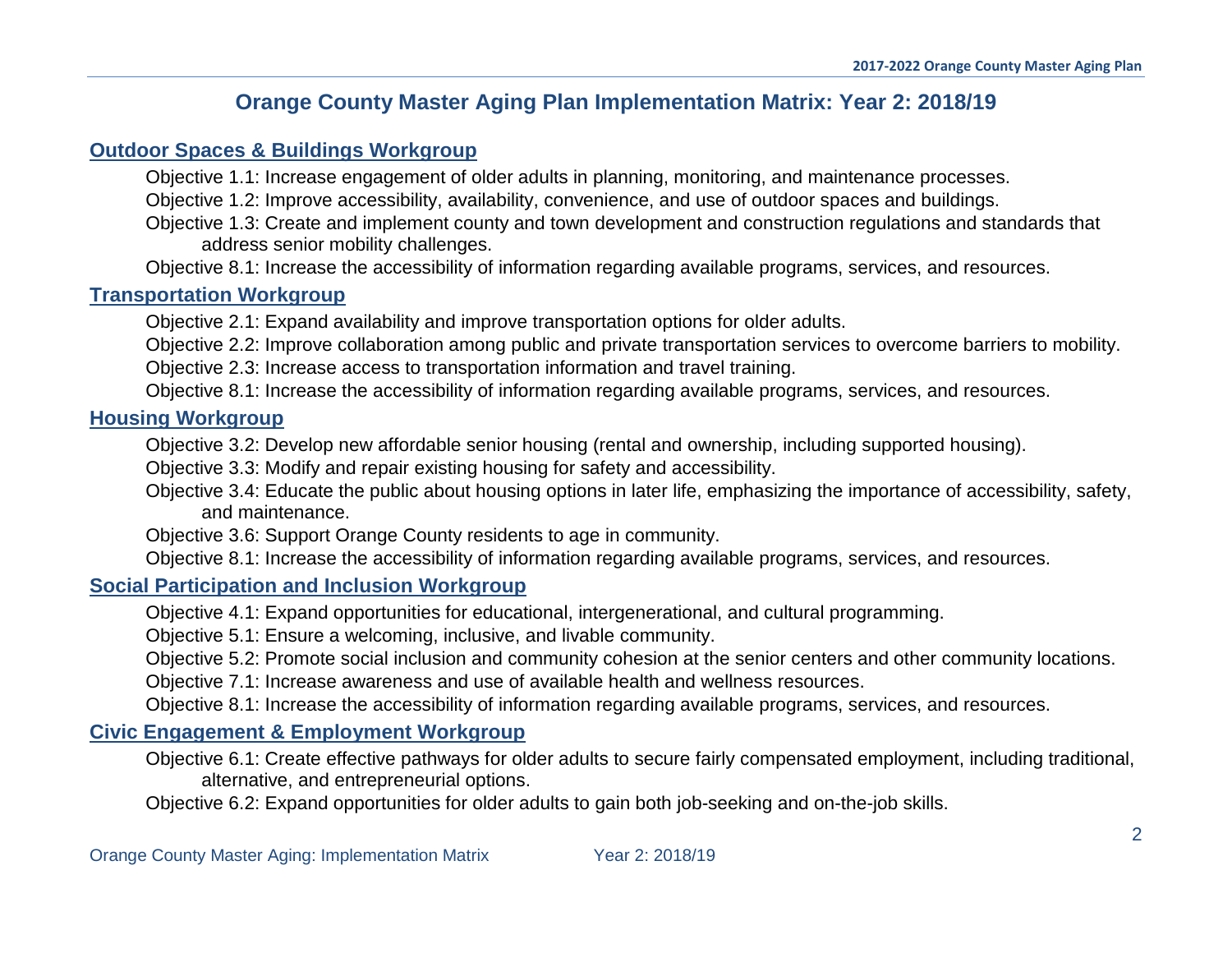Objective 6.3: Promote the value of an experienced workforce to local employers. Objective 8.1: Increase the accessibility of information regarding available programs, services, and resources.

## **[Community Support & Health Services](#page-37-0) Workgroup**

- Objective 7.2: Expand services to help older adults age in their homes and communities.
- Objective 7.3: Improve collaboration between medical providers and OCDOA.
- Objective 7.4: Address the problem of food insecurity among older adults.
- Objective 7.5: Promote and support the growth of the "Village"/neighborhood model of community support across all of Orange County for individuals aging in their homes.
- Objective 7.6: Support planning for and fulfillment of individual goals in all stages at the end of life.
- Objective 6.4: Expand enriching volunteer opportunities for older adults.
- Objective 5.1: Ensure a welcoming, inclusive, and livable community.
- Objective 3.5: Activate the community to support and improve quality of life for older adults living in long-term care settings.

Objective 8.1: Increase the accessibility of information regarding available programs, services, and resources.

## **[Communication and Information: All Workgroup + OCDOA Communication Dept](#page-61-0).**

Objective 8.1: Increase the accessibility of information regarding available programs, services, and resources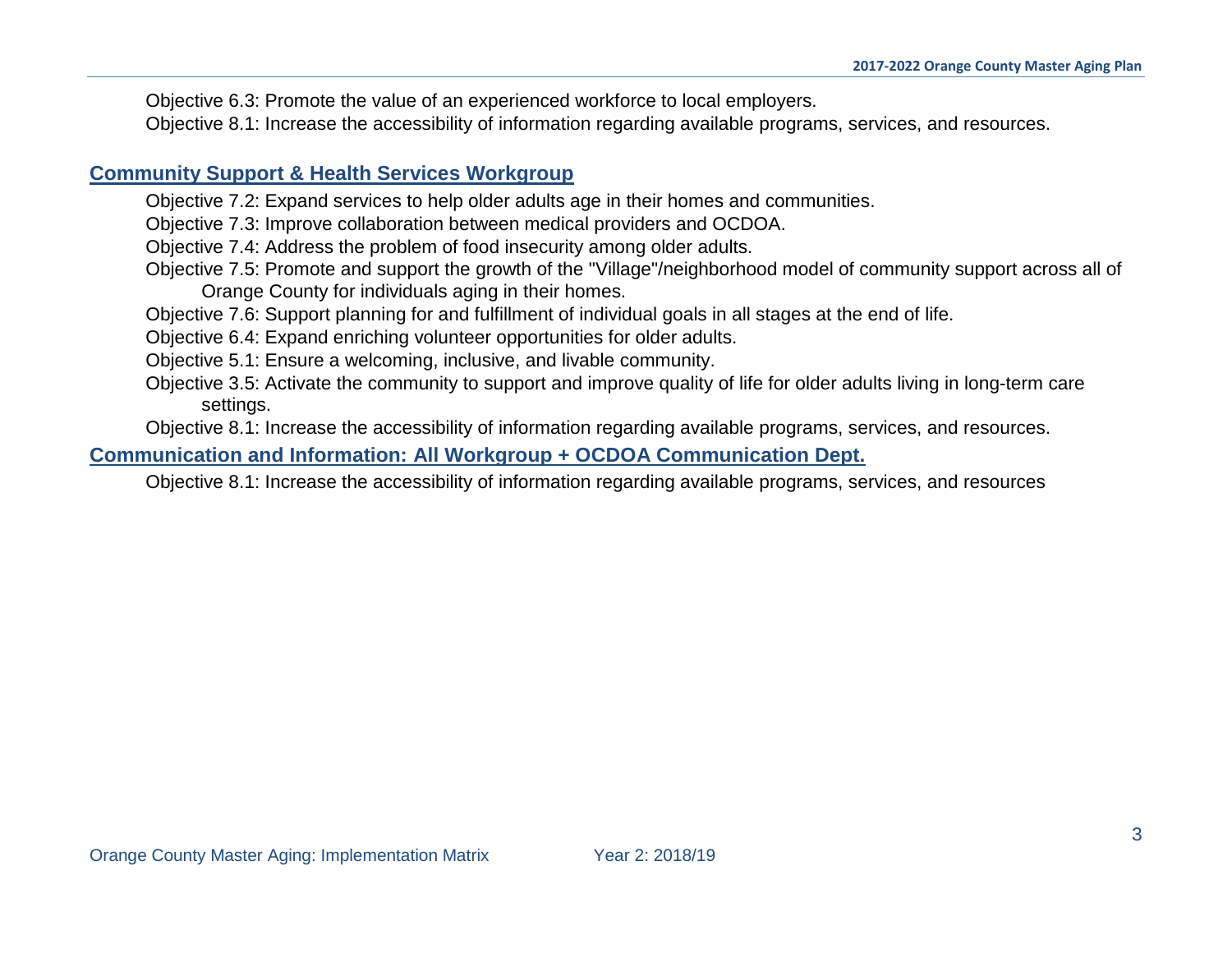# **Outdoor Spaces and Buildings Workgroup – Year 2 Priorities**

<span id="page-3-0"></span>

| <b>Indicator</b>                                                                                                                                                                                                                    | <b>Lead Agency</b> | <b>Status</b><br>October 2018                                                                                                                                                                           | <b>Status</b><br><b>January 2019</b>                                                                                                                                                                                                                                                | <b>Status</b><br><b>April 2019</b>                                                                                                                                                                                                                                                                                         | <b>Status</b><br><b>July 2019</b>                                                                                |
|-------------------------------------------------------------------------------------------------------------------------------------------------------------------------------------------------------------------------------------|--------------------|---------------------------------------------------------------------------------------------------------------------------------------------------------------------------------------------------------|-------------------------------------------------------------------------------------------------------------------------------------------------------------------------------------------------------------------------------------------------------------------------------------|----------------------------------------------------------------------------------------------------------------------------------------------------------------------------------------------------------------------------------------------------------------------------------------------------------------------------|------------------------------------------------------------------------------------------------------------------|
|                                                                                                                                                                                                                                     |                    | Objective 1.1: Increase engagement of older adults in planning, monitoring, and maintenance processes.                                                                                                  |                                                                                                                                                                                                                                                                                     |                                                                                                                                                                                                                                                                                                                            |                                                                                                                  |
| relative to outdoor spaces and buildings.                                                                                                                                                                                           |                    | Strategy 1.1.1: Increase channels of communication and collaboration between older adults and planning organizations in Orange County                                                                   |                                                                                                                                                                                                                                                                                     |                                                                                                                                                                                                                                                                                                                            |                                                                                                                  |
| 1.1.1a. A representative<br>from the Orange County<br>Department on Aging<br>(OCDOA) Advisory<br>Board on Aging is added<br>to the Intergovernmental<br>Parks Workgroup.                                                            | <b>OCDOA</b>       | • OCDOA Staff and OC<br>Advisory Bd on Aging<br>Member to attend<br>10/10/18 meeting and<br>share Outdoor<br>Spaces Survey<br>Results at this next<br>meeting<br>• Reach out to CHPR<br>and CPR for MAP | $\bullet$ 10/10/18 mtg<br>cancelled.<br>• Outdoor Spaces<br>Survey results are<br>available upon<br>request<br>• Town of Chapel Hill<br>PR and Carrboro PR<br>reps have been<br>appointed to the<br>group.                                                                          |                                                                                                                                                                                                                                                                                                                            | OCDOA staff attended<br>4/10/19 meeting of the<br>IGPWG and shared<br>results of Outdoor<br><b>Spaces Survey</b> |
| 1.1.1c. Increased<br>communication from and<br>to nature-related<br>organizations regarding<br>natural areas and other<br>public outdoor spaces is<br>achieved through town<br>Planning and Parks and<br>Recreation<br>Departments. | <b>OCDOA</b>       |                                                                                                                                                                                                         | UNC HPDP Food,<br>Fitness, and<br><b>Opportunity Research</b><br>Collaborative is forming<br>an Active Living<br>Collaborative in Orange<br>County to promote<br>physical activity and<br>social inclusion.<br>• OCDOA will send a<br>representative.<br>(Meetings start in<br>Feb) | • Active Living<br>Collaborative - first<br>meeting was held and<br><b>OCDOA</b><br>representative<br>attended (focused on<br>safety, walkability,<br>lighting, etc.)<br>• OCDOA is signed up<br>for town newsletters<br>(Carrboro,<br>Hillsborough, Chapel<br>Hill) and sends<br>relevant updates to<br>committee members | OCDOA representative<br>attended the Active<br><b>Living Collaborative</b><br>meeting (4/17/19)                  |
|                                                                                                                                                                                                                                     |                    | Objective 1.2: Improve accessibility, availability, convenience, and use of outdoor spaces and buildings.                                                                                               |                                                                                                                                                                                                                                                                                     |                                                                                                                                                                                                                                                                                                                            |                                                                                                                  |
|                                                                                                                                                                                                                                     |                    | Strategy 1.2.1: Increase accessibility and safety of public outdoor spaces and buildings to older adults of all abilities.                                                                              |                                                                                                                                                                                                                                                                                     |                                                                                                                                                                                                                                                                                                                            |                                                                                                                  |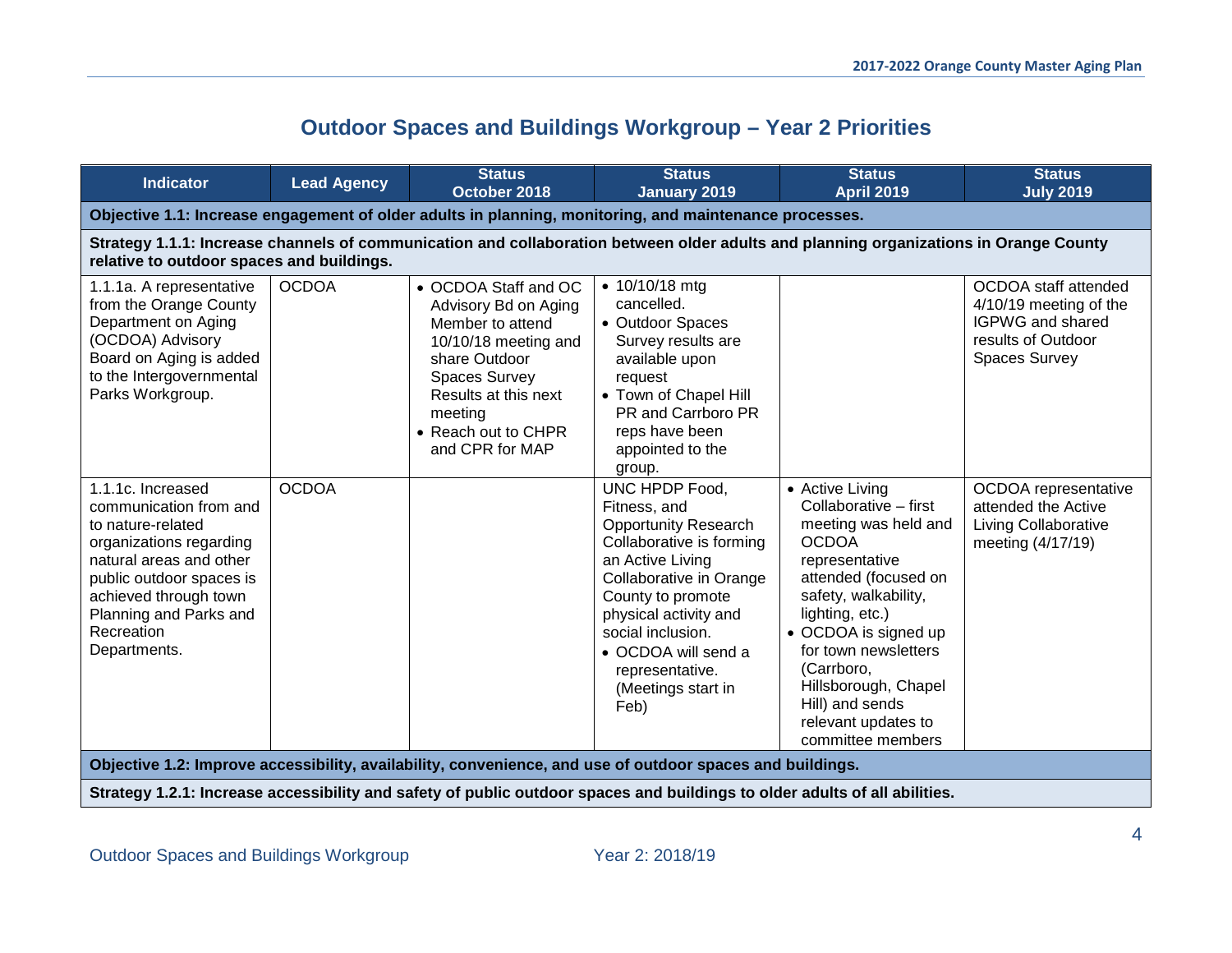| <b>Indicator</b>                                                                                                                        | <b>Lead Agency</b>                                                                                                  | <b>Status</b><br>October 2018                                                                                                                                                                                       | <b>Status</b><br><b>January 2019</b>                                                                                                                        | <b>Status</b><br><b>April 2019</b>                                                                                                                                    | <b>Status</b><br><b>July 2019</b>                                                                                                                                                                     |
|-----------------------------------------------------------------------------------------------------------------------------------------|---------------------------------------------------------------------------------------------------------------------|---------------------------------------------------------------------------------------------------------------------------------------------------------------------------------------------------------------------|-------------------------------------------------------------------------------------------------------------------------------------------------------------|-----------------------------------------------------------------------------------------------------------------------------------------------------------------------|-------------------------------------------------------------------------------------------------------------------------------------------------------------------------------------------------------|
| 1.2.1b. Use of outdoor<br>spaces by older adults is<br>encouraged through<br>special events organized<br>by and/or for older<br>adults. | <b>Outdoor Spaces</b><br>Group members;<br>Aging &<br>Wellness;<br>Student Groups/<br>Interns organized<br>by OCDOA | • Aug 30, 2018 – Five<br>visually impaired)<br>persons participated<br>in a Birding by Ear<br>walk along the nature<br>trails at the Chapel<br>Hill Public Library<br>• Compile list of Sr.<br>participating events |                                                                                                                                                             | <b>Active Outdoor</b><br>Programs advertised in<br>Mar-May Senior times<br>(page 15).<br>• Includes events<br>sponsored by<br>OCDOA, Carrboro<br>P&R, Chapel Hill P&R | • Worked with Carrboro<br>and Town of CH to list<br>town programing in<br>the Senior Times<br>(outdoor active page)<br>• One final walk for this<br>spring, more walks will<br>be planned in the fall |
| 1.2.1d. Park<br>informational brochures<br>are available at the<br>Seymour and Passmore<br>Centers.                                     | OCDEAPR/Town<br>of Hills./OCDOA                                                                                     | • Post website info in<br>Senior Times directing<br>public to Parks/<br>Greenways websites                                                                                                                          | Press Release included<br>in the Dec $-$ Feb $'19$<br>Senior Times.<br>highlighting interactive<br>trails/greenways map<br>and County Parks<br>locator map. | • Park brochures are<br>available<br>• Hillsborough<br>Riverwalk brochure<br>was added to Senior<br>Centers and the stock<br>checked monthly                          | • Hillsborough<br>Riverwalk brochures<br>available at Seymour<br>and Passmore<br>• New Trail Map<br>published by the Town<br>of CH, will distribute<br>these to the Senior<br>Centers                 |
| 1.2.1e. A different park<br>is highlighted every<br>month on the OCDOA<br>website and in the<br>Senior Times.                           | OCDOA/<br><b>OCDEAPR</b>                                                                                            | • Promote Park locator<br>Maps in ST initially<br>• Promote specific<br>parks in ST                                                                                                                                 | Press Release included<br>in the Dec - Feb '19 Sr<br>Times, highlighting<br>interactive<br>trails/greenways map<br>and County Parks<br>locator map.         | Hollow Rock and<br><b>Blackwood Farm Park</b><br>were highlighted in Mar-<br>May Senior Times<br>(page 24)                                                            | Will continue the park<br>spotlights in the Fall                                                                                                                                                      |
| challenges.                                                                                                                             |                                                                                                                     |                                                                                                                                                                                                                     |                                                                                                                                                             | Objective 1.3: Create and implement county and town development and construction regulations and standards that address senior mobility                               |                                                                                                                                                                                                       |

**Strategy 1.3.1: Review design and construction regulations and standards to ensure that built environments are accessible and easy to visit.**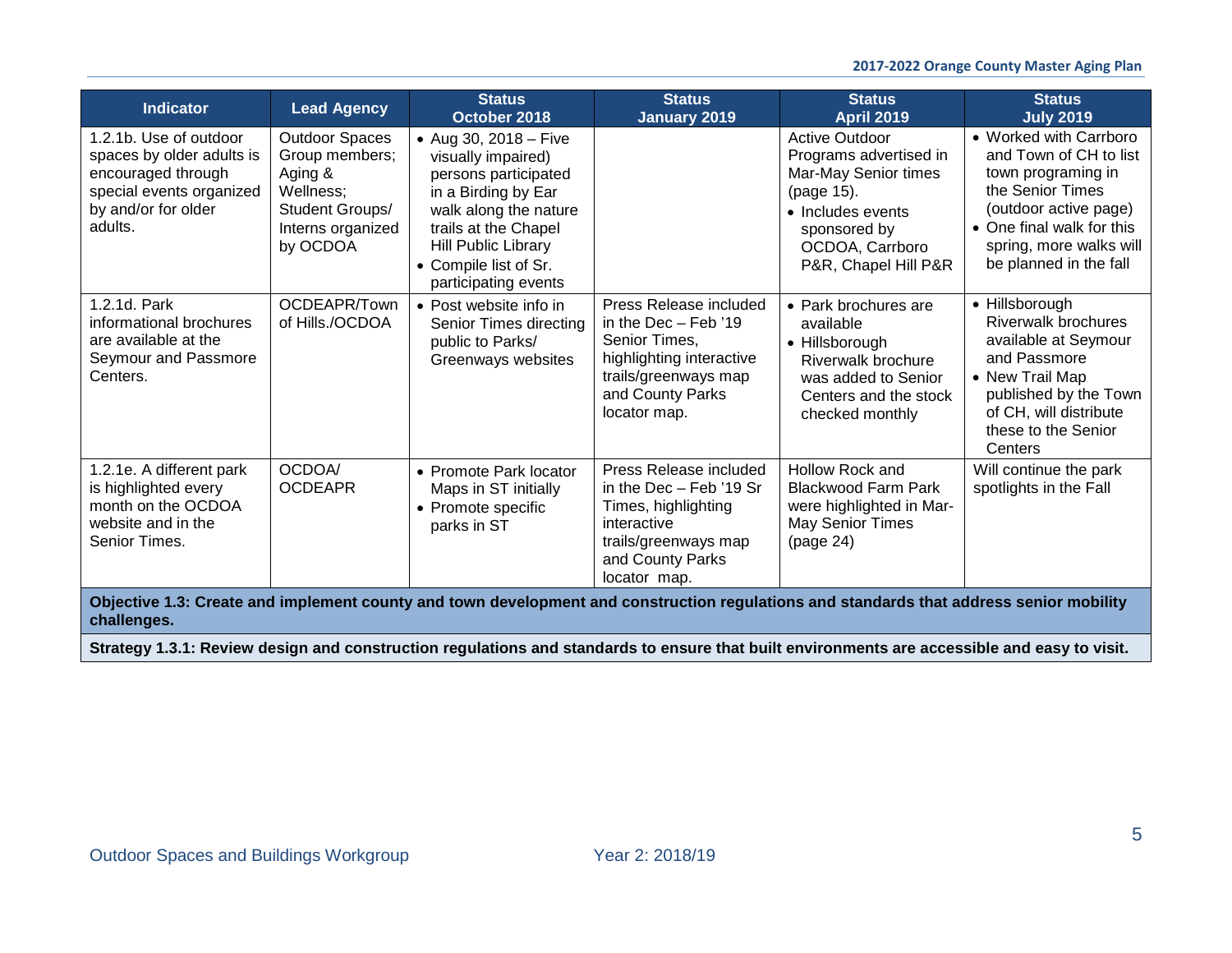| <b>Indicator</b>                                                                                                                                                                                     | <b>Lead Agency</b> | <b>Status</b><br>October 2018 | <b>Status</b><br>January 2019 | <b>Status</b><br><b>April 2019</b>                                                                                     | <b>Status</b><br><b>July 2019</b>                                                                                                                                                                                                                                                                                                                                                                                                                        |
|------------------------------------------------------------------------------------------------------------------------------------------------------------------------------------------------------|--------------------|-------------------------------|-------------------------------|------------------------------------------------------------------------------------------------------------------------|----------------------------------------------------------------------------------------------------------------------------------------------------------------------------------------------------------------------------------------------------------------------------------------------------------------------------------------------------------------------------------------------------------------------------------------------------------|
| 1.3.1a. Existing public<br>spaces are reviewed for<br>compliance with<br>Americans with<br>Disabilities Act (ADA)<br>standards and feedback<br>is provided to county<br>and town Planning<br>Boards. |                    |                               |                               | Sidewalks and<br>crosswalks in downtown<br>Hillsborough updated to<br>be ADA compliant<br>(completed in March<br>2019) | • ADA improvements<br>being made in<br>Ephesus Park (ADA<br>accessible paths,<br>parking spaces)<br>$\bullet$ Hillsborough $-$ just<br>finished the West<br>Hillsborough sidewalk<br>connection to connect<br>to Nash Street and<br>Riverwalk (now all<br>these sidewalks are<br>ADA compliant)<br>• NCDOT is resurfacing<br>streets in<br>Hillsborough, this will<br>require updated<br>handicap ramps along<br>these streets (will be<br>done in 2020) |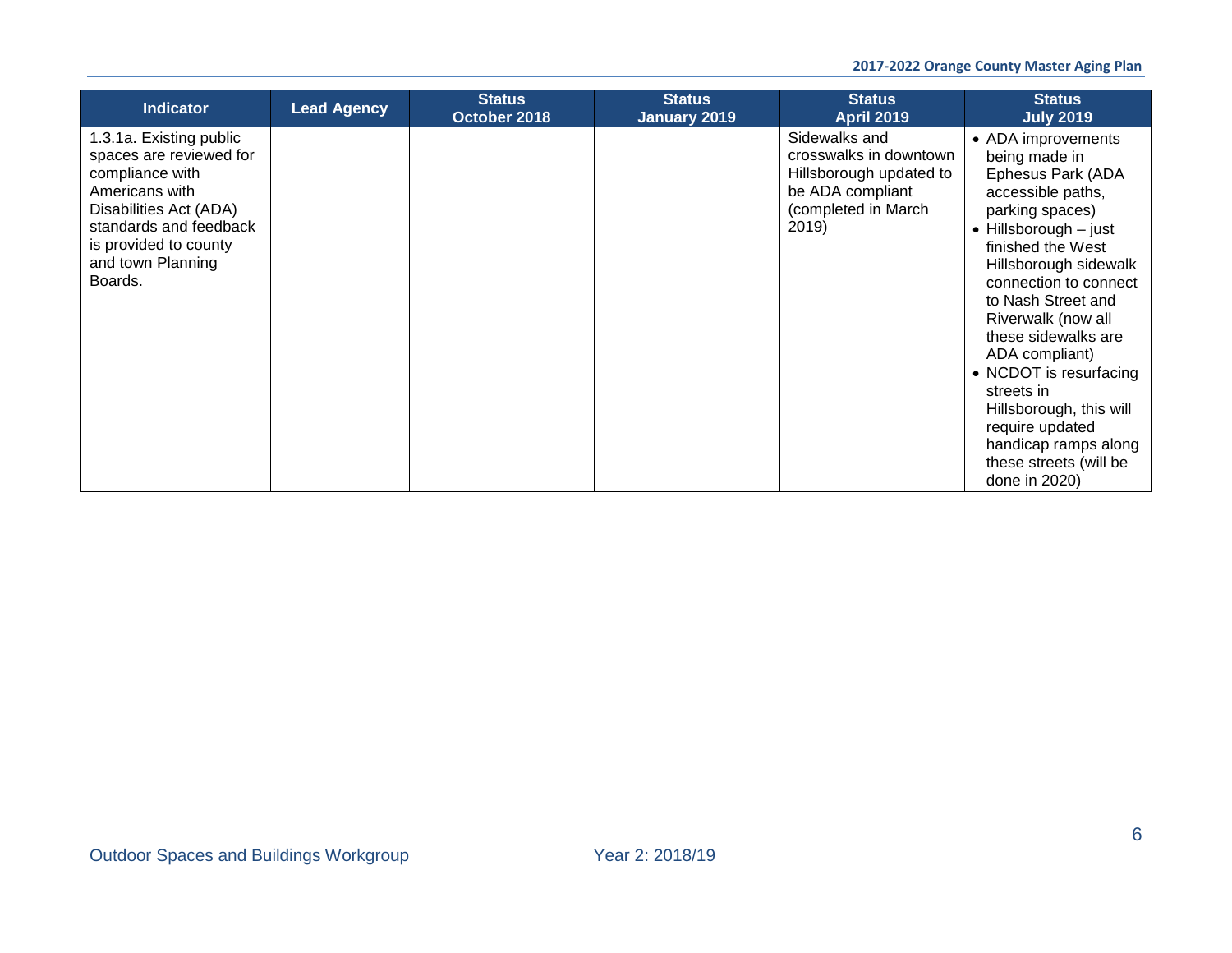# **Transportation Workgroup – Year 2 Priorities**

<span id="page-6-0"></span>

| <b>Indicator</b>                                     | <b>Lead Agency</b> | <b>Status</b><br>October 2018                                                                                                                         | <b>Status</b><br><b>January 2019</b>                                                                                                                                                                                                                                                                                                                                                                                                                       | <b>Status</b><br>April 2019                                                                                                                                                                                                                                   | <b>Status</b><br><b>July 2019</b>                                                                                                                                                                                                                                                                                                                                                                                              |
|------------------------------------------------------|--------------------|-------------------------------------------------------------------------------------------------------------------------------------------------------|------------------------------------------------------------------------------------------------------------------------------------------------------------------------------------------------------------------------------------------------------------------------------------------------------------------------------------------------------------------------------------------------------------------------------------------------------------|---------------------------------------------------------------------------------------------------------------------------------------------------------------------------------------------------------------------------------------------------------------|--------------------------------------------------------------------------------------------------------------------------------------------------------------------------------------------------------------------------------------------------------------------------------------------------------------------------------------------------------------------------------------------------------------------------------|
|                                                      |                    | Objective 2.1: Expand availability and improve transportation options for older adults.                                                               |                                                                                                                                                                                                                                                                                                                                                                                                                                                            |                                                                                                                                                                                                                                                               |                                                                                                                                                                                                                                                                                                                                                                                                                                |
|                                                      |                    | Strategy 2.1.1: Increase the capacity of the current Volunteer Driver Program.                                                                        |                                                                                                                                                                                                                                                                                                                                                                                                                                                            |                                                                                                                                                                                                                                                               |                                                                                                                                                                                                                                                                                                                                                                                                                                |
| 2.1.1b. Increased<br>number of volunteer<br>drivers. | <b>OCDOA</b>       | • One new volunteer<br>has been enrolled in<br><b>VDP</b><br>• Neighborhood list<br>serves are being used<br>as an outreach source<br>for volunteers. | • No additional drivers;<br>one driver that was on<br>medical leave is back<br>volunteering.<br>• A number of current<br>volunteers have<br>increased their rides<br>per month.<br>• Half of the volunteers<br>take someone<br>shopping regularly in<br>addition to medical<br>appointments. Trips<br>for shopping is an<br>unmet need for many<br>older adults in OC.<br>• Exploring other<br>programs we can<br>collaborate with to<br>help more people. | • No additional<br>volunteers; One<br>volunteer is one<br>medical leave.<br>• Volunteer Driver<br>Luncheon held to<br>encourage retention<br>and gather feedback.<br>Productive and<br>enjoyable!<br>• UNC student intern<br>working on a<br>recruitment plan | • Number of volunteers<br>has remained steady<br>• New recruitment fliers<br>have been placed at<br>the Senior Centers<br>• In July, Orange<br>County Human<br>Resources will be<br>assisting in the<br>recruitment of<br>volunteer drivers by<br>sending an<br>announcement to all<br>OC retirees<br>• Supplemental<br>insurance policy<br>purchased from CIMA<br>which extends the<br>person insurance of<br>the volunteers. |
|                                                      |                    |                                                                                                                                                       | Objective 2.2: Improve collaboration among public and private transportation services to overcome barriers to mobility.                                                                                                                                                                                                                                                                                                                                    |                                                                                                                                                                                                                                                               |                                                                                                                                                                                                                                                                                                                                                                                                                                |

**Strategy 2.2.1: Establish a medical transportation work group that meets quarterly with representatives from transit, health, and aging services focused on improving coordination of medical transportation and other issues.**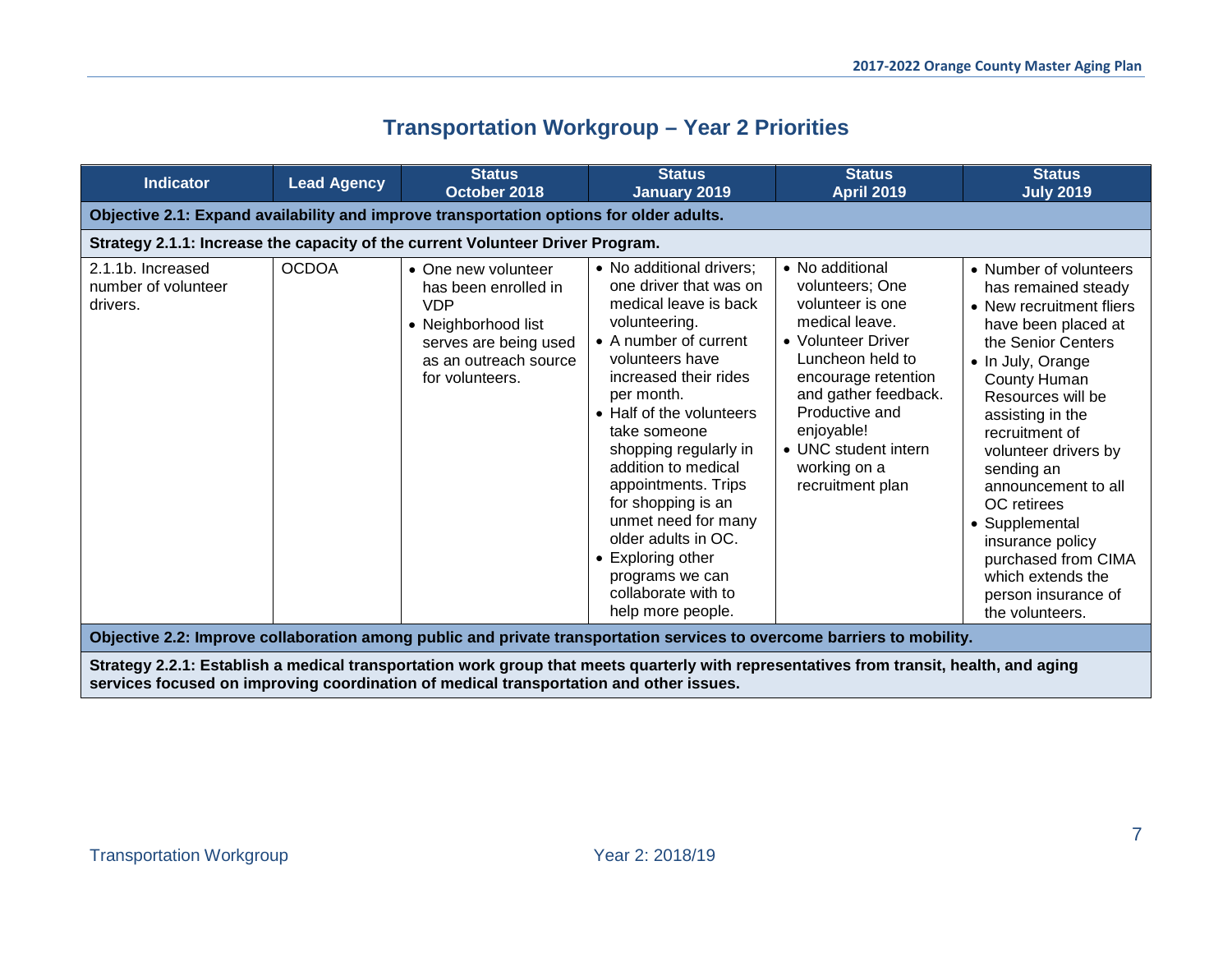| <b>Indicator</b>                                                                                                                                                                            | <b>Lead Agency</b>                                                    | <b>Status</b><br>October 2018                                                                                                                                                                                    | <b>Status</b><br><b>January 2019</b>                                                                                                                                                                                                                                                                                                                                                                                                   | <b>Status</b><br><b>April 2019</b>                                                                                                                                                                                                                                                                                                                                                                                                                                  | <b>Status</b><br><b>July 2019</b>                                                                                                                                                                                                                                                                                                                                                                                                               |
|---------------------------------------------------------------------------------------------------------------------------------------------------------------------------------------------|-----------------------------------------------------------------------|------------------------------------------------------------------------------------------------------------------------------------------------------------------------------------------------------------------|----------------------------------------------------------------------------------------------------------------------------------------------------------------------------------------------------------------------------------------------------------------------------------------------------------------------------------------------------------------------------------------------------------------------------------------|---------------------------------------------------------------------------------------------------------------------------------------------------------------------------------------------------------------------------------------------------------------------------------------------------------------------------------------------------------------------------------------------------------------------------------------------------------------------|-------------------------------------------------------------------------------------------------------------------------------------------------------------------------------------------------------------------------------------------------------------------------------------------------------------------------------------------------------------------------------------------------------------------------------------------------|
| 2.2.1c. Older adult riders<br>are able to travel from<br>Orange County into<br>neighboring counties for<br>medical appointments<br>and between Chapel<br>Hill/Carrboro and<br>Hillsborough. | CHT, OCPT                                                             | OCPT and CHT are in<br>conversation to identify<br>transfer points between<br>their services. Planning<br>for dispatch coordination<br>of a two-part ride to be<br>handled by the services,<br>not the customer. | • The number of<br>requests for rides from<br>CH to Hillsborough for<br>medical apts. is low<br>according to EZ Rider,<br>OCPT, and UNC<br>Hillsborough Hospital.<br>The MAP Workgroup<br>is not sure why this is<br>and will look for ways<br>to gather information/<br>data to determine the<br>actual need.<br>• OCPT and EZ Rider<br>are coordinating rides<br>for ADA certified riders<br>from Seymour Center<br>to Hillsborough. | • Big news: There is<br>now a way for door to<br>door service from CH<br>to Hills. Rides for CH<br>residents, 60+, to<br>Hillsborough available<br>through OCPT's<br>EDTAP program.<br>Registration required.<br>\$6 round trip<br>• Requests remain<br>infrequent for 2-part<br>rides from CH to Hills.<br>(app. 2 per qtr.)<br>• UNC Health Care is<br>beginning to pay for<br>transportation to some<br>specialty clinics. This<br>should increase over<br>time. | • Older adults needing<br>rides to Hillsborough<br>from CH are being<br>informed of the<br>EDTAP option by the<br>Transportation<br>Specialist.<br>• A portion of the 200<br>Transportation<br><b>Helpline Calls includes</b><br>this information.<br>• Charles House and<br>Soltys Adult Day<br><b>Health directors</b><br>informed of this<br>expanded service.<br>Both directors have<br>identified this in the<br>past as an unmet<br>need. |
| 2.2.1e. A pilot program is<br>created for training<br>medical appointment<br>schedulers to help transit<br>dependent patients with<br>ride reservations to<br>follow up appointments.       | OCDOA, CHT,<br>GoTriangle,<br>OCPT, Duke<br>Health, UNC<br>Healthcare | 3 care managers have<br>joined the Medical<br>Transportation sub-<br>workgroup                                                                                                                                   | • Discussions with CH<br>Internal Medicine Care<br>Manager begins Jan<br>2019.<br>• UNC APPLES service-<br>learning intern is a<br>resource for this<br>project (working at<br><b>OCDOA this Spring</b><br>semester)                                                                                                                                                                                                                   | • CH Internal Medicine<br>eliminated as site for<br>pilot program. Not<br>enough transit<br>dependent OC<br>residents use this<br>practice.<br>• New project idea<br>being considered:<br>Imbedding of OCDOA<br>staff person at a<br>medical facility for<br>eyes on transit<br>assistance and<br>referrals to all senior<br>services offered by<br>OCDOA.                                                                                                          | New project idea from<br>last quarter has<br>progressed to a draft<br>proposal reviewed by<br><b>UNC Health Care</b><br>affiliated members of<br>Med. Transp. MAP sub<br>Workgroup.                                                                                                                                                                                                                                                             |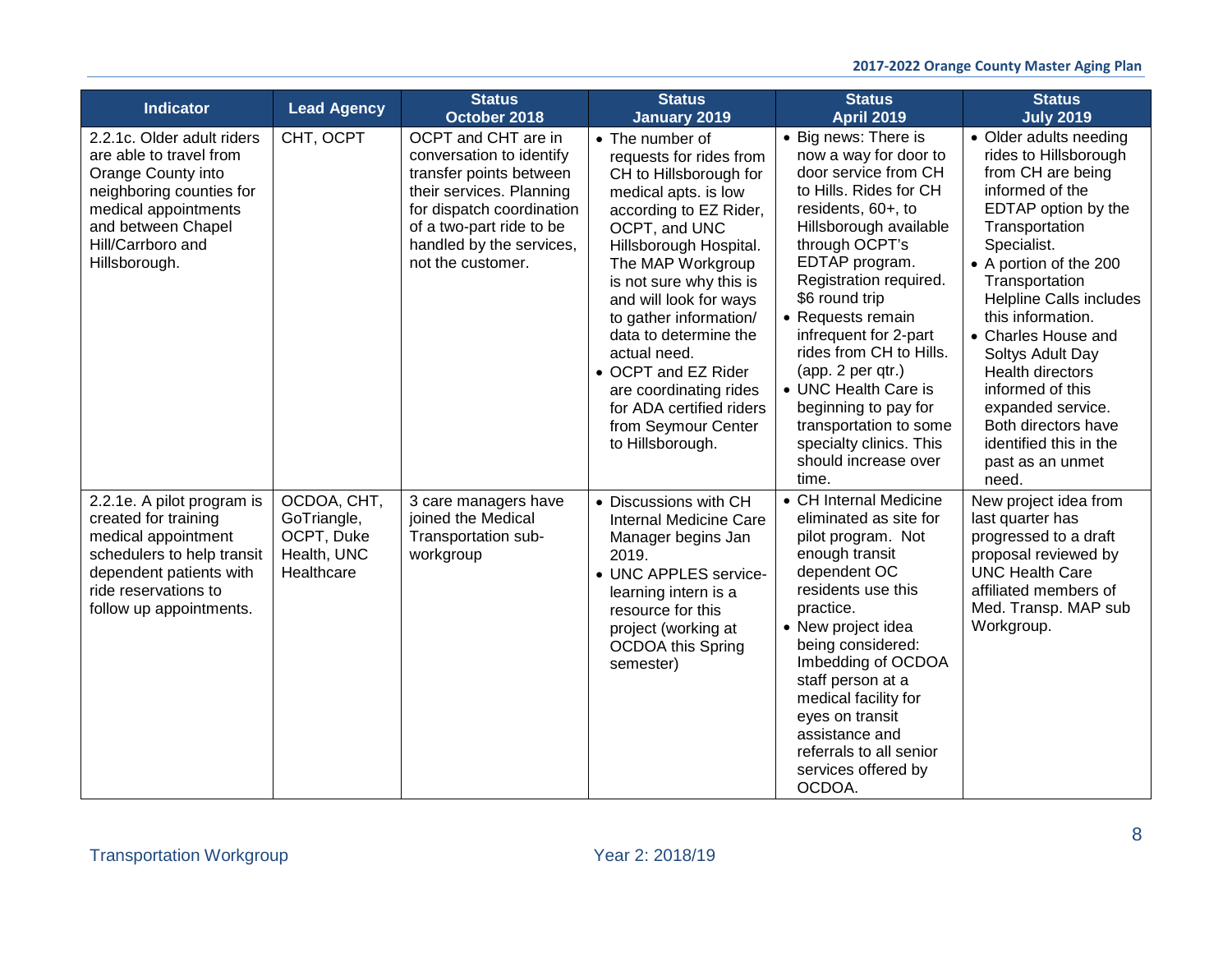| <b>Indicator</b>                                                                                                                                                 | <b>Lead Agency</b>                                              | <b>Status</b><br>October 2018                                                                                                                                                                                                                                 | <b>Status</b><br><b>January 2019</b>                                                                                                                                                                                                                                 | <b>Status</b><br><b>April 2019</b>                                                                                            | <b>Status</b><br><b>July 2019</b>                                                                                                                                   |  |  |  |
|------------------------------------------------------------------------------------------------------------------------------------------------------------------|-----------------------------------------------------------------|---------------------------------------------------------------------------------------------------------------------------------------------------------------------------------------------------------------------------------------------------------------|----------------------------------------------------------------------------------------------------------------------------------------------------------------------------------------------------------------------------------------------------------------------|-------------------------------------------------------------------------------------------------------------------------------|---------------------------------------------------------------------------------------------------------------------------------------------------------------------|--|--|--|
| Strategy 2.2.2: Establish streamlined door-to-door transportation across county lines and between Orange County and Chapel Hill/Carrboro.                        |                                                                 |                                                                                                                                                                                                                                                               |                                                                                                                                                                                                                                                                      |                                                                                                                               |                                                                                                                                                                     |  |  |  |
| 2.2.2a. Older adult riders<br>are able to travel from<br>Orange County into<br>neighboring counties and<br>between Chapel<br>Hill/Carrboro and<br>Hillsborough.  | CHT, OCPT,<br>OCDOA, EZ<br>Rider,<br>GoTriangle -<br>(GoAccess) | • OCPT and CHT are in<br>conversation about<br>transfer points<br>between their<br>services.<br>• CHT and OCPT are<br>working together to<br>standardize the<br>process for a<br>customer of one ADA<br>service to be served<br>by the other ADA<br>services. | • ADA riders are<br>assisted to coordinate<br>rides between OCPT<br>and CHT.<br>• Volunteer Driver<br>Program and GO<br>Access continue to be<br>2 options for door to<br>door public<br>transportation.<br>• More work is needed<br>to create a seamless<br>system. | Manager of GoTriangle<br>Access has joined MAP<br>medical transportation<br>sub workgroup.<br>See 2.2.1c for more<br>comments | See 2.2.1c for more<br>comments                                                                                                                                     |  |  |  |
|                                                                                                                                                                  |                                                                 | Strategy 2.2.3: Educate transit dependent older adults about emergency/disaster preparedness and planning.                                                                                                                                                    |                                                                                                                                                                                                                                                                      |                                                                                                                               |                                                                                                                                                                     |  |  |  |
| 2.2.3a. Education about<br>notification processes<br>and options for<br>assistance in times of<br>emergency is provided to<br>transit dependent older<br>adults. | <b>OCDOA</b>                                                    | OCDOA is in ongoing<br>contact with OC<br>Emergency services for<br>information/advice.                                                                                                                                                                       | <b>OCDOA Transportation</b><br>Specialist is in<br>conversation with Senior<br>Center staff to<br>collaborate on future<br>emergency<br>preparedness events.                                                                                                         | No changes                                                                                                                    | "Be Prepared", a<br>program taught by the<br>OC Health Dept., was<br>held at Seymour Center<br>on 5/9/19 with<br>interpretation in<br>Mandarin. App.30<br>attended. |  |  |  |
| 2.2.3b. Volunteer Driver<br>program recipients are<br>assisted in making plans<br>for emergency<br>preparedness.                                                 | <b>OCDOA</b>                                                    | VDP riders are asked<br>about their emergency<br>plans when they enroll<br>in the program.                                                                                                                                                                    | Questions about<br>emergency<br>preparedness are part of<br>the enrollment process<br>of VDP.                                                                                                                                                                        | No changes                                                                                                                    | Emergency<br>preparedness questions<br>continue to be part of<br>enrollment process for<br>riders of Vol. Driver<br>Program.                                        |  |  |  |
|                                                                                                                                                                  |                                                                 | Objective 2.3: Increase access to transportation information and travel training.                                                                                                                                                                             |                                                                                                                                                                                                                                                                      |                                                                                                                               |                                                                                                                                                                     |  |  |  |
| Strategy 2.3.1: Educate older adults to access transit information.                                                                                              |                                                                 |                                                                                                                                                                                                                                                               |                                                                                                                                                                                                                                                                      |                                                                                                                               |                                                                                                                                                                     |  |  |  |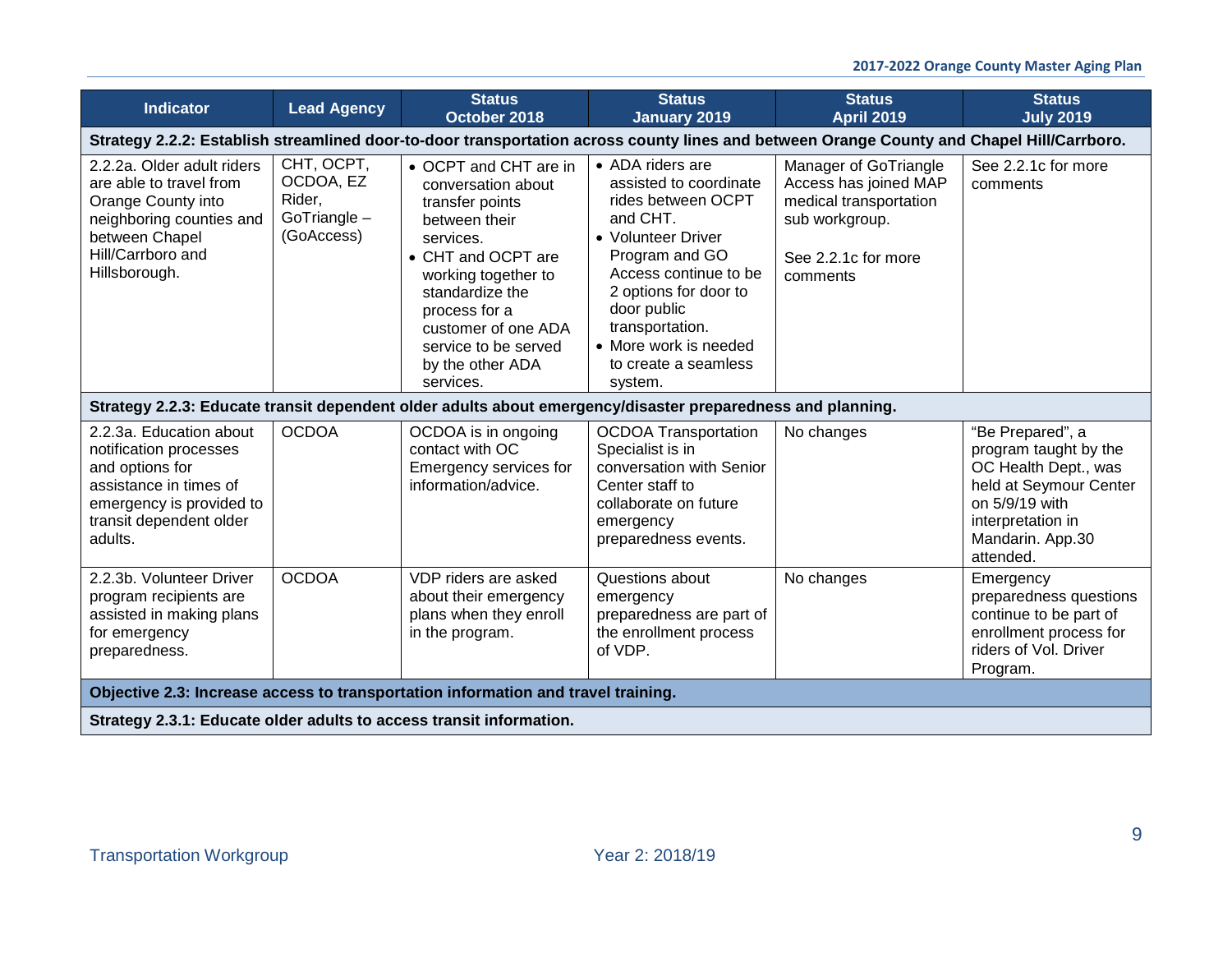| <b>Indicator</b>                                                                                                                                                                                                                             | <b>Lead Agency</b>                 | <b>Status</b><br>October 2018                                                                                                                                                                                                                                          | <b>Status</b><br>January 2019                                                                                                                                                                                                                 | <b>Status</b><br><b>April 2019</b>                                                                                                                                                                                                 | <b>Status</b><br><b>July 2019</b>                                                                                                                                                                                         |
|----------------------------------------------------------------------------------------------------------------------------------------------------------------------------------------------------------------------------------------------|------------------------------------|------------------------------------------------------------------------------------------------------------------------------------------------------------------------------------------------------------------------------------------------------------------------|-----------------------------------------------------------------------------------------------------------------------------------------------------------------------------------------------------------------------------------------------|------------------------------------------------------------------------------------------------------------------------------------------------------------------------------------------------------------------------------------|---------------------------------------------------------------------------------------------------------------------------------------------------------------------------------------------------------------------------|
| 2.3.1a. Education is<br>provided regarding<br>information available on<br>transportation websites<br>relevant to county and<br>town services.                                                                                                | OCDOA, CHT,<br>OCPT,<br>GoTriangle | An electronic version of<br>the transportation<br>Decision Tree is in<br>development – with two<br>iterations brought to the<br>MAP meetings for<br>review. When finished, it<br>will be maintained on<br>the OCDOA website<br>with links to CHT and<br>OCPT websites. | <b>OCPT and CHT have</b><br>added on-line fillable<br>registration forms to<br>their web sites. Forms<br>still need to be printed<br>because of signature<br>requirement. This is<br>particularly helpful for<br>the low vision<br>community. | • UNC Student Intern<br>enlisting older adults<br>to evaluate<br>transportation page of<br>the OCDOA website.<br>• Electronic version of<br>the Medical<br>Transportation<br><b>Decision Tree</b><br>completed and being<br>tested | • Medical<br>Transportation<br>Decision Tree is<br>posted on the OCDOA<br>Transportation<br>Webpage<br>• Transportation Guide<br>for Older Adults has<br>been updated and<br>posted on OCDOA<br>transportation<br>webpage |
| 2.3.1d. Regularly<br>scheduled classes on<br>subjects such as Bus<br>Riding 101, Uber/Lyft,<br>and Transit Apps for<br>smartphone users are<br>held at Senior Centers,<br>libraries and community<br>centers, senior<br>apartment complexes. | <b>OCDOA</b>                       |                                                                                                                                                                                                                                                                        |                                                                                                                                                                                                                                               | Bus Riding 101 classes<br>(including info on<br>Uber/Lyft)<br>• Jan. 16 at OC Public<br>Library (6 attendees)<br>• Feb. 12 at Chapel Hill<br>Public Library (6<br>attendees)                                                       | In the 4th quarter, the<br>Transportation<br>Specialist's individual<br>contacts through bus<br>riding classes, travel<br>training, and info tables<br>totaled 40 people.                                                 |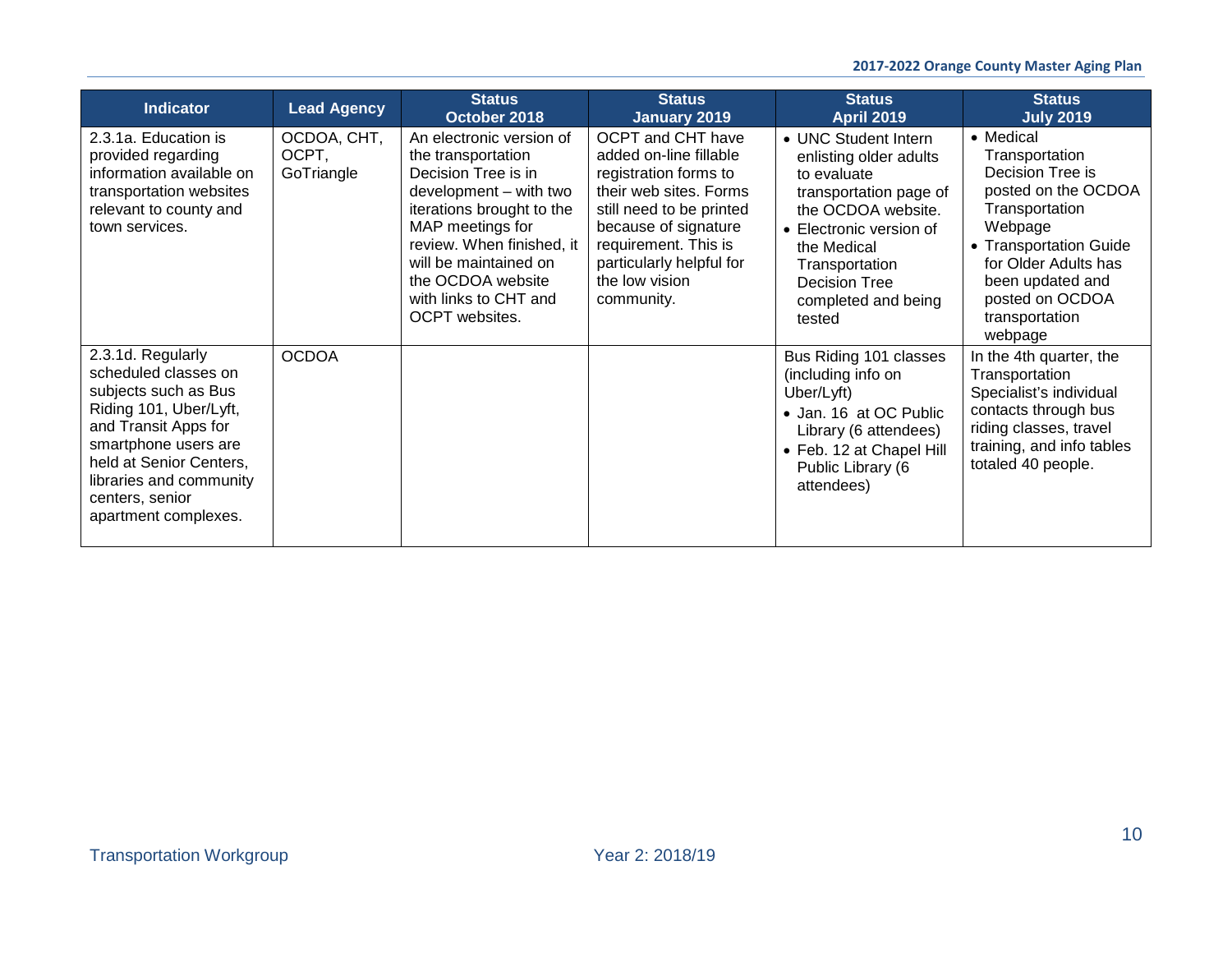# **Housing Workgroup – Year 2 Priorities**

<span id="page-10-0"></span>

| <b>Indicator</b>                                                                                                                   | <b>Lead Agency</b>                                                                    | <b>Status</b><br>October 2018                                                                                                                                                                                                                                                                                                                                                                                                                                                                                                | <b>Status</b><br><b>January 2019</b>                                                                                                                                                                                                                                                                                                                                                                                                                                                                                                                                                                                                      | <b>Status</b><br><b>April 2019</b>                                                                                                                                                                                                                                                                                                                                                                                                                                                                                                                                      | <b>Status</b><br><b>July 2019</b>                                                                                                                                                                                                                                                                                                                                                                                                                                                                                                                                                    |  |  |  |  |
|------------------------------------------------------------------------------------------------------------------------------------|---------------------------------------------------------------------------------------|------------------------------------------------------------------------------------------------------------------------------------------------------------------------------------------------------------------------------------------------------------------------------------------------------------------------------------------------------------------------------------------------------------------------------------------------------------------------------------------------------------------------------|-------------------------------------------------------------------------------------------------------------------------------------------------------------------------------------------------------------------------------------------------------------------------------------------------------------------------------------------------------------------------------------------------------------------------------------------------------------------------------------------------------------------------------------------------------------------------------------------------------------------------------------------|-------------------------------------------------------------------------------------------------------------------------------------------------------------------------------------------------------------------------------------------------------------------------------------------------------------------------------------------------------------------------------------------------------------------------------------------------------------------------------------------------------------------------------------------------------------------------|--------------------------------------------------------------------------------------------------------------------------------------------------------------------------------------------------------------------------------------------------------------------------------------------------------------------------------------------------------------------------------------------------------------------------------------------------------------------------------------------------------------------------------------------------------------------------------------|--|--|--|--|
| Objective 3.2: Develop new affordable senior housing (rental and ownership, including supported housing).                          |                                                                                       |                                                                                                                                                                                                                                                                                                                                                                                                                                                                                                                              |                                                                                                                                                                                                                                                                                                                                                                                                                                                                                                                                                                                                                                           |                                                                                                                                                                                                                                                                                                                                                                                                                                                                                                                                                                         |                                                                                                                                                                                                                                                                                                                                                                                                                                                                                                                                                                                      |  |  |  |  |
| and innovative.                                                                                                                    |                                                                                       | Strategy 3.2.1: Advocate for incentives and financing that encourages affordable and age- friendly housing development, both conventional                                                                                                                                                                                                                                                                                                                                                                                    |                                                                                                                                                                                                                                                                                                                                                                                                                                                                                                                                                                                                                                           |                                                                                                                                                                                                                                                                                                                                                                                                                                                                                                                                                                         |                                                                                                                                                                                                                                                                                                                                                                                                                                                                                                                                                                                      |  |  |  |  |
| 3.2.1a. Additional public-<br>private partnerships are<br>developed to increase<br>affordable housing<br>options for older adults. | OCDOA/<br>Advisory Board/<br><b>UNC</b><br>Partnerships in<br>Aging Program<br>(PiAP) | • Meeting held to<br>explore if OCDOA is<br>willing to provide aging<br>services to new<br>development-<br><b>Greenfield Commons</b><br>- 69 affordable senior<br>units to open in March<br>2019.<br>• Triangle J Council of<br>Governments rep to<br>meet with Accessible<br>Design Build to<br>explore small home<br>development.<br>• Affordable Housing<br>Summit Report<br>released Oct 2018 -<br>(from Feb 2018<br>summit) - addressed<br>building public-private<br>partnerships to<br>increase affordable<br>housing | • Senior Housing Report<br>prepared and<br>disseminated<br>(collaborative effort<br>between OCDOA and<br>PiAP).<br>• Lloyd Farm project<br>approved by Carrboro<br>Alderman. This senior<br>housing project plans:<br>• 200 rental units<br>• 20 cottages for<br>ownership (4 will be<br>affordable)<br>• Amenities include<br>meals and fitness<br>facilities<br>• A health clinic and<br>public<br>transportation stop<br>planned on site.<br>• OCDOA spoke at CH<br>Town Council meeting<br>in favor of affordable.<br>universally designed<br>units in the proposed<br>Homestead Road<br>senior housing project<br>(190-unit rentals) | • Planning meeting with<br>founders/leaders of<br>Hart's Mill. The<br>emerging project is<br>attracting a senior<br>demographic. 100+<br>acres with 32<br>universally designed<br>units, a farming focus,<br>and limited equity<br>coop model. (Orange<br>County)<br>• Piedmont Health is<br>looking for a project in<br>rural $OC$ – put in<br>contact with Hart's Mill<br>development<br>• Affordable Housing<br>Coalition meeting -<br>Developer<br>presentation last<br>month<br>• Affordable Housing<br>Coalition creating a<br>development review<br>subcommittee | • PIAP submitted<br>concept plan to<br>Habitat for research to<br>understand the<br>experience of new<br>residents to the<br>Crescent Magnolia<br>Project.<br>• Workgroup received<br>report from<br>Partnership to End<br>Homelessness re:<br>number of homeless<br>seniors and gap<br>analysis between<br>need and availability<br>of affordable homes<br>• Workgroup is<br>becoming a learning<br>community and<br>exploring new housing<br>options for seniors.<br>This quarter we<br>discussed the idea of<br>building senior<br>housing in malls when<br>big box stores vacate |  |  |  |  |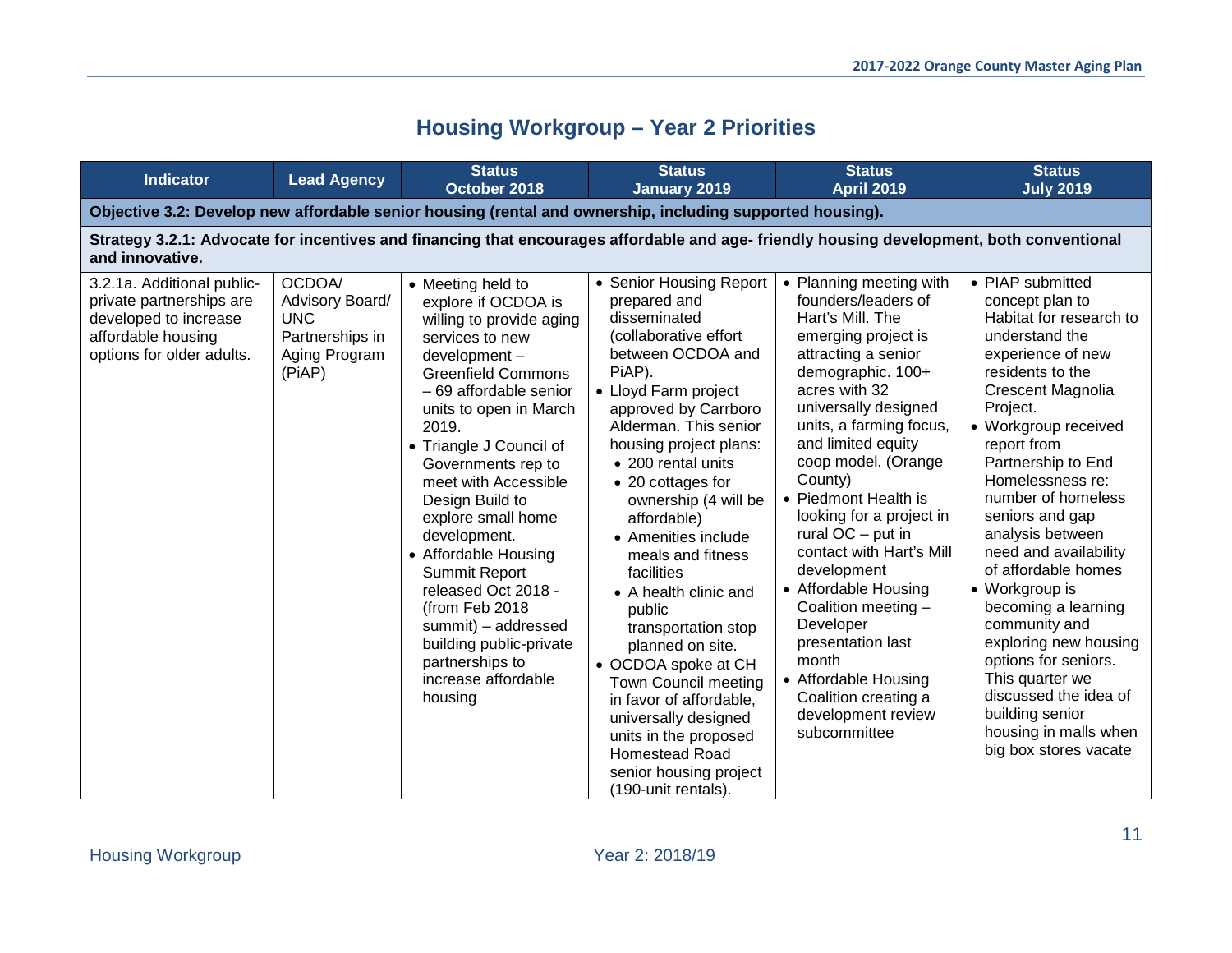| <b>Indicator</b>                                                                                                                                                                                     | <b>Lead Agency</b>                                                                       | <b>Status</b><br>October 2018                                                                                                                                                                                                                                                                                                                             | <b>Status</b><br><b>January 2019</b>                                                                                                                                                                                                                                               | <b>Status</b><br><b>April 2019</b>                                                                                                                                                           | <b>Status</b><br><b>July 2019</b>                                                                                                                                                                                                                                                                            |
|------------------------------------------------------------------------------------------------------------------------------------------------------------------------------------------------------|------------------------------------------------------------------------------------------|-----------------------------------------------------------------------------------------------------------------------------------------------------------------------------------------------------------------------------------------------------------------------------------------------------------------------------------------------------------|------------------------------------------------------------------------------------------------------------------------------------------------------------------------------------------------------------------------------------------------------------------------------------|----------------------------------------------------------------------------------------------------------------------------------------------------------------------------------------------|--------------------------------------------------------------------------------------------------------------------------------------------------------------------------------------------------------------------------------------------------------------------------------------------------------------|
| 3.2.1b. Support is<br>provided for senior<br>housing proposals for<br>County Bond funding, if<br>appropriate.                                                                                        |                                                                                          | No OC bond activity this<br>quarter. OCDOA is<br>actively supporting<br>community education<br>about the Town of<br>Chapel Hill's 10M<br>affordable housing bond<br>that will be on Nov.<br>ballot.                                                                                                                                                       | • OCDOA met with OC<br>Housing Locator to<br>explore potential for<br>shared senior housing.<br>• Orange County's local<br>voucher program is in<br>the development<br>process. This initiative<br>could increase the<br>number of available<br>vouchers for rental<br>properties. | <b>OCDOA</b> submitted letter<br>to Chapel Hill's Town<br>Council to support<br>universal-livable design<br>features as part of the<br>application for<br>Affordable Housing<br>Bond monies. | As a result of last<br>quarter's letter to Town<br>Council, accessibility<br>features get additional<br>priority in Affordable<br><b>Housing Bond proposals</b>                                                                                                                                              |
| 3.2.1c. A pilot project<br>focused on shared,<br>supportive housing<br>models is created.                                                                                                            | OCDOA/<br>Advisory Board,<br>OC Housing<br>Dept, UNC<br>Partnerships in<br>Aging Program | BCBS site visit at the<br>end of Sept. put this<br>project as one of 11 that<br>could be funded (100K)<br>to support planning and<br>partial implementation.                                                                                                                                                                                              | BCBS chose not to fund<br>the Eldercare-Living<br>Learning house project<br>in Northside. However,<br>this project will continue<br>to move forward.                                                                                                                               | Exploring possibility of a<br>student from Columbia<br>University for summer<br>internship to assist with<br>coordinating partners for<br>the Partners in<br><b>Eldercare Project</b>        | Northside's Jackson<br>Center hired a summer<br>fellow to explore<br>Partners in Eldercare<br>Community                                                                                                                                                                                                      |
| 3.2.1d. One site for<br>development of age-<br>friendly housing is<br>identified in each of the<br><b>Orange County</b><br>jurisdictions: Carrboro,<br>Chapel Hill, Hillsborough,<br>and the county. | OCDOA, OC<br><b>Housing Dept</b>                                                         | Hillsborough - Habitat<br>for Humanity's<br><b>Crescent Magnolia</b><br>broke ground in Sept.,<br>Corbinton is under<br>construction.<br>Carrboro - Lloyd Farms<br>is seeking Town<br>approval. Alderman<br>vote is slated for end-<br>October<br><b>Chapel Hill - Greenfield</b><br>Commons is under<br>construction and<br>slated to open March<br>2019 | Chapel Hill-<br>Homestead Road<br><b>Active Senior</b><br>Community                                                                                                                                                                                                                | Mebane - Hart's Mill<br>Carrboro - Lloyd Farm<br>rezoning was<br>approved, Conditional<br>Use Permit will be<br>reviewed this Spring                                                         | No new senior housing<br>proposals.<br>Affordable Housing<br>Coalition sent request to<br>CH Town Board urging<br>them to include<br>affordable housing for<br>UNC employees, esp.<br>caregivers in the<br>Eastowne Development.<br>These caregivers would<br>likely serve older adults<br>in the community. |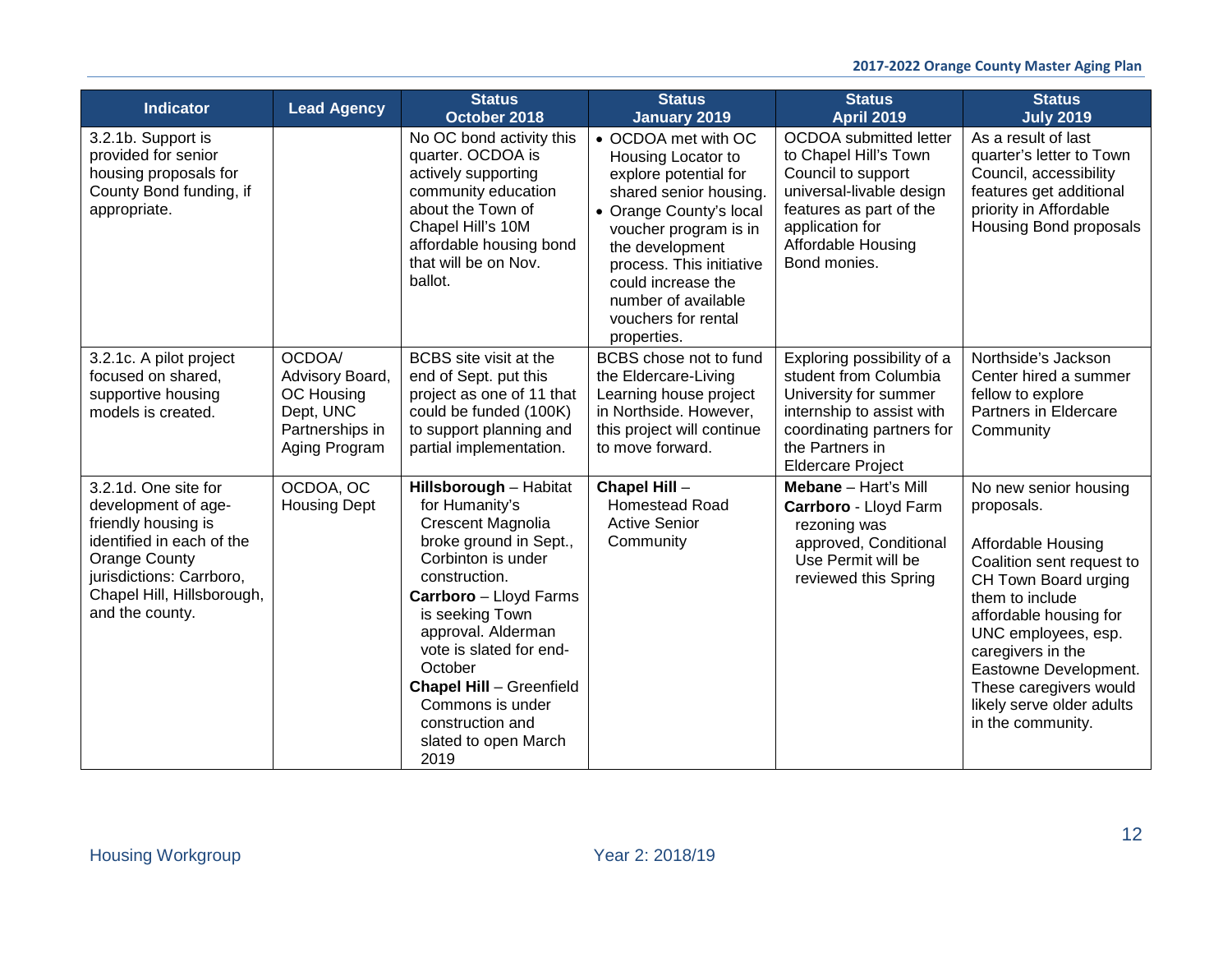| <b>Indicator</b>                                                                                                                                                | <b>Lead Agency</b>                                              | <b>Status</b><br>October 2018                                                                                                                                                                                                                                                                                                                                            | <b>Status</b><br><b>January 2019</b>                                                                                                                                                                                                                                                                                            | <b>Status</b><br><b>April 2019</b>                                                                                                                                                                                                                                                                                                                                | <b>Status</b><br><b>July 2019</b>                                                                                                                                                                               |
|-----------------------------------------------------------------------------------------------------------------------------------------------------------------|-----------------------------------------------------------------|--------------------------------------------------------------------------------------------------------------------------------------------------------------------------------------------------------------------------------------------------------------------------------------------------------------------------------------------------------------------------|---------------------------------------------------------------------------------------------------------------------------------------------------------------------------------------------------------------------------------------------------------------------------------------------------------------------------------|-------------------------------------------------------------------------------------------------------------------------------------------------------------------------------------------------------------------------------------------------------------------------------------------------------------------------------------------------------------------|-----------------------------------------------------------------------------------------------------------------------------------------------------------------------------------------------------------------|
| 3.2.1f. OCDOA is<br>consulted with by<br>developers and financers<br>at the conceptual stage<br>to ensure home and<br>neighborhood designs<br>are age-friendly. | <b>OCDOA/ UNC</b><br>Partnerships in<br>Aging Program<br>(PiAP) | <b>Owners and Developers</b><br>from Lloyd Farm sought<br><b>OCDOA and Community</b><br>Home Trust support for<br>their senior housing<br>proposal. OCDOA<br>spoke at Carrboro Town<br>Hall meeting in support<br>of this project.                                                                                                                                       | <b>Homestead Road</b><br>Project (HRP):<br>• OCDOA met with HRP<br>developer<br>• OCDOA and PiAP<br>participated in public<br>hearing with<br>Affordable Housing<br>Coalition.<br>• Neighbors of the<br>project have<br>requested a meeting<br>with OCDOA and<br>PiAP re: affordable<br>senior housing with<br>universal design | • OCDOA-PIAP met<br>with Hart's Mill<br>developers to support<br>livable design features<br>in their housing units.<br>Also, based on their<br>senior demographic,<br>we are including Hart's<br>Mill in the Senior<br><b>Housing Report</b><br>• OCDOA met with<br>potential developers of<br>senior housing on<br>Lake Orange                                   | The workgroup is<br>tracking the progress of<br>UNC Healthcare's<br>Eastowne (40 acres)<br>project and introducing<br>the idea of developing<br>affordable housing<br>designated for<br>caregivers and seniors. |
| 3.2.1g. The number of<br>units built that are<br>targeted to older adults is<br>increased by at least<br>20%.                                                   | <b>OCDOA</b>                                                    | At the beginning of this<br>MAP, we had 1481<br>designated senior-<br>specific housing units<br>across the continuum of<br>care. With upcoming<br>projects already<br>underway senior<br>housing will be<br>increased by 19.7%.<br>• Greenfield Commons<br>$(69 \text{ units})$<br>• Crescent Magnolia (24<br>units)<br>• Corbinton (69 units)<br>• Parkview (130 units) | If Homestead project is<br>approved, we will move<br>toward a $32.5%$<br>increase in senior<br>designated housing<br>during this MAP period.<br>• The Homestead Road<br>project proposes 190-<br>198 rental apartment<br>units for 55+ residents                                                                                | Homestead Road senior<br>housing project is slated<br>for final Town Council<br>decision on March 20,<br>2019<br>• Rezoning approval<br>and SUP approval<br>being considered at<br>this meeting<br>• Affordable Housing<br>Coalition is satisfied<br>with Homestead<br>developer's provisions<br>for 10% of units to be<br>affordable for 30<br>years, at 60% AMI | No changes this quarter                                                                                                                                                                                         |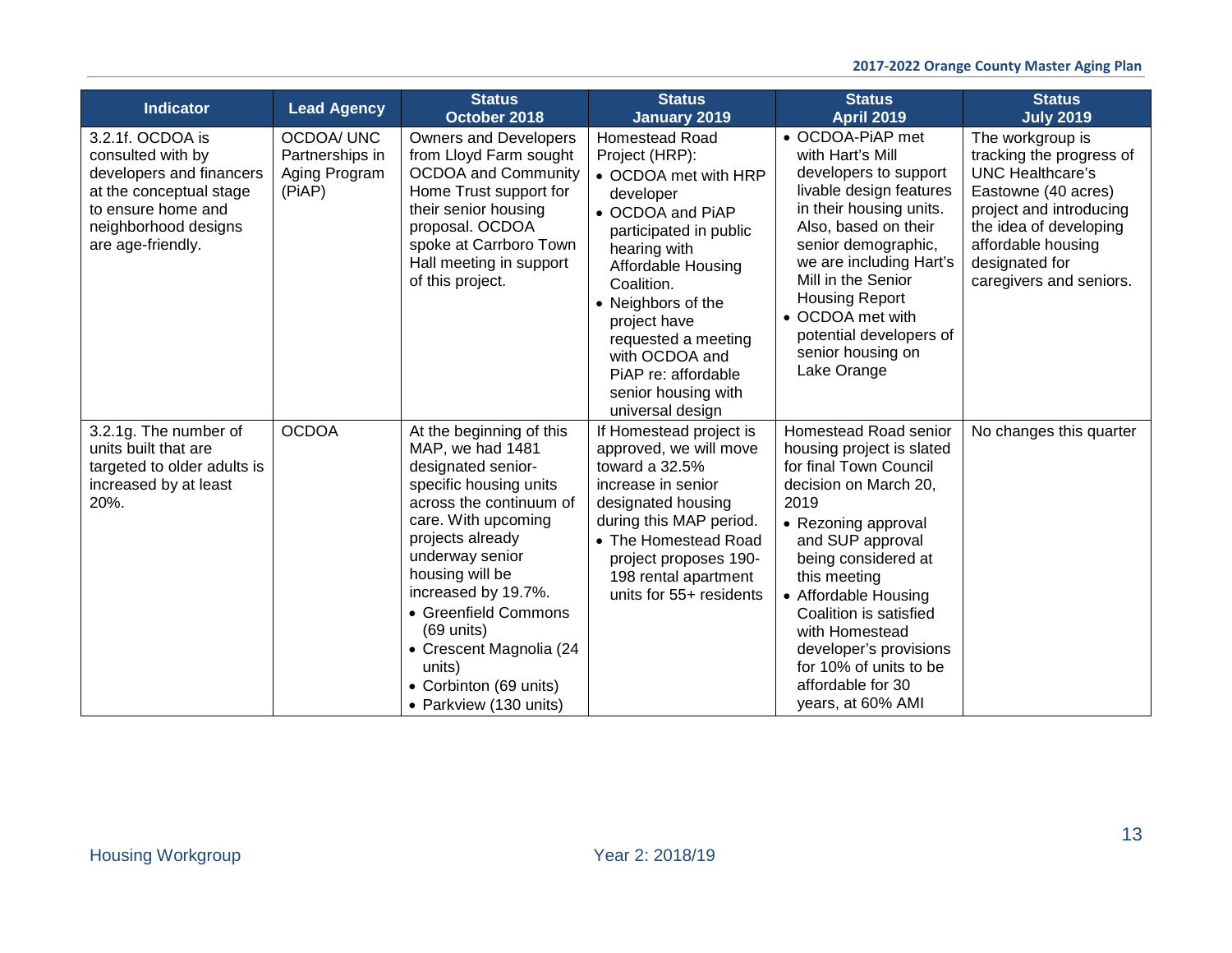| <b>Indicator</b>                                                                                                         | <b>Lead Agency</b>                          | <b>Status</b><br>October 2018                                                                                                                                                                                                          | <b>Status</b><br>January 2019                                                                                                                                                                         | <b>Status</b><br><b>April 2019</b>                                                                                    | <b>Status</b><br><b>July 2019</b>                                                                                                                                                           |  |  |  |
|--------------------------------------------------------------------------------------------------------------------------|---------------------------------------------|----------------------------------------------------------------------------------------------------------------------------------------------------------------------------------------------------------------------------------------|-------------------------------------------------------------------------------------------------------------------------------------------------------------------------------------------------------|-----------------------------------------------------------------------------------------------------------------------|---------------------------------------------------------------------------------------------------------------------------------------------------------------------------------------------|--|--|--|
| 3.2.1h. The number of<br>age-friendly units built<br>within larger mixed<br>income developments is<br>increased.         | <b>OCDOA</b>                                |                                                                                                                                                                                                                                        | OCDOA has invited<br>Homestead developer to<br>a universal design<br>consultation. Invitation<br>accepted but not<br>scheduled.                                                                       |                                                                                                                       | No changes this quarter                                                                                                                                                                     |  |  |  |
| Objective 3.3: Modify and repair existing housing for safety and accessibility.                                          |                                             |                                                                                                                                                                                                                                        |                                                                                                                                                                                                       |                                                                                                                       |                                                                                                                                                                                             |  |  |  |
|                                                                                                                          |                                             | Strategy 3.3.1: Increase and expedite repairs and modifications of existing housing.                                                                                                                                                   |                                                                                                                                                                                                       |                                                                                                                       |                                                                                                                                                                                             |  |  |  |
| 3.3.1b. New pathways<br>for project permitting are<br>developed through<br>collaboration by<br>regulatory organizations. | OC Planning,<br>OC Housing<br>Departments   |                                                                                                                                                                                                                                        |                                                                                                                                                                                                       | <b>Housing Department</b><br>developing collaboration<br>protocol to expedite<br>permitting process when<br>necessary | No new developments                                                                                                                                                                         |  |  |  |
| 3.3.1d. Wait times are<br>decreased for residents<br>needing urgent home<br>repairs.                                     | OC Housing,<br>OC Planning,<br><b>OCDOA</b> | OC Home Preservation<br>Coalition holds monthly<br>meetings in which<br>waitlists are discussed<br>and managed. Several<br>clients have been<br>removed from waitlists<br>because other agencies<br>had already completed<br>the work. | OC Home Preservation<br>Coalition is requesting<br>data from each<br>organization involved<br>regarding wait times<br>(calculated based on<br>time of application to<br>time of project<br>beginning) |                                                                                                                       | OC Home Preservation<br>Coalition is working to<br>develop cross-<br>organizational database<br>to capture this data and<br>begin tracking it more<br>effectively for the entire<br>county. |  |  |  |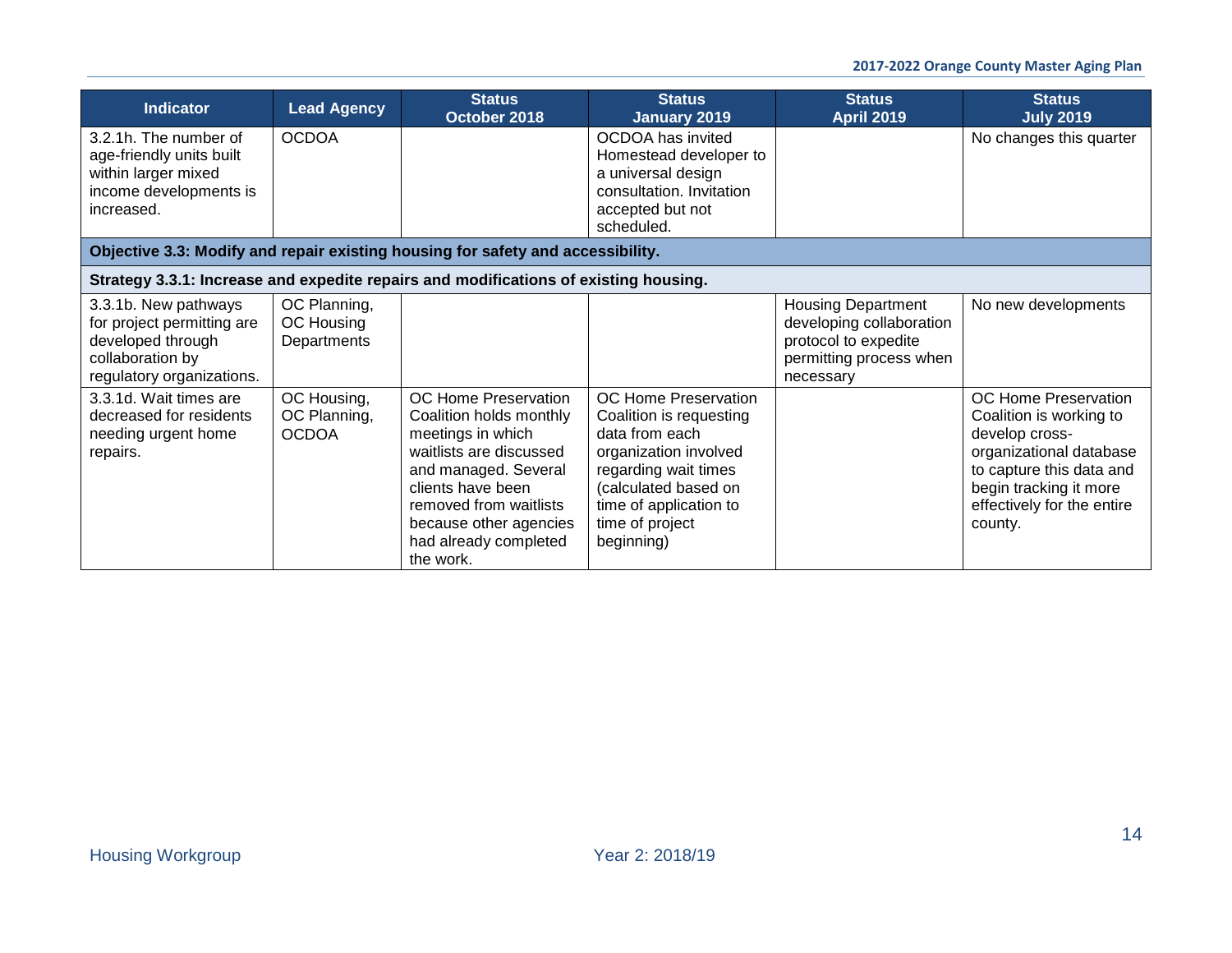| <b>Indicator</b>                                                                                                                             | <b>Lead Agency</b>          | <b>Status</b><br>October 2018                                                                                                                                        | <b>Status</b><br><b>January 2019</b>                                                                                                                                                                                                                                                                                                                                                                        | <b>Status</b><br><b>April 2019</b>                                                                                                                                                                                                                                                                                                     | <b>Status</b><br><b>July 2019</b>                                                                                                                                                           |  |  |
|----------------------------------------------------------------------------------------------------------------------------------------------|-----------------------------|----------------------------------------------------------------------------------------------------------------------------------------------------------------------|-------------------------------------------------------------------------------------------------------------------------------------------------------------------------------------------------------------------------------------------------------------------------------------------------------------------------------------------------------------------------------------------------------------|----------------------------------------------------------------------------------------------------------------------------------------------------------------------------------------------------------------------------------------------------------------------------------------------------------------------------------------|---------------------------------------------------------------------------------------------------------------------------------------------------------------------------------------------|--|--|
| 3.3.1e. Number of<br>accessibility repairs<br>performed is increased.                                                                        | OC Housing,<br><b>OCDOA</b> | OC Housing and<br>Rebuilding Together of<br>the Triangle have<br>increased referrals to<br>the OCDOA for<br>accessibility repairs<br>such as grab bars and<br>ramps. | <b>OC Home Preservation</b><br>Coalition discussed the<br>differences between<br>safety and accessibility<br>repairs. The coalition<br>determined these are<br>not distinct categories<br>and will continue to<br>make and track both<br>safety and accessibility<br>repairs.                                                                                                                               | OCDOA is now a funded<br>partner of a grant<br>received by TJCOG and<br>Rebuilding Together that<br>supports collaboration<br>and efficiency efforts in<br>home repair provision.<br>This grant functions to<br>develop multiple new<br>mechanisms for<br>improving evaluation<br>and communication<br>across repair<br>organizations. | OC Home Preservation<br>Coalition is working to<br>develop cross-<br>organizational database<br>to capture this data and<br>begin tracking it more<br>effectively for the entire<br>county. |  |  |
| 3.3.1g. Managers of<br>existing senior housing<br>developments consult<br>with OCDOA about<br>accessible repairs and<br>modifications.       | <b>OCDOA</b>                |                                                                                                                                                                      | OCDOA and UNC PIAP<br>representative spoke at<br>Chapel Hill Town<br>Council meeting on<br>12/12/18, specifically<br>related to the Senior<br><b>Housing Development</b><br>on Homestead Road.<br><b>Town Council members</b><br>affirmed of the needs for<br>developers to provide<br>truly senior supportive<br>housing and recognized<br>the potential for the<br>OCDOA to provide this<br>consultation. |                                                                                                                                                                                                                                                                                                                                        | No new developments                                                                                                                                                                         |  |  |
| Objective 3.4: Educate the public about housing options in later life, emphasizing the importance of accessibility, safety, and maintenance. |                             |                                                                                                                                                                      |                                                                                                                                                                                                                                                                                                                                                                                                             |                                                                                                                                                                                                                                                                                                                                        |                                                                                                                                                                                             |  |  |
| in later life.                                                                                                                               |                             |                                                                                                                                                                      |                                                                                                                                                                                                                                                                                                                                                                                                             | Strategy 3.4.1: Offer community events and educational materials to assist residents and family members in planning for their housing needs                                                                                                                                                                                            |                                                                                                                                                                                             |  |  |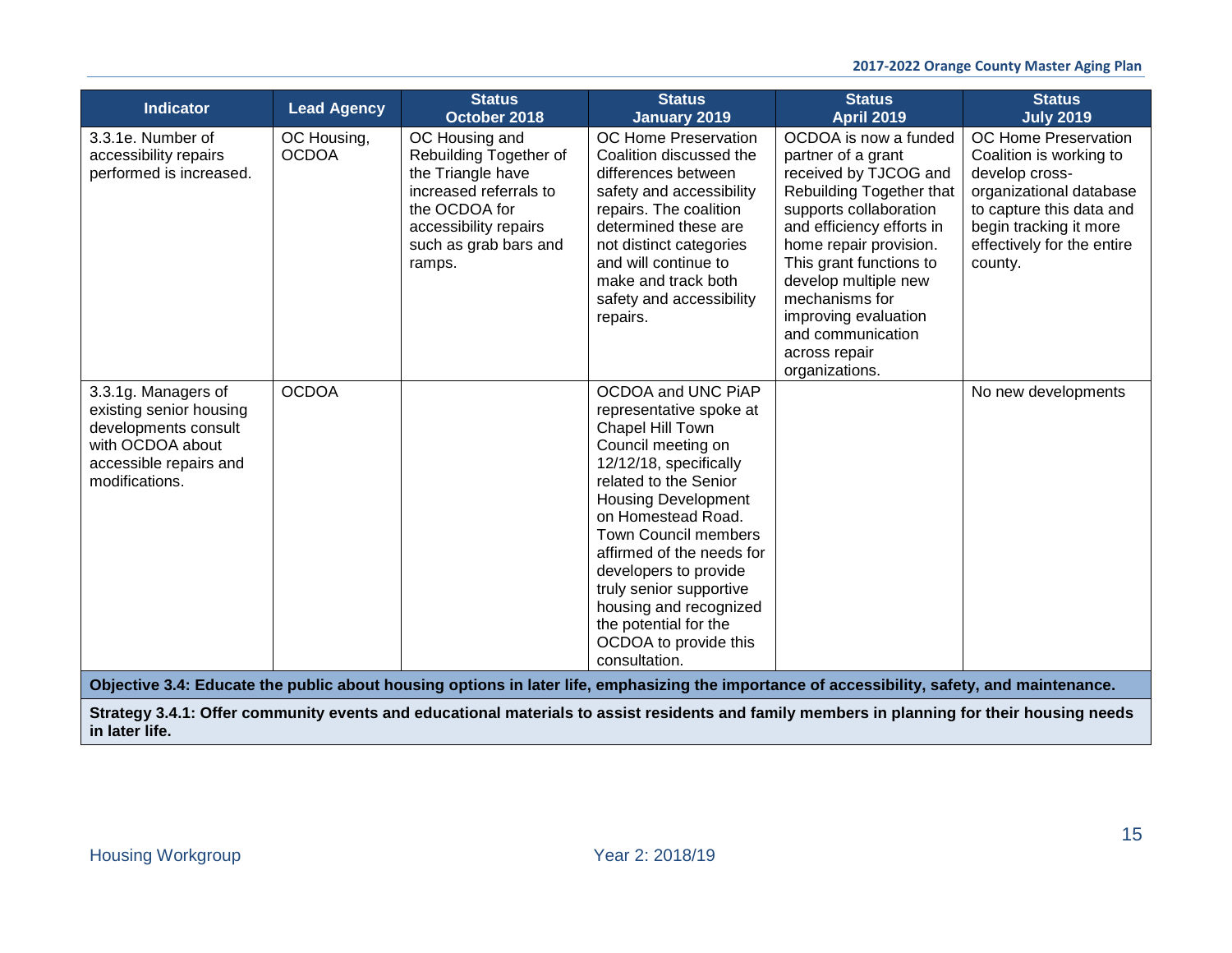| <b>Indicator</b>                                                                                                                                                                                                                    | <b>Lead Agency</b>                        | <b>Status</b><br>October 2018                                                                                        | <b>Status</b><br><b>January 2019</b>                                                                                                                              | <b>Status</b><br><b>April 2019</b>                                                                                                                                                                                                   | <b>Status</b><br><b>July 2019</b>                                                                                                                                                                  |
|-------------------------------------------------------------------------------------------------------------------------------------------------------------------------------------------------------------------------------------|-------------------------------------------|----------------------------------------------------------------------------------------------------------------------|-------------------------------------------------------------------------------------------------------------------------------------------------------------------|--------------------------------------------------------------------------------------------------------------------------------------------------------------------------------------------------------------------------------------|----------------------------------------------------------------------------------------------------------------------------------------------------------------------------------------------------|
| 3.4.1a. Aging in<br>Community series is<br>continued to educate the<br>public about age-friendly<br>housing models,<br>especially "missing<br>middle" housing (i.e.,<br>duplexes and small scale<br>apartments with<br>courtyards). | <b>OCDOA</b>                              |                                                                                                                      | Aging in Community<br>events planned:<br>· Jan 29 - Becoming a<br><b>Creative Genius</b><br>(again!)<br>• April 10 - Retirement:<br>Let's Re-write the<br>Script! | Affordable Housing<br>subcommittee $-$ a<br>student group is<br>presenting a report on<br>the "missing middle" on<br>April 12: focus on<br>housing types vs income<br>and uses Asheville,<br>Boulder, Olympia,<br>Durham as examples | Aging in Community<br>Series:<br>• April 10 - Retirement:<br>Let's re-write the<br>script! was attended<br>by 70 people. As a<br>result, Senior Housing<br>Report was sent out to<br>participants. |
|                                                                                                                                                                                                                                     |                                           | Strategy 3.4.2: Create opportunities to improve relationships between residents, inspectors, and planning officials. |                                                                                                                                                                   |                                                                                                                                                                                                                                      |                                                                                                                                                                                                    |
| 3.4.2a. Orange County<br><b>Planning Department</b><br>website is updated to<br>include frequently asked<br>questions.                                                                                                              | OC Planning<br>Department                 |                                                                                                                      |                                                                                                                                                                   |                                                                                                                                                                                                                                      | <b>Connected with Director</b><br>of Planning department<br>at Steering committee<br>meeting and made plans<br>to move forward with<br>this project.                                               |
|                                                                                                                                                                                                                                     |                                           | Objective 3.6: Support Orange County residents to age in community.                                                  |                                                                                                                                                                   |                                                                                                                                                                                                                                      |                                                                                                                                                                                                    |
| <b>MAP housing goals.</b>                                                                                                                                                                                                           |                                           |                                                                                                                      |                                                                                                                                                                   | Strategy 3.6.1: Create and fund a new OCDOA housing specialist position to educate, activate, and coordinate the community in achieving                                                                                              |                                                                                                                                                                                                    |
| 3.6.1b. Older adults are<br>connected to and<br>supported to live in<br>housing options of their<br>choice.                                                                                                                         | OC Housing<br>Department,<br><b>OCDOA</b> |                                                                                                                      |                                                                                                                                                                   |                                                                                                                                                                                                                                      | Affordable Housing<br>Coalition prepared a<br>request to Town Council<br>to increase funding for<br>the Housing Locator<br>position for 2019-20                                                    |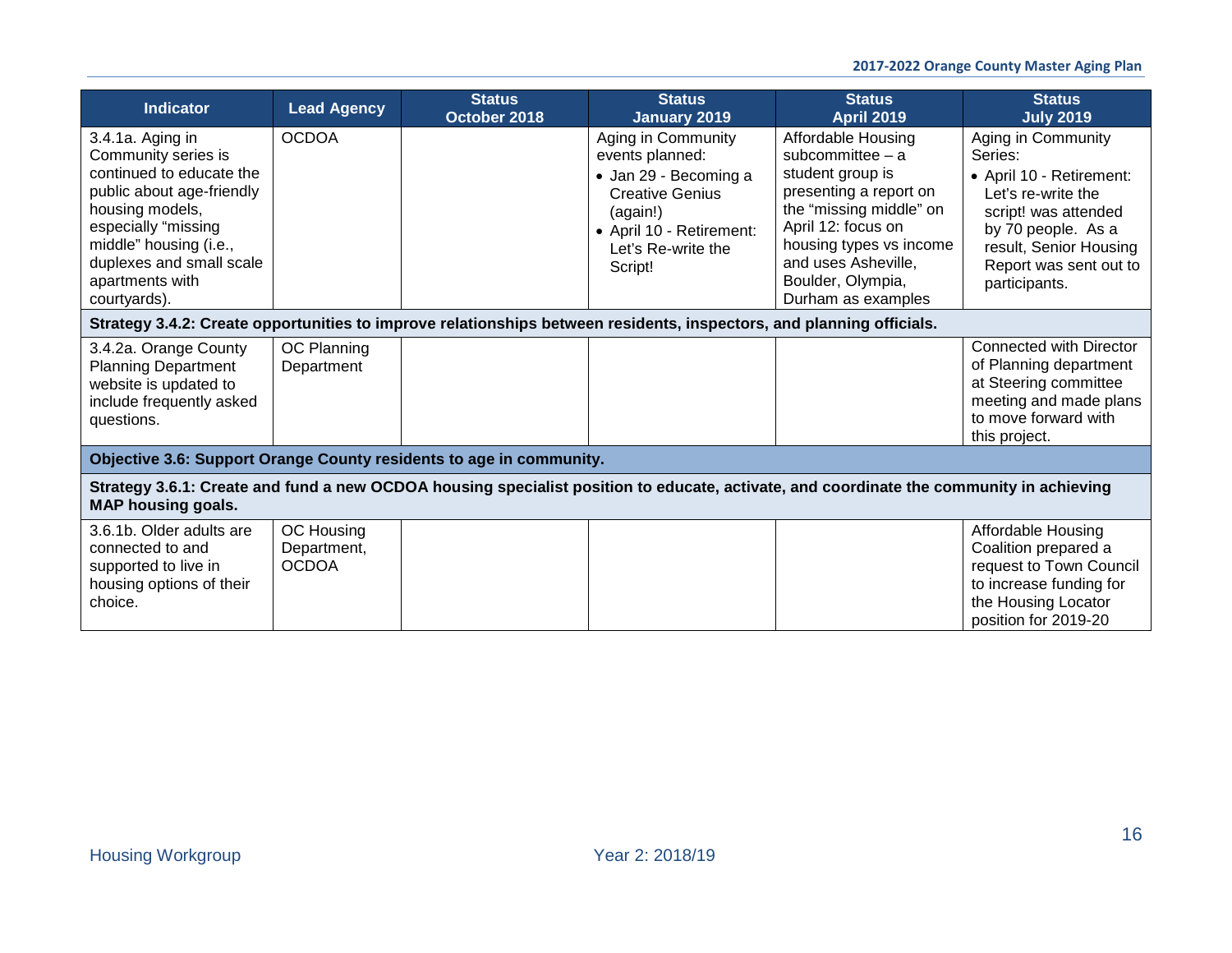<span id="page-16-0"></span>

| <b>Indicator</b>                                                                                                                                                                                                                                          | <b>Lead Agency</b>                                                                                | <b>Status</b><br>October 2018                                                | <b>Status</b><br>January 2019 | <b>Status</b><br><b>April 2019</b>                                                                                                         | <b>Status</b><br><b>July 2019</b> |  |  |  |
|-----------------------------------------------------------------------------------------------------------------------------------------------------------------------------------------------------------------------------------------------------------|---------------------------------------------------------------------------------------------------|------------------------------------------------------------------------------|-------------------------------|--------------------------------------------------------------------------------------------------------------------------------------------|-----------------------------------|--|--|--|
|                                                                                                                                                                                                                                                           | Objective 4.1: Expand opportunities for educational, intergenerational, and cultural programming. |                                                                              |                               |                                                                                                                                            |                                   |  |  |  |
|                                                                                                                                                                                                                                                           |                                                                                                   |                                                                              |                               | Strategy 4.1.1: Ensure that programming is accessible, sensitive, and inclusive to people based on a broad variety of needs and abilities. |                                   |  |  |  |
| 4.1.1a. Assistive<br>technologies (e.g.,<br>listening devices, large<br>text or audio, mobility<br>assistance, etc.) are<br>made available for<br>people who need it.                                                                                     | <b>OCDOA</b>                                                                                      | Ongoing                                                                      | Ongoing                       | Ongoing                                                                                                                                    | Ongoing                           |  |  |  |
| 4.1.1b. Programming<br>is made available in<br>multiple languages, in<br>partnership with<br>community groups.                                                                                                                                            | <b>OCDOA</b>                                                                                      | Ongoing - Some<br>OCDOA programming<br>available in Mandarin<br>and Spanish. | Ongoing                       | Ongoing                                                                                                                                    | Ongoing                           |  |  |  |
| 4.1.1c. Consultation is<br>sought out from<br>organizations like<br>North Carolina<br>Assistive<br>Technologies, North<br>Carolina Division of<br>Deaf and Hard of<br>Hearing, North<br>Carolina Division of<br>Services for the Blind,<br>and Club Nova. | <b>OCDOA</b>                                                                                      | Ongoing                                                                      | Ongoing                       | Ongoing                                                                                                                                    | Ongoing                           |  |  |  |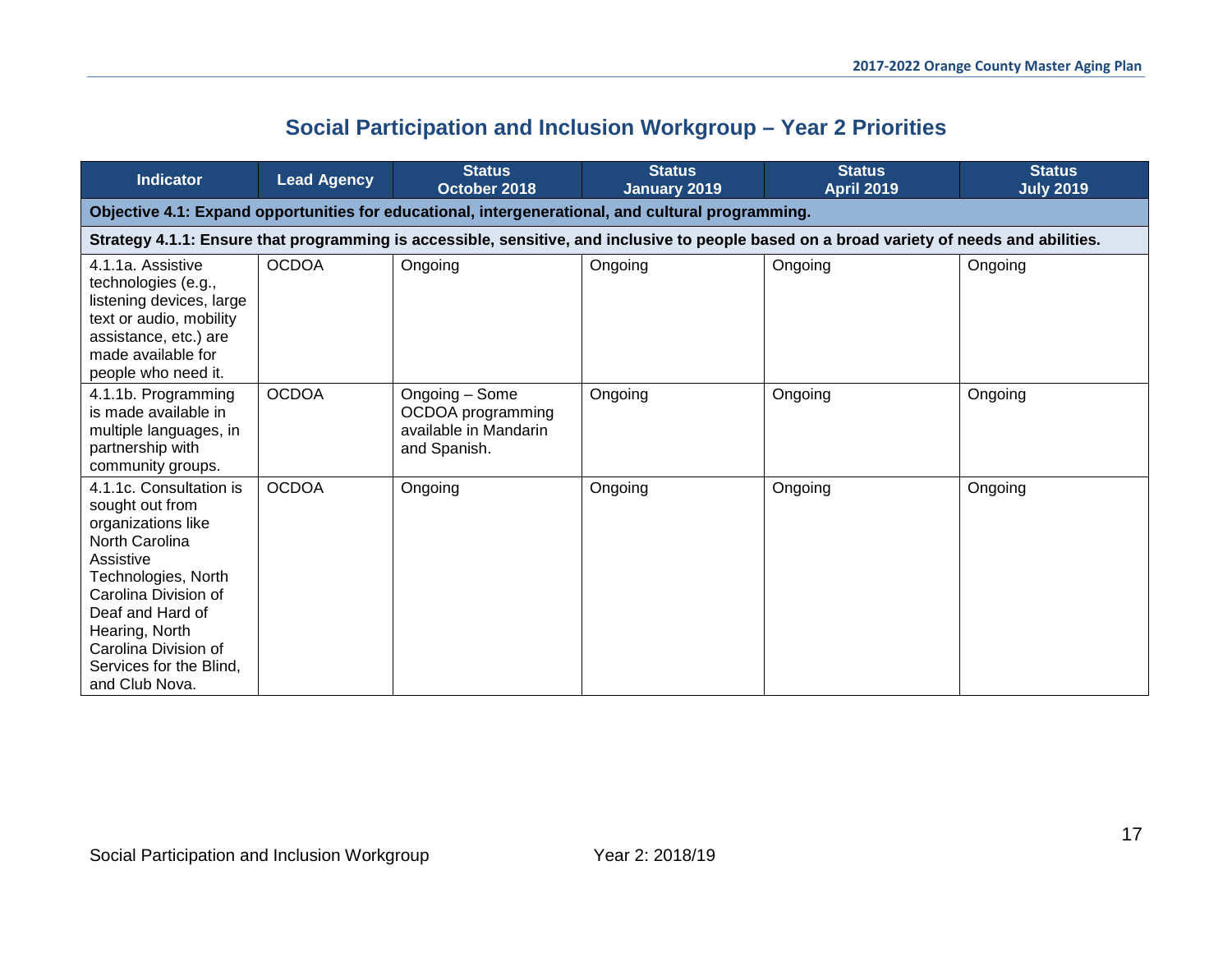| <b>Indicator</b>                                                                                                                                                                                                                                                            | <b>Lead Agency</b> | <b>Status</b><br>October 2018                                                                                                                 | <b>Status</b><br><b>January 2019</b> | <b>Status</b><br><b>April 2019</b>                         | <b>Status</b><br><b>July 2019</b>                                                                                                                                                                                                                                   |  |  |
|-----------------------------------------------------------------------------------------------------------------------------------------------------------------------------------------------------------------------------------------------------------------------------|--------------------|-----------------------------------------------------------------------------------------------------------------------------------------------|--------------------------------------|------------------------------------------------------------|---------------------------------------------------------------------------------------------------------------------------------------------------------------------------------------------------------------------------------------------------------------------|--|--|
| 4.1.1d. Programming<br>is attended by older<br>adults from diverse<br>populations (e.g.,<br>minority, LGBTQ,<br>refugee, faith<br>communities, and<br>people with physical,<br>mental, cognitive,<br>and/or intellectual<br>disabilities).                                  | <b>OCDOA</b>       | Ongoing                                                                                                                                       | Ongoing                              | Ongoing w/ more<br>outreach to these groups.               | <b>Care Partner</b><br>Collaborative currently<br>focusing on increasing<br>attendance by care<br>partners and persons<br>with dementia in CH<br>area. (May 2019) Two<br>events:<br>• LGBTQ - Dinner &<br><b>Movies</b><br>• Senior Games - Faith<br>group performs |  |  |
| Strategy 4.1.2: Expand space availability for social/educational programming to meet anticipated growth of older adult population.                                                                                                                                          |                    |                                                                                                                                               |                                      |                                                            |                                                                                                                                                                                                                                                                     |  |  |
| 4.1.2a. Senior centers<br>are expanded to<br>include more space for<br>recreational activities,<br>kitchen/cooking space,<br>theater space,<br>common space that<br>encourages groups to<br>intermingle, health<br>services space,<br>exercise rooms, and<br>storage space. | <b>OCDOA</b>       | • Expansion of<br>Passmore completed.<br>• Working to expand<br>space at the Seymour<br>Center - design work<br>is close to being<br>finished |                                      | Pre-bid meeting held<br>for 3/28/19 for Seymour<br>Center. | Bids opened on 5/14/19                                                                                                                                                                                                                                              |  |  |
| 4.1.2b. Additional<br>programming for older<br>adults is made<br>available within the<br>senior centers and in<br>other settings.                                                                                                                                           | <b>OCDOA</b>       |                                                                                                                                               |                                      | Ongoing                                                    | • Classes programming<br>added for persons with<br>Dementia at Seymour<br>Center and at Memory<br>Cafes.<br>• Exercise classes<br>added at two senior<br>housing complexes                                                                                          |  |  |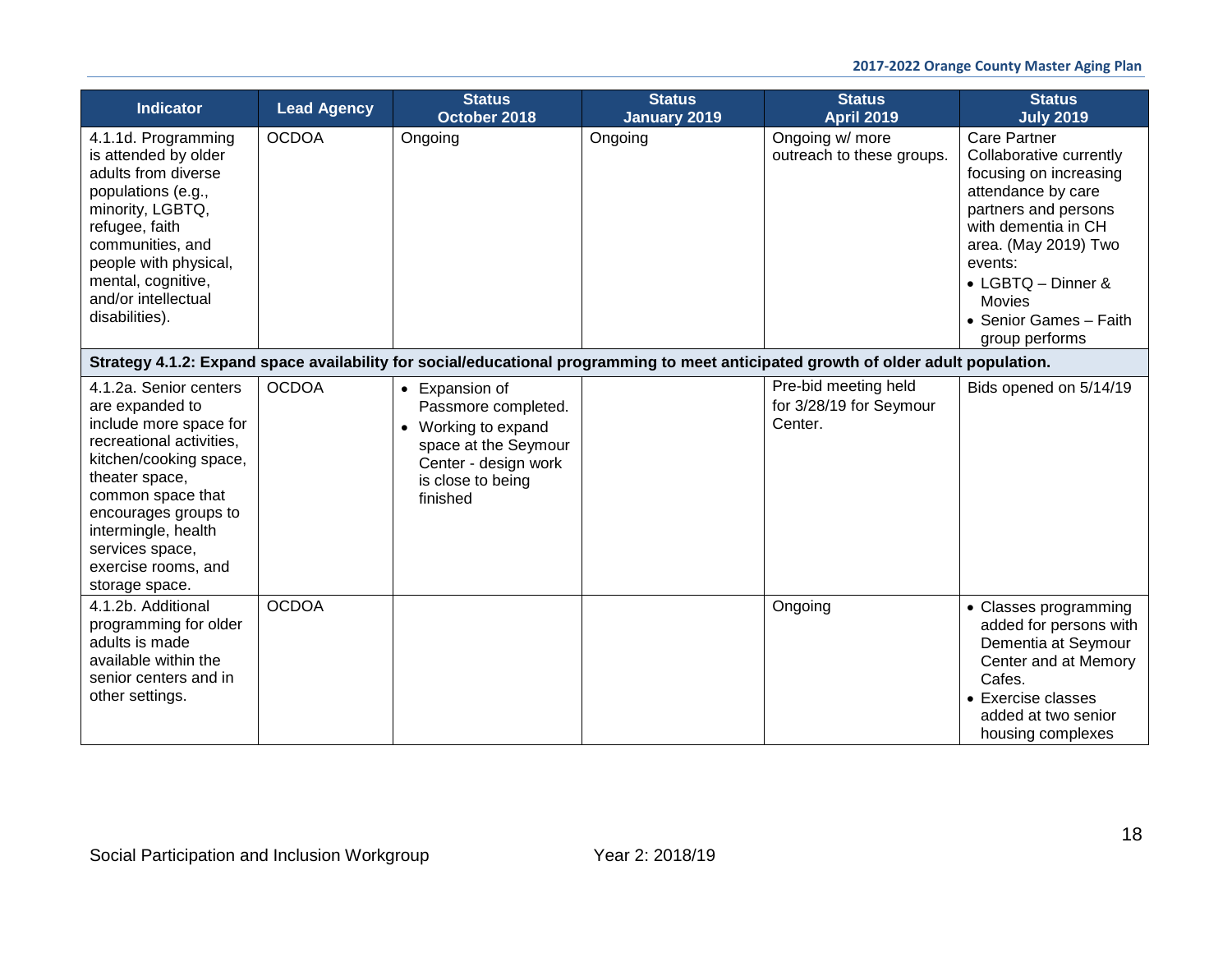| <b>Indicator</b>                                                                                                              | <b>Lead Agency</b> | <b>Status</b><br>October 2018                                                                                     | <b>Status</b><br>January 2019                                                     | <b>Status</b><br><b>April 2019</b>                                                                                                                                                                                                                                                   | <b>Status</b><br><b>July 2019</b>                                            |
|-------------------------------------------------------------------------------------------------------------------------------|--------------------|-------------------------------------------------------------------------------------------------------------------|-----------------------------------------------------------------------------------|--------------------------------------------------------------------------------------------------------------------------------------------------------------------------------------------------------------------------------------------------------------------------------------|------------------------------------------------------------------------------|
| 4.1.2c. More people<br>participate at the<br>senior centers.                                                                  | <b>OCDOA</b>       | - Seymour<br>. - Passmore<br>As compared to previous<br>year at the same time.                                    | - Seymour<br>↓ - Passmore<br>As compared to<br>previous year at the<br>same time. | ↑ - Seymour<br>- Passmore<br>As compared to previous<br>year at the same time.                                                                                                                                                                                                       | - Seymour<br>- Passmore<br>As compared to previous<br>year at the same time. |
| 4.1.2d. Senior centers<br>have more staff,<br>resources, and<br>materials to handle<br>increased<br>programming and<br>space. | <b>OCDOA</b>       | • Community Center<br>space is being more<br>intentionally used for<br>Senior programing<br>(Cedar Grove, Efland) |                                                                                   | New staff (30 hours/<br>$\bullet$<br>week) programing for<br>dementia and care<br>partner (20 hrs) and<br>general (10 hrs)<br>Offering programs at<br>Cedar Grove and<br>Effland (dementia<br>series, volunteer<br>connect, employment,<br>exercise classes,<br>Medicare enrollment) |                                                                              |
|                                                                                                                               |                    | Strategy 4.1.3: Create more opportunities for intergenerational programming.                                      |                                                                                   |                                                                                                                                                                                                                                                                                      |                                                                              |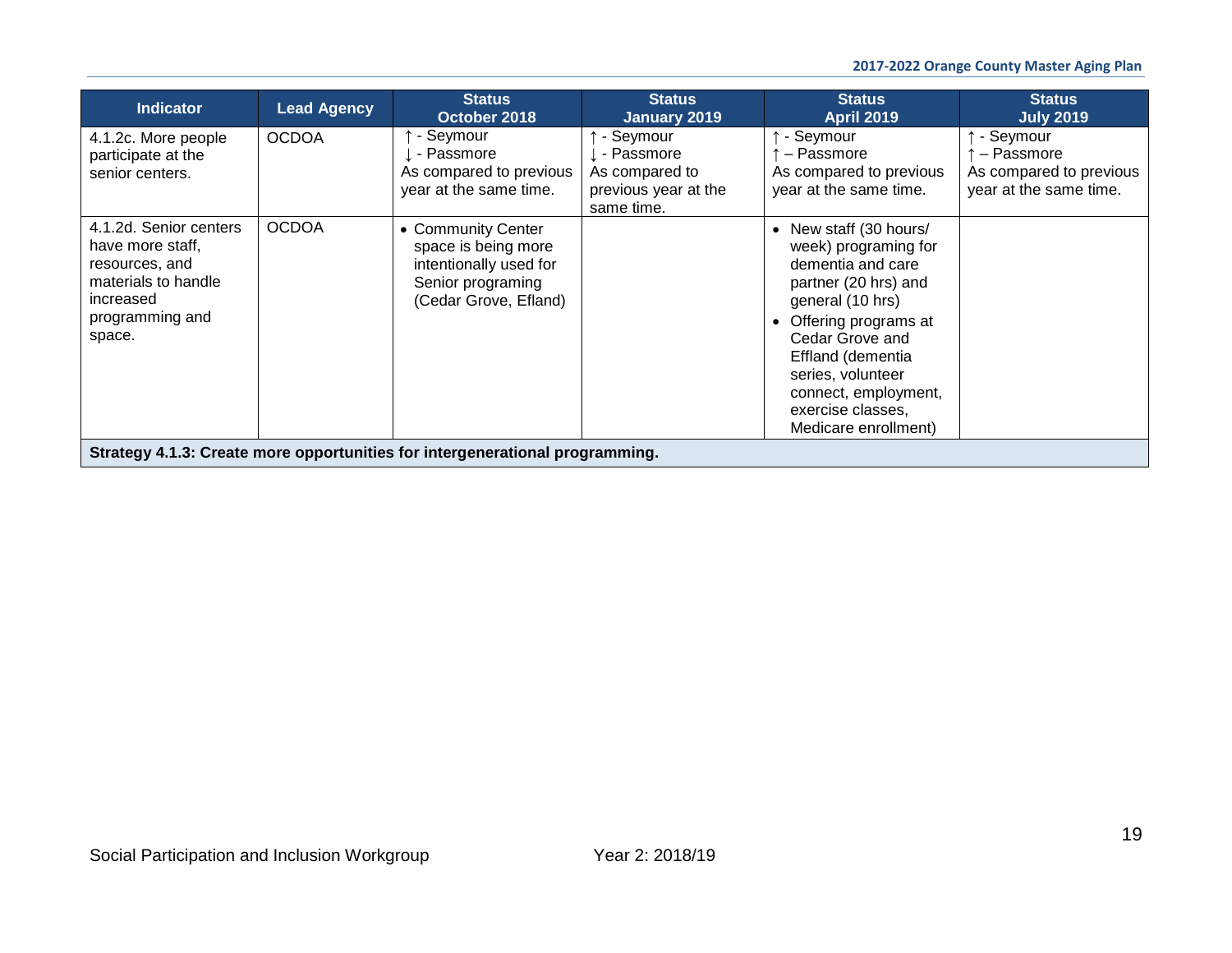| <b>Indicator</b>                                                                                                                                                                                                                                                                                                                   | <b>Lead Agency</b> | <b>Status</b><br>October 2018 | <b>Status</b><br><b>January 2019</b> | <b>Status</b><br><b>April 2019</b>                                                                                                                                                                                                                                                                                                                                                                                                                                                                                                                                                                                                                                                                                       | <b>Status</b><br><b>July 2019</b> |
|------------------------------------------------------------------------------------------------------------------------------------------------------------------------------------------------------------------------------------------------------------------------------------------------------------------------------------|--------------------|-------------------------------|--------------------------------------|--------------------------------------------------------------------------------------------------------------------------------------------------------------------------------------------------------------------------------------------------------------------------------------------------------------------------------------------------------------------------------------------------------------------------------------------------------------------------------------------------------------------------------------------------------------------------------------------------------------------------------------------------------------------------------------------------------------------------|-----------------------------------|
| 4.1.3a. One intentional<br>intergenerational<br>program per year is<br>created and evaluated,<br>which encourages<br>older adults and<br>younger people to<br>work with each other<br>(e.g., Prime Time<br>Players works with<br>high school drama<br>department to put on<br>show, co-sponsored<br>community service<br>project). | <b>OCDOA</b>       |                               |                                      | • Intergenerational SRT-<br>partner with DARE<br>pen-pals<br><b>Speak Out (oral history</b><br>$\bullet$<br>project), involving high<br>school students and<br>community members<br><b>Teen Builders- monthly</b><br>$\bullet$<br>program to bring teens<br>to senior center<br><b>Bingo Dance Night-</b><br>$\bullet$<br>teens and seniors<br>• UNC Pauper Players<br>• Hannah Ruth<br>Foundation<br><b>Sweetheart Dance</b><br>• Pre-school Programs<br>with the SportsPlex<br>• Sportsplex Leadership<br>Team<br>• Multigenerational<br>Movie days<br>• Multigenerational<br>Movie days<br>• Eno River Academy<br>School<br>• Musical Programs &<br>Recitals w/ varying<br>ages<br>• Orange High School -<br>job fair | • Movies<br>• Folk Dance          |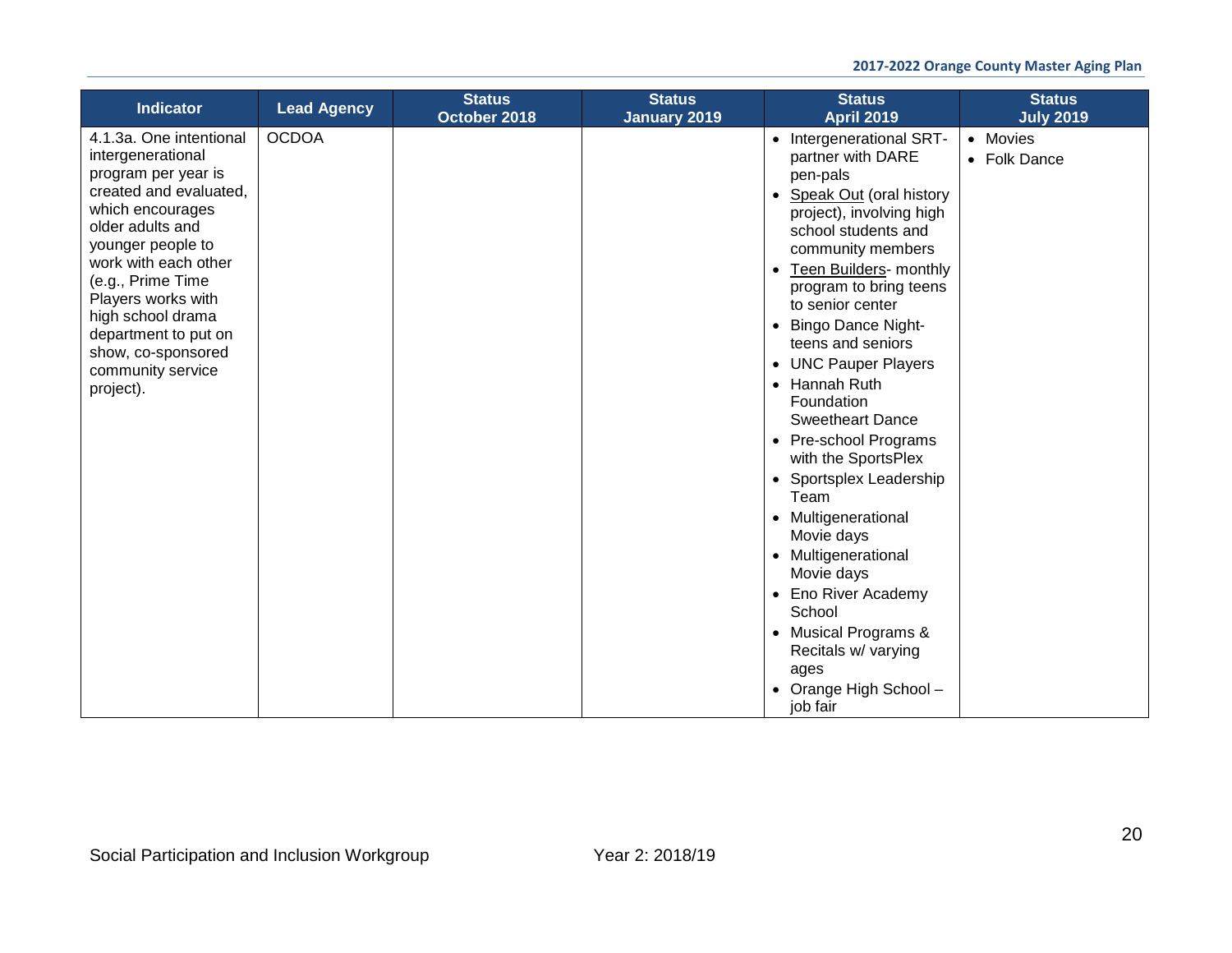| <b>Indicator</b>                                                                                                                                                                                                                                                                  | <b>Lead Agency</b> | <b>Status</b><br>October 2018 | <b>Status</b><br><b>January 2019</b> | <b>Status</b><br><b>April 2019</b>                                                                                                                                                                                             | <b>Status</b><br><b>July 2019</b>                                                                 |  |
|-----------------------------------------------------------------------------------------------------------------------------------------------------------------------------------------------------------------------------------------------------------------------------------|--------------------|-------------------------------|--------------------------------------|--------------------------------------------------------------------------------------------------------------------------------------------------------------------------------------------------------------------------------|---------------------------------------------------------------------------------------------------|--|
| 4.1.3b. Partnerships<br>are created with other<br>agencies for<br>intergenerational<br>opportunities (e.g.,<br>schools, daycare<br>centers.<br>colleges/universities,<br>scout troops, faith<br>communities,<br>fraternities and<br>sororities, YMCA, local<br>businesses, etc.). |                    |                               |                                      | • Partnership with OC<br>schools and Sheriff's<br>Office<br>• OC SportsPlex<br>• YMCA – share info.<br>about programs<br>$\bullet$ CH P & R - Summer<br>Youth Program<br>$\bullet$ NCCU - Internships<br>• OC Cooperative Ext. | CH Parks & Rec $-$<br><b>Outdoor Adventure</b><br>programs                                        |  |
| 4.1.3c. More young<br>people are involved in<br>senior center<br>programming.                                                                                                                                                                                                     |                    |                               |                                      | • Petals with a Purpose<br>• Youth Volunteers                                                                                                                                                                                  |                                                                                                   |  |
| Strategy 4.1.4: Expand awareness and availability of scholarships/fee reductions.                                                                                                                                                                                                 |                    |                               |                                      |                                                                                                                                                                                                                                |                                                                                                   |  |
| 4.1.4a. Awareness of<br>availability of<br>scholarships/fee<br>reductions is<br>increased.                                                                                                                                                                                        | <b>OCDOA</b>       |                               |                                      | Scholarships/fee<br>reductions are advertised<br>in the Senior Times,<br>OCDOA website                                                                                                                                         | Add statement by each<br>fee-based program<br>section of Senior Times<br>"scholarships available" |  |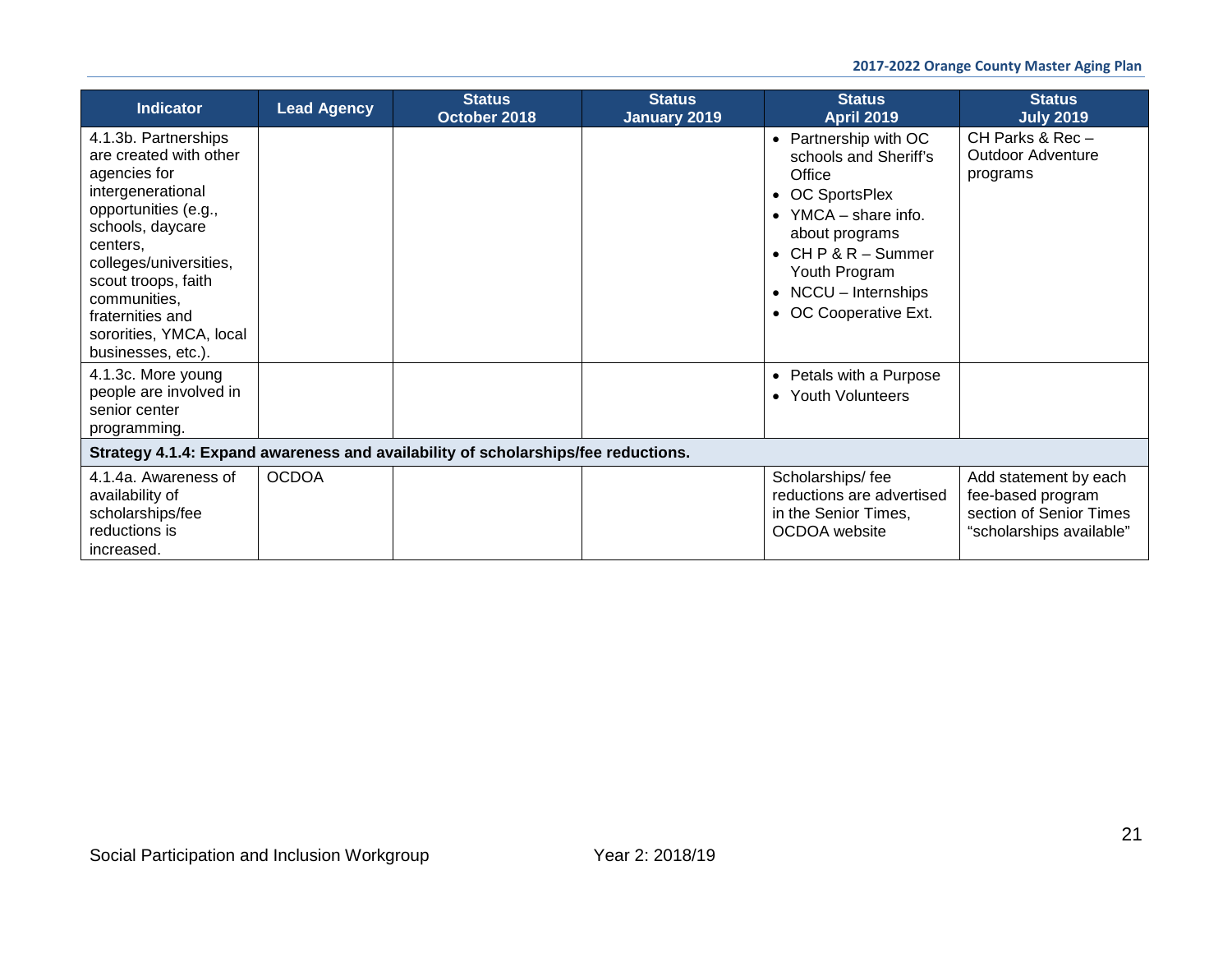| <b>Indicator</b>                                                                                                           | <b>Lead Agency</b> | <b>Status</b><br>October 2018 | <b>Status</b><br><b>January 2019</b> | <b>Status</b><br><b>April 2019</b>                                                                                                                                                                                                                                                                     | <b>Status</b><br><b>July 2019</b>                                                                                                                                                                                                                                                                       |
|----------------------------------------------------------------------------------------------------------------------------|--------------------|-------------------------------|--------------------------------------|--------------------------------------------------------------------------------------------------------------------------------------------------------------------------------------------------------------------------------------------------------------------------------------------------------|---------------------------------------------------------------------------------------------------------------------------------------------------------------------------------------------------------------------------------------------------------------------------------------------------------|
| 4.1.4b. More<br>scholarships/fee<br>reductions are utilized<br>for programming.                                            | <b>OCDOA</b>       |                               |                                      | The Senior Centers &<br><b>Wellness Programs</b><br>reported scholarships as<br>follows:<br>• Seymour:<br>Fit Feet - 9.<br>Fitness Room - 15,<br>Fitness Classes - 3,<br>SC Education - 4<br>• Passmore:<br>Fit Feet - 1.<br>Fitness (SportsPlex -<br>23,<br>Exercise Classes - 2.<br>PC Education - 3 | The Senior Centers &<br><b>Wellness Programs</b><br>reported scholarships as<br>follows:<br>• Seymour:<br>Fit Feet - 2,<br>Fitness Room - 8.<br>Fitness Classes $-2$ ,<br>SC Education - 0<br>• Passmore:<br>Fit Feet - 9.<br>Fitness (SportsPlex) -<br>8.<br>Exercise Classes - 1,<br>PC Education - 3 |
| 4.1.4c. Increased<br>demand for<br>scholarships/fee<br>reductions is met, as<br>needed, through<br>additional sponsors.    | <b>OCDOA</b>       |                               |                                      | Fee reductions funded<br>through grants from Town<br>of CH and Carrboro for<br><b>Health Promotion</b>                                                                                                                                                                                                 |                                                                                                                                                                                                                                                                                                         |
| 4.1.4d. Assistance is<br>provided to<br>participants who need<br>help filling out a<br>scholarship/fee<br>reductions form. | <b>OCDOA</b>       | On-going                      | Ongoing                              | Ongoing                                                                                                                                                                                                                                                                                                | Ongoing                                                                                                                                                                                                                                                                                                 |
| senior center activities.                                                                                                  |                    |                               |                                      | Strategy 4.1.5: Create a "Senior Center Without Walls" project for older adults who are unable to leave their homes but want to participate in                                                                                                                                                         |                                                                                                                                                                                                                                                                                                         |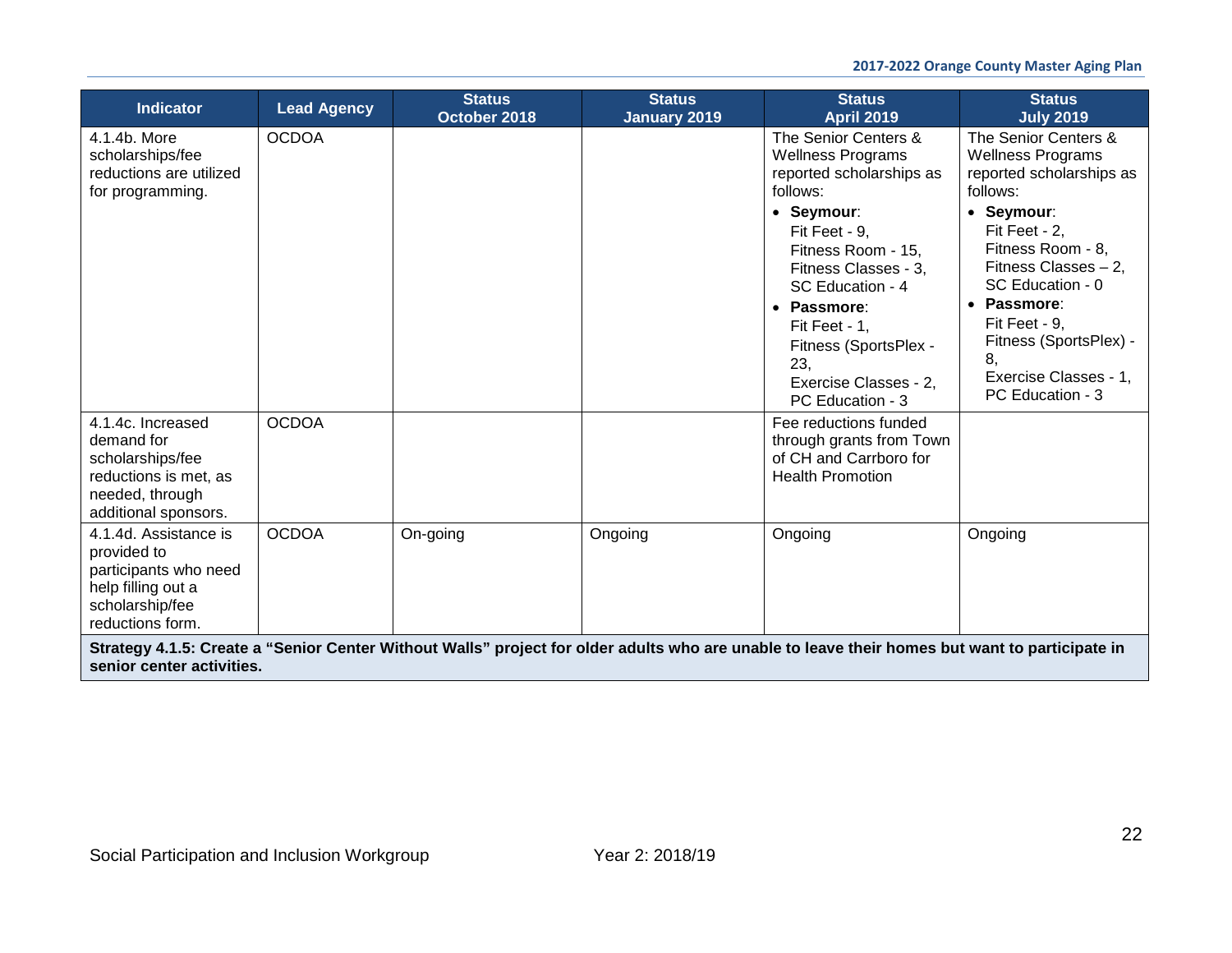| <b>Indicator</b>                                                                    | <b>Lead Agency</b> | <b>Status</b><br>October 2018                                                                                                                                                                     | <b>Status</b><br><b>January 2019</b>                                                                                                                                                                                                                                                                                                                                 | <b>Status</b><br><b>April 2019</b>                                                                                                                                                                                                                                                 | <b>Status</b><br><b>July 2019</b>                                                                        |
|-------------------------------------------------------------------------------------|--------------------|---------------------------------------------------------------------------------------------------------------------------------------------------------------------------------------------------|----------------------------------------------------------------------------------------------------------------------------------------------------------------------------------------------------------------------------------------------------------------------------------------------------------------------------------------------------------------------|------------------------------------------------------------------------------------------------------------------------------------------------------------------------------------------------------------------------------------------------------------------------------------|----------------------------------------------------------------------------------------------------------|
| 4.1.5a. A pilot of the<br>program is created,<br>launched, and<br>evaluated.        | <b>OCDOA</b>       | • Much discussion<br>about what a pilot<br>program will look like<br>and what is needs<br>people served by this<br>program would have.<br>• Next steps moving<br>forward is to identify<br>needs. | • A needs assessment<br>survey was<br>developed to assess<br>interest in "Senior<br><b>Center Without</b><br>Walls" program and<br>delivery preferences.<br>• This survey was<br>distributed to<br>workgroup members<br>for feedback and will<br>be updated.<br>• The survey will be<br>modified and then<br>distributed to SALT<br>participants later this<br>year. | The needs assessment<br>survey was modified<br>based on feedback from<br>Jan 2019 meeting. Next<br>steps include:<br>• Reviewing a similar<br>survey being<br>developed in Guilford<br>County<br>Incorporating<br>additional feedback<br>Finalizing and<br>distributing the survey | Survey was distributed<br>to SALT SRT and we<br>should have info back in<br>Jun/Jul. - 26<br>respondents |
| 4.1.5b. Funding is<br>secured to implement<br>the program.                          | <b>OCDOA</b>       |                                                                                                                                                                                                   | Workgroup members<br>discussed needing to<br>look for grants to fund<br>this program, however,<br>program needs need to<br>be identified first.                                                                                                                                                                                                                      |                                                                                                                                                                                                                                                                                    |                                                                                                          |
| 4.1.5c. Volunteers are<br>recruited to manage<br>cameras, edit, work on<br>AV, etc. | <b>OCDOA</b>       |                                                                                                                                                                                                   |                                                                                                                                                                                                                                                                                                                                                                      |                                                                                                                                                                                                                                                                                    | <b>UNC Communications</b><br>Dept. Intern                                                                |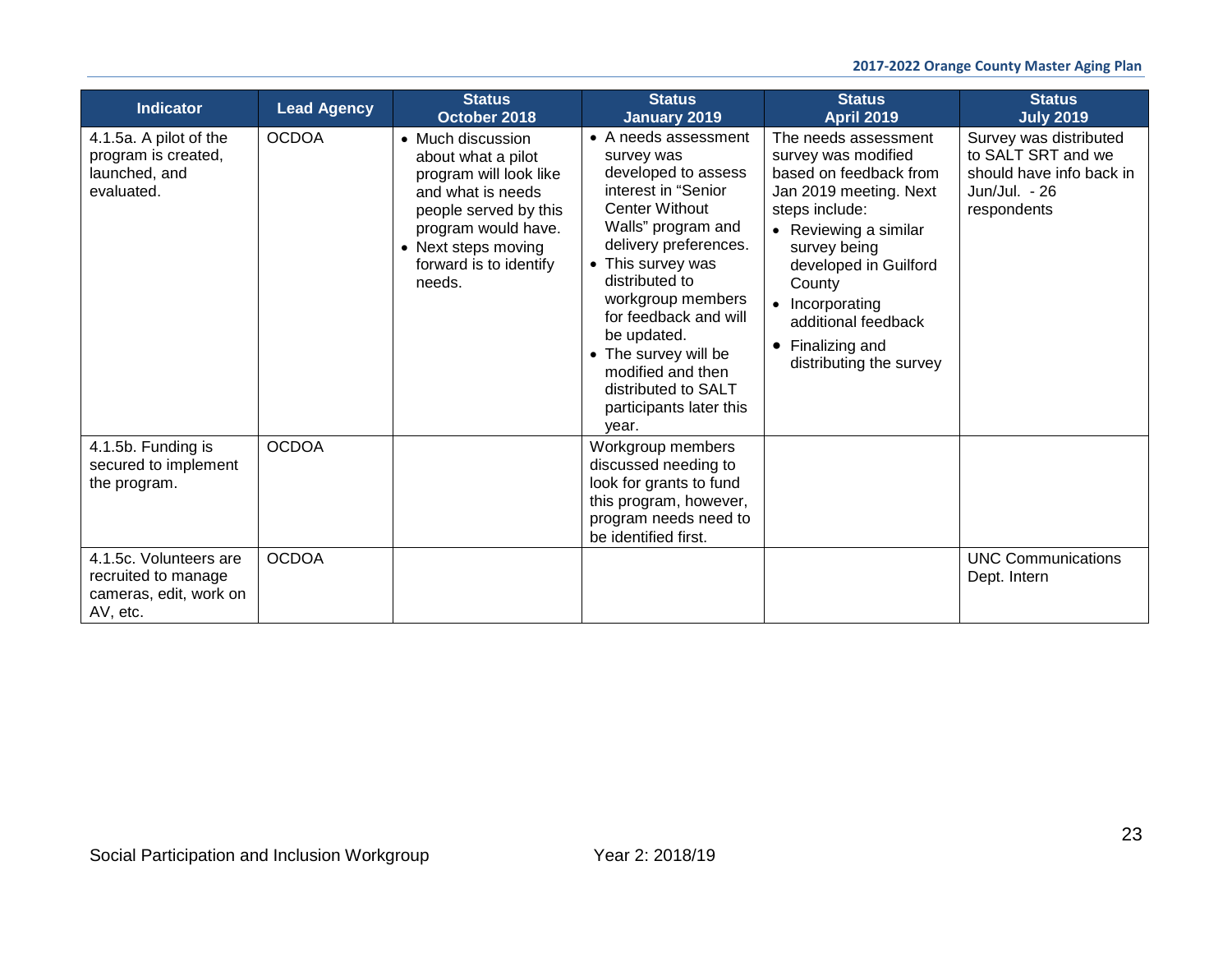| <b>Indicator</b>                                                                                                                                                                     | <b>Lead Agency</b> | <b>Status</b><br>October 2018 | <b>Status</b><br><b>January 2019</b>                                                                                                                                                                                                                                                                              | <b>Status</b><br><b>April 2019</b>                                                                                           | <b>Status</b><br><b>July 2019</b>                   |  |  |
|--------------------------------------------------------------------------------------------------------------------------------------------------------------------------------------|--------------------|-------------------------------|-------------------------------------------------------------------------------------------------------------------------------------------------------------------------------------------------------------------------------------------------------------------------------------------------------------------|------------------------------------------------------------------------------------------------------------------------------|-----------------------------------------------------|--|--|
| 4.1.5e. A library of<br>DVDs with<br>programming is<br>available for check out.                                                                                                      | <b>OCDOA</b>       |                               | In the process of<br>transferring "In Praise<br>of Age" episodes from<br>$VHS$ to $DVD -$ this is<br>being done by OCDOA<br>volunteers (110 of<br>>1000 episodes left to<br>transfer). Once this<br>work is completed, the<br>episodes will be<br>indexed by topic and<br>then will be available<br>for check out | Ongoing                                                                                                                      | Library of DVDs are also<br>available at OC Library |  |  |
| Objective 5.1: Ensure a welcoming, inclusive, and livable community.                                                                                                                 |                    |                               |                                                                                                                                                                                                                                                                                                                   |                                                                                                                              |                                                     |  |  |
|                                                                                                                                                                                      |                    |                               |                                                                                                                                                                                                                                                                                                                   | Strategy 5.1.1: Ensure that all programs and services provided through OCDOA are based on cultural humility and inclusivity. |                                                     |  |  |
| 5.1.1a. Sensitivity and<br>inclusivity training is<br>provided to OCDOA<br>staff once per year.                                                                                      | <b>OCDOA</b>       |                               |                                                                                                                                                                                                                                                                                                                   | HR-Code of Conduct                                                                                                           | Implicit Bias Training -<br>OC Health               |  |  |
| 5.1.1b. Signage at<br>OCDOA is welcoming<br>and inclusive to all.                                                                                                                    | <b>OCDOA</b>       |                               |                                                                                                                                                                                                                                                                                                                   | Rainbow Flags displayed<br>at Senior Centers                                                                                 | Ongoing as needed.                                  |  |  |
| 5.1.1c. Clientele is<br>surveyed to learn what<br>languages would be<br>most important to<br>include on signs and<br>forms. Signs and forms<br>are adjusted to reflect<br>that data. | <b>OCDOA</b>       |                               |                                                                                                                                                                                                                                                                                                                   |                                                                                                                              |                                                     |  |  |
| 5.1.1d. Senior centers<br>are attended by older<br>adults from diverse<br>groups.                                                                                                    | <b>OCDOA</b>       | <b>OCDOA</b>                  | Ongoing<br>Similar Strategy to<br>4.1.1d                                                                                                                                                                                                                                                                          | Ongoing<br>Similar Strategy to 4.1.1d                                                                                        | Ongoing<br>Similar Strategy to<br>4.1.1d            |  |  |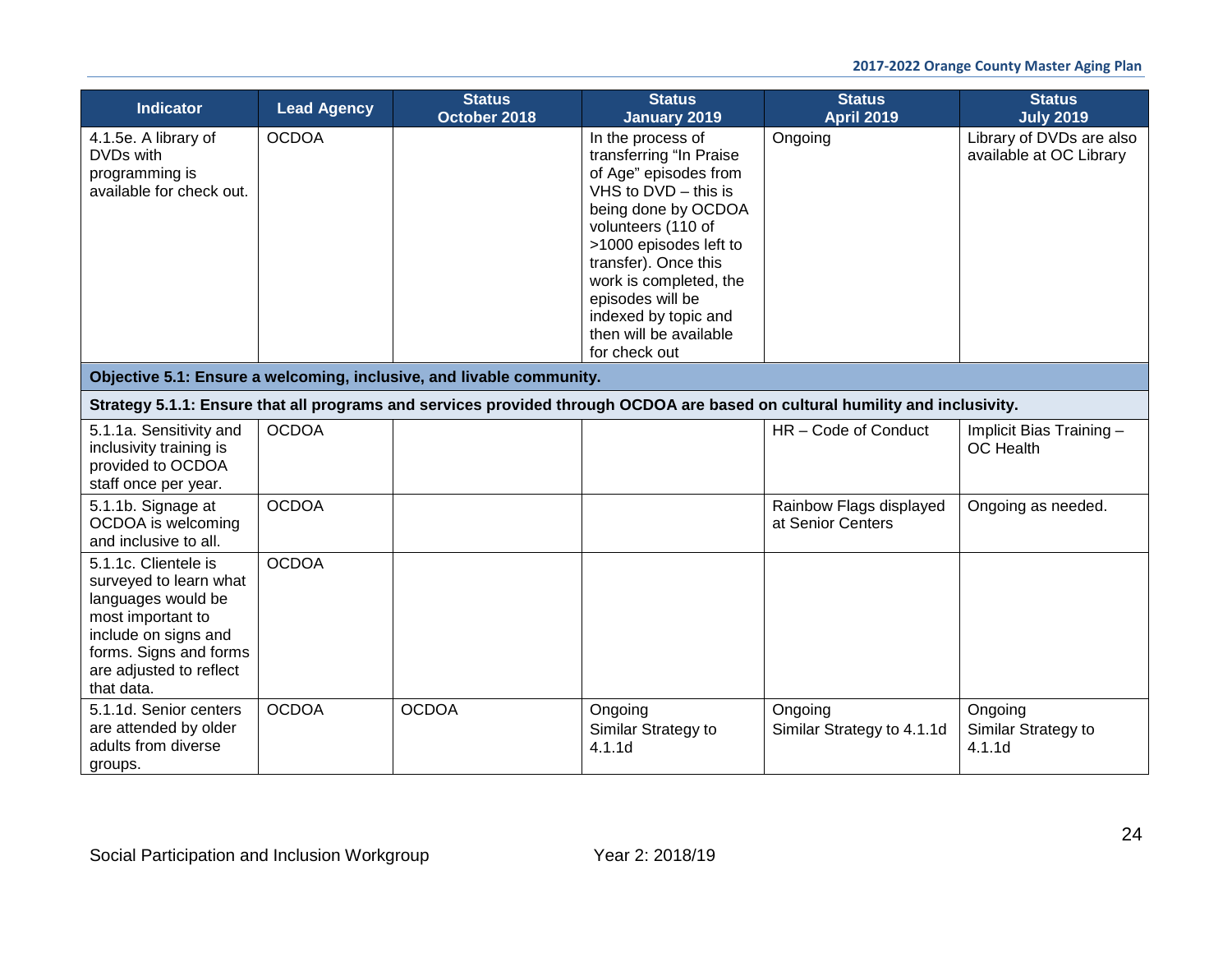| <b>Indicator</b>                                                                                                                                                                                                                                                                                                                                                                                                                                                 | <b>Lead Agency</b> | <b>Status</b><br>October 2018 | <b>Status</b><br><b>January 2019</b> | <b>Status</b><br><b>April 2019</b>                                                                                                      | <b>Status</b><br><b>July 2019</b>                                  |
|------------------------------------------------------------------------------------------------------------------------------------------------------------------------------------------------------------------------------------------------------------------------------------------------------------------------------------------------------------------------------------------------------------------------------------------------------------------|--------------------|-------------------------------|--------------------------------------|-----------------------------------------------------------------------------------------------------------------------------------------|--------------------------------------------------------------------|
| 5.1.1e. OCDOA works<br>with organizations and<br>individuals who<br>advocate for diverse<br>populations and<br>barriers are identified<br>and overcome.                                                                                                                                                                                                                                                                                                          | <b>OCDOA</b>       |                               |                                      | OCDOA staff attends<br>Refugee Support Center<br>meetings                                                                               | <b>County Budget Request</b><br>for Interpreter Services           |
| senior centers.                                                                                                                                                                                                                                                                                                                                                                                                                                                  |                    |                               |                                      | Strategy 5.1.2: Continue and expand outreach to growing refugee and immigrant populations to build interest in services and presence at |                                                                    |
| 5.1.2a. Awareness<br>about OCDOA<br>services is increased<br>and information is<br>shared with pertinent<br>organizations (e.g.,<br>church refugee<br>initiatives; churches<br>that provide services in<br>other languages;<br>Refugee Wellness<br>Center; Refugee<br>Support Center;<br>Refugee Community<br>Partnership; Refugee<br>Resettlement<br>Agencies; Spanish<br>Social Club; El Centro<br>Hispano; apartment<br>complexes/retirement<br>communities). | <b>OCDOA</b>       |                               |                                      | Shared information about<br>OCDOA services with<br>several of these<br>organizations                                                    | El Futuro spoke at<br>Mental Health SRT and<br>Spanish Social Club |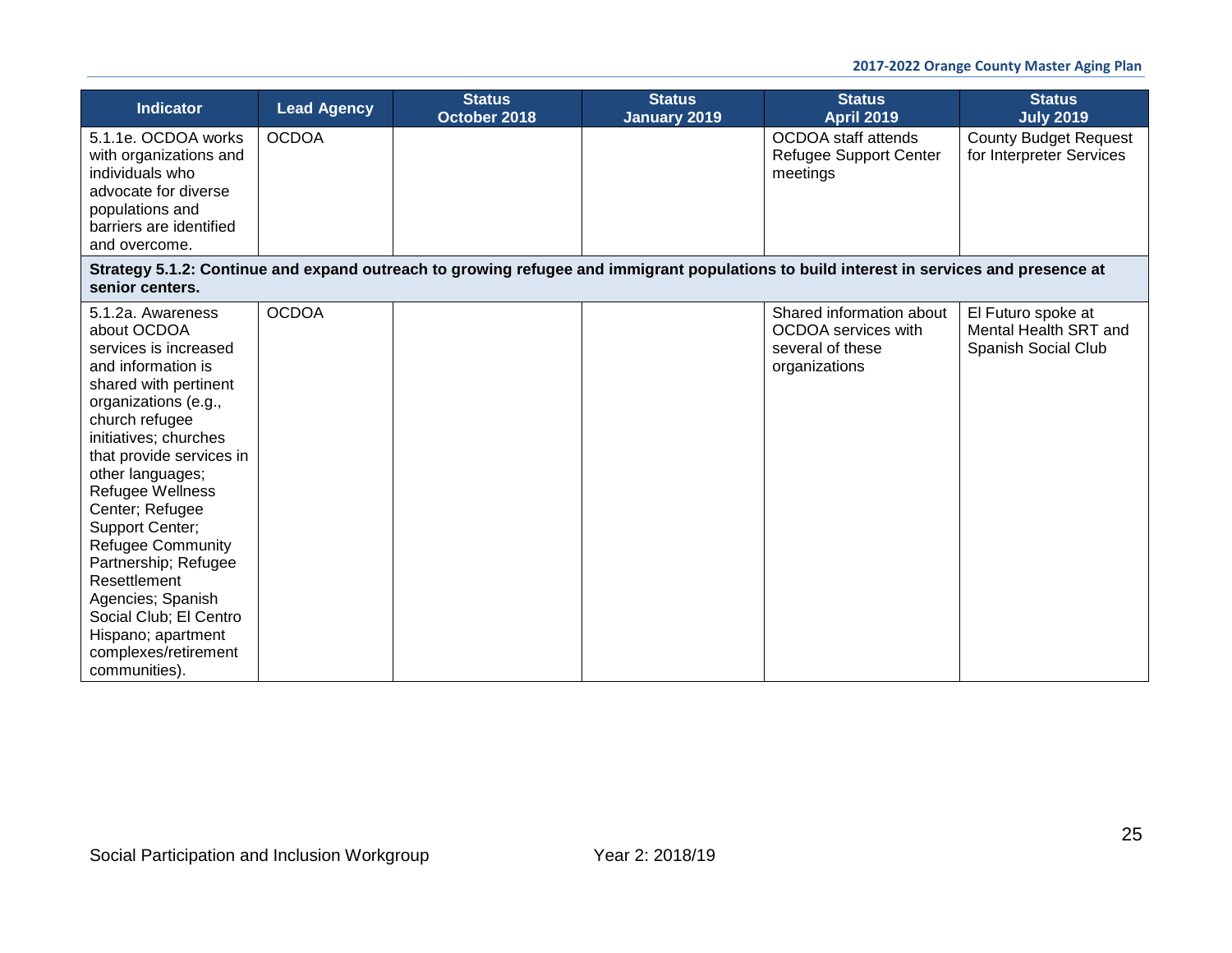| <b>Indicator</b>                                                                                                                               | <b>Lead Agency</b> | <b>Status</b><br>October 2018                                                                                                                                                                                                                                                                    | <b>Status</b><br><b>January 2019</b>                                                                                                                                    | <b>Status</b><br><b>April 2019</b>                                                                                                                                                                                                                                                                                                       | <b>Status</b><br><b>July 2019</b>                                                                                                                                                                            |
|------------------------------------------------------------------------------------------------------------------------------------------------|--------------------|--------------------------------------------------------------------------------------------------------------------------------------------------------------------------------------------------------------------------------------------------------------------------------------------------|-------------------------------------------------------------------------------------------------------------------------------------------------------------------------|------------------------------------------------------------------------------------------------------------------------------------------------------------------------------------------------------------------------------------------------------------------------------------------------------------------------------------------|--------------------------------------------------------------------------------------------------------------------------------------------------------------------------------------------------------------|
| 5.1.2c. Activities and<br>information are offered<br>in relevant languages.                                                                    | <b>OCDOA</b>       | PhD student is currently<br>working with the Spanish<br>speaking population at<br>Seymour to understand<br>how they integrate into<br>general programing and<br>what their needs are                                                                                                             |                                                                                                                                                                         | Research conducted on<br>Spanish social group as it<br>relates to senior center<br>programming - awaiting<br>results.                                                                                                                                                                                                                    | • OC HD Emergency<br>Awareness program in<br>both Mandarin &<br>English (Seymour<br>Center)<br>• Dissertation research<br>lead to creation of a<br>Spanish Social Club                                       |
| 5.1.2d. Number of<br>individuals from<br>identified groups who<br>attend the Senior<br>Center programming<br>and utilize services<br>increase. | <b>OCDOA</b>       | • Senior Center offers<br>Mandarin translation<br>for some programs -<br>done by OCDOA staff<br>(translator paid for 12<br>hr/week) and<br>volunteers<br>• OCDOA Staff is on the<br><b>Steering Committee</b><br>for the "Building<br>Integrated<br>Communities Project",<br>Town of Chapel Hill | • Senior Center, AT,<br>and Volunteer<br><b>Connect Brochures</b><br>were translated to<br>Spanish. Will work on<br>translating these<br>documents to<br>Mandarin next. | • Dropped off<br>information about<br><b>OCDOA</b> and Senior<br>Centers at:<br>• Refugee Support<br>Center<br>• El Centro Hispano<br>• County budget request<br>for an additional \$2000<br>for verbal translation<br>services<br>Actively recruited<br>Spanish/Latina and<br>Asian participants to<br>the Friends of<br>Seymour Board. | • Increase attendance<br>in Spanish Language<br>lead exercise class.<br>Increase in Mandarin<br>$\bullet$<br>language lead dance<br>classes<br>• Increase in Mandarin<br>speakers in Mon.<br>Exercise Class. |
| Strategy 5.1.4: Improve accessibility within the senior centers.                                                                               |                    |                                                                                                                                                                                                                                                                                                  |                                                                                                                                                                         |                                                                                                                                                                                                                                                                                                                                          |                                                                                                                                                                                                              |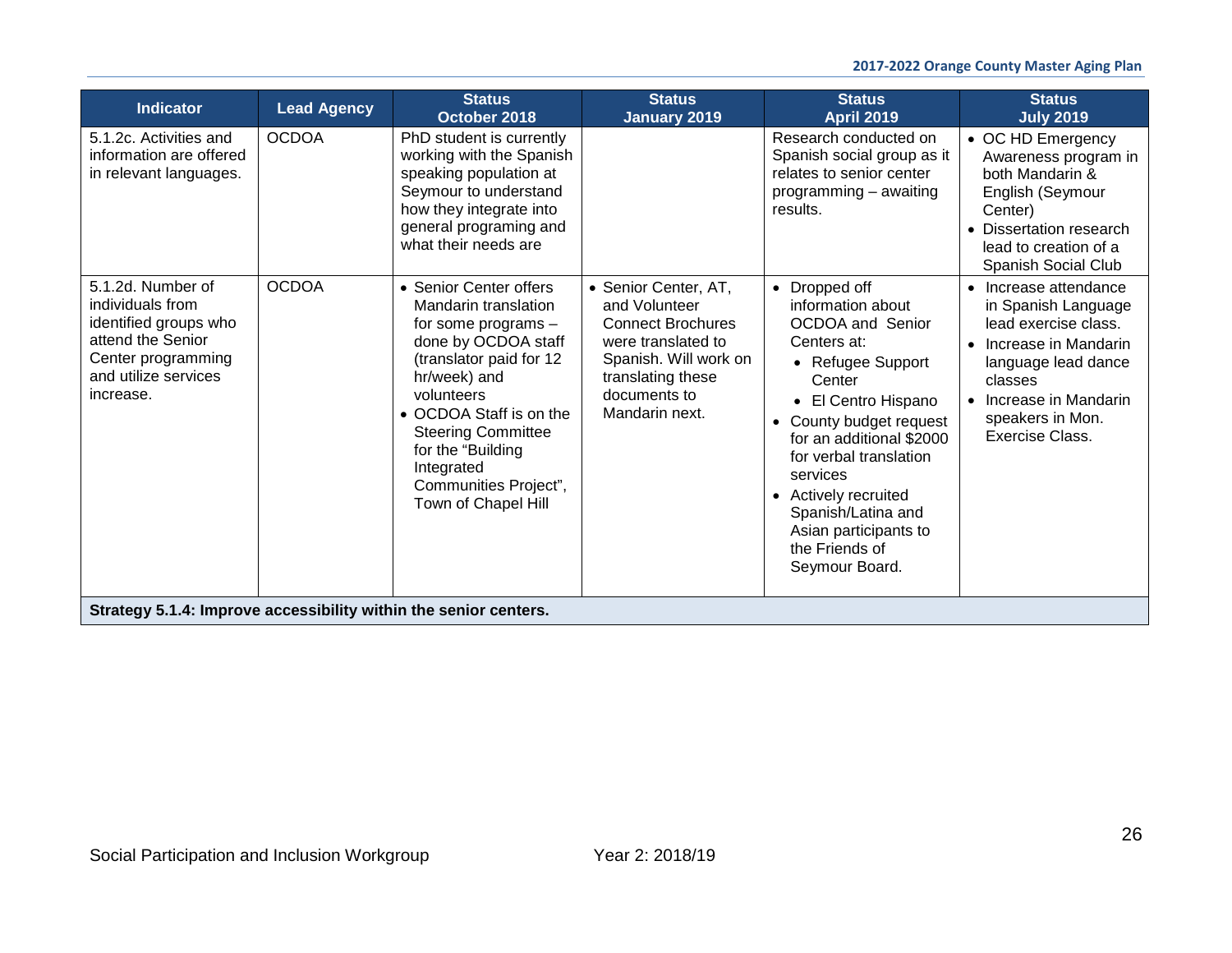| <b>Indicator</b>                                                                                                                                                                                                        | <b>Lead Agency</b> | <b>Status</b><br>October 2018                                                                 | <b>Status</b><br><b>January 2019</b>                                                                                                                                                                                                                   | <b>Status</b><br><b>April 2019</b>                                                                                         | <b>Status</b><br><b>July 2019</b>                                                    |
|-------------------------------------------------------------------------------------------------------------------------------------------------------------------------------------------------------------------------|--------------------|-----------------------------------------------------------------------------------------------|--------------------------------------------------------------------------------------------------------------------------------------------------------------------------------------------------------------------------------------------------------|----------------------------------------------------------------------------------------------------------------------------|--------------------------------------------------------------------------------------|
| 5.1.4a. OCDOA staff is<br>trained on accessibility<br>issues and resources.                                                                                                                                             | <b>OCDOA</b>       | ADA hotline- information<br>was shared with<br>OCDOA staff and<br>members of the<br>workgroup | • Telelanguage options<br>were given to all<br>OCDOA staff at Oct 8<br><b>All-Staff Meeting</b><br>• Seymour Center front<br>desk was trained on<br>how to access<br><b>Cardinal Innovations</b><br>800 number to<br>access mental health<br>resources | Ongoing                                                                                                                    |                                                                                      |
| 5.1.4b. Funding is<br>secured by<br>OCDOA/Orange<br><b>County Asset</b><br><b>Management Services</b><br>(OCAMS) to<br>implement needed<br>improvements as<br>identified in the<br>county's accessibility<br>checklist. | <b>OCDOA</b>       |                                                                                               |                                                                                                                                                                                                                                                        | ADA Compliance issues<br>at Seymour will be<br>addressed in the<br>renovations                                             | AMS - Funding secured<br>for accessibility<br>improvements at the<br>Senior Centers. |
| 5.1.4d. Participants<br>and family members<br>are aware of what kind<br>of equipment is<br>available at the centers<br>to improve<br>accessibility, where it<br>is located, and how to<br>use it.                       | <b>OCDOA</b>       | Ongoing                                                                                       | Ongoing                                                                                                                                                                                                                                                | Ongoing                                                                                                                    | Ongoing<br>New signage.                                                              |
|                                                                                                                                                                                                                         |                    |                                                                                               |                                                                                                                                                                                                                                                        | Objective 5.2: Promote social inclusion and community cohesion at the senior centers and other community locations.        |                                                                                      |
|                                                                                                                                                                                                                         |                    |                                                                                               |                                                                                                                                                                                                                                                        | Strategy 5.2.1: Increase awareness of transportation options so that people are better able to access events and services. |                                                                                      |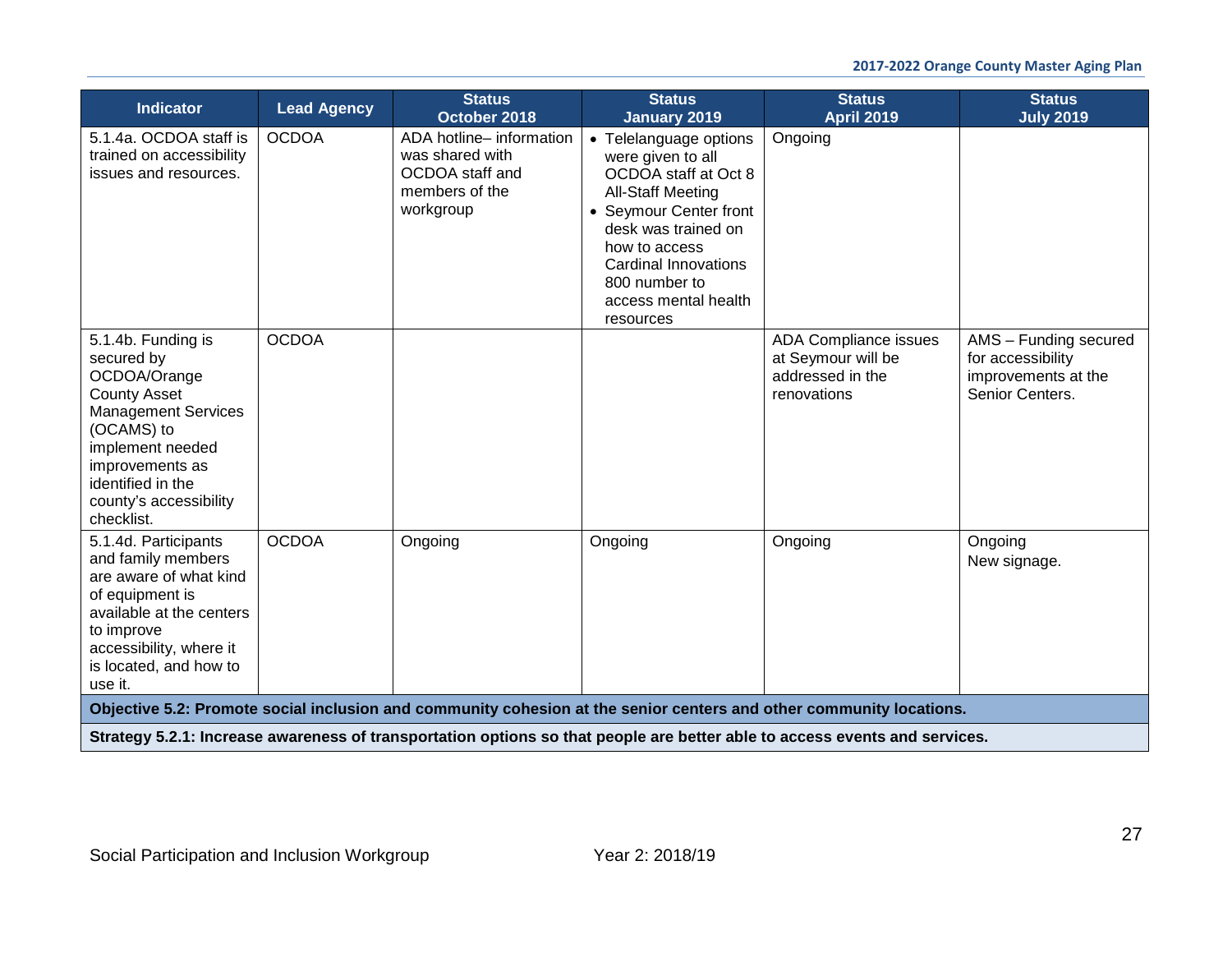| <b>Indicator</b>                                                                                                                                                         | <b>Lead Agency</b>                                                                    | <b>Status</b><br>October 2018                                                      | <b>Status</b><br>January 2019                                                     | <b>Status</b><br><b>April 2019</b>                                                | <b>Status</b><br><b>July 2019</b>                                                 |  |  |  |
|--------------------------------------------------------------------------------------------------------------------------------------------------------------------------|---------------------------------------------------------------------------------------|------------------------------------------------------------------------------------|-----------------------------------------------------------------------------------|-----------------------------------------------------------------------------------|-----------------------------------------------------------------------------------|--|--|--|
| 5.2.1a. Transportation<br>Specialist is listed as a<br>resource on<br>publications for events.                                                                           | OCDOA,<br>Cardinal<br>Innovations                                                     |                                                                                    |                                                                                   | Ongoing advertisement in<br>the Senior Times                                      | Ongoing                                                                           |  |  |  |
| Strategy 5.2.2: Provide and encourage social connections between older adults.                                                                                           |                                                                                       |                                                                                    |                                                                                   |                                                                                   |                                                                                   |  |  |  |
| 5.2.2a. More social<br>groups are developed.                                                                                                                             | OCDOA,<br>Cardinal<br>Innovations                                                     |                                                                                    |                                                                                   | Ongoing<br>Friend to Friend Program                                               | "ManPower" - Men's<br>Social Group                                                |  |  |  |
| 5.2.2b. More<br>opportunities for one-<br>on-one activities are<br>made available.                                                                                       | <b>OCDOA</b>                                                                          |                                                                                    |                                                                                   | Ongoing<br>Friend to Friend Program                                               | <b>Recruiting Volunteers for</b><br><b>LTC Friendly visits</b>                    |  |  |  |
| 5.2.2c. People come to<br>the senior centers to<br>socialize.                                                                                                            | OCDOA,<br>Cardinal<br>Innovations                                                     | Ongoing                                                                            | Ongoing                                                                           | Ongoing                                                                           | Ongoing                                                                           |  |  |  |
| 5.2.2d. More older<br>adults are served at<br>the senior centers, as<br>measured through<br>increased attendance,<br>participation, and<br>demand.                       | <b>OCDOA</b>                                                                          | Ongoing<br>Similar to 4.1.2c. More<br>people participate at the<br>senior centers. | Ongoing<br>Similar to 4.1.2c. More<br>people participate at<br>the senior centers | Ongoing<br>Similar to 4.1.2c. More<br>people participate at the<br>senior centers | Ongoing<br>Similar to 4.1.2c. More<br>people participate at the<br>senior centers |  |  |  |
| 5.2.2e. A welcoming<br>program is created at<br>senior centers for new<br>members.                                                                                       | OCDOA,<br>Cardinal<br>Innovations                                                     |                                                                                    |                                                                                   | Ongoing<br>After Hours Program<br>(Seymour) and Busy<br>Bodies (Passmore)         |                                                                                   |  |  |  |
| 5.2.2f. A "Meet Your<br>Neighbor" or "Bring A<br>Friend" day is held<br>quarterly, during which<br>members are<br>encouraged to bring<br>others to the senior<br>center. | <b>OCDOA</b>                                                                          | Meet your neighbor<br>done.                                                        |                                                                                   |                                                                                   | <b>Newcomers Social</b><br>planned for Aug '19                                    |  |  |  |
|                                                                                                                                                                          | Objective 7.1: Increase awareness and use of available health and wellness resources. |                                                                                    |                                                                                   |                                                                                   |                                                                                   |  |  |  |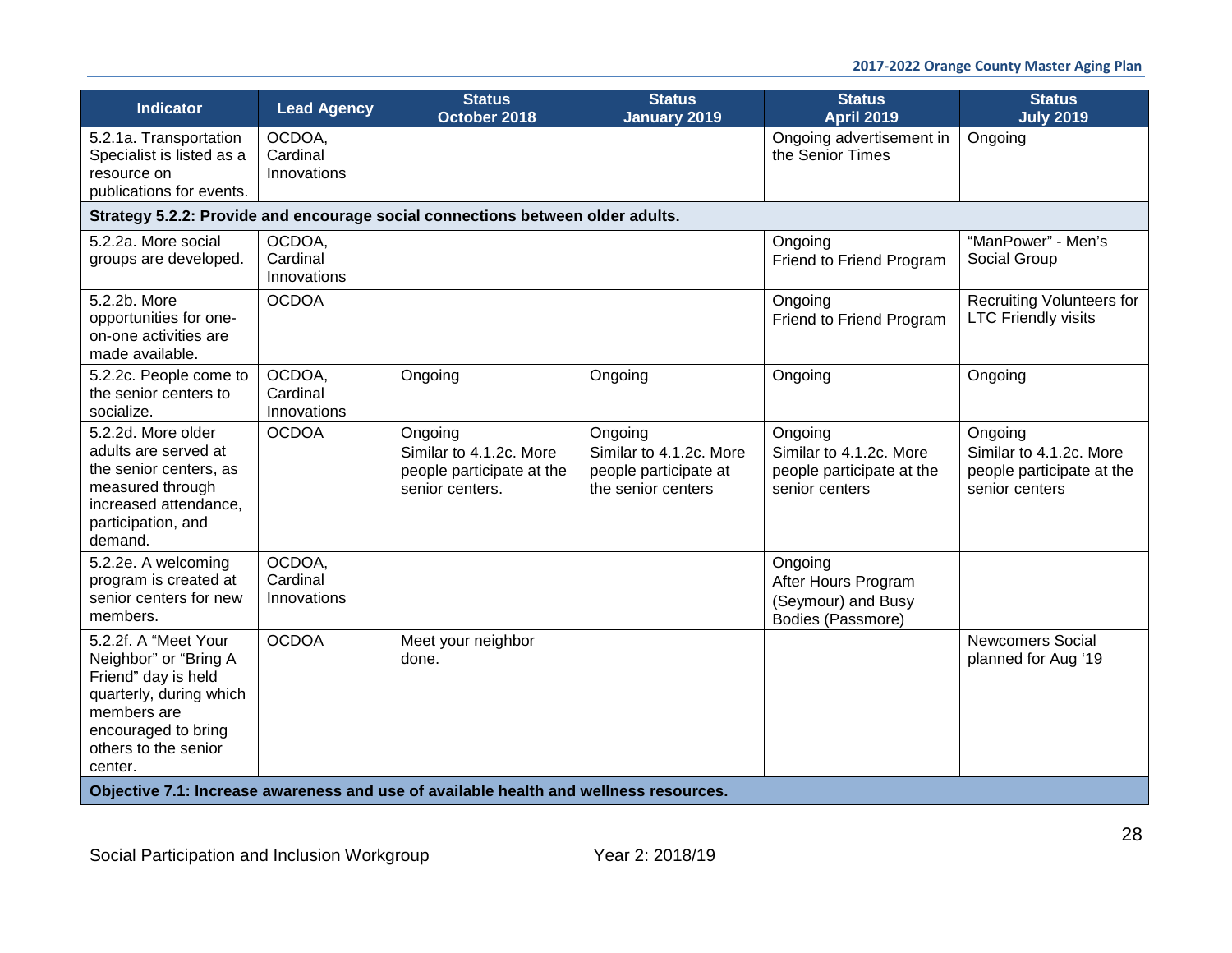| <b>Indicator</b>                                                                                                                                                                            | <b>Lead Agency</b>                | <b>Status</b><br>October 2018                                                                                                                             | <b>Status</b><br><b>January 2019</b>                                                                                                                                                                                                                                                                                             | <b>Status</b><br><b>April 2019</b>                                                                                                                                                                                                                                                       | <b>Status</b><br><b>July 2019</b> |
|---------------------------------------------------------------------------------------------------------------------------------------------------------------------------------------------|-----------------------------------|-----------------------------------------------------------------------------------------------------------------------------------------------------------|----------------------------------------------------------------------------------------------------------------------------------------------------------------------------------------------------------------------------------------------------------------------------------------------------------------------------------|------------------------------------------------------------------------------------------------------------------------------------------------------------------------------------------------------------------------------------------------------------------------------------------|-----------------------------------|
|                                                                                                                                                                                             |                                   | Strategy 7.1.2: Provide behavioral health support and programming to older adults and their caregivers.                                                   |                                                                                                                                                                                                                                                                                                                                  |                                                                                                                                                                                                                                                                                          |                                   |
| 7.1.2c. Mental health<br>(e.g., Mental Health<br>First Aid) training is<br>provided at least twice<br>per year at senior<br>centers, public<br>libraries, and long-term<br>care facilities. | OCDOA,<br>Cardinal<br>Innovations |                                                                                                                                                           | <b>Mental Health and First</b><br>Aid Training was<br>offered on Oct 25 (18<br>attendees)                                                                                                                                                                                                                                        | • Mental health training<br>at the Faith Outreach<br><b>Breakfast</b><br>• NAMI Friend-to-Friend<br>12-week educational<br>programming offered<br>2x year at Seymour -<br>get the dates for this<br>from LaTonya<br>• Mental Health First Aid<br>training planned (May<br>31 @ Passmore) |                                   |
| 7.1.2d. Behavioral<br>Health informational<br>workshops are<br>provided at both senior<br>centers at least<br>annually.                                                                     | <b>OCDOA</b>                      | • Essential Oils<br>workshop held at<br>OCDOA (Summer<br>2018)<br>• Feeling Depressed<br>Support Group at<br>Passmore and<br>Seymour (began Sept<br>2018) | • Cardinal Innovations<br>presented to<br>SeniorStriders (Oct<br>2018): Accessing<br><b>Mental Health</b><br>services and GAST<br>(Geriatric/ Adult<br><b>Mental Health</b><br>Specialty Team)<br>• OCDOA workshop<br>will be offered at<br>SeniorStriders in Feb<br>2019: Improving Your<br>Health and Well-<br>being w/ Poetry | <b>Mental Health Panel</b><br><b>Discussion scheduled</b><br>(May 30 from 5-7pm @<br>Seymour)                                                                                                                                                                                            |                                   |
| 7.1.2e. Healthy IDEAS<br>program is provided at<br>the senior centers.                                                                                                                      |                                   | Enquires are being<br>made among OCDOA<br>staff                                                                                                           |                                                                                                                                                                                                                                                                                                                                  | OCDOA staff member<br>attended an educational<br>webinar on mental health<br>programming ideas                                                                                                                                                                                           |                                   |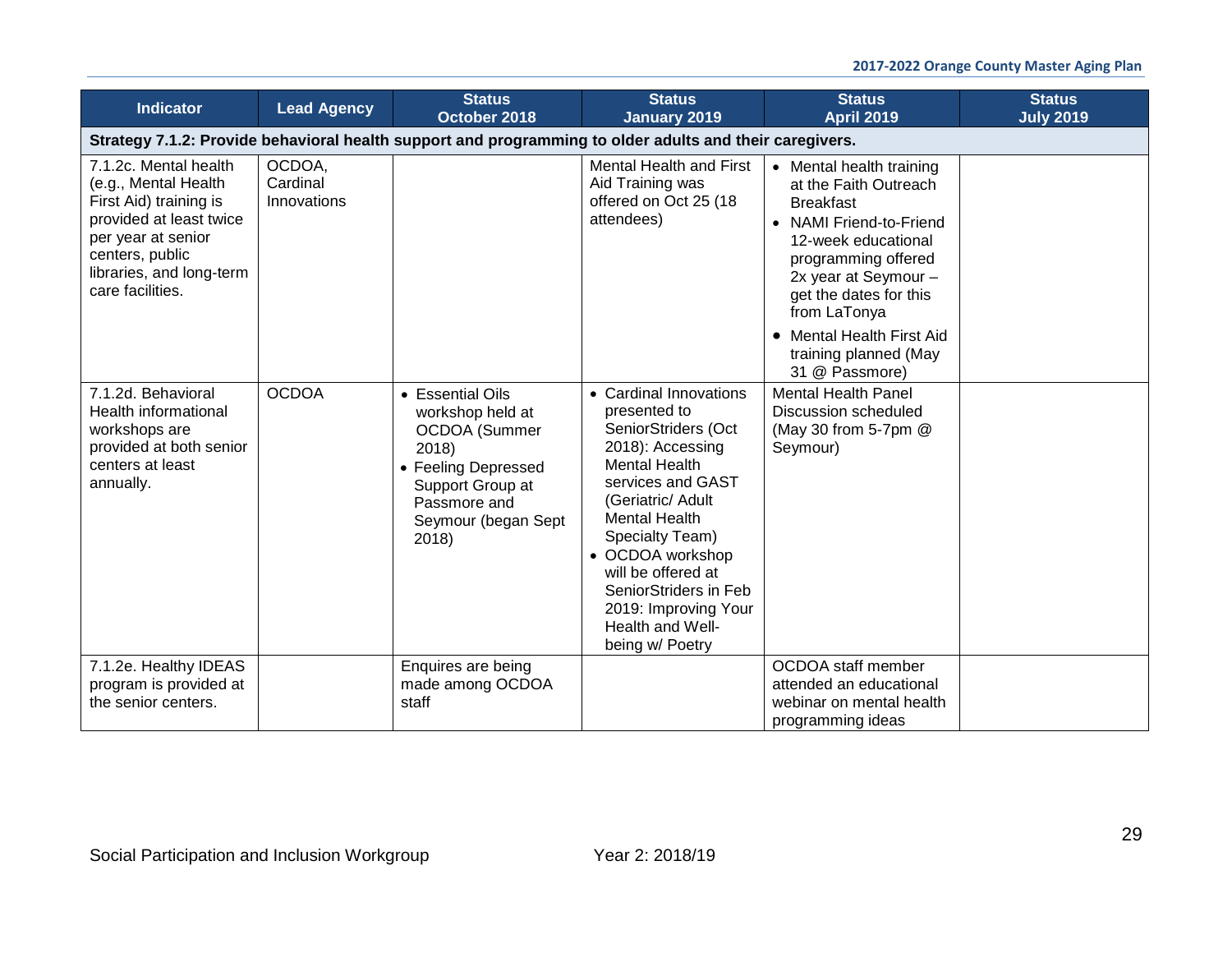# <span id="page-29-0"></span>**Civic Participation and Employment Workgroup – Year 2 Priorities**

| Indicator                                                                                                                                                                                                                                                                                                                                                                                                                                                      | <b>Lead Agency</b> | <b>Status</b><br>October 2018 | <b>Status</b><br>January 2019 | <b>Status</b><br><b>April 2019</b> | <b>Status</b><br><b>July 2019</b> |  |
|----------------------------------------------------------------------------------------------------------------------------------------------------------------------------------------------------------------------------------------------------------------------------------------------------------------------------------------------------------------------------------------------------------------------------------------------------------------|--------------------|-------------------------------|-------------------------------|------------------------------------|-----------------------------------|--|
| Objective 6.1: Create effective pathways for older adults to secure fairly compensated employment, including traditional, alternative, and<br>entrepreneurial options.                                                                                                                                                                                                                                                                                         |                    |                               |                               |                                    |                                   |  |
| Strategy 6.1.1: Create an Older Adult Employment Collaborative that is actively involved in creating and supporting employment opportunities<br>for older workers. Partners should include: OCDOA, Orange County Department of Social Services (DSS), Orange County Economic<br>Development, AARP, Chapel Hill and Hillsborough Chambers of Commerce, and Durham Technical Community College (Durham Tech),<br>National Caucus and Center on Black Aging, Inc. |                    |                               |                               |                                    |                                   |  |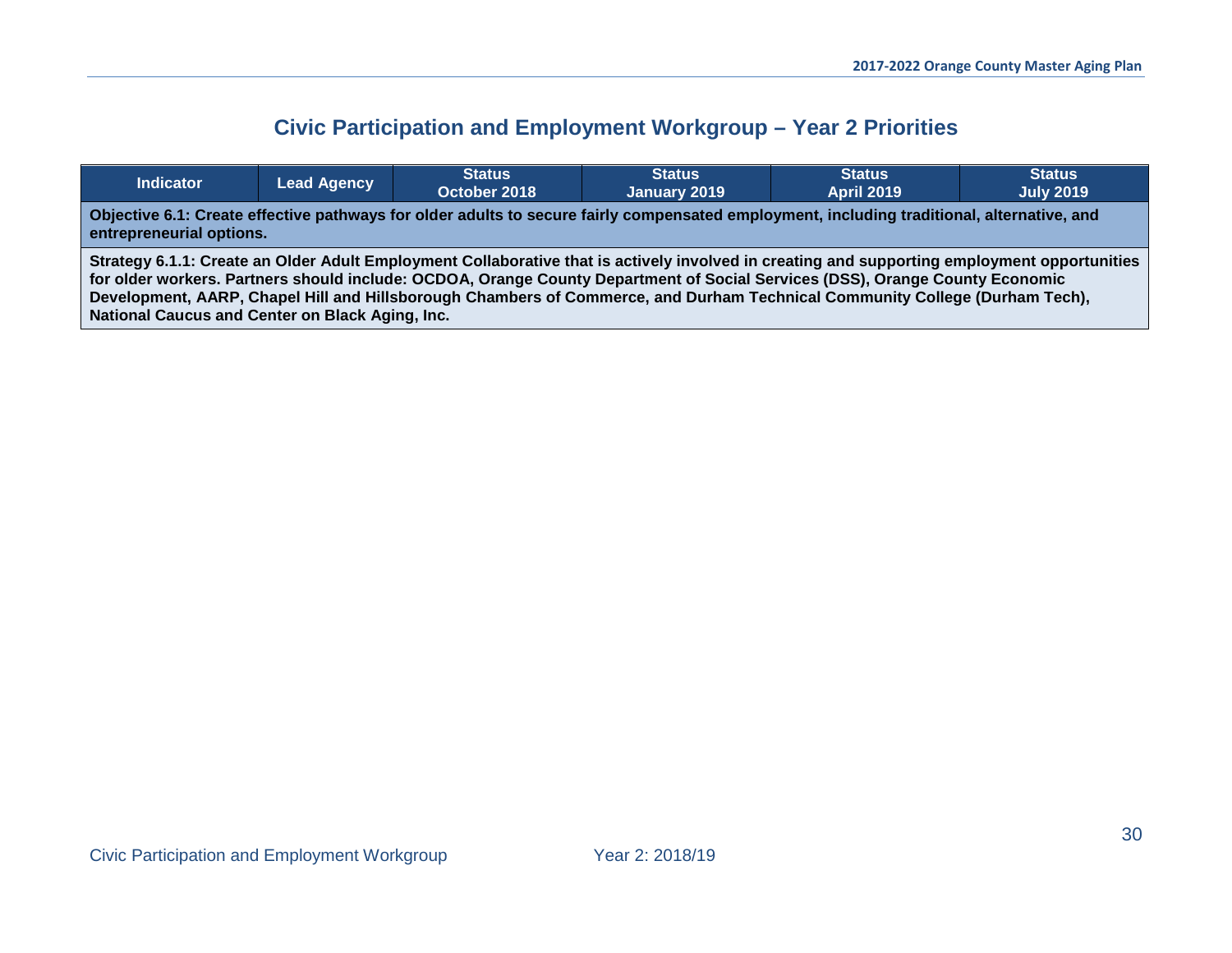| <b>Indicator</b>                                                                                                    | <b>Lead Agency</b> | <b>Status</b><br>October 2018                                                                                                                                                                                                                                                                                                                                                                                                                                                                                                                                                                                                                                                                                                                                                                                                                 | <b>Status</b>                                                                                                                                                                                                                                                                                                                                                                                                                                        | <b>Status</b>                                                                                                                                                                                                                                                                                                                                                                                                                             | <b>Status</b>                                                                                                                                                                                                                                                                                                                       |
|---------------------------------------------------------------------------------------------------------------------|--------------------|-----------------------------------------------------------------------------------------------------------------------------------------------------------------------------------------------------------------------------------------------------------------------------------------------------------------------------------------------------------------------------------------------------------------------------------------------------------------------------------------------------------------------------------------------------------------------------------------------------------------------------------------------------------------------------------------------------------------------------------------------------------------------------------------------------------------------------------------------|------------------------------------------------------------------------------------------------------------------------------------------------------------------------------------------------------------------------------------------------------------------------------------------------------------------------------------------------------------------------------------------------------------------------------------------------------|-------------------------------------------------------------------------------------------------------------------------------------------------------------------------------------------------------------------------------------------------------------------------------------------------------------------------------------------------------------------------------------------------------------------------------------------|-------------------------------------------------------------------------------------------------------------------------------------------------------------------------------------------------------------------------------------------------------------------------------------------------------------------------------------|
| 6.1.1c. Employment<br>pathways are identified<br>or created, and<br>disseminated through<br>a centralized location. | <b>OCDOA</b>       | • Mature Job Seekers<br>Resource Guide<br>developed, distributed<br>(libraries, community<br>and senior centers)<br>• Create Job Exchange<br>on Website & Senior<br>Center displays<br>$\bullet$ Events:<br>• 8/1/18 DTCC (37<br>attendees)<br>$\bullet$ 8/14/18 job fair- met<br>with two recruiters<br>$\bullet$ 9/26/18 - spoke at<br>OC DSS breakfast<br>before NCWorks<br>Job Fair in CH<br>• Scheduling class with<br>CH Chamber of<br>Commerce (for<br>Oct/Nov)<br>• Meeting employers<br>about Employment<br>Specialist position<br>(contacted 20-25 over<br>last 8 months)<br>• Conducted individual<br>meetings, phone calls,<br>emails with 69 people<br>during Jul-Sept period<br>• Met with rep from<br>Efland Cheeks CC to<br>schedule classes<br>• Met with director of<br>Cedar Grove CC to<br>schedule job search<br>classes | <b>January 2019</b><br>• Contacted 9<br>employers in Nov<br>about Employment<br>Specialist Position; will<br>meet in person during<br>Jan-Mar<br>• Met, talked, and/or<br>emailed with 168 elder<br>job seekers between<br><b>July 1 - Nov 30</b><br>• New Director at Efland<br>Cheeks; plan to<br>schedule a meeting in<br>Jan 2019 to discuss<br>offering classes<br>• Contact Director of<br>Cedar Grove to<br>schedule open time or<br>workshop | <b>April 2019</b><br>• Classes, meetings<br>offered at Seymour,<br><b>Passmore Centers</b><br>· Job Search class<br>• 2/20 at Cedar Grove<br>CC; five participants<br>• another scheduled<br>for April<br>• Trained 18 NCBA<br>(National Center on<br><b>Black Aging)</b><br>counselors on<br>resumes, cover letters<br>• Met, talked with,<br>emailed elder job<br>seekers:<br>$\bullet$ 12 in Dec<br>$\bullet$ 35 in Jan<br>• 30 in Feb | <b>July 2019</b><br>• Job Search class at<br>Cedar Grove CC<br>scheduled in June.<br>• Met, talked with,<br>emailed elder job<br>seekers:<br>• 23 in March<br>• 27 in April<br>$\bullet$ 28 in May<br>$\bullet$ 24 in June<br>• Develop plan to cohost<br>smaller career fairs,<br>with NCBA (National<br>Center on Black<br>Aging) |
|                                                                                                                     |                    | • Met with rep. of<br><b>Florence Gray Soltys</b><br>Civic Participation and Employment Workg Adult Day Health                                                                                                                                                                                                                                                                                                                                                                                                                                                                                                                                                                                                                                                                                                                                | Year 2: 2018/19                                                                                                                                                                                                                                                                                                                                                                                                                                      |                                                                                                                                                                                                                                                                                                                                                                                                                                           | 31                                                                                                                                                                                                                                                                                                                                  |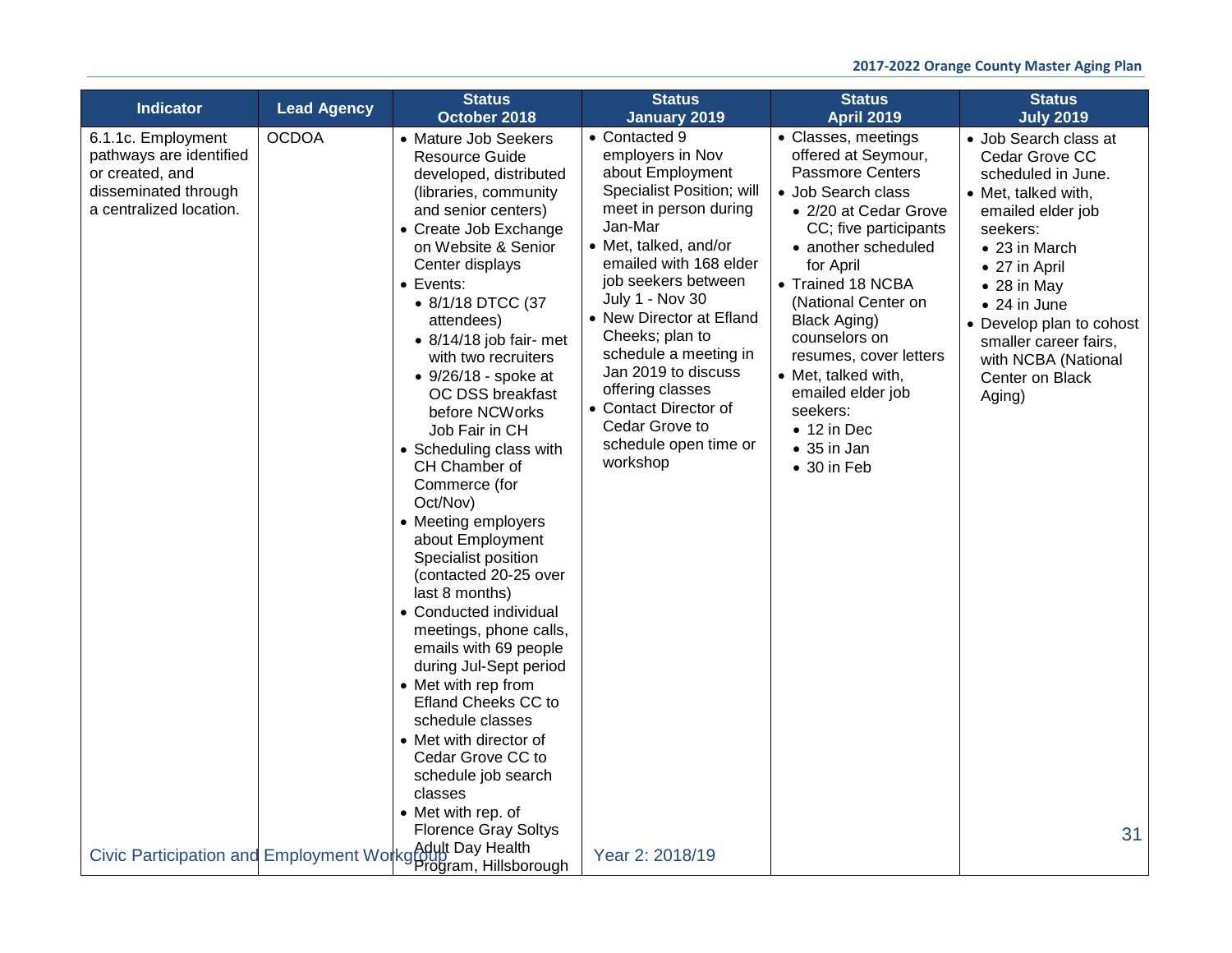| <b>Indicator</b>                                                                                                                                                        | <b>Lead Agency</b> | <b>Status</b><br>October 2018                                                                                                                                                                                                                                                                                                                                                            | <b>Status</b><br><b>January 2019</b>                                                                                                                                                                                                                                                                                                                                                                           | <b>Status</b><br><b>April 2019</b>                                                                                                                                                                                                                                                               | <b>Status</b><br><b>July 2019</b>                                                                                                                                                                                                                                                                                                                         |
|-------------------------------------------------------------------------------------------------------------------------------------------------------------------------|--------------------|------------------------------------------------------------------------------------------------------------------------------------------------------------------------------------------------------------------------------------------------------------------------------------------------------------------------------------------------------------------------------------------|----------------------------------------------------------------------------------------------------------------------------------------------------------------------------------------------------------------------------------------------------------------------------------------------------------------------------------------------------------------------------------------------------------------|--------------------------------------------------------------------------------------------------------------------------------------------------------------------------------------------------------------------------------------------------------------------------------------------------|-----------------------------------------------------------------------------------------------------------------------------------------------------------------------------------------------------------------------------------------------------------------------------------------------------------------------------------------------------------|
| 6.1.1d. Interested older<br>adults secure<br>meaningful, fairly<br>compensated<br>employment, including<br>traditional, alternative,<br>and entrepreneurial<br>options. | <b>OCDOA</b>       | Develop, track and<br>report job placement for<br>those working with<br><b>Employment Specialist</b><br>• 4-5 individuals have<br>found jobs after<br>working with<br><b>Employment Specialist</b><br>• Developing tools for<br>more systematic<br>tracking and<br>evaluation<br>• Analyzing data from<br>existing info collected<br>to date                                             | • 9 elder job seekers<br>found FT or PT jobs,<br>through Nov. 30                                                                                                                                                                                                                                                                                                                                               | • 14 elder job seekers<br>found FT, PT, or<br>started businesses<br>Dec 1 - Mar. 22<br>• Met with OC Bus. Dev.<br>Staff; getting info<br>about OC employers<br>for discussions and<br>research<br>• To dos: meet with<br>small business owners<br>to discuss "Why hire<br>people 55+"            | • From $3/22 - 5/15$<br>• 14 elder job seekers<br>found FT / PT jobs<br>• 6 started own<br>businesses<br>• Created Flyer that<br>promotes "Why Hire<br>People 55+" and will<br>distribute in the<br>coming months<br>• Secure OC employers'<br>agreement on Why<br>Hire People 55+? and<br>participation in<br>employer panels at<br>career fairs         |
|                                                                                                                                                                         |                    | Strategy 6.1.2: Promote alternative and entrepreneurial employment opportunities for older adults.                                                                                                                                                                                                                                                                                       |                                                                                                                                                                                                                                                                                                                                                                                                                |                                                                                                                                                                                                                                                                                                  |                                                                                                                                                                                                                                                                                                                                                           |
| 6.1.2a. Classes are<br>provided to older<br>adults at senior<br>centers and public<br>libraries to explore<br>entrepreneurial<br>employment<br>opportunities.           | <b>OCDOA</b>       | Job search classes at<br>Senior Centers,<br>Community Centers, and<br>Libraries<br>Monthly Class series at<br>Seymour (first Friday)<br>and Passmore (first<br>Wednesday)<br>· July -- Resumes Have<br>Changed Is Yours<br>Current?<br>• August -- 50% of All<br>Jobs Are NOT Posted!<br>How Do I Find Them?<br>• September -- Using<br>LinkedIn, and Knowing<br>about<br>mynextmove.org | Monthly classes at<br>Seymour (first Friday)<br>and Passmore (first<br>Wednesday).<br>• October -- What Kind<br>of Work Do You Want<br>To Do? Is It Full-Time,<br>Part-Time?<br>• November -- Age<br><b>Discrimination Exists!</b><br>Discuss How to<br><b>Successfully Address</b><br>It, and More<br>• December -- Job<br>Seekers and Career<br>Explorers -- Holiday<br>Networking Can Be<br>Very Effective! | Adding workshops at<br>Chapel Hill, Carrboro,<br>Hillsborough Libraries.<br>• April: Appearances<br>matter; learn tips<br>• May: 50% of Jobs not<br>posted; how do you<br>find them?<br>• June: Preparing for a<br>Job Fair: 3 steps<br>· July: Guide your<br>contacts; make it easy<br>for them | Schedule Q&A / Info<br>sessions at Chapel Hill<br>and Hillsborough<br>Libraries<br>Classes scheduled (first<br>week of month):<br>• August: Starting your<br>own business<br>• September: Resumes<br>have changed; is<br>yours current?<br>• October: Identifying<br>Your Successes is key<br>• November: Using<br>StrengthsFinder 2.0<br>for your search |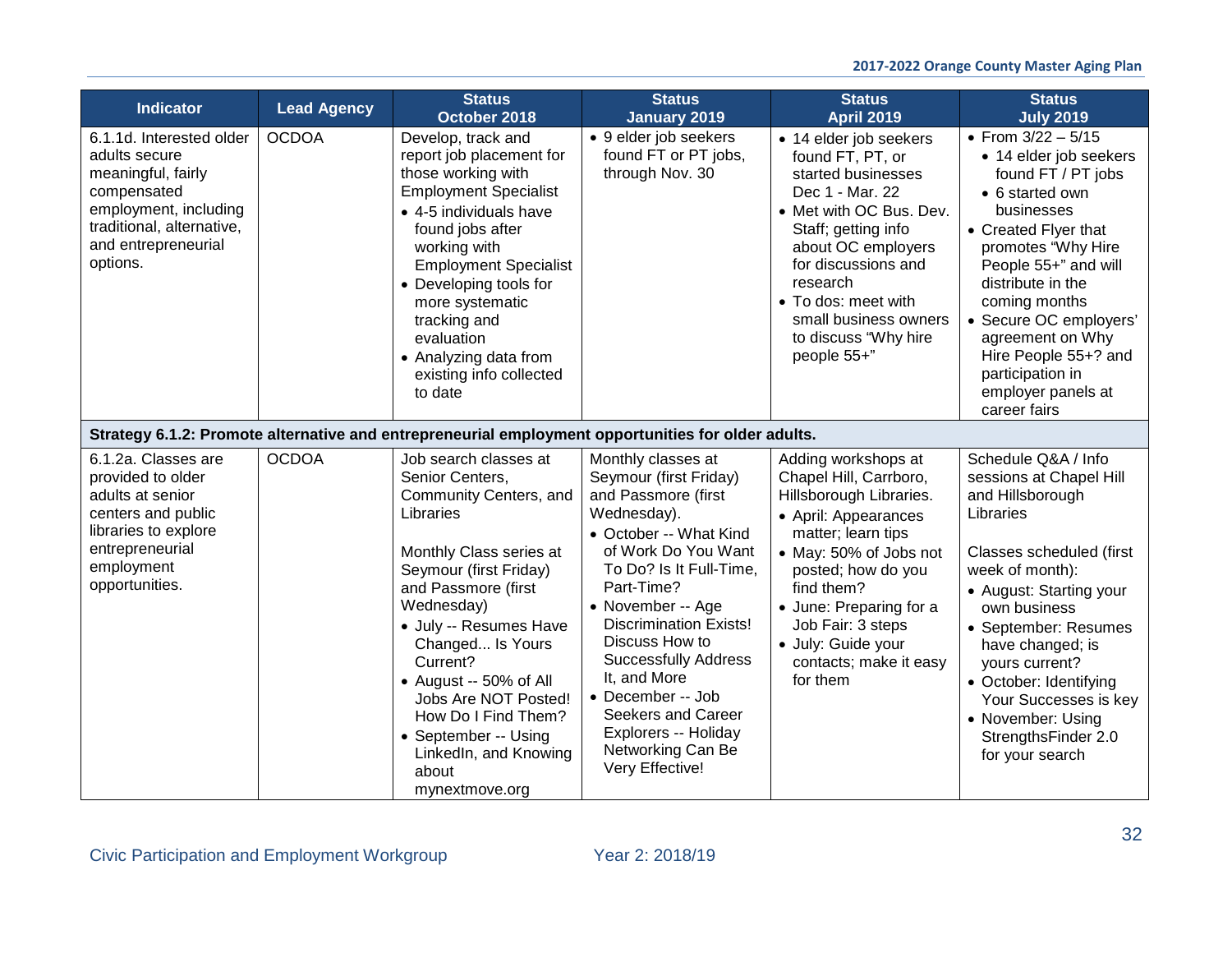| <b>Indicator</b>                                                                                                                                 | <b>Lead Agency</b> | <b>Status</b><br>October 2018                                                   | <b>Status</b><br>January 2019                                                                                                                                                     | <b>Status</b><br><b>April 2019</b>                                                                                                                                                                                                                                                                               | <b>Status</b><br><b>July 2019</b>                                                                                              |
|--------------------------------------------------------------------------------------------------------------------------------------------------|--------------------|---------------------------------------------------------------------------------|-----------------------------------------------------------------------------------------------------------------------------------------------------------------------------------|------------------------------------------------------------------------------------------------------------------------------------------------------------------------------------------------------------------------------------------------------------------------------------------------------------------|--------------------------------------------------------------------------------------------------------------------------------|
| 6.1.2b. A group for<br>older adults looking for<br>alternative and<br>entrepreneurial work is<br>created and supported.                          | <b>OCDOA</b>       | Will conduct research -<br>Web and in-person;<br>Developing name and<br>mission | Obtaining additional<br>input from the council<br>(Elder Employment<br><b>Quarterly Collaborative</b><br>Council). Using this<br>feedback, will conduct<br>research Jan-Feb 2019. | More people are<br>interested in starting<br>their own business,<br>working from home.<br>Adding information,<br>resources, guest<br>presenters on topics like:<br>• Creativity,<br>bookkeepers,<br>Accountants, Artists,<br>Ceramics, Drivers,<br>Caretakers<br>• Using existing skills to<br>create a business | • Add Entrepreneuring<br>class to July 17<br>workshop (see 6.1.3b)<br>• Add Entrepreneuring<br>to First Wed. / Fri.<br>classes |
| 6.1.2c. Alternative and<br>entrepreneurial job<br>seeking older adults<br>report securing or<br>connecting with<br>desired job<br>opportunities. |                    | Develop and implement<br>reporting system                                       | Create draft reporting<br>document, share with<br>the council, obtain input<br>in Jan-Feb                                                                                         | • Meeting evaluation<br>form developed and is<br>now being used<br>• Discuss, agree to form<br>confirming job/career<br>search, new business<br><b>SUCCESS</b>                                                                                                                                                   | Develop and deliver<br>follow-up questionnaire<br>for people whom we<br>have helped earlier                                    |
|                                                                                                                                                  |                    |                                                                                 | Strategy 6.1.3: Host a job fair and networking event to connect older adults with interested employers.                                                                           |                                                                                                                                                                                                                                                                                                                  |                                                                                                                                |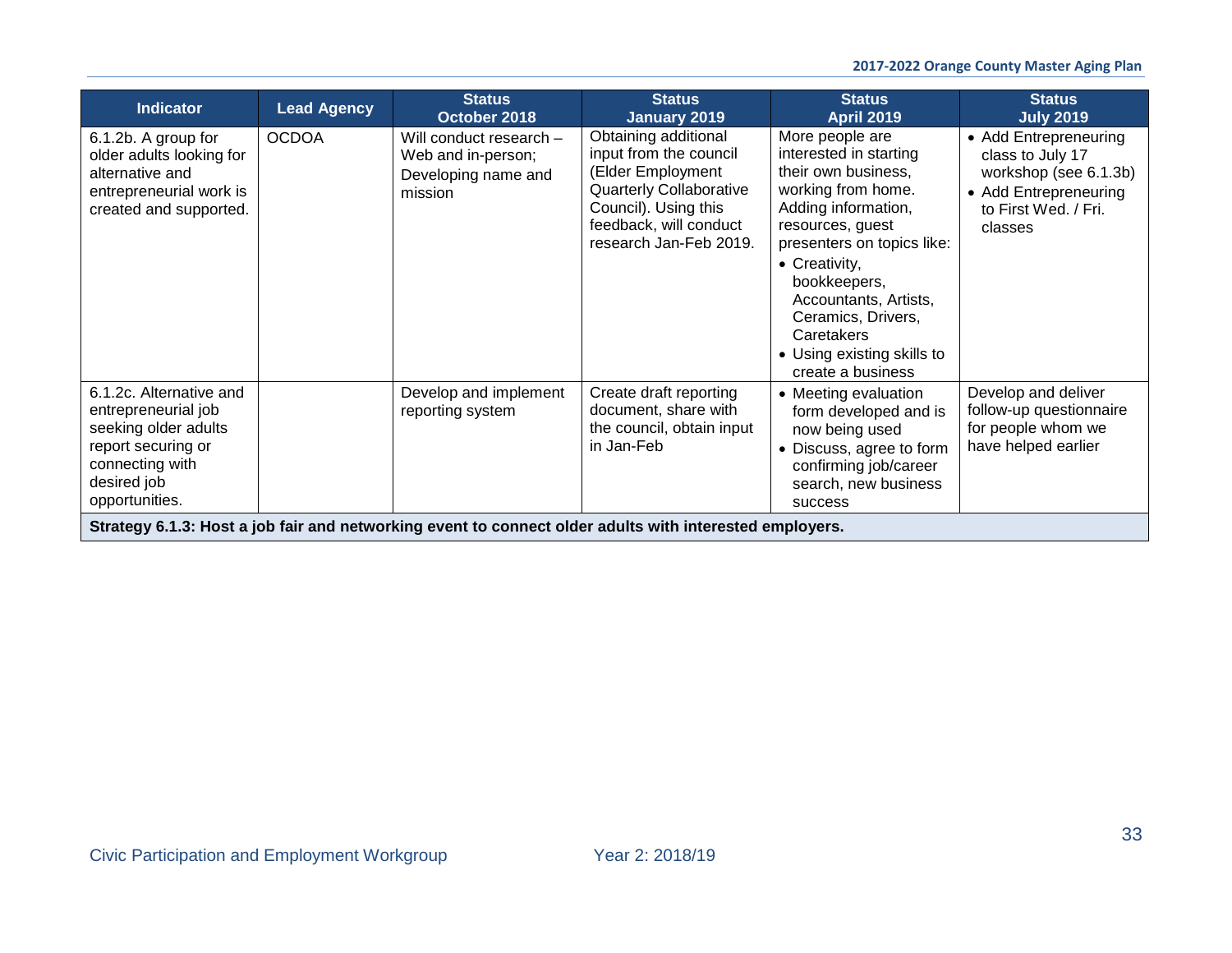| <b>Indicator</b>                                                                                                      | <b>Lead Agency</b> | <b>Status</b><br>October 2018                                                       | <b>Status</b><br><b>January 2019</b>                                                                                                                                                                                                                                                                                                                                                                                                                                                                                | <b>Status</b><br><b>April 2019</b>                                                                               | <b>Status</b><br><b>July 2019</b> |
|-----------------------------------------------------------------------------------------------------------------------|--------------------|-------------------------------------------------------------------------------------|---------------------------------------------------------------------------------------------------------------------------------------------------------------------------------------------------------------------------------------------------------------------------------------------------------------------------------------------------------------------------------------------------------------------------------------------------------------------------------------------------------------------|------------------------------------------------------------------------------------------------------------------|-----------------------------------|
| 6.1.3a. Seminars for<br>older adult job seekers<br>are held to prepare<br>them for successful<br>networking at event. |                    | 9/26/18 Job Fair-<br>SCSEP, NC Works. Do<br>more at Senior Centers,<br>and with DSS | Monthly classes at<br>Seymour (first Friday)<br>and Passmore (first<br>Wednesday).<br>• October -- What Kind<br>of Work Do You Want<br>To Do? Is It Full-Time,<br>Part-Time?<br>• November -- Age<br><b>Discrimination Exists!</b><br>Discuss How to<br><b>Successfully Address</b><br>It, and More<br>• December -- Job<br>Seekers and Career<br>Explorers -- Holiday<br>Networking Can Be<br>Very Effective!<br>Working with leaders of<br>OC DSS, NCWorks, and<br>NCBA to offer Job Fair<br>Prep classes in 2019 | Adding "Preparing for a<br>Job Fair" classes at<br>Seymour, Passmore,<br>and possibly OC DSS<br>and OC Libraries | See 6.1.2a                        |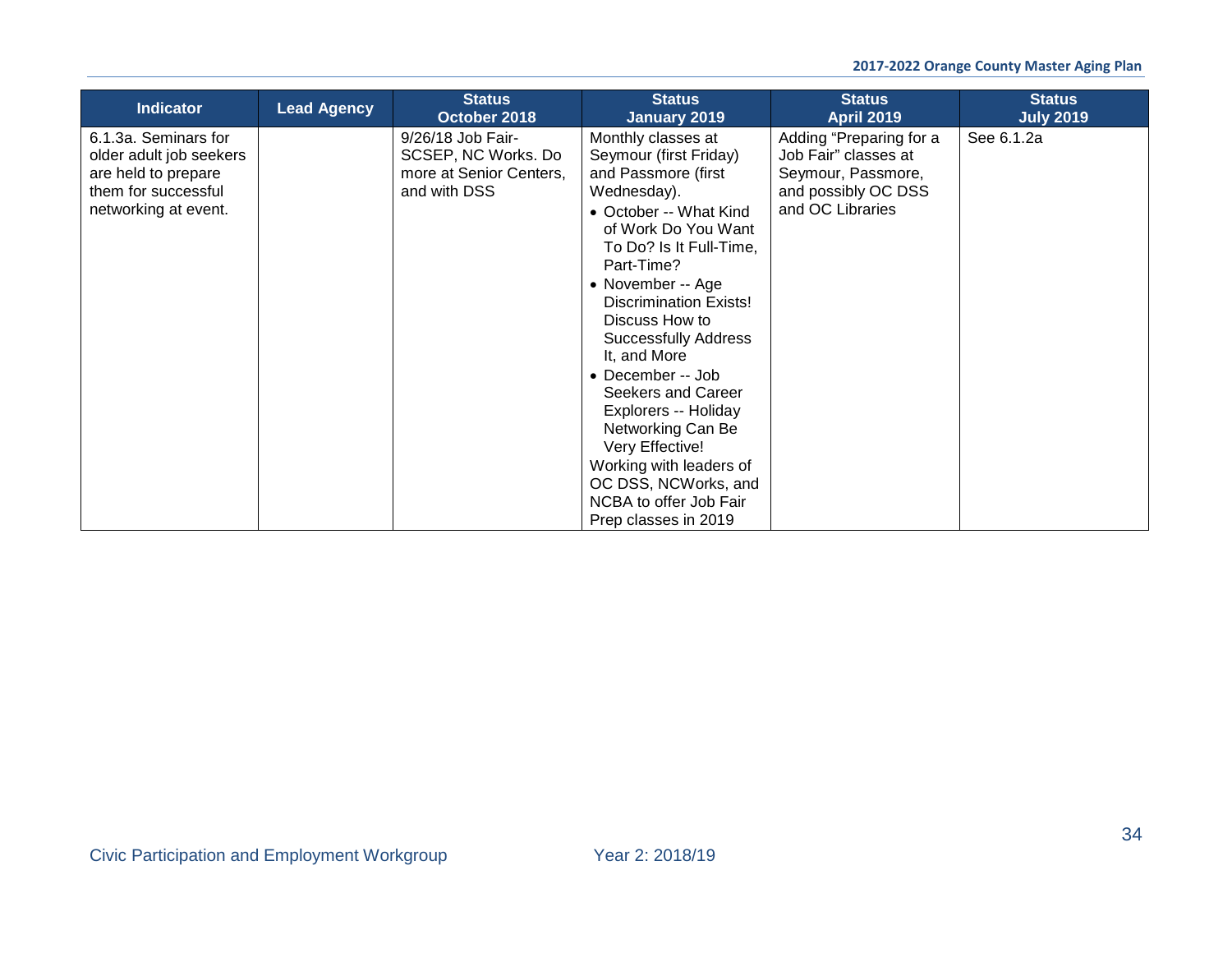| <b>Indicator</b>                                                                                                             | <b>Lead Agency</b> | <b>Status</b><br>October 2018                                                                                                      | <b>Status</b><br><b>January 2019</b>                                                                                                                                                                                                                                                                                                                                    | <b>Status</b><br><b>April 2019</b>                                                                                                                                      | <b>Status</b><br><b>July 2019</b>                                                                                                                                                                                                                                                                            |
|------------------------------------------------------------------------------------------------------------------------------|--------------------|------------------------------------------------------------------------------------------------------------------------------------|-------------------------------------------------------------------------------------------------------------------------------------------------------------------------------------------------------------------------------------------------------------------------------------------------------------------------------------------------------------------------|-------------------------------------------------------------------------------------------------------------------------------------------------------------------------|--------------------------------------------------------------------------------------------------------------------------------------------------------------------------------------------------------------------------------------------------------------------------------------------------------------|
| 6.1.3b. Job fair and<br>networking events are<br>held, with<br>transportation options.                                       |                    | Assess 8/1/18 event -<br>Working and<br><b>Volunteering After</b><br>Retirement, make<br>changes to improve<br>future events       | Planning a "Working and<br><b>Volunteering After</b><br>Retirement" event for<br>2019. A draft agenda<br>has been prepared and<br>will be shared with the<br>council in January.<br>Additions to the 2019<br>event (based on<br>feedback from the 2018<br>event) include:<br>• adding a panel of<br>employers<br>• providing a workshop<br>on preparing for job<br>fair | • Working with DTCC /<br>Hillsborough campus<br>on two dates -- June /<br>July, and Oct. / Nov.<br>• Adding employers<br>panel - "what do they<br>seek" and "being 55+" | Wed. July 17. Working,<br><b>Starting Your Own</b><br>Business, Volunteering:<br><b>Exploring Your Options</b><br>workshop at DTCC in<br>Hillsborough:<br>• 53 people participated.<br>• Additional details in<br>final report and<br>recommendation for<br>repeating.<br>• Employer panel<br>received well. |
|                                                                                                                              |                    | Strategy 6.1.4: Create "Senior Internship" opportunities, whereby older adults obtain internships with possibility of future hire. |                                                                                                                                                                                                                                                                                                                                                                         |                                                                                                                                                                         |                                                                                                                                                                                                                                                                                                              |
| 6.1.4a. Research is<br>conducted and<br>recommendations are<br>created about best<br>practices for a "Senior<br>Internship". |                    | Get employers input,<br>develop proposal, get<br>sponsors, promote,<br>launch                                                      | Obtain more input,<br>develop report and<br>proposal draft; share<br>with the council in Feb-<br>Mar                                                                                                                                                                                                                                                                    | • Obtain employer input<br>in April/May;<br>• Share results with<br>Council and work with<br>the Council to confirm<br>next steps                                       | Get info and share with<br>Council in August                                                                                                                                                                                                                                                                 |
| 6.1.4b. "Senior<br>internships" are<br>created with partners<br>in the county.                                               |                    | Develop, present and<br>implement test program<br>with employers                                                                   | Target Apr-Jun for<br>testing with OC<br>employers                                                                                                                                                                                                                                                                                                                      | Schedule meetings w/<br>OC employers; confirm<br>findings, next step. If<br>positive, prepare and<br>launch.                                                            | Get info and share with<br>Council in August                                                                                                                                                                                                                                                                 |
| 6.1.4c. Older adults<br>are hired after<br>completing their<br>"internships".                                                |                    | Track results, report, use<br>to promote increased<br>hiring                                                                       |                                                                                                                                                                                                                                                                                                                                                                         | When info available,<br>report                                                                                                                                          | When info available,<br>report and promote                                                                                                                                                                                                                                                                   |
|                                                                                                                              |                    | Objective 6.2: Expand opportunities for older adults to gain both job-seeking and on-the-job skills.                               |                                                                                                                                                                                                                                                                                                                                                                         |                                                                                                                                                                         |                                                                                                                                                                                                                                                                                                              |
|                                                                                                                              |                    | Strategy 6.2.1: Expand existing and create additional resources for older adults seeking employment.                               |                                                                                                                                                                                                                                                                                                                                                                         |                                                                                                                                                                         |                                                                                                                                                                                                                                                                                                              |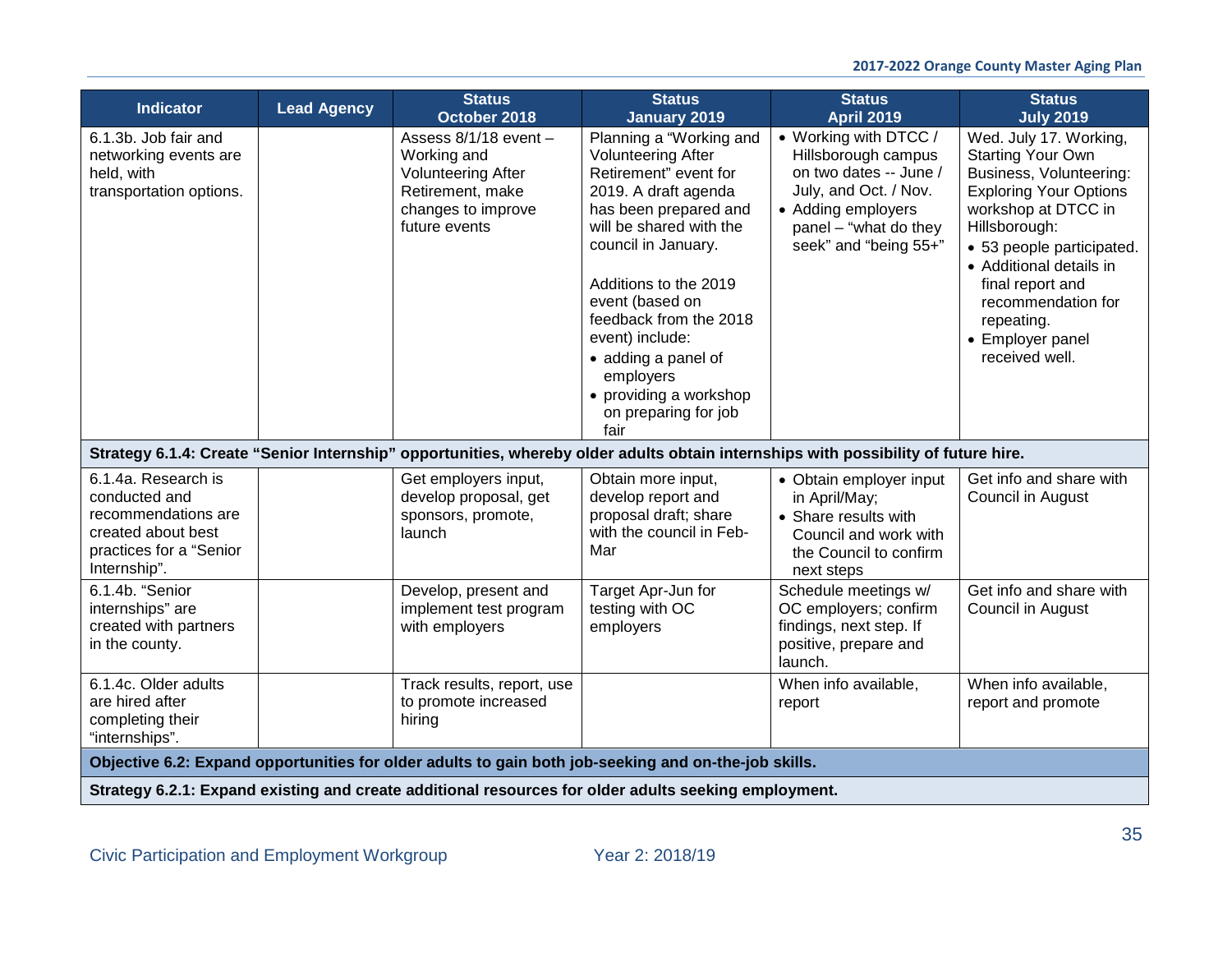| <b>Indicator</b>                                                                                                                         | <b>Lead Agency</b> | <b>Status</b><br>October 2018                                                                               | <b>Status</b><br><b>January 2019</b>                                                                                                                                                                       | <b>Status</b><br><b>April 2019</b>                                                                                                                                                                                                            | <b>Status</b><br><b>July 2019</b>                                                                                                                                                                                  |
|------------------------------------------------------------------------------------------------------------------------------------------|--------------------|-------------------------------------------------------------------------------------------------------------|------------------------------------------------------------------------------------------------------------------------------------------------------------------------------------------------------------|-----------------------------------------------------------------------------------------------------------------------------------------------------------------------------------------------------------------------------------------------|--------------------------------------------------------------------------------------------------------------------------------------------------------------------------------------------------------------------|
| 6.2.1a. An inventory of<br>what services already<br>exist in the county is<br>created and research<br>on best practices is<br>conducted. |                    | Summarize, recommend<br>next steps, and<br>implement                                                        | Complete summary,<br>develop and share<br>proposed report with the<br>council (Elder<br><b>Employment Quarterly</b><br>Collaborative Council)<br>Feb 2019                                                  | Update info in Resource<br>Guide, share with<br>Council. Target date:<br>May 6                                                                                                                                                                | Prepare suggested info<br>for OCDOA Resource<br>Guide, Target: June 30                                                                                                                                             |
| 6.2.1b. More older<br>adults report utilizing<br>and benefiting from<br>these resources and<br>services.                                 |                    | Summarize anecdotal<br>and written reports.<br>Develop survey form,<br>distribute, summarize,<br>and report | Develop and implement<br>evaluation report for<br>elder job seekers input                                                                                                                                  | • Contact all people<br>served since 7/1/17;<br>summarize, report.<br>Target date: May 24<br>• Developed a tool to<br>get feedback from job<br>seekers using<br><b>Employment Specialist</b><br>services - started<br>using this form in 2019 | Prepare interim reports<br>summarizing responses                                                                                                                                                                   |
| 6.2.1c. Resources and<br>services are offered in<br>Orange County<br>locations in addition to<br>Durham Tech.                            |                    | Do events in Senior and<br><b>Community Centers,</b><br>libraries                                           | • Discuss available<br>opportunities with<br>representatives from<br>DSS and OC<br>Libraries.<br>• Workshop at Orange<br><b>Correctional Center:</b><br>Transition to<br>workplace from being<br>in prison | • See 6.1.2a and 6.1.3b<br>re: libraries<br>• Workshops at Orange<br><b>Correction Center on</b><br>April 11, May 2                                                                                                                           | • Distribute and promote<br>additional Mature Job<br>Seekers Guides at<br>Libraries, Comm Ctrs<br>• Classes and<br>workshops planned at<br>Cedar Grove, Efland-<br>Cheeks Comm.<br>Centers (June 19, Fall<br>2019) |
| 6.2.1d. New training<br>opportunities are held<br>and evaluated.                                                                         |                    | Get information and<br>commitments from<br>employers, present<br>findings to OCDOA                          | Request thoughts from<br>employers, Chambers of<br>Commerce members.                                                                                                                                       | Will report when<br>available                                                                                                                                                                                                                 | Solicit input - Chambers<br>of Commerce, Comm<br>Center leaders, Durham<br>Tech; summarize and<br>report                                                                                                           |
|                                                                                                                                          |                    | Objective 6.3: Promote the value of an experienced workforce to local employers.                            |                                                                                                                                                                                                            |                                                                                                                                                                                                                                               |                                                                                                                                                                                                                    |

**Strategy 6.3.1: Create awareness campaign designed to (1) promote older adults as productive, experienced, reliable, and entrepreneurial members that positively impact the labor force; (2) highlight employers that are successfully integrating older adult workers; and (3) provide information to Orange County employers to best serve an older adult workforce.**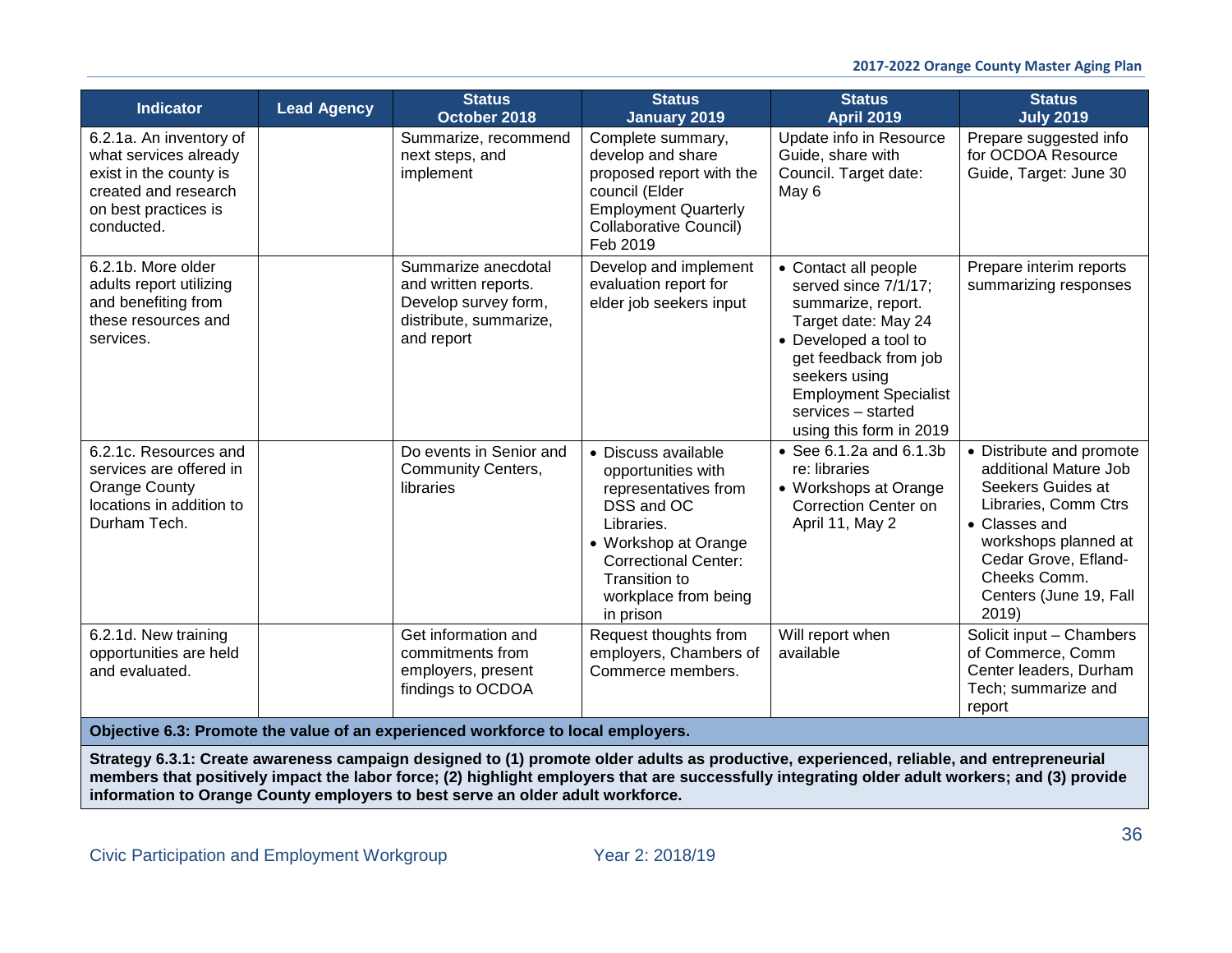| <b>Indicator</b>                                                                                                                                                        | <b>Lead Agency</b> | <b>Status</b><br>October 2018                                                                                                                            | <b>Status</b><br><b>January 2019</b>                                                                                                                                                           | <b>Status</b><br><b>April 2019</b>                                                                                                   | <b>Status</b><br><b>July 2019</b>                                                                                                                                                             |
|-------------------------------------------------------------------------------------------------------------------------------------------------------------------------|--------------------|----------------------------------------------------------------------------------------------------------------------------------------------------------|------------------------------------------------------------------------------------------------------------------------------------------------------------------------------------------------|--------------------------------------------------------------------------------------------------------------------------------------|-----------------------------------------------------------------------------------------------------------------------------------------------------------------------------------------------|
| 6.3.1a. Research is<br>conducted to better<br>understand barriers<br>and facilitators to<br>employing older adults.                                                     |                    | Develop questionnaire;<br>conduct research to<br>Identify barriers; develop<br>concepts; create flyers<br>and Web content                                | • Completing<br>information review in<br>Dec.-Jan<br>• Prepare report for the<br>council (Elder<br><b>Employment Quarterly</b><br>Collaborative Council)<br>• Create Web content<br>and flyers | • Summarizing info, will<br>share w/Council.<br>Target date: May 31<br>• Create proposed Web<br>copy and flyers.<br>Target date: tbd | Request information<br>from OC employers,<br><b>Business Schools, TBJ</b><br>and other sources                                                                                                |
| 6.3.1b. Public<br>campaign is created<br>and evaluated.                                                                                                                 |                    | Launch and promote,<br>freshen and update as<br>needed                                                                                                   | Target launch date<br>March 1                                                                                                                                                                  | Add to OC Web site;<br>provide Chambers of<br>Commerce; and<br>selected employers                                                    | Promote on OC Web<br>site, e-newsletters,<br>Libraries, Comm Ctrs.                                                                                                                            |
|                                                                                                                                                                         |                    | Strategy 6.3.2: Advocate for creating tax credits for employers who hire older adults.                                                                   |                                                                                                                                                                                                |                                                                                                                                      |                                                                                                                                                                                               |
| 6.3.2a. Research is<br>conducted on existing<br>policies, feasibility of<br>new policies, and key<br>players.                                                           |                    | Confirm tax credits<br>existing now. Develop<br>proposal for presenting<br>to key stakeholders,<br>legislators and other<br>decision makers              | Complete review and<br>develop summary; share<br>with the council in Feb.                                                                                                                      | Ongoing                                                                                                                              | • Obtain research on tax<br>credits in other states<br>for hiring older adults<br>• Connect with AARP<br>leadership<br>• Contact David Price to<br>learn what is occurring<br>in other states |
| 6.3.2b. Members of the<br>Older Adult<br>Employment<br>Collaborative promote<br>new policies to provide<br>tax credits with key<br>stakeholders and<br>decision makers. |                    | Schedule and present<br>report, request<br>assistance in proposing<br>legislation to provide<br>and/or improve tax<br>credits for hiring older<br>adults | With the council's input,<br>develop proposal for OC<br>and State of NC<br>legislators. Target date:<br><b>TBD</b>                                                                             | Ongoing                                                                                                                              | OCDOA and<br>employment specialist<br>working to determine<br>what the ask can be,<br>and the timing of the ask                                                                               |
| 6.3.2c. Tax credits for<br>employers hiring older<br>adults become<br>available.                                                                                        |                    |                                                                                                                                                          |                                                                                                                                                                                                |                                                                                                                                      |                                                                                                                                                                                               |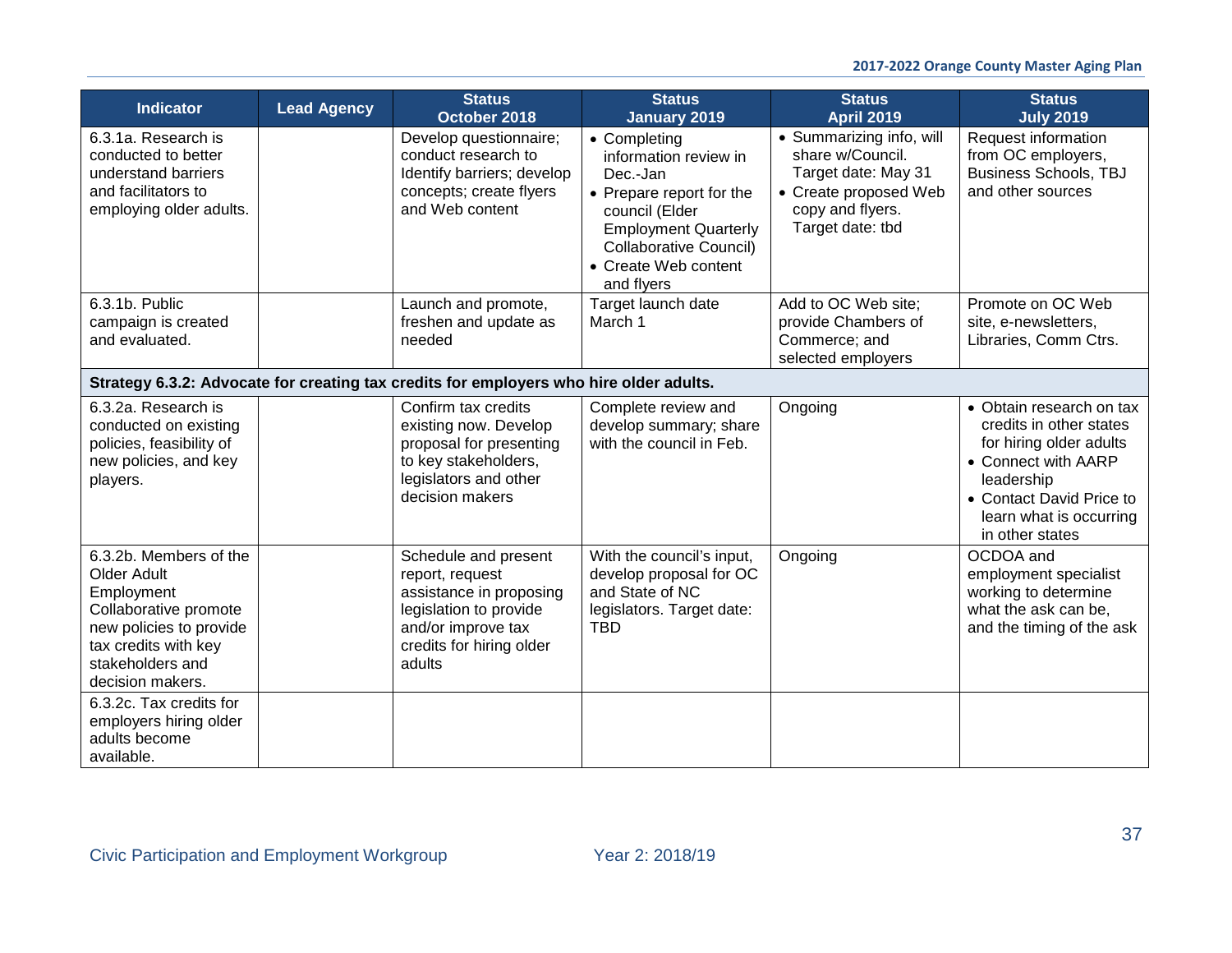# **Community Support and Health Services Workgroup – Year 2 Priorities**

| <b>Indicator</b>                                                                                                                          | <b>Lead Agency</b>                                                                      | <b>Status</b><br>October 2018                                                                                                                                                                                   | <b>Status</b><br><b>January 2019</b>                                                                                                                                                                                   | <b>Status</b><br><b>April 2019</b>                                                                                                                                                                                                                                                                                                                                                                      | <b>Status</b><br><b>July 2019</b>                                                      |  |  |  |  |  |
|-------------------------------------------------------------------------------------------------------------------------------------------|-----------------------------------------------------------------------------------------|-----------------------------------------------------------------------------------------------------------------------------------------------------------------------------------------------------------------|------------------------------------------------------------------------------------------------------------------------------------------------------------------------------------------------------------------------|---------------------------------------------------------------------------------------------------------------------------------------------------------------------------------------------------------------------------------------------------------------------------------------------------------------------------------------------------------------------------------------------------------|----------------------------------------------------------------------------------------|--|--|--|--|--|
|                                                                                                                                           | Objective 7.2: Expand services to help older adults age in their homes and communities. |                                                                                                                                                                                                                 |                                                                                                                                                                                                                        |                                                                                                                                                                                                                                                                                                                                                                                                         |                                                                                        |  |  |  |  |  |
|                                                                                                                                           |                                                                                         | Strategy 7.2.1: Expand community-based health and support programs that support older adults' health and safety.                                                                                                |                                                                                                                                                                                                                        |                                                                                                                                                                                                                                                                                                                                                                                                         |                                                                                        |  |  |  |  |  |
| 7.2.1a. The capacity of<br>the OCDOA Aging<br>Transitions program is<br>expanded to help more<br>older adult residents<br>"age in place". | <b>OCDOA</b>                                                                            | Conducting Aging in<br>Place community<br>presentations at Senior<br><b>Living Communities</b><br>• Kirkwood community<br>completed 9/2018<br>• Aging in Place table at<br>the Chapel Hill Library<br>(see 7.5) | <b>Aging Transitions</b><br>continues to serve more<br>individuals to support<br>their aging in place by<br>providing in-home aid<br>services up to 6 hours<br>per week; recently<br>moved all persons off<br>waitlist | • Through end of fiscal<br>year, AT is able to<br>help families with<br>more than 6 hours per<br>week of services<br>(currently no families<br>on the wait list)<br>• AT will pilot a faith<br>respite program which<br>will allow families to<br>attend religious<br>services up to twice a<br>month<br>• Aging in place<br>presentation offered<br>at:<br>• Meadowmont<br>• Courtyard at<br>Homestead | Three upcoming aging in<br>place presentations<br>scheduled throughout<br>August, 2019 |  |  |  |  |  |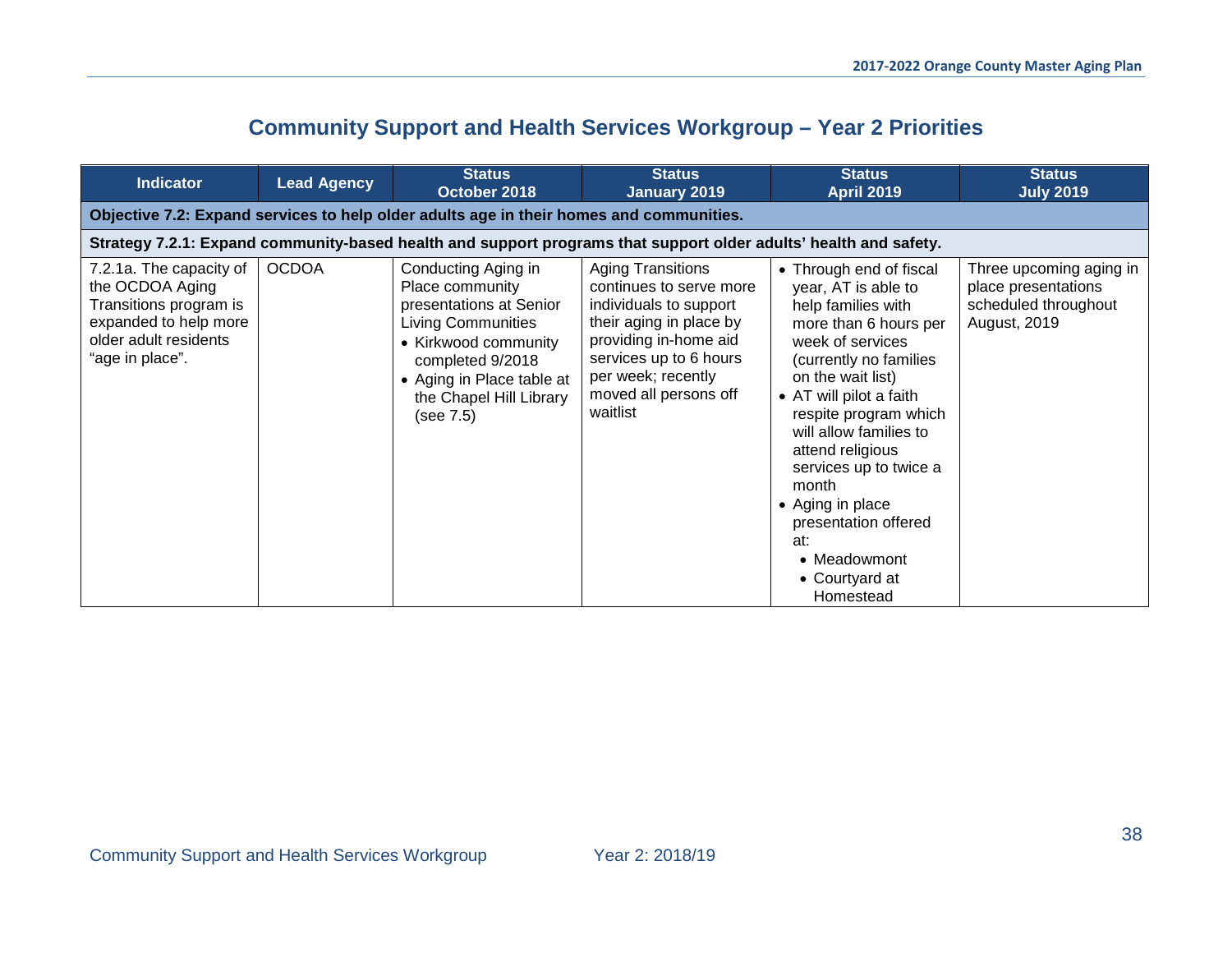## **2017-2022 Orange County Master Aging Plan**

| <b>Indicator</b>                                                                                                                                                                                          | <b>Lead Agency</b> | <b>Status</b><br>October 2018                                                                                                                                                                                                                                                                           | <b>Status</b><br><b>January 2019</b>                                                                                                                                                                                                                             | <b>Status</b><br><b>April 2019</b>                                                                                                                                                                                                                           | <b>Status</b><br><b>July 2019</b>                                                                                                                                                                                                                                                                                                                                                                                                                                                                        |
|-----------------------------------------------------------------------------------------------------------------------------------------------------------------------------------------------------------|--------------------|---------------------------------------------------------------------------------------------------------------------------------------------------------------------------------------------------------------------------------------------------------------------------------------------------------|------------------------------------------------------------------------------------------------------------------------------------------------------------------------------------------------------------------------------------------------------------------|--------------------------------------------------------------------------------------------------------------------------------------------------------------------------------------------------------------------------------------------------------------|----------------------------------------------------------------------------------------------------------------------------------------------------------------------------------------------------------------------------------------------------------------------------------------------------------------------------------------------------------------------------------------------------------------------------------------------------------------------------------------------------------|
| 7.2.1b. EMS/OCDOA<br>Stay Up and Active<br>Program is expanded,<br>allowing more people<br>to access follow-up<br>services after a fall is<br>reported and<br>expanding capacity to<br>provide fall risk. | EMS/OCDOA          | • Meeting scheduled<br>December 2018 to<br>formalize<br>documentation for this<br>program<br>• Hillsborough/Mebane/<br>Timberline –<br>Partnership between<br>Duke and Orange<br>County "On the Move<br>Clinic"<br>• Deprescribing initiative<br>to reduce opioid<br>prescriptions to<br>decrease falls | • Aging Transitions met<br>with EMS Community<br>Paramedics around<br>falls prevention efforts;<br>next meeting in March<br>• EMS met with Duke<br>Primary Care and will<br>begin making referrals<br>of Duke patients into<br>the program in the 3rd<br>Quarter | • Regularly meeting with<br><b>EMS and Community</b><br>Paramedics to refine<br>Stay Up and Active<br>Program and avoid<br>duplicating services<br>• Falls Prevention SRT<br>working with EMS to<br>schedule Falls<br>Academy (to be<br>offered in the Fall) | • In 2018/19 EMS<br>completed 21 SUAA<br>contacts. 19 received<br>follow-up from<br><b>OCDOA</b><br>• The SUAA EMS team<br>worked with Duke<br>Primary Care to create<br>a referral pathway for<br>Duke patients who<br>have access to<br>transportation for<br>inclusion in Duke's On<br>the Move program.<br>(one referral into this<br>program to date).<br>• EMS requested a<br>funding community<br>paramedic position in<br>the 2019/20 budget.<br>The manager is<br>recommending the<br>position. |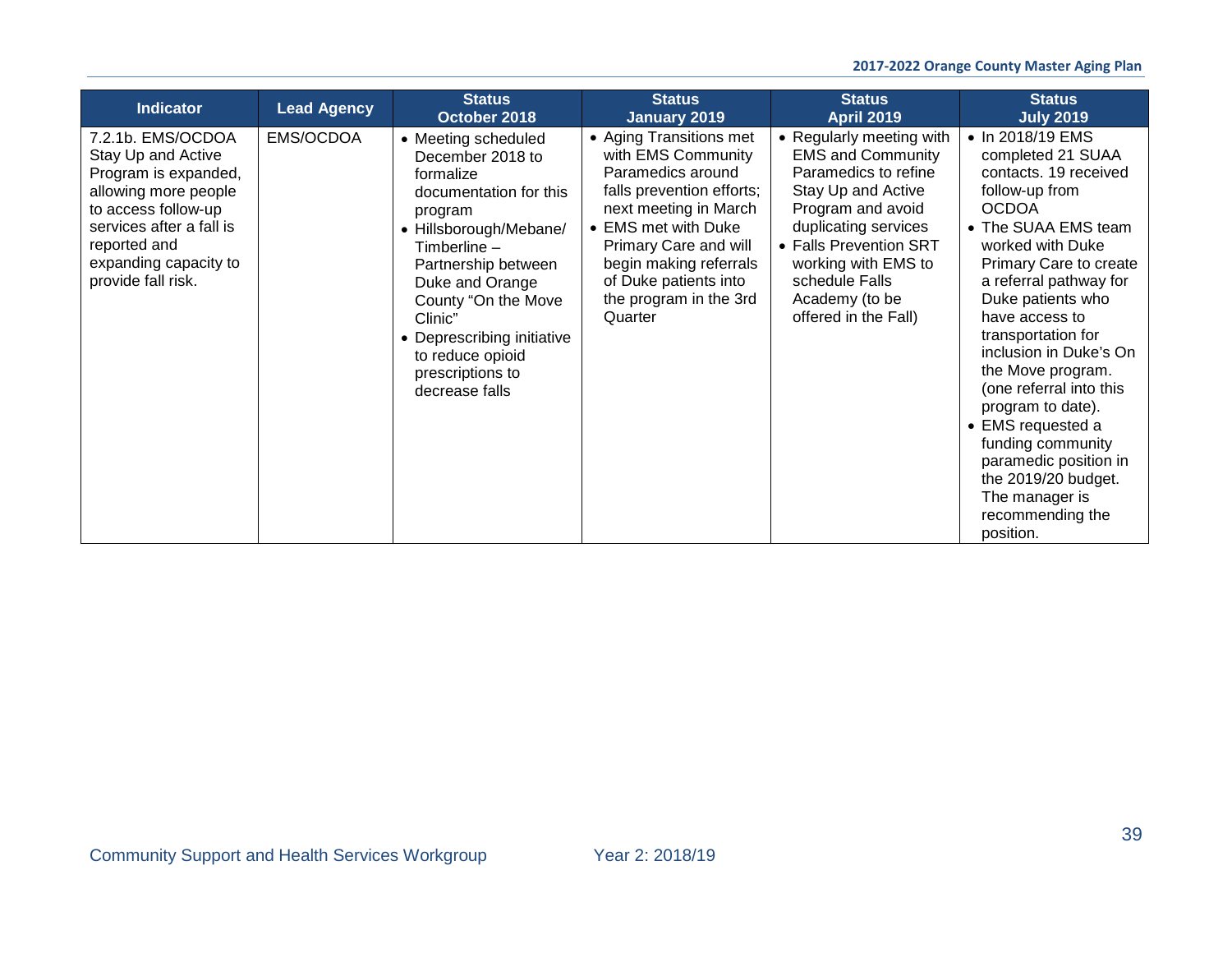| <b>Indicator</b>                                                                                                                                                     | <b>Lead Agency</b>                            | <b>Status</b><br>October 2018                                                                              | <b>Status</b><br><b>January 2019</b> | <b>Status</b><br><b>April 2019</b> | <b>Status</b><br><b>July 2019</b>                                                                                                                                                                                                                                                                                                                                                                                                                                                                                                                                                                                                                                                                                                                                             |
|----------------------------------------------------------------------------------------------------------------------------------------------------------------------|-----------------------------------------------|------------------------------------------------------------------------------------------------------------|--------------------------------------|------------------------------------|-------------------------------------------------------------------------------------------------------------------------------------------------------------------------------------------------------------------------------------------------------------------------------------------------------------------------------------------------------------------------------------------------------------------------------------------------------------------------------------------------------------------------------------------------------------------------------------------------------------------------------------------------------------------------------------------------------------------------------------------------------------------------------|
| 7.2.1c. More older<br>adult patients are<br>served in their home<br>settings through<br>medical outreach<br>programs like REACH<br>and Doctors Making<br>Housecalls. | <b>UNC Health</b><br>Care, Piedmont<br>Health | Currently, UNC Health<br>Care is focused on<br>expanding inpatient<br>palliative services<br>through REACH |                                      |                                    | • UNC Health is training<br>its work force in<br><b>Advance Care</b><br>Planning<br>• Population health<br>services is considering<br>a Community health<br>worker (CHW)<br>program<br>• Partnership between<br><b>UNC Family Medicine</b><br>and OC Health<br>Department<br>• \$145k grant for to<br>provide additional<br>services to OCDOA<br>(i.e., glucose<br>screening)<br>• Community paramedic<br>pilot program -<br>working with patients<br>with CHF to help them<br>manage their disease<br>(30min radius from<br>Morrisville)<br>• UNC Pop health -<br>telemedicine program<br>starting for home<br>monitoring of blood<br>pressure<br>• Advance care planning<br>trainer (for providers)<br>will attend the next<br>Project EngAGE<br>meeting and MAP<br>meeting |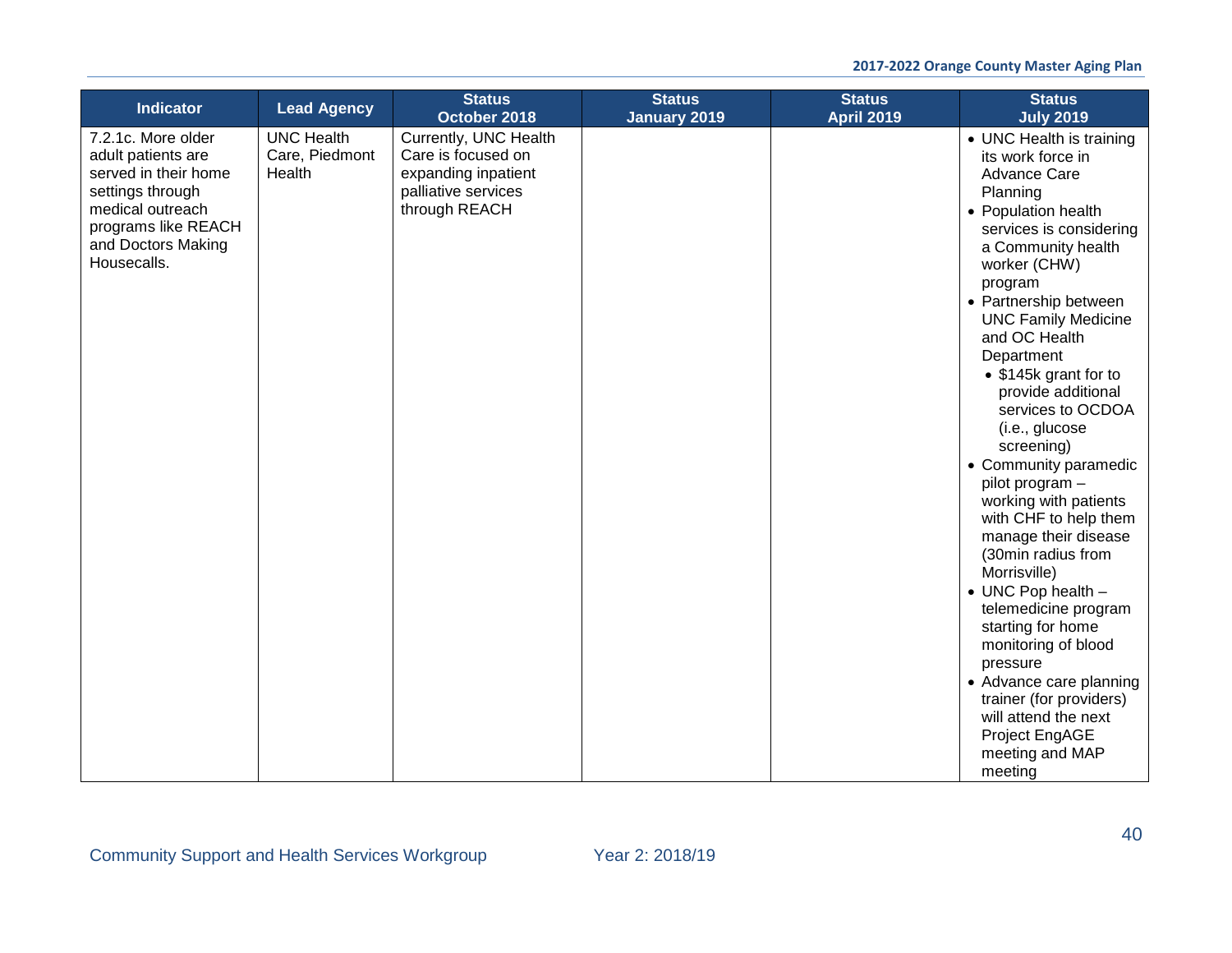| <b>Indicator</b>                                                                                                                                                                                        | <b>Lead Agency</b>       | <b>Status</b><br>October 2018                                                                                                                                                                                                                                                            | <b>Status</b><br><b>January 2019</b> | <b>Status</b><br><b>April 2019</b>                                                                                                                                                                                                                                                                                                                                                                                                                                                                                                                                                                                                                                                     | <b>Status</b><br><b>July 2019</b>                                                                                                                                                                                                                                                                                                                                                                                                                                                                                                                                                                                                                              |
|---------------------------------------------------------------------------------------------------------------------------------------------------------------------------------------------------------|--------------------------|------------------------------------------------------------------------------------------------------------------------------------------------------------------------------------------------------------------------------------------------------------------------------------------|--------------------------------------|----------------------------------------------------------------------------------------------------------------------------------------------------------------------------------------------------------------------------------------------------------------------------------------------------------------------------------------------------------------------------------------------------------------------------------------------------------------------------------------------------------------------------------------------------------------------------------------------------------------------------------------------------------------------------------------|----------------------------------------------------------------------------------------------------------------------------------------------------------------------------------------------------------------------------------------------------------------------------------------------------------------------------------------------------------------------------------------------------------------------------------------------------------------------------------------------------------------------------------------------------------------------------------------------------------------------------------------------------------------|
| 7.2.1d. "Remembering<br>When" home<br>inspections to correct<br>fire-related concerns<br>(e.g., batteries,<br>smoke/CO2 detectors,<br>minor<br>electrical/lighting, dryer<br>venting) are<br>conducted. | OC Emergency<br>Services | • 3 OCES staff attended<br>the "Remembering<br>When Program Train<br>the Trainer Course" in<br>Wilmington<br>• Partnering with UNC<br>Injury Prevention,<br>OCES conducted the<br>first Orange County<br>Remembering When<br>Course for over 20<br>residents of ENO<br>Haven in November |                                      | • OCES is held a<br>Remembering When<br>at Carolina Spring<br>Senior Apartments in<br>late January<br>• OC Meals on Wheels<br>and Emergency<br>Services partnering so<br>ES can visit the home<br>of each OC Meals on<br>Wheels program<br>recipient to check<br>batteries in smoke<br>detectors and replace<br>them as needed (this<br>work is currently in<br>progress and should<br>be completed by<br>summer)<br>• Completed<br><b>Remembering When</b><br>Event in Carrboro on<br>February 18, 2019.<br>Partner with Carrboro<br>Fire Rescue and UNC<br>Injury Prevention.<br>• Upcoming 3rd event<br>April 16, 2019 at the<br>Cedar Grove<br><b>Community Center at</b><br>11am. | • OC Meals on Wheels<br>"Remembering when"<br>completed. Currently<br>evaluating how this<br>process worked, ways<br>to improve it, and<br>possibly making this<br>an annual program<br>• EMS is working with<br><b>UNC Injury Prevention</b><br>to continue providing<br>Remembering When<br>presentations, (the<br>NFPA Fire and Fall<br>prevention program).<br>EMS, The Fire<br>Marshal's Office and<br><b>UNC Injury Prevention</b><br>performed two<br>Remembering When<br>programs. One at<br>Carolina Spring and<br>one at the Cedar<br><b>Grove Community</b><br>Center $-$ are talking<br>with organizations<br>about ways to improve<br>the process |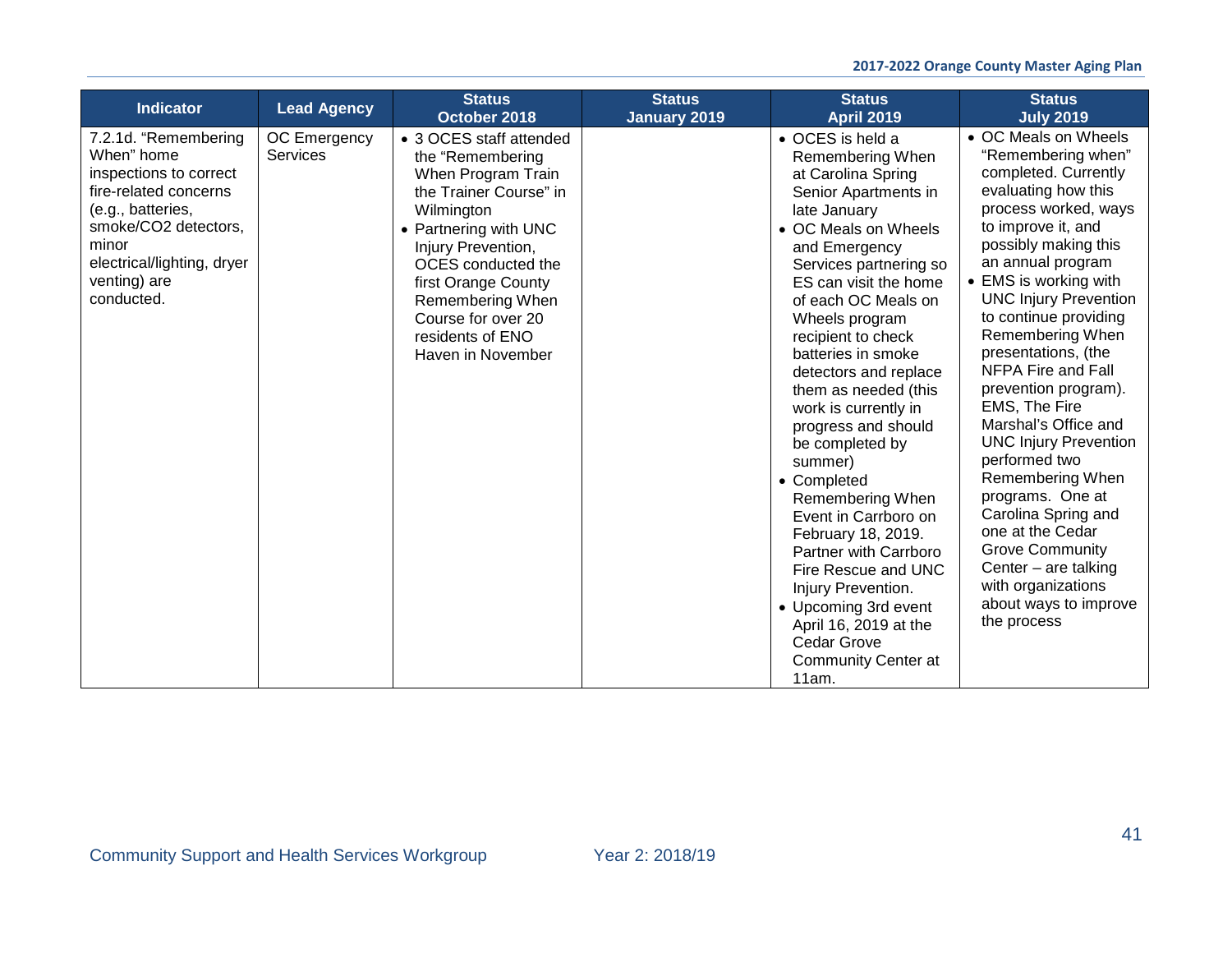## **2017-2022 Orange County Master Aging Plan**

| <b>Indicator</b>                                                                                                                                      | <b>Lead Agency</b>      | <b>Status</b><br>October 2018                                                                                                                                                                                                                                                                  | <b>Status</b><br><b>January 2019</b>                                                                                                                                     | <b>Status</b><br><b>April 2019</b>                                                                                                                                                                                                                                                                                                              | <b>Status</b><br><b>July 2019</b>                                                                                                                                                                                     |
|-------------------------------------------------------------------------------------------------------------------------------------------------------|-------------------------|------------------------------------------------------------------------------------------------------------------------------------------------------------------------------------------------------------------------------------------------------------------------------------------------|--------------------------------------------------------------------------------------------------------------------------------------------------------------------------|-------------------------------------------------------------------------------------------------------------------------------------------------------------------------------------------------------------------------------------------------------------------------------------------------------------------------------------------------|-----------------------------------------------------------------------------------------------------------------------------------------------------------------------------------------------------------------------|
| 7.2.1e. Educational<br>programs are provided<br>at the senior centers<br>yearly to increase<br>awareness and use of<br>technology for home<br>safety. | OCDOA/Senior<br>Centers |                                                                                                                                                                                                                                                                                                | Two technology<br>education programs held<br>at Efland-Cheeks and<br><b>Cedar Grove Community</b><br>Centers                                                             | The Seymour Program<br><b>Advisory Committee</b><br>received the 2018<br>National Institute of<br><b>Senior Centers</b><br>Programs of Excellence<br>Award for their<br>Technology Symposium<br>"Making Technology<br>Easier for Seniors". A<br><b>Volunteer Technology</b><br>Assistance Program was<br>developed based on<br>these workshops. | • Actively recruiting for<br>technology program<br>(where high school<br>students volunteer at<br>OCDOA)<br>• 6 high school students<br>participating in weekly<br>tech knowledge<br>assistance tables<br>June-August |
| 7.2.1f. Workforce<br>development<br>strategies are planned<br>and implemented so<br>that people caring for<br>older adults are well-<br>trained.      | OCDOA/Senior<br>Centers | <b>UNC Hospital</b><br>Hillsborough: working on<br>becoming a geriatric-<br>certified hospital. As part<br>of the certification<br>process, UNC will<br>include training to staff<br>(goal 100% of staff<br>trained), and make<br>training available to<br>caregivers and<br>community members | <b>UNC Hospital</b><br>Hillsborough became the<br>first hospital in NC to<br>receive Geriatric<br><b>Emergency Department</b><br><b>Accreditation (November</b><br>2018) |                                                                                                                                                                                                                                                                                                                                                 |                                                                                                                                                                                                                       |
|                                                                                                                                                       |                         | Strategy 7.2.2: Identify and expand service areas that volunteers can assist with or create to reduce cost and expand availability.                                                                                                                                                            |                                                                                                                                                                          |                                                                                                                                                                                                                                                                                                                                                 |                                                                                                                                                                                                                       |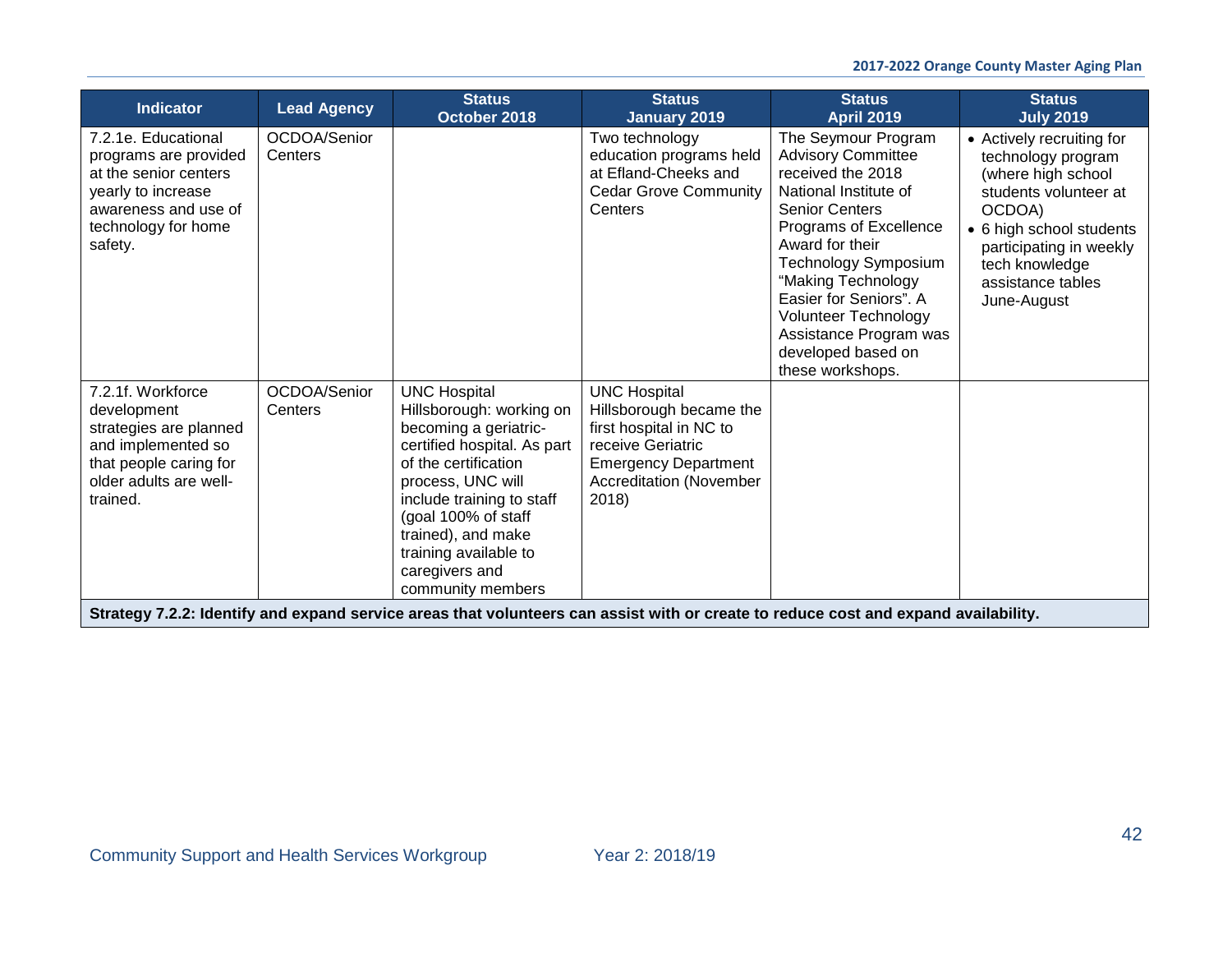| <b>Indicator</b>                                                                                                                                                                                    | <b>Lead Agency</b>               | <b>Status</b><br>October 2018                                                                                                                                                                    | <b>Status</b><br>January 2019                                                                                                                      | <b>Status</b><br><b>April 2019</b>                                                                                                                                                                                                                                                                                                                                                   | <b>Status</b><br><b>July 2019</b>                                                                                                                                                             |
|-----------------------------------------------------------------------------------------------------------------------------------------------------------------------------------------------------|----------------------------------|--------------------------------------------------------------------------------------------------------------------------------------------------------------------------------------------------|----------------------------------------------------------------------------------------------------------------------------------------------------|--------------------------------------------------------------------------------------------------------------------------------------------------------------------------------------------------------------------------------------------------------------------------------------------------------------------------------------------------------------------------------------|-----------------------------------------------------------------------------------------------------------------------------------------------------------------------------------------------|
| 7.2.2a. A resource<br>pool of retired nurses<br>and doctors is created<br>that can help older<br>adults successfully use<br>the healthcare system<br>for prevention and<br>curative services.       | OCDOA /<br>$VC55+$               | VC55+ MPH intern has<br>been hired (Fall 2018<br>semester) to assist staff<br>in developing this<br>program through a<br>needs assessment.<br>research of best<br>practices, and program<br>plan | • Formative research,<br>including literature<br>review completed<br>• Community<br>stakeholder meetings<br>are ongoing (3 have<br>been conducted) | • Health Care Navigator<br>Pilot project - will<br>have a program plan<br>developed and<br>submitted to the Risk<br>Manager this spring.<br>Training should start<br>this summer (an intern<br>will help with this)<br>• UNC Senior Mentor<br>Program partners<br>medical students with<br>older adults to combat<br>ageism - highlighted<br>in New York Times<br>article (Oct 2018) | • Helping Hand provided<br>information about how<br>their program runs.<br>• Anticipate the<br><b>HealthCare Navigator</b><br>Pilot Project will<br>launch at the end of<br>summer/early fall |
| 7.2.2b. A health<br>coordination pilot<br>program is established<br>between UNC<br>Hospital-Hillsborough<br>and at least one faith-<br>community.                                                   | OCDOA, UNC<br><b>Health Care</b> | • First Faith Alliance<br>meeting $9/2018 -$ plan<br>to continue to work<br>together to have<br>booths at fairs, etc.<br>• Faith outreach<br>quarterly breakfasts                                | <b>UNC Health Care</b><br>actively seeking faith<br>community partner                                                                              |                                                                                                                                                                                                                                                                                                                                                                                      | • Faith Quarterly<br>breakfast<br>• Proposal submitted to<br>assign UNC Capstone<br>team to develop and<br>implement Faith/UNC<br>Hillsborough Initiative                                     |
| 7.2.2c. Volunteers are<br>recruited and<br>supported to help older<br>adults manage<br>instrumental tasks of<br>daily living (e.g., mail<br>processing, check<br>writing, bookkeeping,<br>$etc.$ ). | OCDOA/<br>$VC55+$                | VC55+ MPH intern has<br>been hired (Fall 2018<br>semester) to assist staff<br>in developing this<br>program through a<br>needs assessment,<br>research of best<br>practices, and program<br>plan | • Formative research,<br>including literature<br>review completed<br>• Community<br>stakeholder meetings<br>are ongoing (3 have<br>been conducted) | Mail and Money<br>Management pilot<br>project has created a<br>program plan draft.<br>Anticipate training and<br>recruitment to start this<br>summer                                                                                                                                                                                                                                 | Mail and Money<br>Management pilot<br>program will be<br>launched end of<br>summer/early fall                                                                                                 |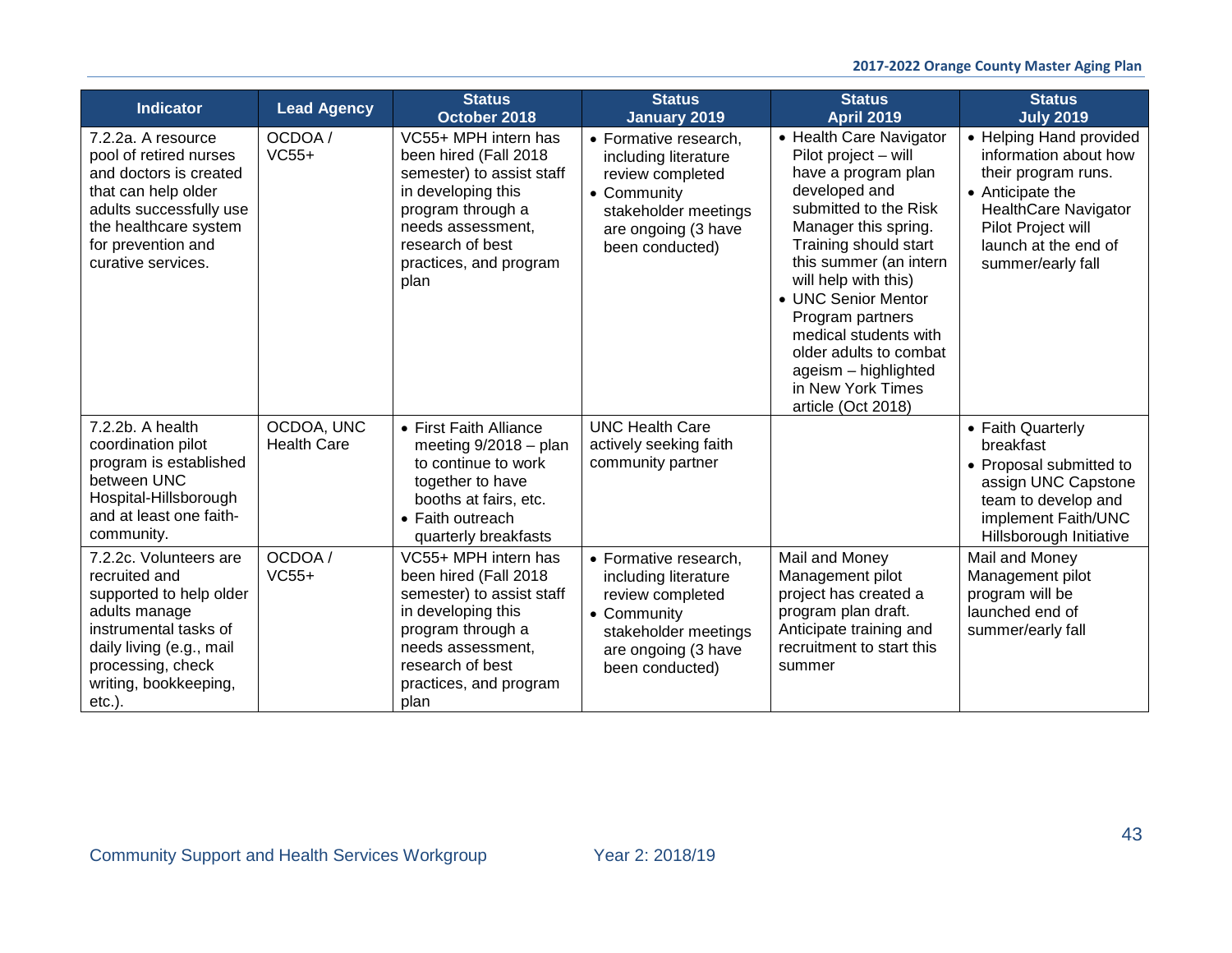| <b>Indicator</b>                                                                                                                                                            | <b>Lead Agency</b> | <b>Status</b><br>October 2018                                                                                                                                                                                                                                                                                                                                                       | <b>Status</b><br>January 2019                                                                                                                                | <b>Status</b><br><b>April 2019</b>                                                                                                                                             | <b>Status</b><br><b>July 2019</b> |
|-----------------------------------------------------------------------------------------------------------------------------------------------------------------------------|--------------------|-------------------------------------------------------------------------------------------------------------------------------------------------------------------------------------------------------------------------------------------------------------------------------------------------------------------------------------------------------------------------------------|--------------------------------------------------------------------------------------------------------------------------------------------------------------|--------------------------------------------------------------------------------------------------------------------------------------------------------------------------------|-----------------------------------|
| 7.2.2d. Policies at<br>OCDOA are reviewed<br>to make it easier for<br>volunteers and<br>concerned citizens to<br>refer at-risk individuals<br>to the OCDOA for<br>services. | OCDOA/AT           | • Policies have been<br>revised to allow<br>concerned neighbors<br>and SALT Community<br>Visitors to make<br>referrals to OCDOA<br>through a simple form<br>where at-risk<br>individuals grant<br>consent for OCDOA to<br>contact them<br>• Project EngAGE<br><b>Mental Wellness</b><br><b>Senior Resource</b><br>Team developing<br>Mental Health & Aging<br><b>Resource Guide</b> | New pilot project<br>implemented at Senior<br>Centers' front desks,<br>with new procedure in<br>place for after-hours and<br>weekend client<br>interventions | Orientation completed<br>by VC55+ and AT with<br><b>SALT</b> volunteers to<br>review policies and<br>procedures for referrals<br>• Currently utilizing the<br>AT referral form | Ongoing                           |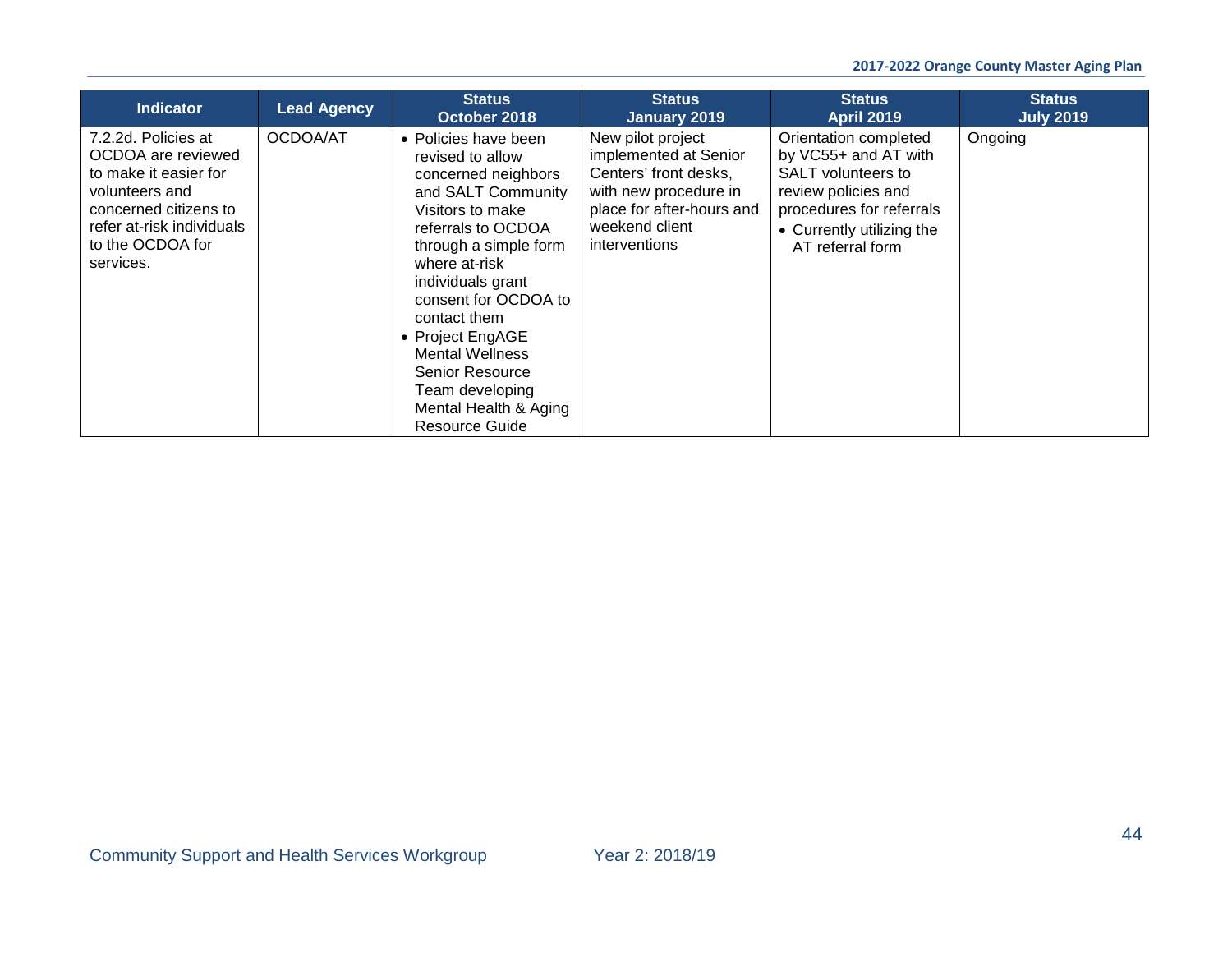| <b>Indicator</b>                                                                                          | <b>Lead Agency</b> | <b>Status</b><br>October 2018                                                                                                                               | <b>Status</b><br><b>January 2019</b>                                                                                                                       | <b>Status</b><br><b>April 2019</b>                                                                                                                                                                                                                                                                                                                                                                                                                                                                                                                                                                                                                                                                                                                                                                                                                                               | <b>Status</b><br><b>July 2019</b>                                                                                                                                                                                                        |
|-----------------------------------------------------------------------------------------------------------|--------------------|-------------------------------------------------------------------------------------------------------------------------------------------------------------|------------------------------------------------------------------------------------------------------------------------------------------------------------|----------------------------------------------------------------------------------------------------------------------------------------------------------------------------------------------------------------------------------------------------------------------------------------------------------------------------------------------------------------------------------------------------------------------------------------------------------------------------------------------------------------------------------------------------------------------------------------------------------------------------------------------------------------------------------------------------------------------------------------------------------------------------------------------------------------------------------------------------------------------------------|------------------------------------------------------------------------------------------------------------------------------------------------------------------------------------------------------------------------------------------|
| 7.2.2e. Handy Helpers<br>volunteer home<br>maintenance team is<br>expanded to serve<br>more older adults. | OCDOA /<br>$VC55+$ | • Completed:<br>$\bullet$ 8 ramps<br>• 12 other repairs<br>• Home Preservation<br>Coalition - continues<br>to meet to organize<br>home repairs across<br>OC | • Completed:<br>$\bullet$ 2 ramps<br>• 5 other repairs<br>• Home Preservation<br>Coalition - continues<br>to meet to organize<br>home repairs across<br>OC | • Central coordination<br>for Handy Helpers: All<br>referrals comes<br>through the Help Line,<br>are handed off to the<br>Handy Helper<br>coordinator who<br>prioritizes and then<br>assigns to Handy<br><b>Helper Volunteers</b><br>• SEEA grant received<br>by TJOG to fund ways<br>to increase<br>communication &<br>collaboration among<br>home repair groups in<br>Orange and Chatham<br>Counties. OCDOA is a<br>"funded partner" and<br>will receive funds over<br>the next 2 years to<br>support the<br>involvement of Handy<br>Helpers in the<br>collaboration and<br>communication<br>processes they<br>develop. Handy<br>Helpers will be joining<br>an elite force of home<br>repair Jedi poised to<br>transform the face of<br>older adult home<br>repair across the<br>world!<br>• UNC Pop Health will<br>host a volunteer day<br>with Handy Helpers<br>(April 2019) | • During FY 18-19<br>completed a total of:<br>$\bullet$ 12 ramps<br>• 29 other repairs<br>• Handy Helper<br>Coordinator has<br>implemented new<br>tracking system to<br>facilitate more<br>complete data<br>collection moving<br>forward |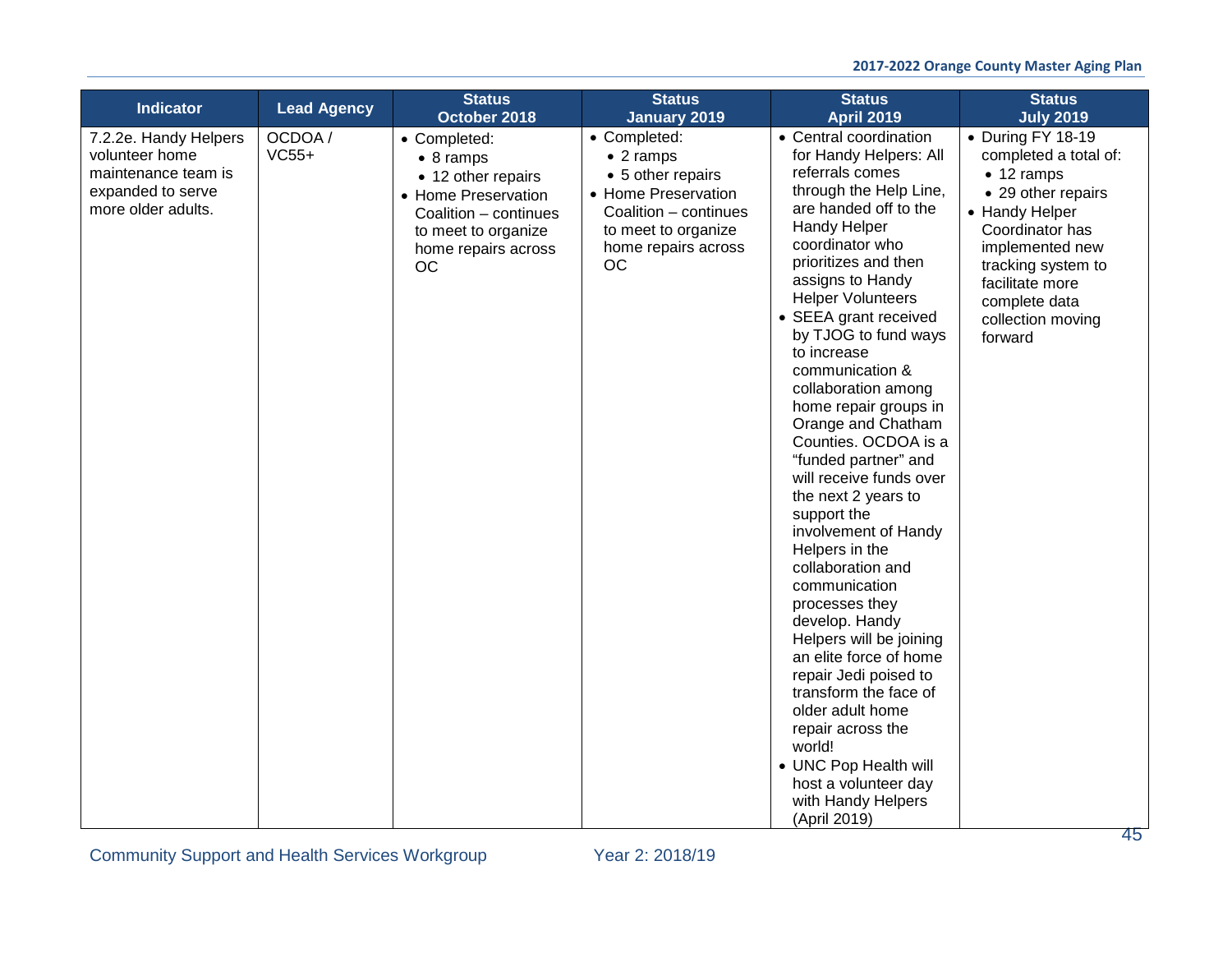| <b>Indicator</b>                                                                                                                                                                                                                                          | <b>Lead Agency</b>                                                                                    | <b>Status</b><br>October 2018                                                                                                                                 | <b>Status</b><br><b>January 2019</b>                                                                                                                        | <b>Status</b><br><b>April 2019</b>                                                                                                                                                                                                            | <b>Status</b><br><b>July 2019</b>                                                                                                                                          |  |  |  |  |
|-----------------------------------------------------------------------------------------------------------------------------------------------------------------------------------------------------------------------------------------------------------|-------------------------------------------------------------------------------------------------------|---------------------------------------------------------------------------------------------------------------------------------------------------------------|-------------------------------------------------------------------------------------------------------------------------------------------------------------|-----------------------------------------------------------------------------------------------------------------------------------------------------------------------------------------------------------------------------------------------|----------------------------------------------------------------------------------------------------------------------------------------------------------------------------|--|--|--|--|
|                                                                                                                                                                                                                                                           | Strategy 7.2.3: Emergency preparedness education reflects and incorporates the needs of older adults. |                                                                                                                                                               |                                                                                                                                                             |                                                                                                                                                                                                                                               |                                                                                                                                                                            |  |  |  |  |
| 7.2.3a. Emergency<br>Preparedness<br>Checklist is revised to<br>reflect senior issues.                                                                                                                                                                    | ES, Health Dept,<br>Sherff's Dept,<br><b>Town Police</b><br>Depts                                     |                                                                                                                                                               |                                                                                                                                                             | Ongoing                                                                                                                                                                                                                                       | First draft completed by<br>Emergency<br>Management<br>Coordinator - currently<br>being reviewed and<br>updated. Second draft<br>will be ready for review<br>in September. |  |  |  |  |
| 7.2.3b. Issues specific<br>to older adults are<br>included in crisis<br>intervention team<br>training.                                                                                                                                                    | ES, Health Dept,<br>Sherff's Dept,<br><b>Town Police</b><br>Depts                                     | Four OCES EMS<br>Supervisors successfully<br>completed CIT Team<br>Training.                                                                                  |                                                                                                                                                             |                                                                                                                                                                                                                                               | Sheriff's office will be<br>launching new class for<br>the citizen academy.                                                                                                |  |  |  |  |
|                                                                                                                                                                                                                                                           |                                                                                                       | Objective 7.3: Improve collaboration between medical providers and OCDOA.                                                                                     |                                                                                                                                                             |                                                                                                                                                                                                                                               |                                                                                                                                                                            |  |  |  |  |
|                                                                                                                                                                                                                                                           |                                                                                                       | Strategy 7.3.1: Develop collaborative projects between OCDOA and healthcare providers.                                                                        |                                                                                                                                                             |                                                                                                                                                                                                                                               |                                                                                                                                                                            |  |  |  |  |
| 7.3.1a. At least one<br>collaborative project is<br>created between the<br>OCDOA and UNC<br><b>Health Care (Senior</b><br>Alliance), focused on<br>assembling an<br>inventory of social<br>services available to<br>seniors in a centralized<br>database. | OCDOA/AT and<br><b>UNC Health</b><br>Care (Senior<br>Alliance)                                        | OCDOA and UNC<br><b>Health Care have</b><br>partnered to co-sponsor<br>quarterly faith outreach<br>breakfasts at the UNC<br>Hopsital - Hillsborough<br>Campus | OCDOA and UNC<br>Health Care continue to<br>partner to co-sponsor<br>quarterly faith outreach<br>breakfasts at the UNC<br>Hospital - Hillsborough<br>Campus | <b>UNC Health Center</b><br>launched new Epic<br>module for screening<br>social determinants of<br>health and connecting to<br>resources (prompted by<br>Medicaid mandate).<br>They hope to have<br>population health data in<br>a few years. | Ongoing into year 3                                                                                                                                                        |  |  |  |  |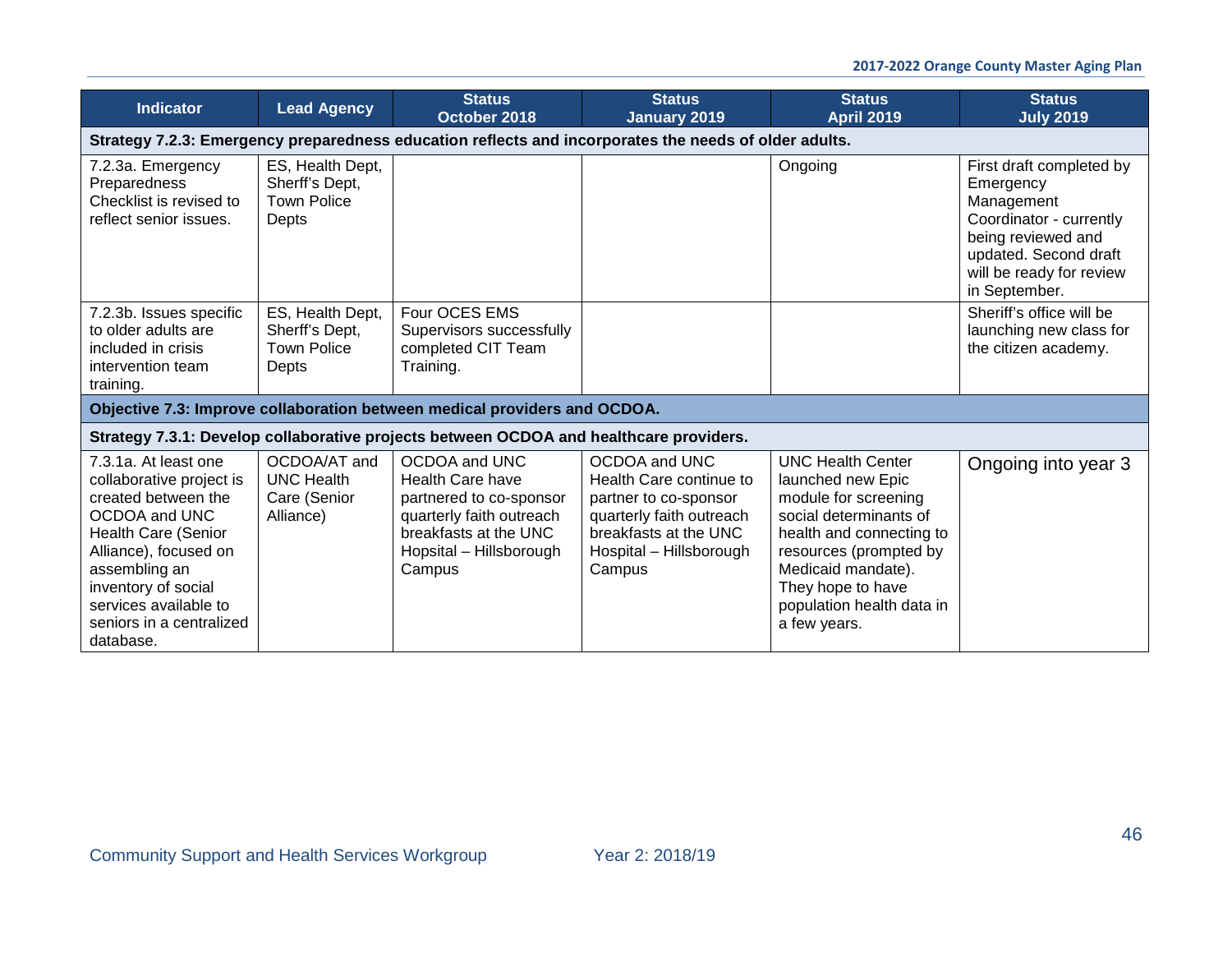| <b>Indicator</b>                                                                                                | <b>Lead Agency</b>               | <b>Status</b>                                                                                                        | <b>Status</b>       | <b>Status</b>                                                                                                                                                                                                                                                                                                                                                                                                                                                                                                                                                                                                                                                                                                                                                                                                                          | <b>Status</b>                                                                                                                                                                                                                                                                                                                                                                                                                                                                 |
|-----------------------------------------------------------------------------------------------------------------|----------------------------------|----------------------------------------------------------------------------------------------------------------------|---------------------|----------------------------------------------------------------------------------------------------------------------------------------------------------------------------------------------------------------------------------------------------------------------------------------------------------------------------------------------------------------------------------------------------------------------------------------------------------------------------------------------------------------------------------------------------------------------------------------------------------------------------------------------------------------------------------------------------------------------------------------------------------------------------------------------------------------------------------------|-------------------------------------------------------------------------------------------------------------------------------------------------------------------------------------------------------------------------------------------------------------------------------------------------------------------------------------------------------------------------------------------------------------------------------------------------------------------------------|
|                                                                                                                 |                                  | October 2018                                                                                                         | <b>January 2019</b> | <b>April 2019</b>                                                                                                                                                                                                                                                                                                                                                                                                                                                                                                                                                                                                                                                                                                                                                                                                                      | <b>July 2019</b>                                                                                                                                                                                                                                                                                                                                                                                                                                                              |
| 7.3.1b. At least one<br>collaborative project is<br>created between the<br><b>OCDOA and Piedmont</b><br>Health. | OCDOA,<br><b>Piedmont Health</b> | <b>OCDOA and Piedmont</b><br>Health met to discuss<br>possible collaborations,<br>and to share existing<br>resources |                     | • OCDOA Spanish<br>Social Club, Piedmont<br>Health conducting<br>Info. Sessions<br>• Four Lunch & Learn<br>sessions scheduled<br>beginning June 2019:<br>(1) Piedmont and<br>PACE services, (2)<br>Opioid use, (3) Mental<br>Wellness, (4) Dental<br>Health<br>• Discussions for<br>OCDOA to house a<br>rep from Piedmont<br>Health to offer support<br>to older adults<br>• Cardinal Innovations<br>scheduled Adult<br><b>Mental Health First Aid</b><br>Training May 31 at<br>Passmore<br>• Cardinal Innovations is<br>Partnering with DSS,<br>Health Department,<br>Department of<br>Housing and<br><b>Community Support to</b><br>offer Mental Health<br>First Aid training: April<br>30 @ DSS, May 3 and<br>May 10 1-5 @<br>Homestead (two parts)<br>• Mental Wellness<br>Panel scheduled for<br>May 30 5-7pm @<br>Seymour Center | • GAS teams with<br>Cardinal - specialty<br>teams that might be<br>able to help with these<br>kinds of topics as well<br>(like the Lunch and<br>Learns)<br>• Lunch and learn and<br>Spanish speaking<br><b>Piedmont Health</b><br>representative will<br>present at OCDOA<br>$\bullet$ Services offered $-$<br>present in Spanish<br>(in past – did two<br>field trips to<br>Piedmont)<br>• Four part series<br>Lunch and learn to<br>talk about services<br>offered at OCDOA |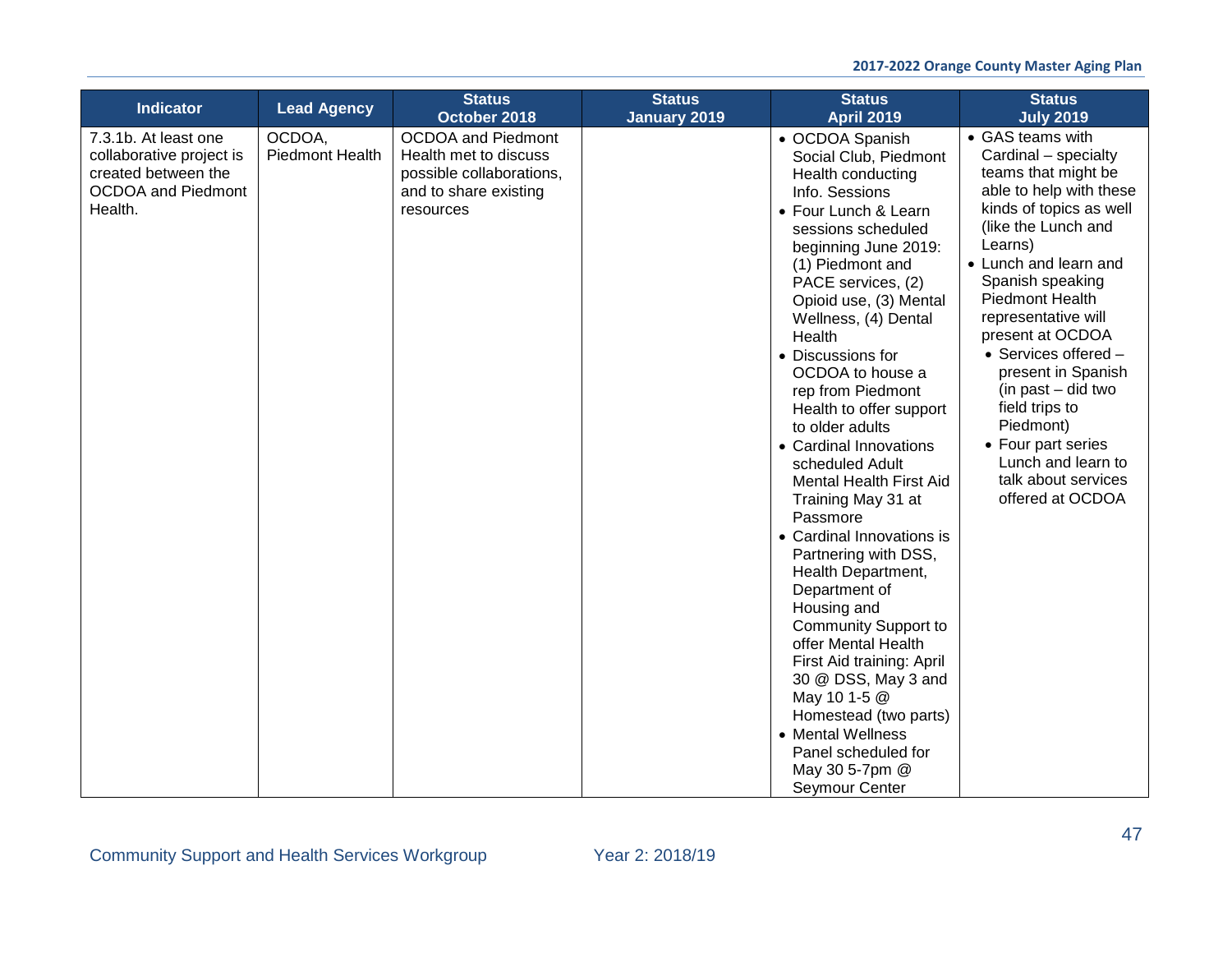| <b>Indicator</b>                                                                                                         | <b>Lead Agency</b>                                                                                                                          | <b>Status</b><br>October 2018                                                                                                          | <b>Status</b><br><b>January 2019</b>                                                                  | <b>Status</b><br><b>April 2019</b>                                                                                                                                                                                                                            | <b>Status</b><br><b>July 2019</b>                                                                                                                                                                                    |  |  |  |  |
|--------------------------------------------------------------------------------------------------------------------------|---------------------------------------------------------------------------------------------------------------------------------------------|----------------------------------------------------------------------------------------------------------------------------------------|-------------------------------------------------------------------------------------------------------|---------------------------------------------------------------------------------------------------------------------------------------------------------------------------------------------------------------------------------------------------------------|----------------------------------------------------------------------------------------------------------------------------------------------------------------------------------------------------------------------|--|--|--|--|
|                                                                                                                          | Objective 7.4: Address the problem of food insecurity among older adults.                                                                   |                                                                                                                                        |                                                                                                       |                                                                                                                                                                                                                                                               |                                                                                                                                                                                                                      |  |  |  |  |
|                                                                                                                          |                                                                                                                                             | Strategy 7.4.1: Increase capacity to provide more home-delivered meals and groceries to older adults, especially those in rural areas. |                                                                                                       |                                                                                                                                                                                                                                                               |                                                                                                                                                                                                                      |  |  |  |  |
| 7.4.1a. More<br>volunteers are<br>recruited and trained to<br>assist with meal<br>preparation and/or<br>meal delivery.   | Chapel Hill-<br><b>Carrboro Meals</b><br>on Wheels,<br>OCIM, Orange<br><b>County Rural</b><br>Alliance<br>(OCRA),<br>OCDOA,<br><b>DEAPR</b> | OCRA continues to<br>serve more individuals<br>each month                                                                              | OCRA continues to<br>serve more individuals<br>each month                                             | • Universal application<br>pending for meal<br>agencies<br>• OCRA added a new<br>route in Rougemount<br>(OCRA serves a total<br>of 92 seniors)<br>• OCRA is starting a<br>lending library, polling<br>interest and taking<br>items to clients (lower<br>tech) | • Currently 40 active<br>volunteers with 11<br>routes.<br>• Serving 90 OC<br>residents<br>• Received grant<br>funding from the<br>county.<br>• Beginning<br>conversation with<br>Chapel Hill on merger<br>with CHMOW |  |  |  |  |
| 7.4.1c. New drop-off<br>and pick up points for<br>meal delivery<br>volunteers are<br>established in rural<br>areas.      | Chapel Hill-<br><b>Carrboro Meals</b><br>on Wheels,<br>OCIM, Orange<br><b>County Rural</b><br>Alliance<br>(OCRA),<br>OCDOA,<br><b>DEAPR</b> | <b>OCRA</b> continues to<br>provide a northern<br>Orange, rural pick-up<br>point for their volunteers                                  | <b>OCRA</b> continues to<br>provide a northern<br>Orange, rural pick-up<br>point for their volunteers | $\bullet$ OCRA added a new<br>route in Rougemount<br>• OCRA added a<br>$2^{nd}$ meal to<br>Wednesday delivery                                                                                                                                                 | • Wednesday hot meal<br>delivered with an<br>additional bagged<br>lunch.<br>• Delivered a shelf-<br>stable meal for<br>emergency<br>preparedness prior to<br>hurricane season.                                       |  |  |  |  |
|                                                                                                                          |                                                                                                                                             | Strategy 7.4.2: Improve representation for older adults on food and nutrition-related community organizations.                         |                                                                                                       |                                                                                                                                                                                                                                                               |                                                                                                                                                                                                                      |  |  |  |  |
| 7.4.2a. Person<br>advocating for the<br>needs of older adults is<br>represented on the<br>Orange County Food<br>Council. | OCDOA/<br><b>Advisory Board</b>                                                                                                             |                                                                                                                                        |                                                                                                       | • Contacted the Food<br>Council to discuss job<br>position and further<br>collaboration<br>• Meals on Wheels<br>representative applied<br>for Chapel Hill Town<br>Council                                                                                     | New position with the<br>county - no updates<br>right now                                                                                                                                                            |  |  |  |  |
|                                                                                                                          |                                                                                                                                             | • Strategy 7.4.3: Increase awareness of food services for older adults.                                                                |                                                                                                       |                                                                                                                                                                                                                                                               |                                                                                                                                                                                                                      |  |  |  |  |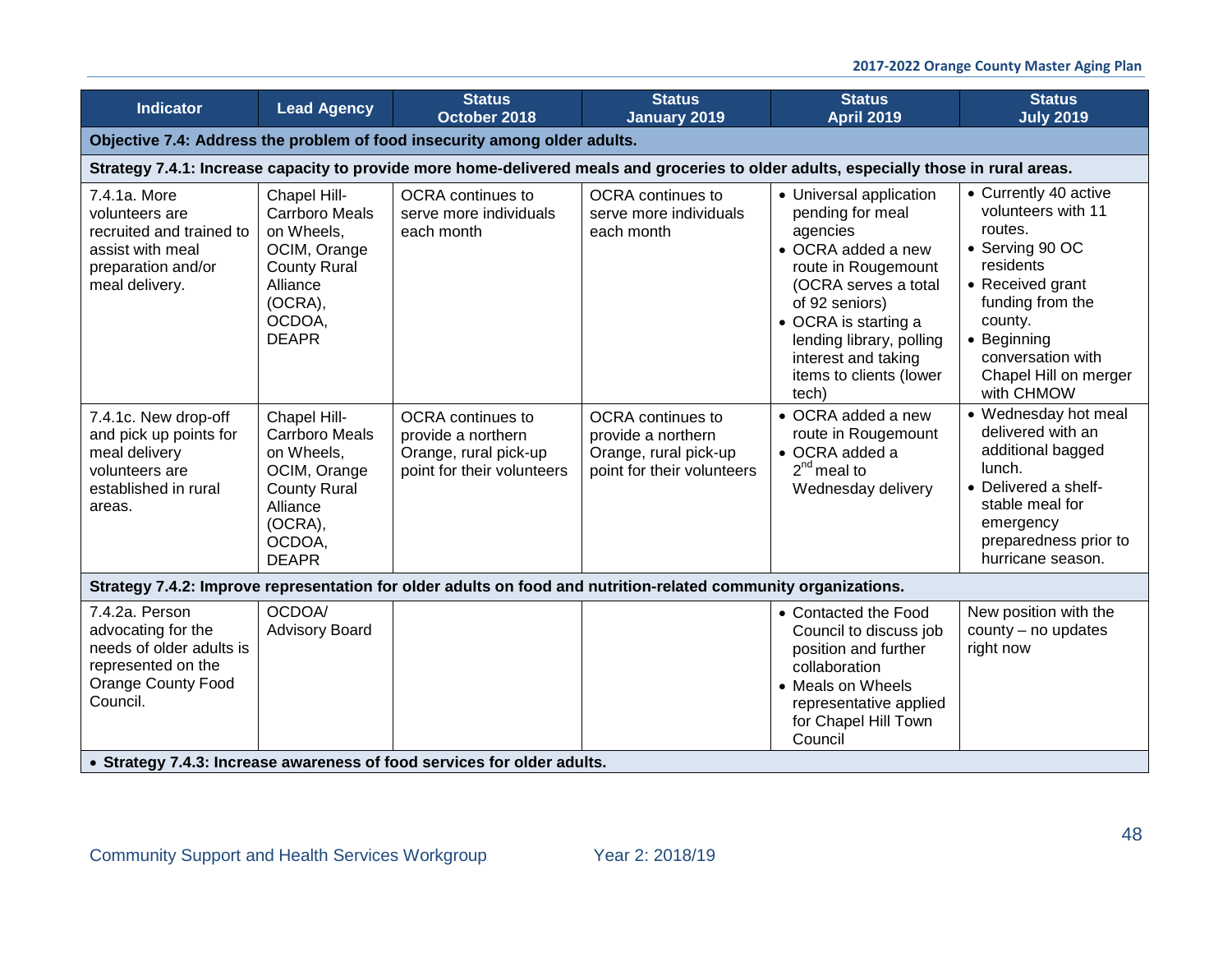| <b>Indicator</b>                                                                                                                   | <b>Lead Agency</b>                     | <b>Status</b><br>October 2018                                                                                                                                                                                                                                                                                                                                                                                   | <b>Status</b><br><b>January 2019</b>                                                                                                                                                                                                                                                                                                  | <b>Status</b><br><b>April 2019</b>                                                                                                                                                                                                                                                                                                              | <b>Status</b><br><b>July 2019</b>                                                                                                                                                                                                                                                                                                                                     |
|------------------------------------------------------------------------------------------------------------------------------------|----------------------------------------|-----------------------------------------------------------------------------------------------------------------------------------------------------------------------------------------------------------------------------------------------------------------------------------------------------------------------------------------------------------------------------------------------------------------|---------------------------------------------------------------------------------------------------------------------------------------------------------------------------------------------------------------------------------------------------------------------------------------------------------------------------------------|-------------------------------------------------------------------------------------------------------------------------------------------------------------------------------------------------------------------------------------------------------------------------------------------------------------------------------------------------|-----------------------------------------------------------------------------------------------------------------------------------------------------------------------------------------------------------------------------------------------------------------------------------------------------------------------------------------------------------------------|
| 7.4.3a. Increased<br>participation in<br>programs like SNAP,<br>Commodity<br>Supplemental Food<br>Program, and Meals<br>on Wheels. | OCDOA, DSS<br>IFC OCIM,<br><b>OCRA</b> | • Commodity Senior<br>Food Program:<br>OCDOA continues to<br>coordinate and host<br>the monthly food box<br>program at five<br>locations (Seymour,<br>Passmore, Efland<br><b>Cheeks Community</b><br>Center, Cedar Grove<br>Community Center,<br>and Carolina Spring)<br>• currently serving<br>208 low-income OC<br>older adults<br>• Farmers Market food<br>vouchers distributed<br>(income based<br>program) | <b>Commodity Senior Food</b><br>Program: OCDOA<br>continues to coordinate<br>and hosted the monthly<br>food box program at five<br>locations (Seymour,<br>Passmore, Efland<br><b>Cheeks Community</b><br>Center, Cedar Grove<br>Community Center, and<br>Carolina Spring)<br>• currently serving 243<br>low-income OC older<br>adults | Commodity Senior/<br>Supplemental Food<br>Program: OCDOA<br>continues to coordinate<br>and hosted the monthly<br>food box program at five<br>locations (Seymour,<br>Passmore, Efland<br><b>Cheeks Community</b><br>Center, Cedar Grove<br>Community Center, and<br>Carolina Spring)<br>• currently serving 250<br>low-income OC older<br>adults | <b>Commodity Senior/</b><br>Supplemental Food<br>Program: OCDOA<br>continues to coordinate<br>and hosted the monthly<br>food box program at five<br>locations (Seymour,<br>Passmore, Efland<br><b>Cheeks Community</b><br>Center, Cedar Grove<br>Community Center, and<br>Carolina Spring)<br>$\bullet$ currently serving $\sim$ 300<br>low-income OC older<br>adults |
| individuals aging in their homes.                                                                                                  |                                        | Objective 7.5: Promote and support the growth of the "Village"/neighborhood model of community support across all of Orange County for                                                                                                                                                                                                                                                                          |                                                                                                                                                                                                                                                                                                                                       |                                                                                                                                                                                                                                                                                                                                                 |                                                                                                                                                                                                                                                                                                                                                                       |
|                                                                                                                                    |                                        | Strategy 7.5.1: Increase the number and variety of "village" model programs/neighborhoods.                                                                                                                                                                                                                                                                                                                      |                                                                                                                                                                                                                                                                                                                                       |                                                                                                                                                                                                                                                                                                                                                 |                                                                                                                                                                                                                                                                                                                                                                       |
| 7.5.1a. Increased<br>number of village<br>groups in Orange<br>County.                                                              | <b>OCDOA</b>                           | Project EngAGE<br>Neighborhood<br><b>Connections SRT held</b><br>outreach event at the<br>CH Public Library to<br>provide information and<br>recruit new<br>neighborhoods (Age in<br>Place, emergency<br>contacts, etc.)                                                                                                                                                                                        | Project EngAGE<br>Neighborhood<br><b>Connections SRT held</b><br>outreach event at the<br>Hillsborough Orange<br>County Public Library to<br>provide information and<br>recruit new aging in<br>place neighborhoods                                                                                                                   | Project EngAGE<br>Neighborhood<br><b>Connections SRT held</b><br>outreach event at the<br>Hillsborough Orange<br>County Public Library to<br>provide information and<br>recruit new aging in<br>place neighborhoods                                                                                                                             | • Neighborhood<br><b>Connections Resource</b><br>Guide updated and<br>added to the OCDOA<br>website (this is a guide<br>for making your<br>community Age<br>Friendly and for aging<br>in place)<br>• Providing consulting<br>for new and<br>developing<br>neighborhoods                                                                                               |

**Objective 7.6: Support planning for and fulfillment of individual goals in all stages at the end of life.**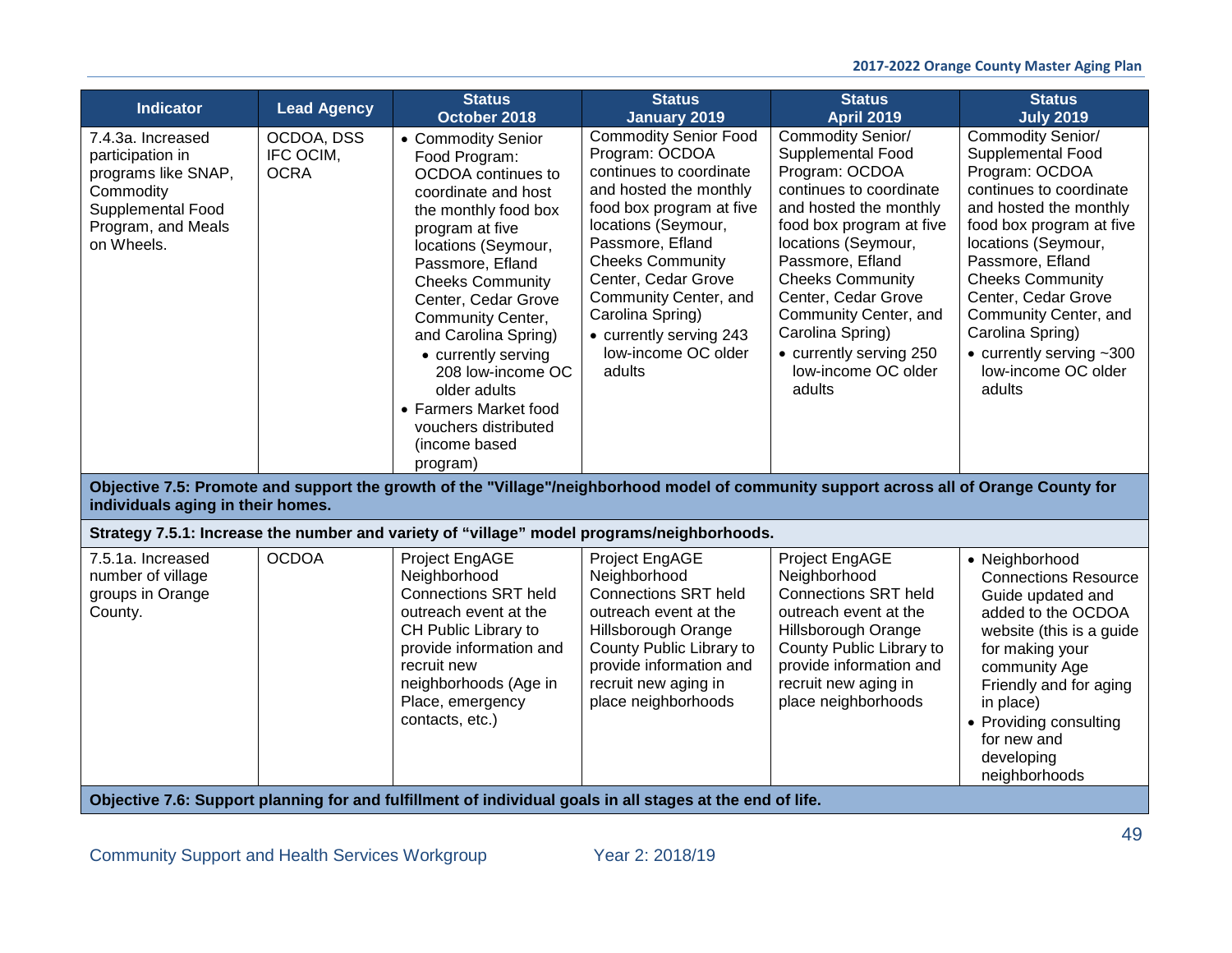| <b>Indicator</b>                                                                                                                                                                                                   | <b>Lead Agency</b>                                                                                                                                                           | <b>Status</b><br>October 2018                                                                                                                  | <b>Status</b><br><b>January 2019</b>                                                                                                                                        | <b>Status</b><br><b>April 2019</b>                                                                                                                 | <b>Status</b><br><b>July 2019</b>                                                                                                                                                                                                                                                                                                                                                                                           |  |  |
|--------------------------------------------------------------------------------------------------------------------------------------------------------------------------------------------------------------------|------------------------------------------------------------------------------------------------------------------------------------------------------------------------------|------------------------------------------------------------------------------------------------------------------------------------------------|-----------------------------------------------------------------------------------------------------------------------------------------------------------------------------|----------------------------------------------------------------------------------------------------------------------------------------------------|-----------------------------------------------------------------------------------------------------------------------------------------------------------------------------------------------------------------------------------------------------------------------------------------------------------------------------------------------------------------------------------------------------------------------------|--|--|
| Strategy 7.6.1: Build awareness about end of life planning by increasing visibility of end of life issues, normalizing end of life conversations,<br>and supporting educational initiatives for community members. |                                                                                                                                                                              |                                                                                                                                                |                                                                                                                                                                             |                                                                                                                                                    |                                                                                                                                                                                                                                                                                                                                                                                                                             |  |  |
| 7.6.1a. End of Life<br>awareness campaign<br>is created, including<br>dissemination of end of<br>life planning materials<br>and promotion of end<br>of life planning<br>conversations.                             | OCDOA, in<br>collaboration<br>with the UNC<br>Partnerships in<br>Aging Program,<br><b>UNC Health</b><br>Care, Orange<br><b>County Health</b><br>Department,<br>OCIM, and IFC |                                                                                                                                                | Project EngAGE End of<br>Life Choices SRT held<br>October event: "Let's<br>Continue the<br>Conversation: End of<br><b>Life Care Conversations</b><br>Groups" (14 attendees) | End of Life Choices SRT<br>completed two initiatives<br>• VSED event (80+<br>attendees)<br>• Let's Continue the<br>Conversations (17<br>attendees) | • Completed second 2-<br>part workshop of "Let's<br>Continue the<br>Conversation" in<br>March and April 2019<br>• Completed two<br>separate VSED events<br>• March 2019<br>(Seymour)<br>• June 2019<br>(Passmore)<br>• Introduced bi-partisan<br>bill HB879 End of Life<br>Option Act created<br>and support by<br>DyingRightNC<br>• Green Burial<br>Presentation and Q&A<br>scheduled for<br>September 2019 at<br>Passmore |  |  |
| 7.6.1b. Health Care<br>Decisions Day and/or<br><b>Advance Care</b><br><b>Planning Awareness</b><br>month are recognized<br>and promoted.                                                                           | OCDOA, in<br>collaboration<br>with the UNC<br>Partnerships in<br>Aging Program,<br><b>UNC Health</b><br>Care, Orange<br><b>County Health</b><br>Department,<br>OCIM, and IFC | Project EngAGE End of<br>Life SRT met with UNC<br>Health Care to discuss<br>collaboration for April<br>2019 Health Care<br>Decisions Day event |                                                                                                                                                                             | <b>UNC Health will have</b><br>booths for their<br>employees at their<br><b>Health Care Decisions</b><br>Day event (April)                         | Ongoing into Year 3                                                                                                                                                                                                                                                                                                                                                                                                         |  |  |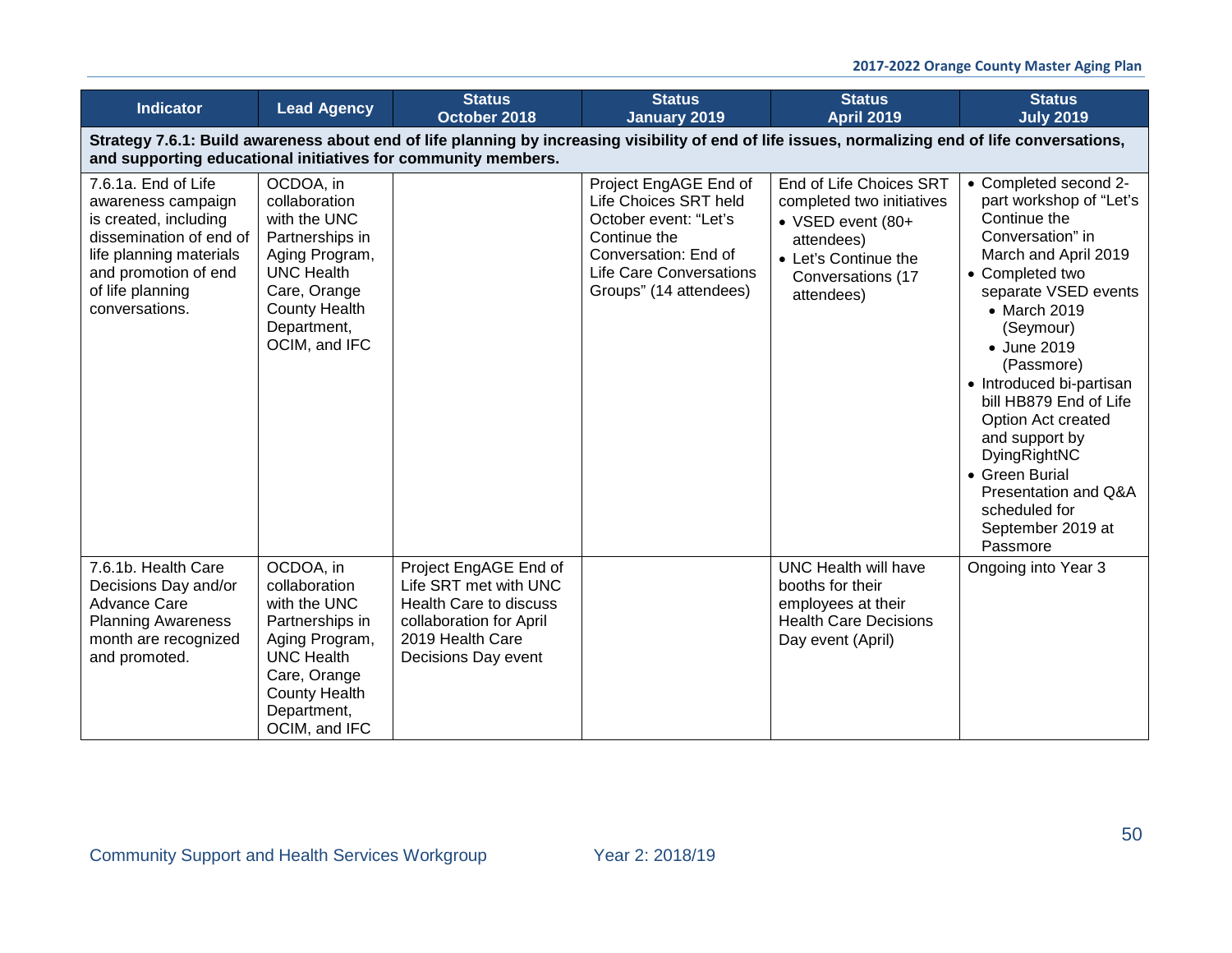| <b>Indicator</b>                                                                                                                                                                                                         | <b>Lead Agency</b>                                                                                                                                                           | <b>Status</b><br>October 2018                                           | <b>Status</b><br><b>January 2019</b>                                                                                                                                        | <b>Status</b><br><b>April 2019</b>                                                                                                                                                                                        | <b>Status</b><br><b>July 2019</b>                                                                                         |
|--------------------------------------------------------------------------------------------------------------------------------------------------------------------------------------------------------------------------|------------------------------------------------------------------------------------------------------------------------------------------------------------------------------|-------------------------------------------------------------------------|-----------------------------------------------------------------------------------------------------------------------------------------------------------------------------|---------------------------------------------------------------------------------------------------------------------------------------------------------------------------------------------------------------------------|---------------------------------------------------------------------------------------------------------------------------|
| 7.6.1c. Information and<br>ongoing educational<br>opportunities about<br>end of life issues are<br>offered through<br>OCDOA (e.g.,<br>webpage, seminars,<br>speakers, and written<br>materials).                         | OCDOA, in<br>collaboration<br>with the UNC<br>Partnerships in<br>Aging Program,<br><b>UNC Health</b><br>Care, Orange<br><b>County Health</b><br>Department,<br>OCIM, and IFC |                                                                         | Project EngAGE End of<br>Life Choices SRT held<br>October event, "Let's<br>Continue the<br>Conversation: End of<br><b>Life Care Conversations</b><br>Groups" (14 attendees) | • VSED event held in<br>March. A second<br>planned for June (at<br>Passmore)<br>• End of Life Choices<br>Let's Continue the<br>Conversations 2-parts<br>part 1 held in March<br>part 2 held in April<br>(both at Seymour) | See 7.6.1a.                                                                                                               |
| 7.6.1d. Five Wishes<br>and other documents<br>are available for<br>Orange County<br>residents at multiple<br>locations (e.g., senior<br>centers, libraries,<br>major healthcare<br>systems) and in<br>various languages. | OCDOA, in<br>collaboration<br>with the UNC<br>Partnerships in<br>Aging Program,<br><b>UNC Health</b><br>Care, Orange<br><b>County Health</b><br>Department,<br>OCIM, and IFC | OCDOA continues to<br>provide free Five Wishes<br>booklets upon request | OCDOA continues to<br>provide free Five Wishes<br>booklets upon request                                                                                                     | OCDOA continues to<br>provide free Five Wishes<br>booklets upon request<br>and specifically at every<br>End of Life event                                                                                                 | OCDOA continues to<br>provide free Five Wishes<br>booklets upon request<br>and specifically at every<br>End of Life event |
| 7.6.1e. More people<br>are aware of and are<br>using OCDOA notary<br>services.                                                                                                                                           | OCDOA, in<br>collaboration<br>with the UNC<br>Partnerships in<br>Aging Program,<br><b>UNC Health</b><br>Care, Orange<br><b>County Health</b><br>Department,<br>OCIM, and IFC |                                                                         |                                                                                                                                                                             | At final EOL SRT event<br>"Let's Continue the<br>Conversation" more<br>people made aware of<br>utilizing notary services                                                                                                  | Notary services at<br>OCDOA are being<br>advertised in the Senior<br>Times (summer)                                       |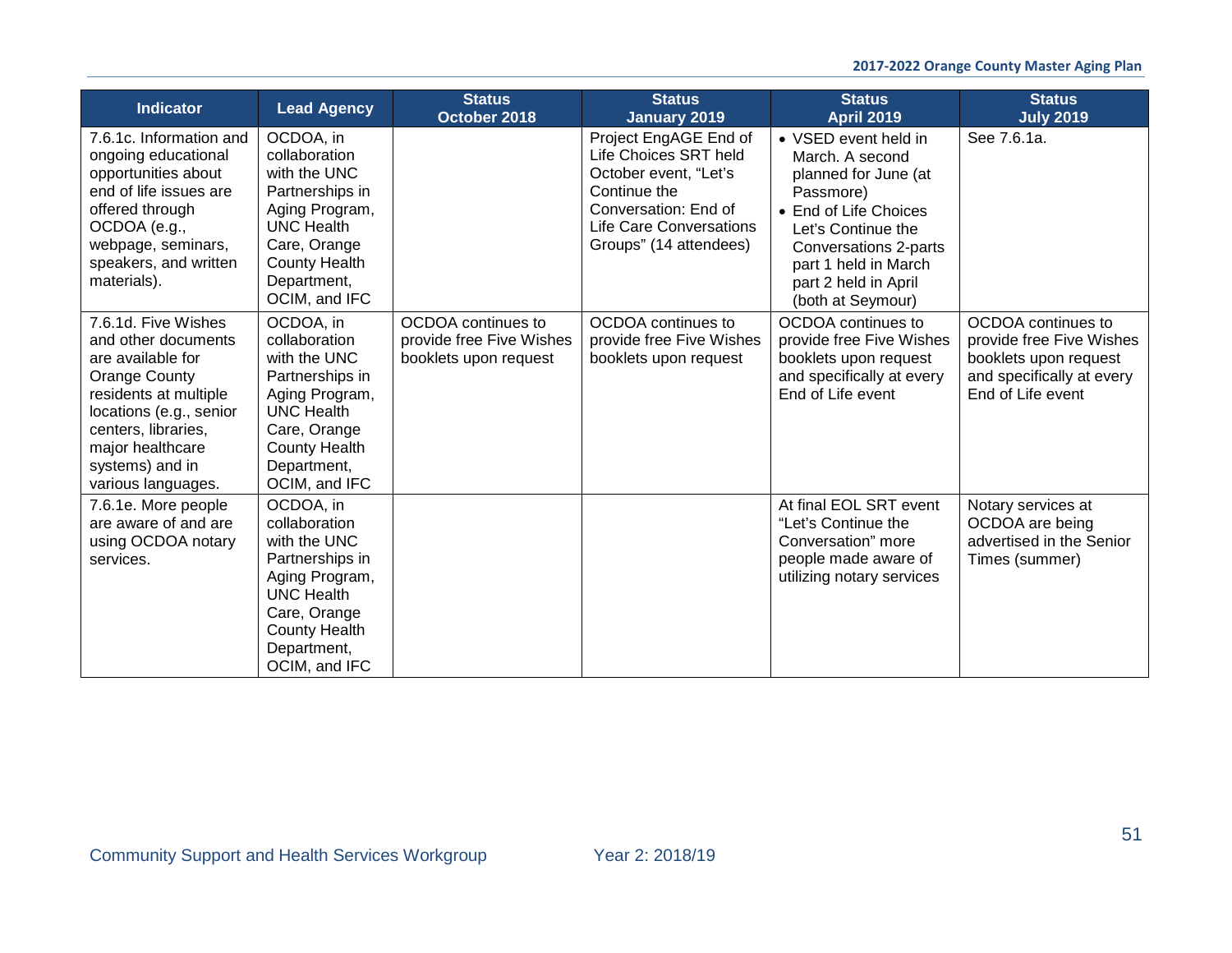| <b>Indicator</b>                                                                                                                                                                                                | <b>Lead Agency</b>                                                                                                                                                           | <b>Status</b><br>October 2018                                                                                                                                | <b>Status</b><br><b>January 2019</b>                                                                                                                                                                  | <b>Status</b><br><b>April 2019</b>                                                                                                                                                                                                                                                                                                                                                                         | <b>Status</b><br><b>July 2019</b>                                                                                    |
|-----------------------------------------------------------------------------------------------------------------------------------------------------------------------------------------------------------------|------------------------------------------------------------------------------------------------------------------------------------------------------------------------------|--------------------------------------------------------------------------------------------------------------------------------------------------------------|-------------------------------------------------------------------------------------------------------------------------------------------------------------------------------------------------------|------------------------------------------------------------------------------------------------------------------------------------------------------------------------------------------------------------------------------------------------------------------------------------------------------------------------------------------------------------------------------------------------------------|----------------------------------------------------------------------------------------------------------------------|
| 7.6.1f. Connections<br>with diverse<br>community partners,<br>including schools,<br>faith-based<br>organizations, long-<br>term care facilities,<br>etc., are created to<br>promote end of life<br>discussions. | OCDOA, in<br>collaboration<br>with the UNC<br>Partnerships in<br>Aging Program,<br><b>UNC Health</b><br>Care, Orange<br><b>County Health</b><br>Department,<br>OCIM, and IFC | Project EngAGE End of<br>Life SRT continues to<br>partner with UNC<br>Partnerships in Aging<br>Program to invite<br>students to participate in<br>its events | Project EngAGE Long-<br>term Care SRT is<br>partnering with Chapel<br>Hill High School<br>students to provide<br>volunteering support at<br><b>Signature Healthcare</b><br>(skilled nursing facility) | • Project EngAGE Long-<br>term Care SRT is<br>partnering with Chapel<br>Hill High School<br>students to provide<br>volunteering support<br>at Signature<br>Healthcare (skilled<br>nursing facility)<br>• Studio A Dance Arts<br>performed an End of<br>Life Dance at Chapel<br>Hill East and<br>Fearrington<br>• UNC MPH students<br>partnered with<br>Signature Healthcare<br>for a photovoice<br>project | Possible UNC Capstone<br>Team beginning in<br>September to focus on<br>Faith/UNC-Hillsborough<br>hospital initiative |
| 7.6.1g. Volunteer legal<br>service is made<br>available twice yearly<br>to assist older adults in<br>writing/changing wills<br>and other legal<br>documents (e.g.,<br>power of attorney,<br>living will).       | OCDOA, in<br>collaboration<br>with the UNC<br>Partnerships in<br>Aging Program,<br><b>UNC Health</b><br>Care, Orange<br><b>County Health</b><br>Department,<br>OCIM, and IFC | New contact with legal<br>services - OCDOA has<br>started making referrals<br>to these                                                                       |                                                                                                                                                                                                       | Legal Aid services are<br>being provided once a<br>month (4 <sup>th</sup> Thurs) on<br>alternating months at the<br>Seymour and Passmore<br>Centers                                                                                                                                                                                                                                                        | Legal Aid will present at<br>September Faith<br><b>Outreach Breakfast</b>                                            |
| provider education.                                                                                                                                                                                             |                                                                                                                                                                              |                                                                                                                                                              | Strategy 7.6.2: Reduce provider-side barriers to access and use of completed Advanced Care Planning forms when needed and support                                                                     |                                                                                                                                                                                                                                                                                                                                                                                                            |                                                                                                                      |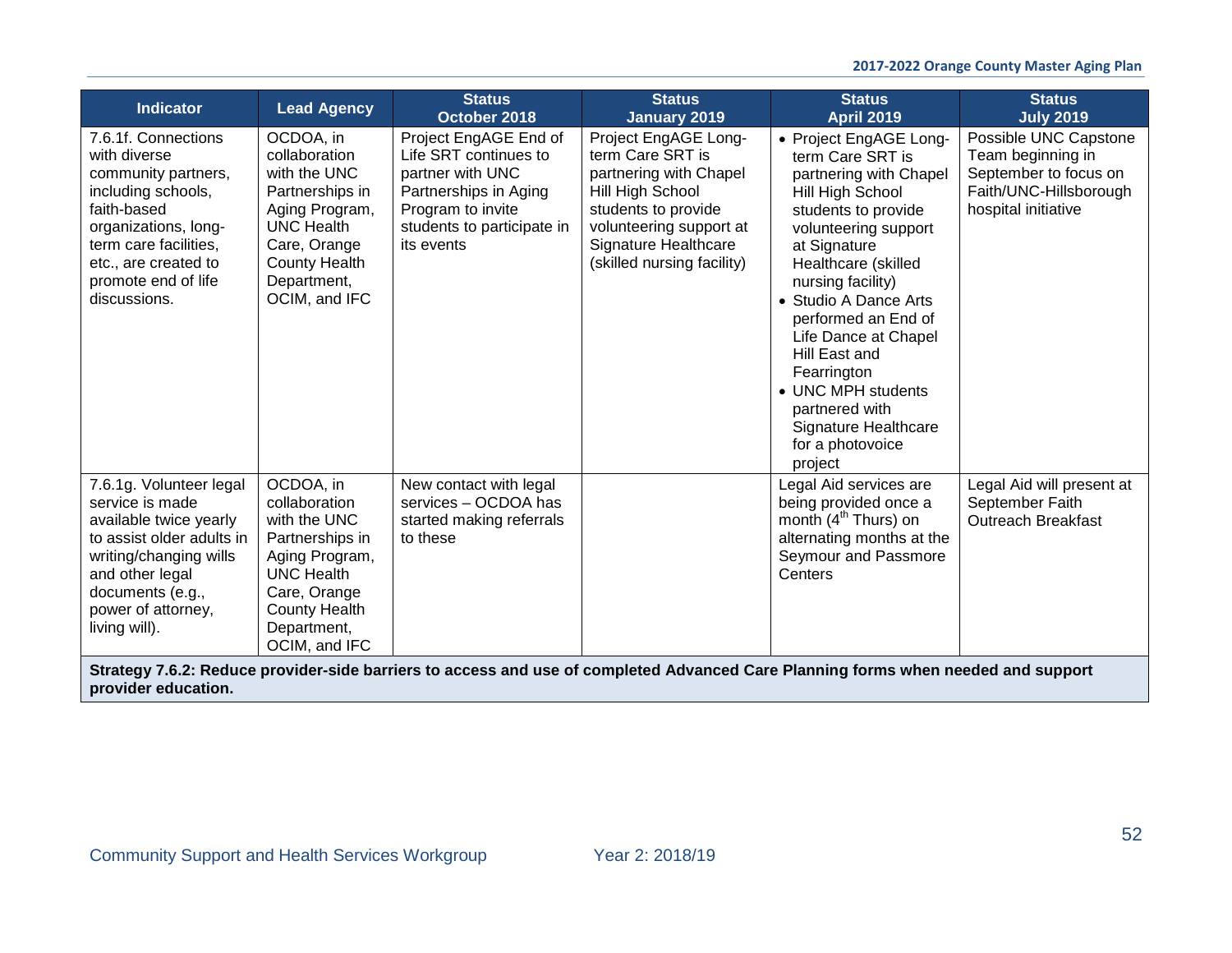| <b>Indicator</b>                                                                                                                                                                                                                                                 | <b>Lead Agency</b>                                                                                                                                    | <b>Status</b><br>October 2018                                                                                                                                                        | <b>Status</b><br>January 2019                                                                                                                                                                                                                                                                                                                                      | <b>Status</b><br><b>April 2019</b>                                                                                                                                                                                                                                                                                                                                                                                                                   | <b>Status</b><br><b>July 2019</b>                                                                                                                                                                                                                                 |
|------------------------------------------------------------------------------------------------------------------------------------------------------------------------------------------------------------------------------------------------------------------|-------------------------------------------------------------------------------------------------------------------------------------------------------|--------------------------------------------------------------------------------------------------------------------------------------------------------------------------------------|--------------------------------------------------------------------------------------------------------------------------------------------------------------------------------------------------------------------------------------------------------------------------------------------------------------------------------------------------------------------|------------------------------------------------------------------------------------------------------------------------------------------------------------------------------------------------------------------------------------------------------------------------------------------------------------------------------------------------------------------------------------------------------------------------------------------------------|-------------------------------------------------------------------------------------------------------------------------------------------------------------------------------------------------------------------------------------------------------------------|
| 7.6.2a. Local<br>healthcare systems<br>incorporate Advanced<br>Care directives in<br><b>Electronic Medical</b><br>Records and actively<br>educate providers on<br>how to use/access.                                                                             | <b>UNC Health</b><br>Care, Duke<br>Health, UNC<br>Allied Health,<br>Piedmont<br>Health, UNC<br>Partnerships in<br>Aging Program,<br><b>EMS</b>        | • UNC committee is<br>working on revamping<br>policies around<br><b>Advanced Care</b><br>planning<br>• Duke - Advanced<br>Care directives are<br>integrated into their<br><b>EHR</b> | Project EngAGE Senior<br>Leader selected and<br>participating in research<br>project at Duke related<br>to advanced care<br>$planning$ – community<br>members administering<br>5-wishes or practical<br>$form - to compare forms$<br>and the roles of race of<br>the person administering<br>the form and congruency<br>of the race of the person<br>completing it | Project EngAGE Senior<br>Leaders' work with Duke<br>is ongoing                                                                                                                                                                                                                                                                                                                                                                                       | Ongoing                                                                                                                                                                                                                                                           |
| 7.6.2b. Healthcare<br>providers incorporate<br>end-of-life discussions<br>into routine care, and<br>provide/complete<br><b>Medical Orders for</b><br>Scope of Treatment<br>(MOST) and Do Not<br>Resuscitate (DNR)<br>forms for their patients<br>as appropriate. | <b>UNC Health</b><br>Care, Duke<br>Health, UNC<br>Allied Health,<br><b>Piedmont</b><br>Health, UNC<br>Partnerships in<br>Aging Program,<br><b>EMS</b> |                                                                                                                                                                                      |                                                                                                                                                                                                                                                                                                                                                                    | • Centralized Care<br>Teams at UNC have<br>been trained on<br><b>Advanced Care</b><br>Planning, and this will<br>be a metric next year<br>• Piedmont Health<br>Cardiologist held a<br>focus group held in<br>April with OC residents<br>and UNC Geriatric<br>Fellows to address<br>ways to create the<br>ideal doctor's visit<br>• Starting in June - Next<br>Gen Medicare patients<br>will be able to waive<br>co-pay for Advanced<br>Care Planning | • Training for faculty and<br>staff that focuses on<br>providing them with<br>the tools needed to<br>have open discussions<br>on end of life choices.<br>• MOST form used at<br>Piedmont Health and<br>are routinely updated<br>with changes in patient<br>status |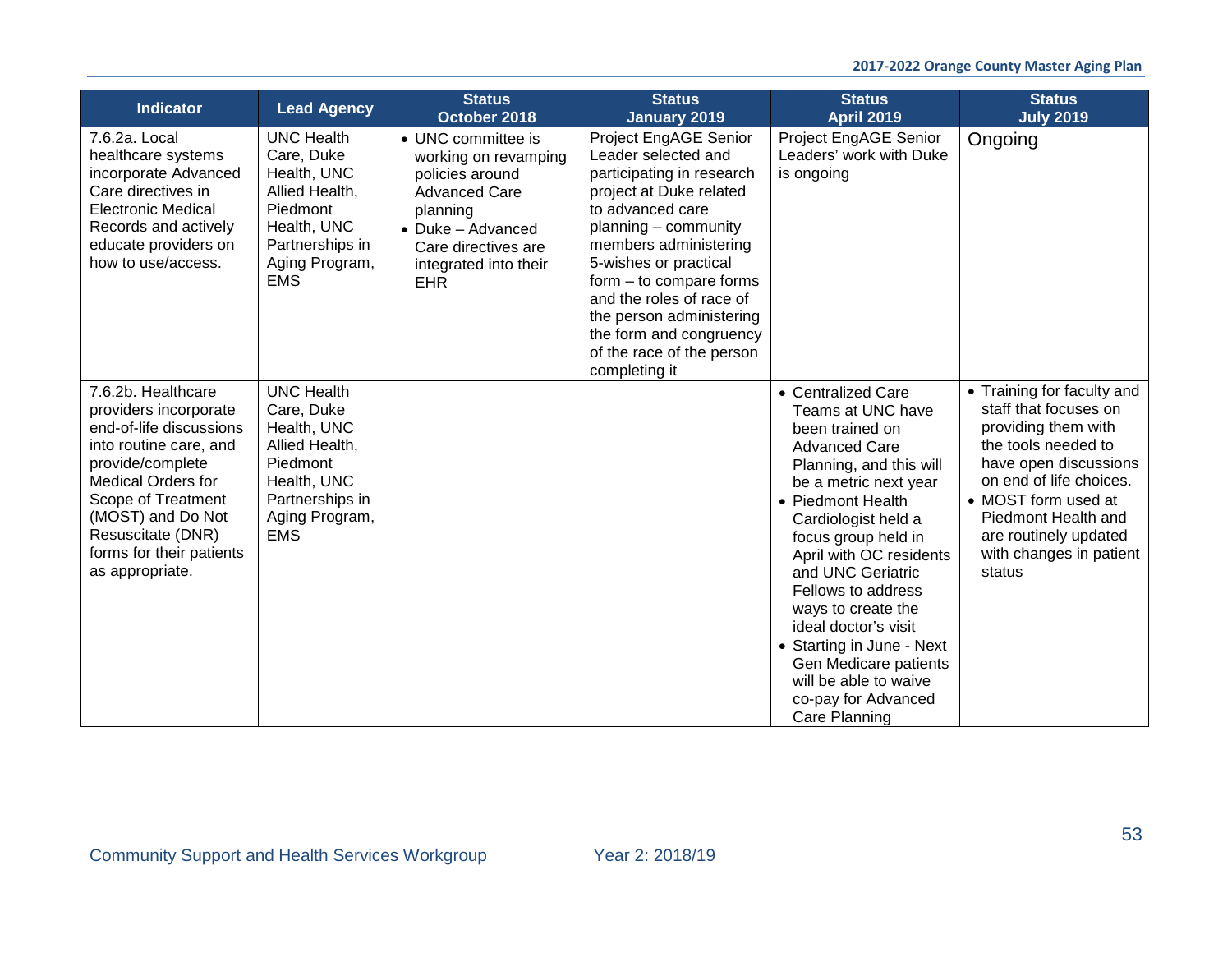| <b>Indicator</b>                                                                                                                         | <b>Lead Agency</b>                                                                                                                                                                           | <b>Status</b><br>October 2018                                                                                                                                                      | <b>Status</b><br><b>January 2019</b>                                                                                                                                                                                       | <b>Status</b><br><b>April 2019</b>                                                                                                                                                               | <b>Status</b><br><b>July 2019</b>                                                                                                                                                                                                       |
|------------------------------------------------------------------------------------------------------------------------------------------|----------------------------------------------------------------------------------------------------------------------------------------------------------------------------------------------|------------------------------------------------------------------------------------------------------------------------------------------------------------------------------------|----------------------------------------------------------------------------------------------------------------------------------------------------------------------------------------------------------------------------|--------------------------------------------------------------------------------------------------------------------------------------------------------------------------------------------------|-----------------------------------------------------------------------------------------------------------------------------------------------------------------------------------------------------------------------------------------|
| 7.6.2c. EMS task force<br>on mobile MOST/DNR<br>forms recommends<br>ways to authorize<br>MOST/DNR care<br>wishes when away<br>from home. | <b>UNC Health</b><br>Care, Duke<br>Health, UNC<br>Allied Health,<br>Piedmont<br>Health, UNC<br>Partnerships in<br>Aging Program,<br><b>EMS</b>                                               | <b>OCES Completed</b><br>trainings with Carol<br>Woods and have<br>initiated the DNR<br><b>Bracelet Project. Carol</b><br>Woods has made a<br>request for additional<br>Bracelets. | $\bullet$ A CPR/<br>Semiautomatic<br>defibrillator course will<br>be provided at Carol<br>Woods Jan 2019<br>• OCES will conduct<br>follow up discussion<br>with Carol Woods prior<br>to releasing bracelets<br>County wide |                                                                                                                                                                                                  | Entering final phase of<br>Carol Woods task force<br>meetings<br>• Phase two, training<br>county fire depts. And<br>law enforcement<br>agencies<br>• Additional 400<br>bracelets will be<br>available for<br>distribution 8/2019        |
|                                                                                                                                          |                                                                                                                                                                                              |                                                                                                                                                                                    | Strategy 7.6.3: Support legislation and policy change to facilitate end of life planning and increase choice.                                                                                                              |                                                                                                                                                                                                  |                                                                                                                                                                                                                                         |
| 7.6.3b. Legislation is<br>supported to increase<br>choice at end of life.                                                                | <b>Orange County</b><br><b>Advisory Board</b><br>on Aging, with<br>support from<br>Towns of Chapel<br>Hill, Carrboro<br>and<br>Hillsborough,<br><b>Orange County</b><br>Health<br>Department | Dying Right NC -<br>working on these issues<br>and looking for<br>opportunities to change<br>legislation                                                                           | Planning Spring event:<br>"Voluntary Stopping of<br>Eating and Drinking: A<br>Little Known End-of-life<br>Option"                                                                                                          | • VSED event held in<br>March 2nd event to be<br>held in June at the<br>Passmore Center<br>• Dying Right NC,<br>writing and possibly<br>introducing a bill to<br>expand/ legalize EOL<br>choices | House Bill 879 - waiting<br>on updates                                                                                                                                                                                                  |
| 7.6.3c. Green burial<br>options are expanded.                                                                                            | <b>Orange County</b><br><b>Advisory Board</b><br>on Aging, with<br>support from<br>Towns of Chapel<br>Hill, Carrboro<br>and<br>Hillsborough,<br><b>Orange County</b><br>Health<br>Department |                                                                                                                                                                                    |                                                                                                                                                                                                                            | Cemetery in Carrboro<br>now offering Green<br><b>Burial</b>                                                                                                                                      | UMC church changed<br>their rules to permit<br>green burials in their<br>cemetery. They are now<br>offering to sell 6 plots<br>per year to non-<br>members for green<br>burial. They had the first<br>green burial on<br>Christmas Eve. |
|                                                                                                                                          |                                                                                                                                                                                              | Objective 6.4: Expand enriching volunteer opportunities for older adults.                                                                                                          |                                                                                                                                                                                                                            |                                                                                                                                                                                                  |                                                                                                                                                                                                                                         |
|                                                                                                                                          |                                                                                                                                                                                              |                                                                                                                                                                                    | Strategy 6.4.1: Create and expand substantive, skills-based, and intergenerational volunteer opportunities for older adults.                                                                                               |                                                                                                                                                                                                  |                                                                                                                                                                                                                                         |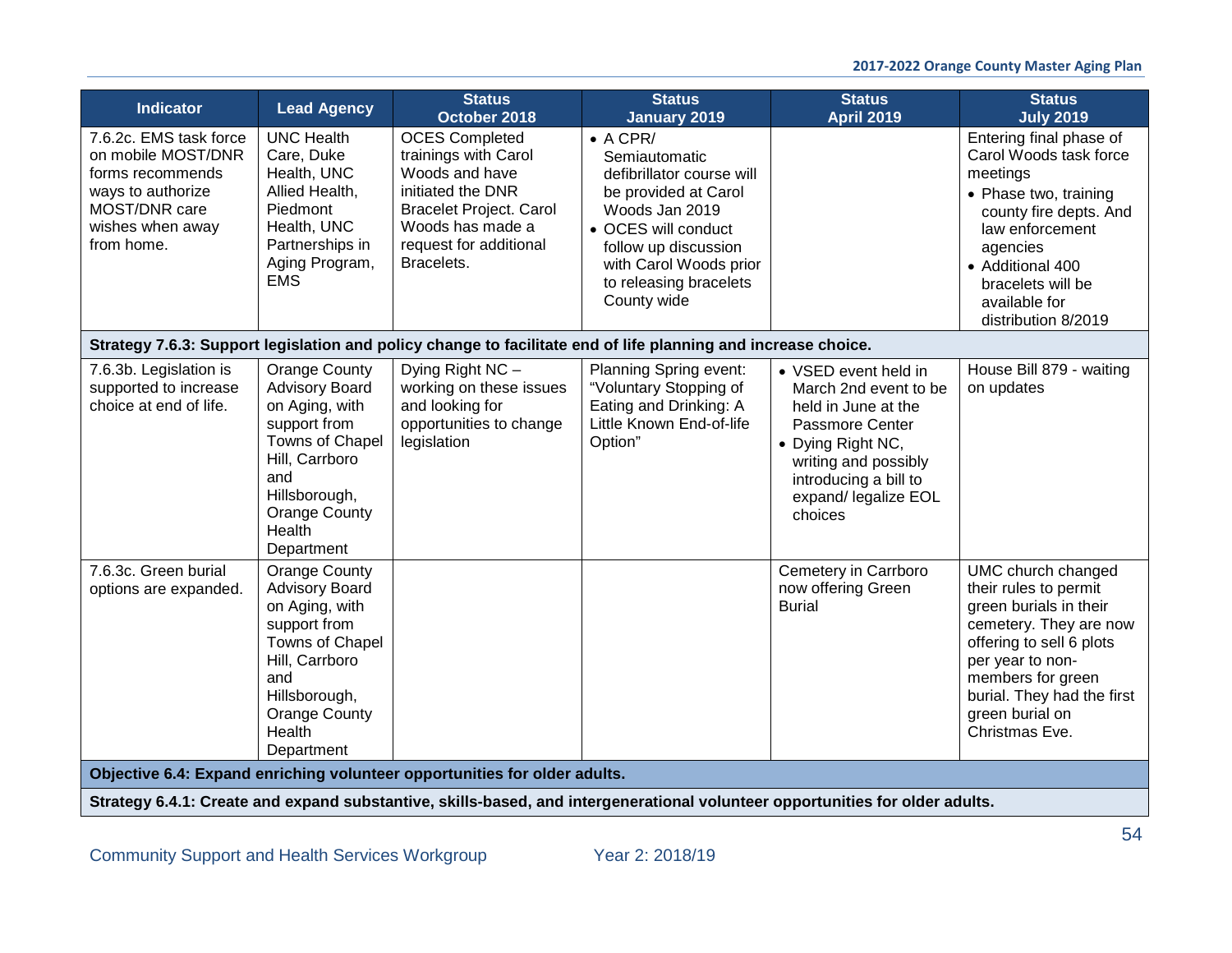| Indicator                                                                                                                                                    | <b>Lead Agency</b> | <b>Status</b><br>October 2018                                                                                   | <b>Status</b><br><b>January 2019</b>                                                                                    | <b>Status</b><br><b>April 2019</b>                                                                                                                                                                                                                                                                                                                                   | <b>Status</b><br><b>July 2019</b>                                                                                                                                                                                                                                                                              |
|--------------------------------------------------------------------------------------------------------------------------------------------------------------|--------------------|-----------------------------------------------------------------------------------------------------------------|-------------------------------------------------------------------------------------------------------------------------|----------------------------------------------------------------------------------------------------------------------------------------------------------------------------------------------------------------------------------------------------------------------------------------------------------------------------------------------------------------------|----------------------------------------------------------------------------------------------------------------------------------------------------------------------------------------------------------------------------------------------------------------------------------------------------------------|
| 6.4.1a. Older adults<br>are matched to<br>volunteer opportunities<br>based on skills and<br>interests.                                                       | OCDOA/<br>$VC55+$  | Ongoing (~410<br>volunteers at OCDOA)                                                                           | Ongoing (~410<br>volunteers at OCDOA)                                                                                   | Ongoing (~450 active<br>volunteers with OCDOA)                                                                                                                                                                                                                                                                                                                       | Ongoing (~350 active<br>volunteers with OCDOA)                                                                                                                                                                                                                                                                 |
| 6.4.1b. Older adult<br>volunteers report<br>feeling satisfied and<br>supported in their<br>volunteer roles.                                                  | OCDOA /<br>$VC55+$ |                                                                                                                 | VC55+ currently<br>administering volunteer<br>survey around effects of<br>volunteering on mental<br>and physical health | • Results of VC55+<br>survey shows highly<br>beneficial impacts of<br>volunteering.<br>Respondents reported<br>positive impacts on<br>mental (79%), social<br>(76%), and physical<br>(50%) wellbeing. 76%<br>of respondents<br>reported creating 3<br>more new social<br>connections through<br>volunteerism.<br>• The next survey will<br>be issued in June<br>2019 | • Results of VC55+<br>survey shows highly<br>beneficial impacts of<br>volunteering.<br>Respondents reported<br>positive impacts on<br>mental (90%), social<br>(80%), and (41%)<br>physical wellbeing.<br>• 86% of respondents<br>reported creating 3<br>more new social<br>connections through<br>volunteerism |
| 6.4.1c. Older adult<br>seeking volunteer<br>opportunities outside<br>of OCDOA are referred<br>to appropriate<br>organizations, such as<br>Hands on Triangle. | OCDOA/<br>$VC55+$  | Ongoing                                                                                                         | Ongoing                                                                                                                 | Ongoing<br>Chapel Hill Meals on<br>Wheels will send a blurb<br>to VC55+ to add to the<br>list of volunteer<br>opportunities                                                                                                                                                                                                                                          | Ongoing                                                                                                                                                                                                                                                                                                        |
| 6.4.1d. More people<br>are educated through<br>Project EngAGE to<br>become volunteer<br>leaders and develop<br>senior resource team<br>projects.             | OCDOA/<br>$VC55+$  | Strategy 6.4.2: Plan and implement community-based volunteer programs that support persons to age in community. |                                                                                                                         | <b>OCDOA</b> is currently<br>recruiting for Project<br>EngAGE Class 5. Class<br>5 will begin in<br>September.                                                                                                                                                                                                                                                        | <b>OCDOA will host Class</b><br>5 beginning September<br>$12^{th}$                                                                                                                                                                                                                                             |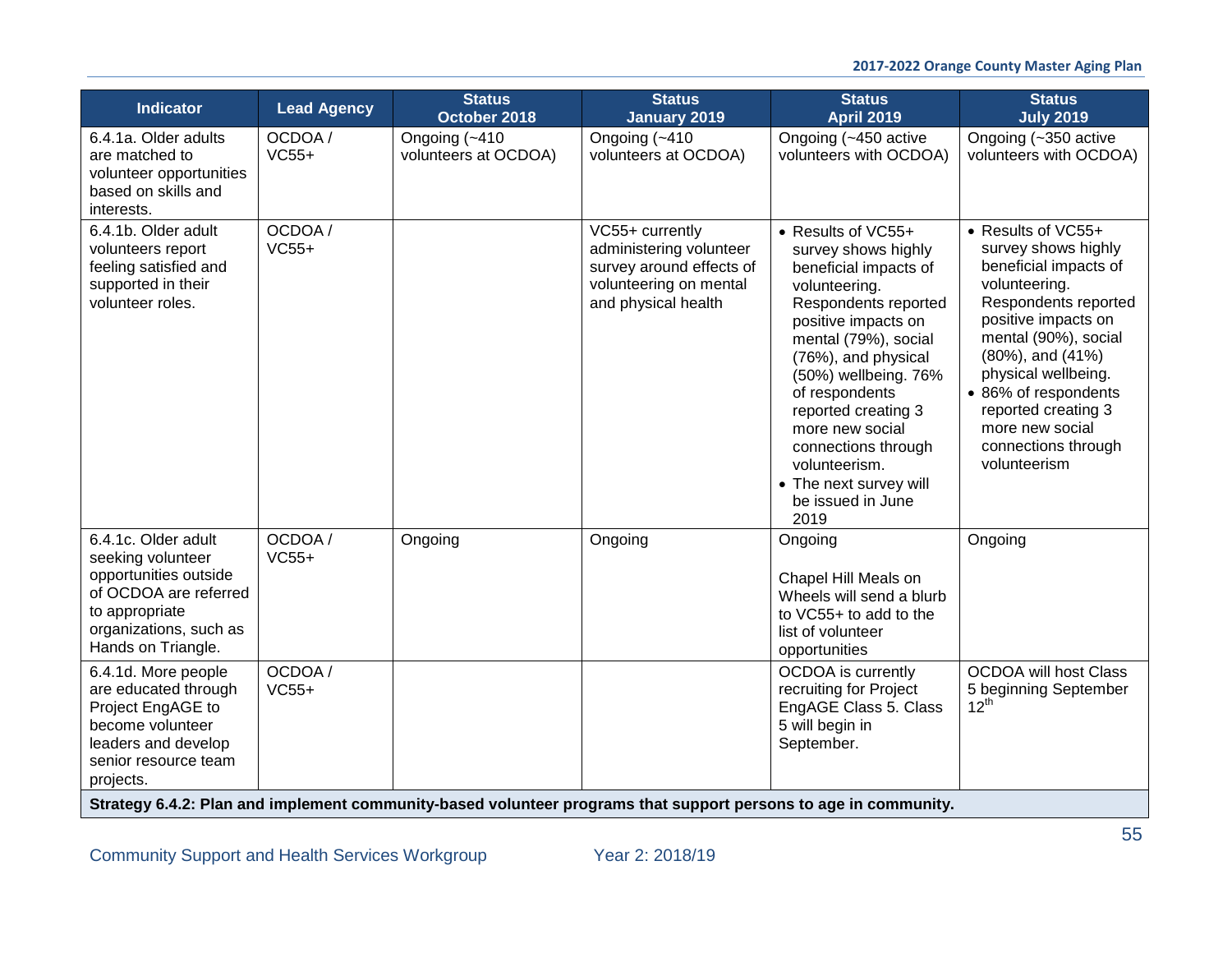| <b>Indicator</b>                                                                                                                                                                                      | <b>Lead Agency</b> | <b>Status</b><br>October 2018                                                                                                                                | <b>Status</b><br><b>January 2019</b> | <b>Status</b><br><b>April 2019</b>                                                                                                                                                                                                                                                                                                                                                                                                                                                             | <b>Status</b><br><b>July 2019</b> |
|-------------------------------------------------------------------------------------------------------------------------------------------------------------------------------------------------------|--------------------|--------------------------------------------------------------------------------------------------------------------------------------------------------------|--------------------------------------|------------------------------------------------------------------------------------------------------------------------------------------------------------------------------------------------------------------------------------------------------------------------------------------------------------------------------------------------------------------------------------------------------------------------------------------------------------------------------------------------|-----------------------------------|
| 6.4.2a: Existing<br>community-based<br>volunteer programs<br>around aging in<br>community are<br>sustained and<br>expanded (i.e., Handy<br>Helpers, Volunteer<br>Drivers, Friend to<br>Friend, SALT). | OCDOA /<br>$VC55+$ | Ongoing                                                                                                                                                      | Ongoing                              | Ongoing, still recruiting<br>to increase the number<br>of volunteers (Drivers,<br>Friend-to-Friend, SALT,<br>Handy Helpers)                                                                                                                                                                                                                                                                                                                                                                    | Ongoing                           |
| 6.4.2b: New<br>community-based<br>volunteer programs<br>are planned and<br>implemented that<br>address social<br>isolation and support<br>persons to age in<br>community.                             | OCDOA /<br>$VC55+$ | Newly formed Long-term<br>care Project EngAGE<br>SRT has created visiting<br>program at Signature<br>Healthcare, with Chapel<br>Hill High School<br>students |                                      | • Project EngAGE Long-<br>term Care SRT is<br>partnering with Chapel<br>Hill High School<br>students to provide<br>volunteering support<br>at Signature<br>Healthcare (skilled<br>nursing facility)<br>• LTC SRT completed 6<br>recruitment sessions<br>at both Seymour and<br>Passmore<br>• Studio A Dance Arts<br>performed an End of<br>Life Dance at Chapel<br>Hill East and<br>Fearrington<br>• UNC MPH students<br>partnered with<br>Signature Healthcare<br>for a photovoice<br>project | Ongoing                           |
|                                                                                                                                                                                                       |                    | Objective 5.1: Ensure a welcoming, inclusive, and livable community.                                                                                         |                                      |                                                                                                                                                                                                                                                                                                                                                                                                                                                                                                |                                   |
|                                                                                                                                                                                                       |                    | Strategy 5.1.3: Continue and expand efforts to make Orange County a dementia-capable community.                                                              |                                      |                                                                                                                                                                                                                                                                                                                                                                                                                                                                                                |                                   |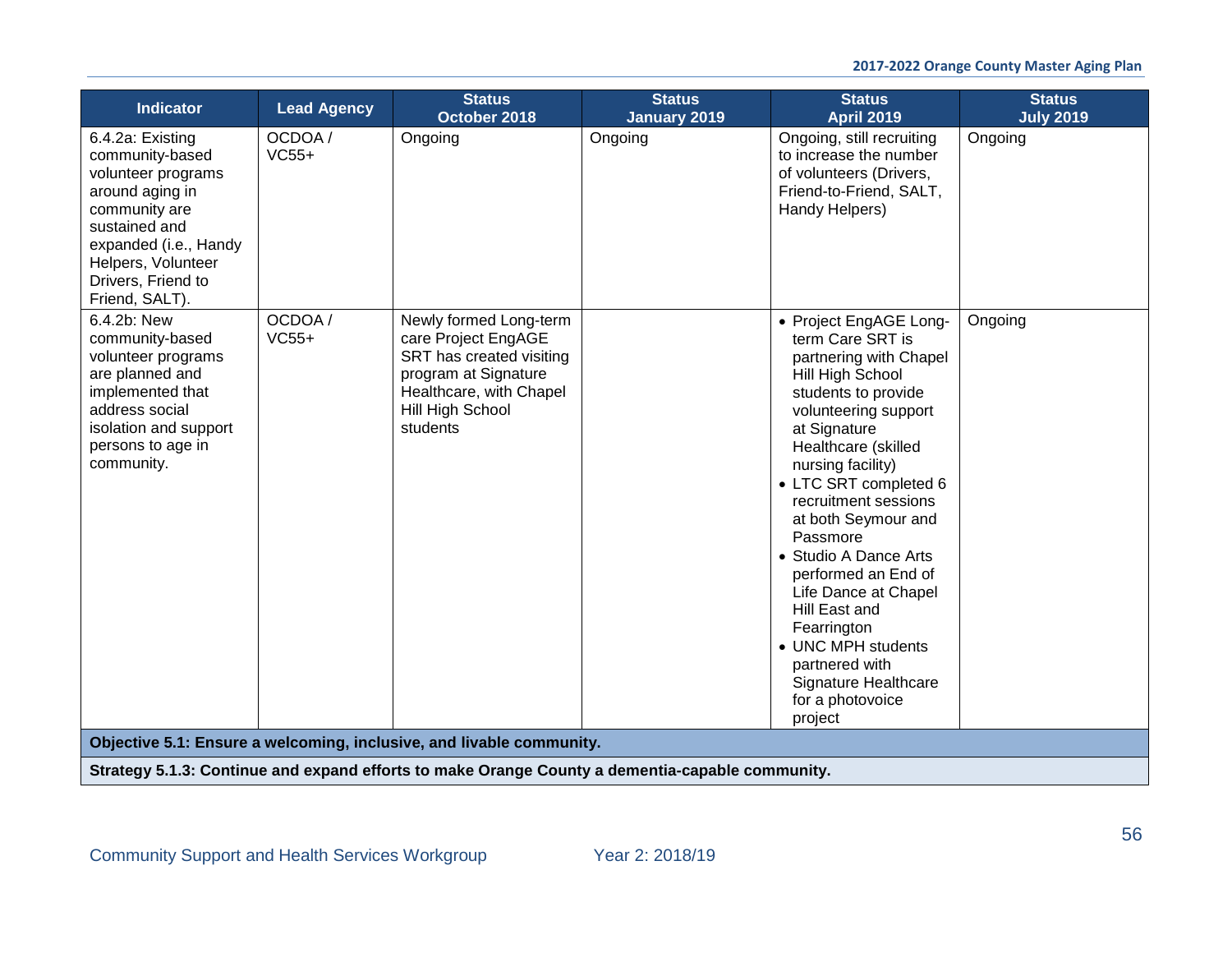| <b>Indicator</b>                                                                                                                                                     | <b>Lead Agency</b> | <b>Status</b><br>October 2018                                                                                                                                                                                                                                                                                            | <b>Status</b><br><b>January 2019</b>                                                                                  | <b>Status</b><br><b>April 2019</b>                                                                                                                                                                                                                                                                                | <b>Status</b><br><b>July 2019</b>                                                               |
|----------------------------------------------------------------------------------------------------------------------------------------------------------------------|--------------------|--------------------------------------------------------------------------------------------------------------------------------------------------------------------------------------------------------------------------------------------------------------------------------------------------------------------------|-----------------------------------------------------------------------------------------------------------------------|-------------------------------------------------------------------------------------------------------------------------------------------------------------------------------------------------------------------------------------------------------------------------------------------------------------------|-------------------------------------------------------------------------------------------------|
| 5.1.3a. Funding is<br>secured to continue<br>work of Administration<br>for Community Living<br>Dementia Capable<br>Community grant,<br>which ends September<br>2018. |                    | • All staff transitioned to<br>permanent OCDOA,<br><b>Aging Transitions</b><br>employees<br>• Conversations how to<br>modify the program<br>moving forward<br>(lessons learned, data<br>analysis, etc.)<br>• New group Connect<br>More at Seymour $-$ to<br>provide support for<br>caregivers - first<br>meeting 09/2018 | Final OC Cares program<br>evaluation completed.                                                                       | • Findings form OC<br>Cares program<br>evaluation reported to<br>the Aging Board.<br>• Decided to continue to<br>use the name OC<br>Cares to describe<br>services offered. All<br>services and staff<br>have been<br>incorporated into the<br><b>Aging Transitions</b><br>division.                               | Transition complete-all<br>services being offered<br>through the Aging<br>Transitions Division. |
| 5.1.3b. More people<br>are aware of and<br>attend the Dementia<br>101 trainings, Memory<br>Cafés, and Memory<br>Cafés on the Move.                                   |                    | Dementia trainings and<br>Memory Café on the<br>Move will continue post<br>OCCaress - and will<br>focus on field trips to<br>serve unmet needs of<br>the community                                                                                                                                                       | • Planning to expand<br>Memory Café<br>opportunities<br>• Dementia 101 training<br>conducted at Eflands-<br>Cheeks CC | • Monthly Dementia 101<br>classes across OC<br>• CH Library (over 30<br>attendees)<br>• Memory Cafés on the<br>Move have been<br>completed at local<br>coffee shops in<br>Chapel Hill and<br>Hillsborough<br>• Small group outings<br>offered monthly for<br>those with dementia<br>(recently held at<br>Ackland) | Ongoing                                                                                         |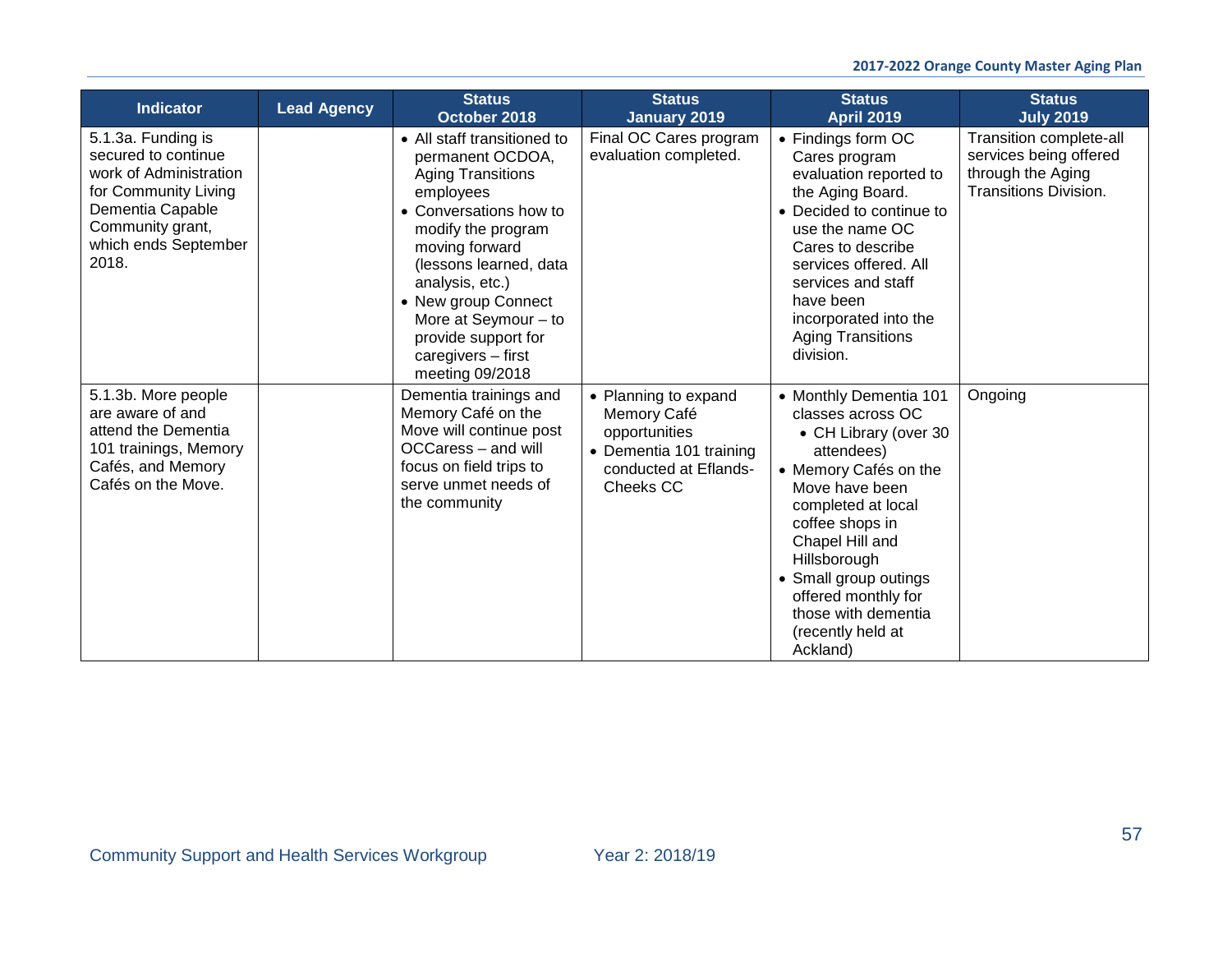| <b>Indicator</b>                                                                                                                              | <b>Lead Agency</b> | <b>Status</b><br>October 2018                                           | <b>Status</b><br><b>January 2019</b>                                                                | <b>Status</b><br><b>April 2019</b>                                                                                                                                                                                                                                                                                                                                                                                         | <b>Status</b><br><b>July 2019</b>                                                                               |
|-----------------------------------------------------------------------------------------------------------------------------------------------|--------------------|-------------------------------------------------------------------------|-----------------------------------------------------------------------------------------------------|----------------------------------------------------------------------------------------------------------------------------------------------------------------------------------------------------------------------------------------------------------------------------------------------------------------------------------------------------------------------------------------------------------------------------|-----------------------------------------------------------------------------------------------------------------|
| 5.1.3c. An on-going<br>volunteer group for<br>recruiting businesses<br>and providing<br>Dementia Friendly<br>Business training is<br>created. |                    | 97 businesses trained                                                   | $\bullet$ Ongoing<br>• Planning follow-up<br>evaluation with<br>businesses trained 1-2<br>years ago | • Continuing to train<br>businesses across the<br>county to engage<br>people with memory<br>problems (99 trained)<br>• Reached out of<br>businesses at 1- and<br>2-year post training to<br>evaluate how things<br>are going post<br>training. Data is<br>currently being<br>analyzed.<br>• UNC Hospital<br>Hillsborough<br>conducted Dementia<br><b>Friendly Hospital</b><br>Training - for all staff<br>(up to 16 hours) | Continuing to train<br>businesses across the<br>county to engage people<br>with memory problems<br>(99 trained) |
| 5.1.3d. More<br>caregivers are referred<br>to and served each<br>year by the OCDOA.                                                           |                    | More referrals to Aging<br>Transitions Hotline – live<br>answer 8am-4pm | Ongoing                                                                                             |                                                                                                                                                                                                                                                                                                                                                                                                                            | Ongoing                                                                                                         |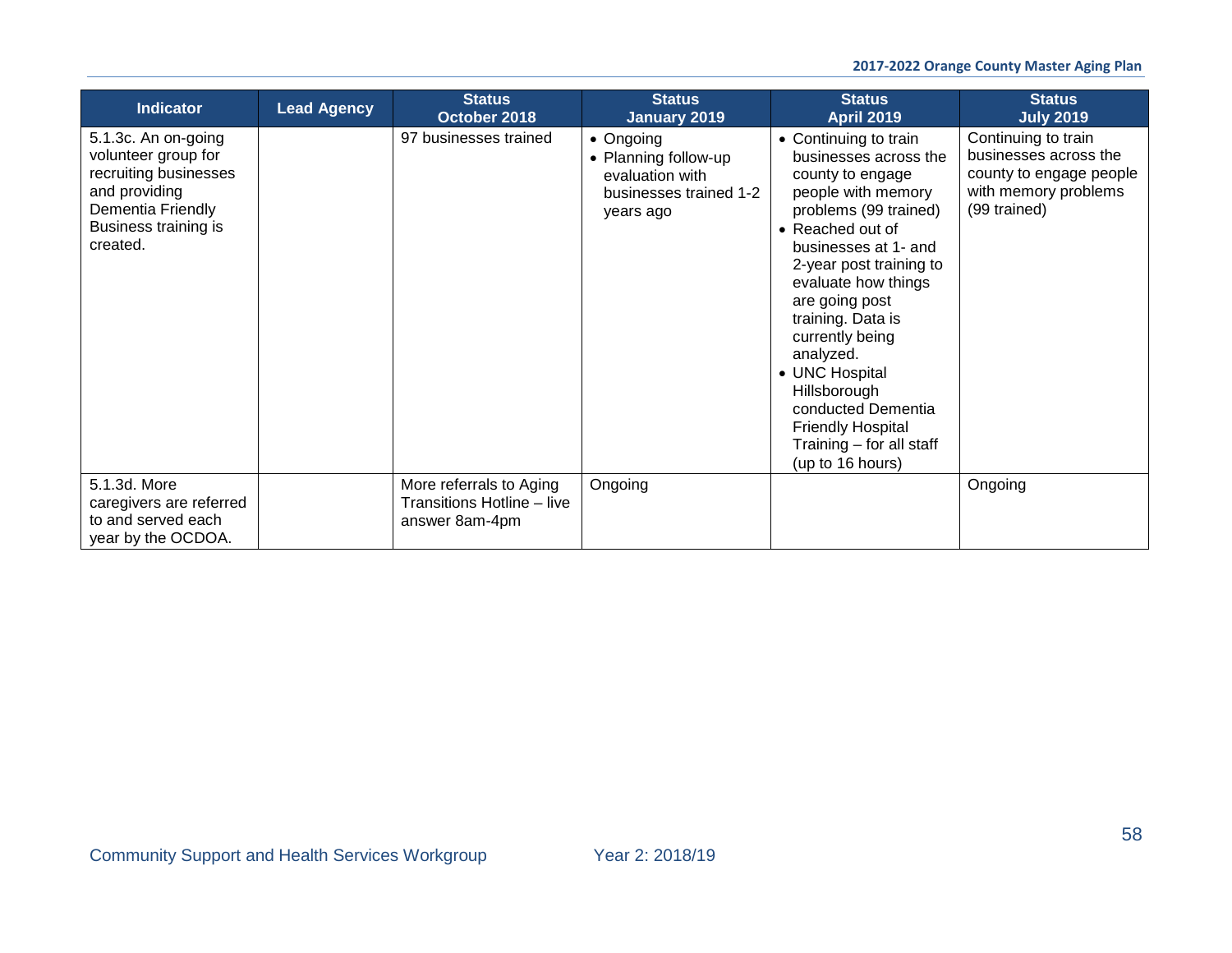| <b>Indicator</b>                                                                                      | <b>Lead Agency</b>      | <b>Status</b><br>October 2018                                                                                                                                                                                                                                                                                                                                                                                                                                                                                                                                                                                                                                                                                                                                                                                         | <b>Status</b><br>January 2019 | <b>Status</b><br><b>April 2019</b>                                                                                                                                                                                                                                                                                                                                                                                                                                                                                       | <b>Status</b><br><b>July 2019</b>                   |
|-------------------------------------------------------------------------------------------------------|-------------------------|-----------------------------------------------------------------------------------------------------------------------------------------------------------------------------------------------------------------------------------------------------------------------------------------------------------------------------------------------------------------------------------------------------------------------------------------------------------------------------------------------------------------------------------------------------------------------------------------------------------------------------------------------------------------------------------------------------------------------------------------------------------------------------------------------------------------------|-------------------------------|--------------------------------------------------------------------------------------------------------------------------------------------------------------------------------------------------------------------------------------------------------------------------------------------------------------------------------------------------------------------------------------------------------------------------------------------------------------------------------------------------------------------------|-----------------------------------------------------|
| 5.1.3e. Strategies and<br>supports are<br>developed for<br>individuals living alone<br>with dementia. | OCDOA/AT,<br><b>DSS</b> | • Pilot-ConnectMore<br>with Seymour group<br>convened 9/2018-will<br>run in 6wk increments<br>$(2.5$ hrs $x$ 6 weeks),<br>pilot - the group will<br>focus on linking<br>people in more<br>meaningful ways to<br>OCDOA and<br>community<br>programing, follow-up<br>with participants after<br>the 6-week session is<br>over<br>• Improving social<br>isolation among older<br>adults remains primary<br>focus<br>• Hope the pilot will<br>provide info to help<br>programing better<br>meet the needs of<br>seniors<br>• Carolina Spring<br>Independent Senior<br>Housing Community,<br>Carrboro - invited to<br>give a presentation<br>about early signs of<br>dementia (9/2018)<br>Objective 3.5: Activate the community to support and improve quality of life for older adults living in long-term care settings. | Ongoing                       | $\bullet$ ConnectMore – ran<br>Sept to Feb - but not<br>well attended<br>• Will pilot a new<br>program starting April<br>17: Care Partner<br><b>Collaborative Group</b><br>• Collaborative<br>where care<br>partners and<br>person with<br>dementia come<br>together for an<br>educational/social<br>group<br>• Goals: increase<br>group cohesion,<br>link attendees to<br>other programs and<br>services (ex:<br>Memory Café, etc)<br>• Every care partner<br>will volunteer time<br>to provide support<br>to the group | Launched Care Partner<br><b>Collaborative Pilot</b> |
|                                                                                                       |                         | Strategy 3.5.1: Engage community volunteers in long-term care facilities and home care services.                                                                                                                                                                                                                                                                                                                                                                                                                                                                                                                                                                                                                                                                                                                      |                               |                                                                                                                                                                                                                                                                                                                                                                                                                                                                                                                          |                                                     |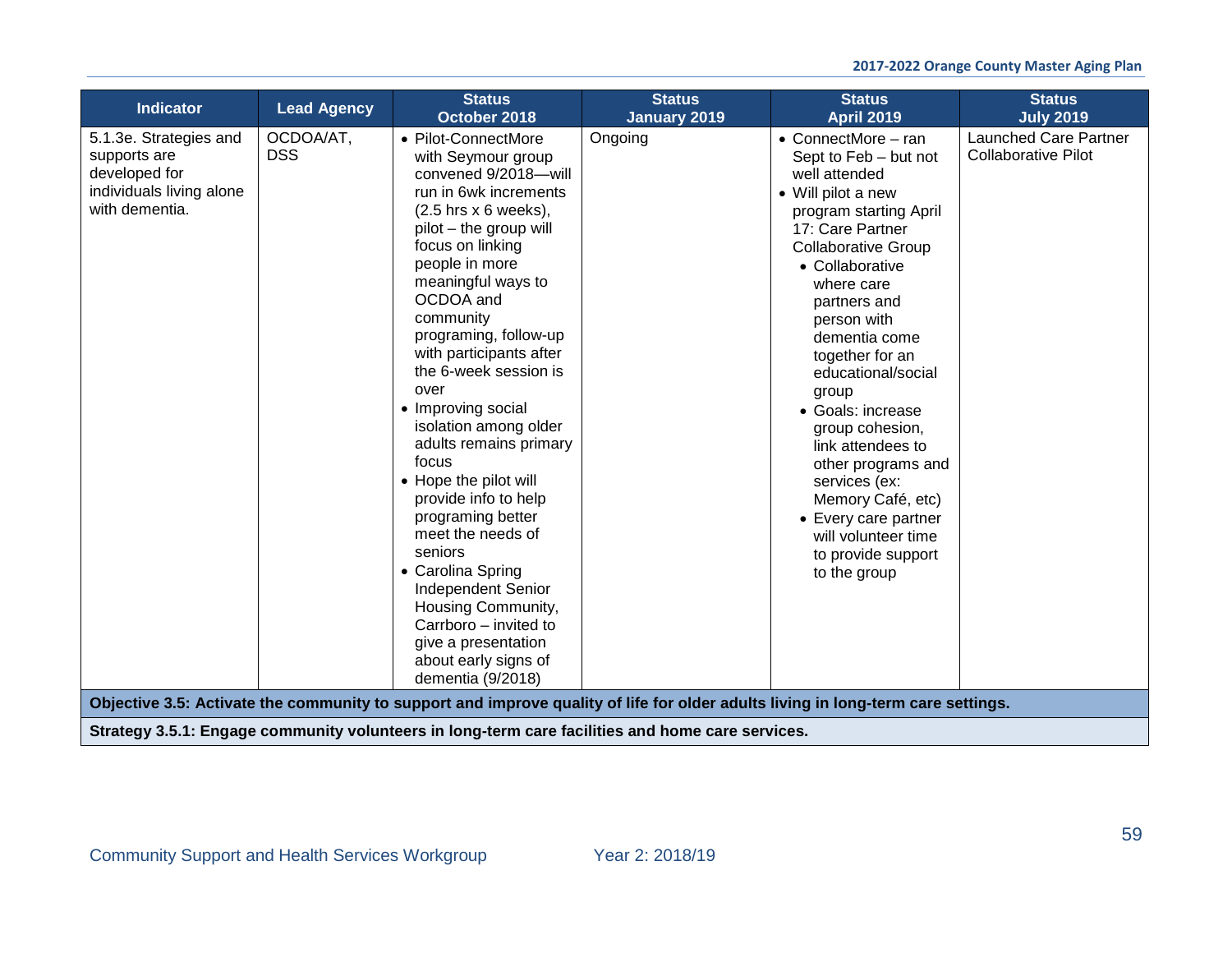| Indicator                                                                                                                                                          | <b>Lead Agency</b> | <b>Status</b><br>October 2018                                                                                                                                                                                         | <b>Status</b><br><b>January 2019</b>                                                           | <b>Status</b><br><b>April 2019</b>                                                                                                                                                                                                                                                                                                                                                                                                                                                             | <b>Status</b><br><b>July 2019</b>                                                                                                                                                                                                                                                                                                           |
|--------------------------------------------------------------------------------------------------------------------------------------------------------------------|--------------------|-----------------------------------------------------------------------------------------------------------------------------------------------------------------------------------------------------------------------|------------------------------------------------------------------------------------------------|------------------------------------------------------------------------------------------------------------------------------------------------------------------------------------------------------------------------------------------------------------------------------------------------------------------------------------------------------------------------------------------------------------------------------------------------------------------------------------------------|---------------------------------------------------------------------------------------------------------------------------------------------------------------------------------------------------------------------------------------------------------------------------------------------------------------------------------------------|
| $3.5.1a$ :<br>Vc55+ to provide<br>volunteer opportunities<br>for people interested in<br>enriching the lives of<br>persons receiving<br>long-term care<br>services | $VC55+$            | • Project EngAGE Long-<br>term Care SRT and<br>VC55+ created new<br>long-term care<br>visitation program at<br>Signature Healthcare,<br>in Chapel Hill<br>• Volunteer orientation<br>for high school<br>students held |                                                                                                | • Project EngAGE Long-<br>term Care SRT is<br>partnering with Chapel<br>Hill High School<br>students to provide<br>volunteering support<br>at Signature<br>Healthcare (skilled<br>nursing facility)<br>• LTC SRT completed 6<br>recruitment sessions<br>at both Seymour and<br>Passmore<br>• Studio A Dance Arts<br>performed an End of<br>Life Dance at Chapel<br>Hill East and<br>Fearrington<br>• UNC MPH students<br>partnered with<br>Signature Healthcare<br>for a photovoice<br>project | • Photovoice project<br>with UNC students -<br>identify the needs of<br>the individuals living in<br>LTC (loss and social<br>isolation)<br>• Project EngAGE Long-<br>term Care SRT is<br>partnering with Chapel<br>Hill High School<br>students to provide<br>volunteering support at<br>Signature Healthcare<br>(skilled nursing facility) |
| $3.5.1b$ :<br>Opportunities are<br>created for long-term<br>care residents to get<br>out into the<br>community, with help<br>of volunteers                         | $VC55+$            | OCODA partnering with<br>Signature Healthcare<br>skilled nursing facility<br>through Friend to Friend<br>program                                                                                                      | One new Friend to<br>Friend match made at<br><b>Brookdale Assisted</b><br>Living at Meadowmont | • Long Term Care SRT<br>member is manning<br>recruitment tables @<br>Passmore and<br>Seymour to increase<br>the number of LTC<br><b>SRT</b> volunteers<br>• Signature Health Care<br>is developing a<br>program to bring high<br>functioning residents<br>to the Seymour Center                                                                                                                                                                                                                | New volunteer<br>opportunity created with<br>Signature-Activities<br>Volunteer                                                                                                                                                                                                                                                              |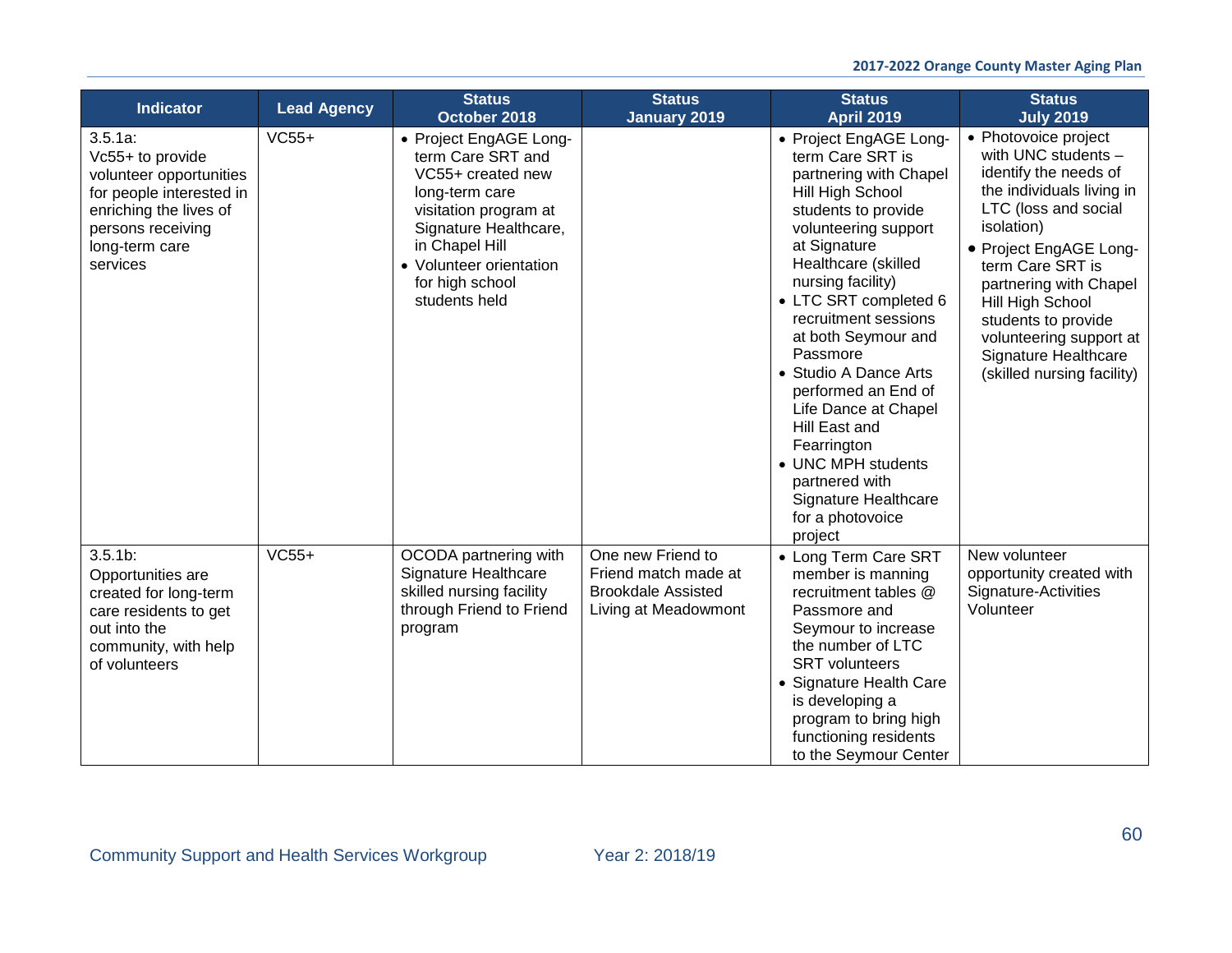## **2017-2022 Orange County Master Aging Plan**

| <b>Indicator</b>                                                                                                                                                                                | <b>Lead Agency</b>                                                | <b>Status</b><br>October 2018                                                                                      | <b>Status</b><br>January 2019 | <b>Status</b><br><b>April 2019</b>                                                                                                       | <b>Status</b><br><b>July 2019</b>                                                                                                        |
|-------------------------------------------------------------------------------------------------------------------------------------------------------------------------------------------------|-------------------------------------------------------------------|--------------------------------------------------------------------------------------------------------------------|-------------------------------|------------------------------------------------------------------------------------------------------------------------------------------|------------------------------------------------------------------------------------------------------------------------------------------|
| 3.5.1c: Nursing Home<br>and Adult Care Home<br><b>Advisory Committee</b><br>members promote<br>activities that support<br>resident and staff well-<br>being and that reduce<br>social isolation | Community<br>Advisory<br>Committee<br>(CAC) members,<br>Ombudsman | Program to increase<br>participation by residents<br>(provide materials like<br>puzzles, craft materials,<br>etc.) |                               | • Currently recruiting<br>committee members<br>• Quarterly reports<br>updated and issued to<br><b>Aging Transitions</b><br>Administrator | • Currently recruiting<br>committee members<br>• Quarterly reports<br>updated and issued to<br><b>Aging Transitions</b><br>Administrator |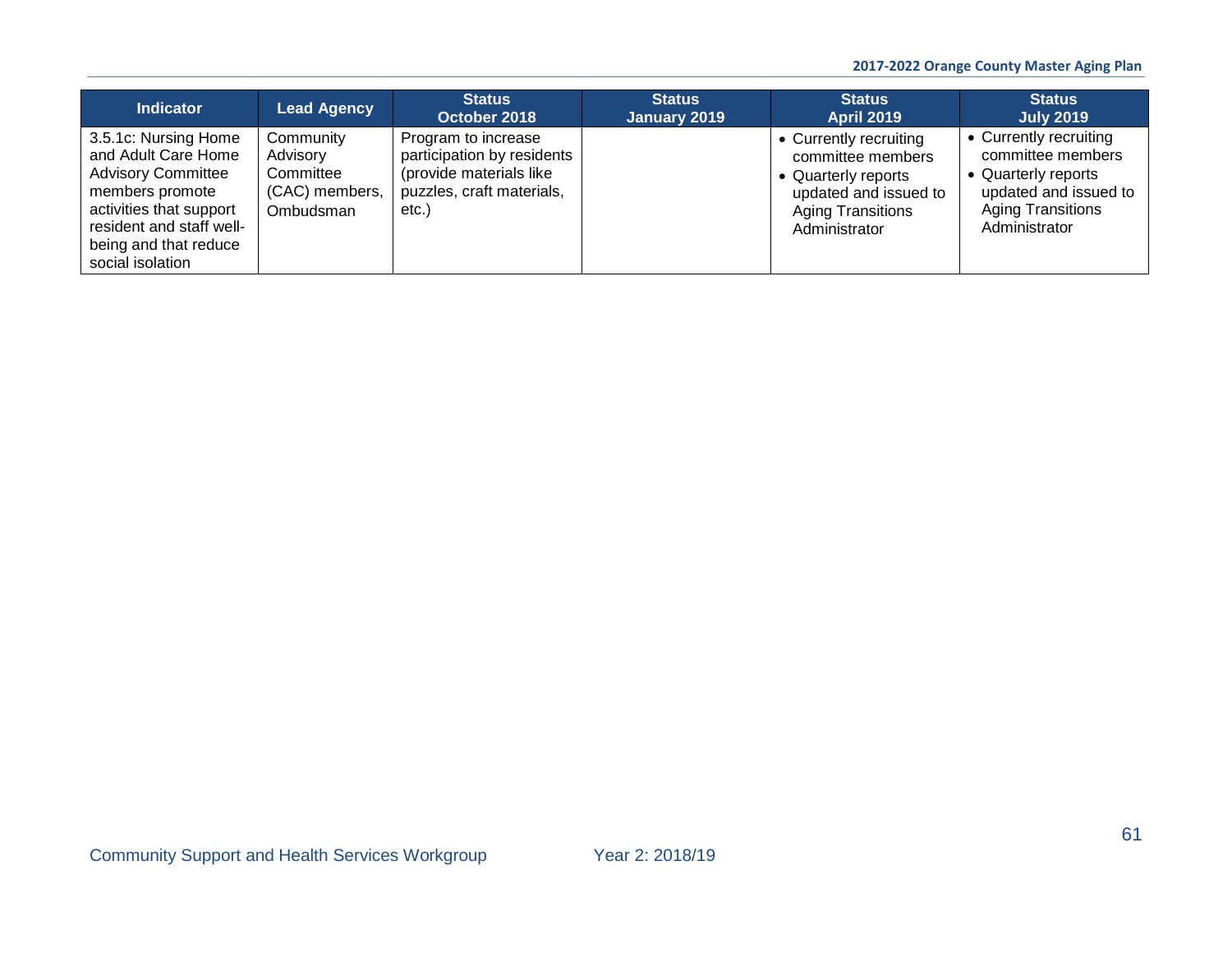# **Communication and Information: All Workgroup + OCDOA Communication Dept. – Year 2 Priorities**

| <b>Indicator</b>                                                                                                                                                                 | <b>Lead Agency</b> | <b>Status</b><br>October 2018                                                                                              | <b>Status</b><br>January 2019                 | <b>Status</b><br><b>April 2019</b>                                                                                                                                               | <b>Status</b><br><b>July 2019</b>                                                                                                                                                                                                                     |  |  |
|----------------------------------------------------------------------------------------------------------------------------------------------------------------------------------|--------------------|----------------------------------------------------------------------------------------------------------------------------|-----------------------------------------------|----------------------------------------------------------------------------------------------------------------------------------------------------------------------------------|-------------------------------------------------------------------------------------------------------------------------------------------------------------------------------------------------------------------------------------------------------|--|--|
|                                                                                                                                                                                  |                    | Objective 8.1: Increase the accessibility of information regarding available programs, services, and resources.            |                                               |                                                                                                                                                                                  |                                                                                                                                                                                                                                                       |  |  |
| Strategy 8.1.1: Identify liaisons within medical offices, faith-based organizations, civic and community organizations, libraries, etc. to<br>post/distribute OCDOA information. |                    |                                                                                                                            |                                               |                                                                                                                                                                                  |                                                                                                                                                                                                                                                       |  |  |
| 8.1.1a. Comprehensive<br>list of liaisons is created<br>and maintained.                                                                                                          |                    | OCDOA has identified<br>over 150 faith-based<br>organizations and<br>collected specific<br>liaisons for more than<br>half. | SHIIP - provided 8<br>medical office contacts | 8 Medical Provider liaisons<br>identified.<br>• 1 Liaison at UNC Center<br>for Aging & Health<br>disseminates health &<br>wellness information<br>quarterly (online<br>calendar) | • UNC Partnerships in<br>Aging Program<br>(PiAP) will begin<br>sharing quarterly<br><b>Special Events</b><br>beginning in Sept.<br>• Piedmont Health<br>representative will<br>come and talk about<br>services offered at<br>OCDOA lunch and<br>learn |  |  |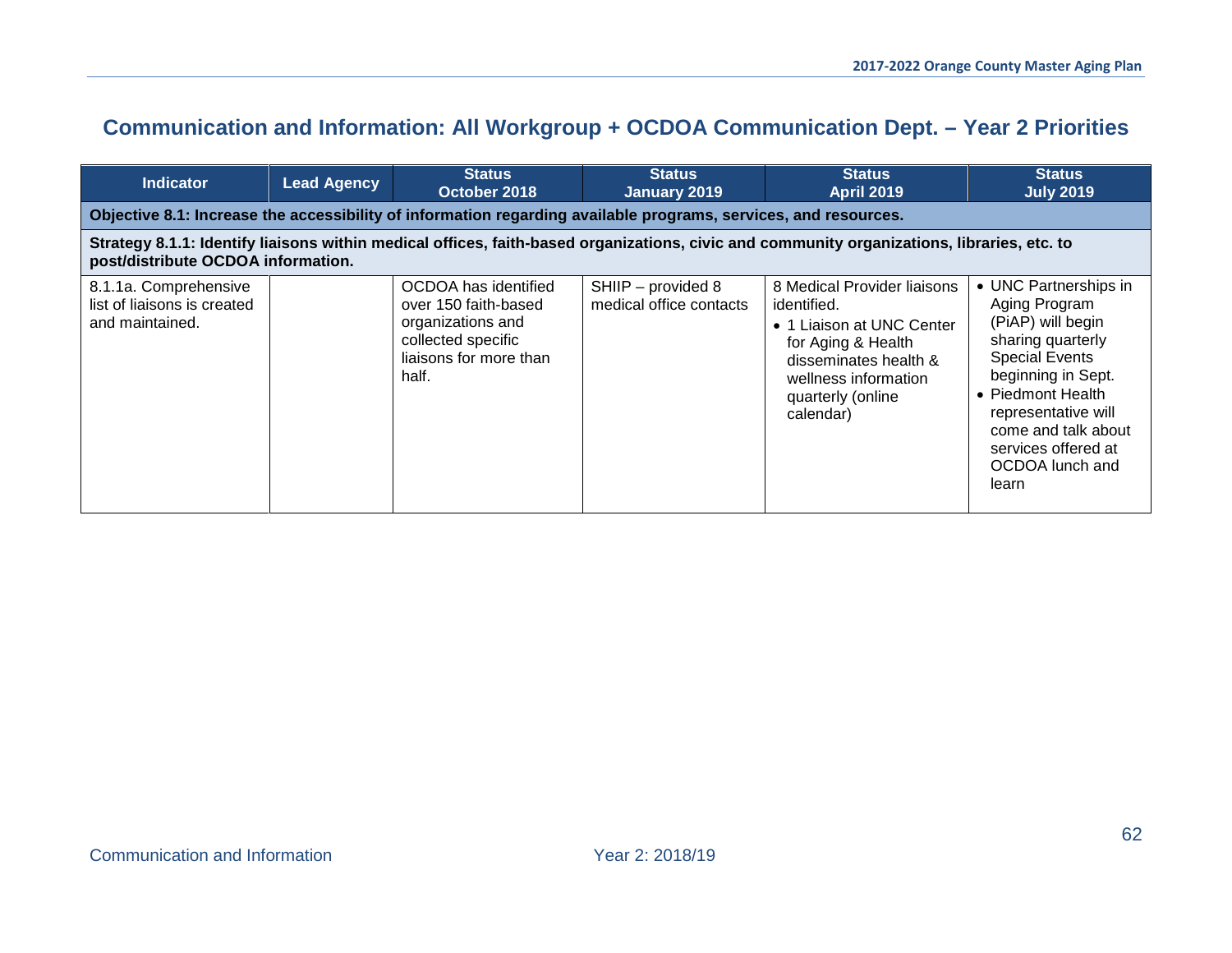| 8.1.1b. Information<br>sharing is facilitated by<br>liaisons within their<br>organizations. | OCDOA,<br><b>SHIIP, VC 55+</b> | • OCDOA<br>communication shares<br>events with OC Health<br>Dept., OCPL, CHPL,<br>and DEAPR<br>• SHIIP coordinator &<br>volunteers share<br>Medicare events and<br>information with<br>medical offices &<br>pharmacies<br>• OCDOA distributes<br>aging-related<br>resources and events<br>at quarterly Faith<br><b>Outreach Breakfasts</b><br>and email lists; faith-<br>based liaisons share<br>information with their<br>congregations | • Work started in Y2Q1<br>is ongoing<br>• OCDOA special<br>events and<br>announcements are<br>broadcast on the<br><b>Public Access</b><br>Channel and shared<br>on 13 public OC<br>digital monitors:<br>• Sportsplex (1)<br>$\bullet$ DSS (1)<br>• Passmore (1)<br>• Seymour $(1)$<br>$\bullet$ Parks & Rec (1)<br>$\bullet$ Health Dept (4)<br>$\bullet$ Tax (1)<br>• Planning $(1)$<br>• Register of Deeds<br>(1)<br>• Library $(1)$ | • Ongoing<br>• Faith Outreach quarterly<br>breakfasts held in<br>March. The next is<br>scheduled for June | $\bullet$ Ongoing<br>• Volunteer<br>Coordinator is<br>working on updating<br>and expanding our<br><b>Faith Leaders</b><br>database that<br>provides OCDOA<br>with a liaison for all<br>faith organizations |
|---------------------------------------------------------------------------------------------|--------------------------------|------------------------------------------------------------------------------------------------------------------------------------------------------------------------------------------------------------------------------------------------------------------------------------------------------------------------------------------------------------------------------------------------------------------------------------------|----------------------------------------------------------------------------------------------------------------------------------------------------------------------------------------------------------------------------------------------------------------------------------------------------------------------------------------------------------------------------------------------------------------------------------------|-----------------------------------------------------------------------------------------------------------|------------------------------------------------------------------------------------------------------------------------------------------------------------------------------------------------------------|
|---------------------------------------------------------------------------------------------|--------------------------------|------------------------------------------------------------------------------------------------------------------------------------------------------------------------------------------------------------------------------------------------------------------------------------------------------------------------------------------------------------------------------------------------------------------------------------------|----------------------------------------------------------------------------------------------------------------------------------------------------------------------------------------------------------------------------------------------------------------------------------------------------------------------------------------------------------------------------------------------------------------------------------------|-----------------------------------------------------------------------------------------------------------|------------------------------------------------------------------------------------------------------------------------------------------------------------------------------------------------------------|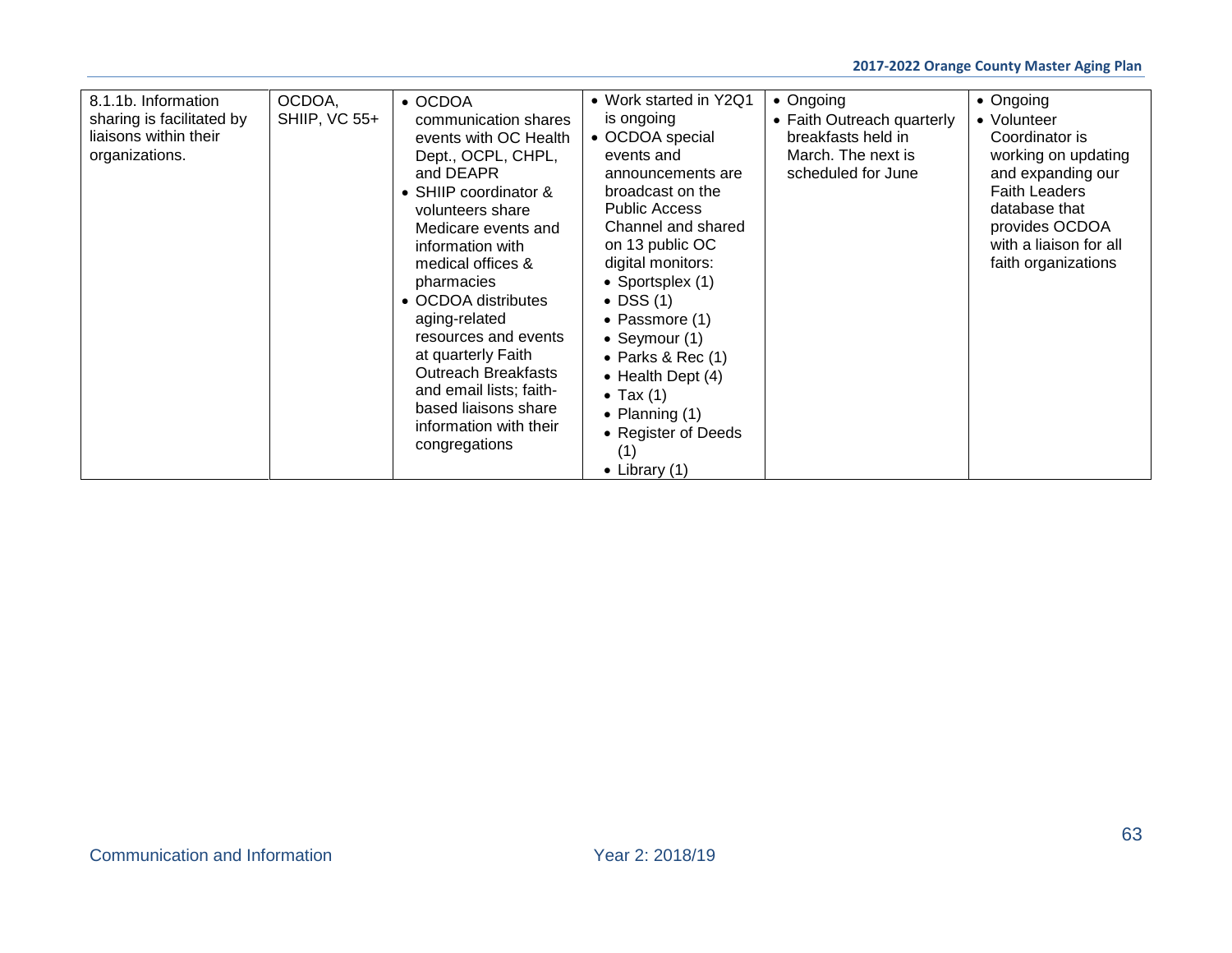| 8.1.1c. Information is<br>distributed at least<br>quarterly to designated<br>liaisons. |                        | • OCDOA distributes<br>aging-related<br>resources and events<br>through quarterly faith<br>outreach breakfasts<br>and email lists; faith-<br>based liaisons share<br>information with their<br>congregations.<br>• Senior Times posts<br>info about parks,<br>greenways, and trails<br>• New Health and<br>Wellness Ambassador<br>volunteer is going to<br><b>Senior Centers</b><br>monthly to provide info<br>about Health<br>Promotion<br>• Attendies to the<br>Dementia Friendly<br><b>Businesses Training</b><br>receive a monthly<br>newsletter with<br>caregiver resources | • Continue to<br>communicate with<br>Faith SRT - at<br>quarterly meetings;<br>liaisons share<br>information with their<br>congregations<br>• Attendees to the<br>Dementia Friendly<br>Training for<br>Businesses receive a<br>monthly newsletter<br>with caregiver<br>resources<br>• Medical office<br>contacts (from SHIIP)<br>were added to the<br><b>OCDOA</b> listserv<br>• Information<br>distributed through<br>partnering home-care<br>agencies, and area<br>community centers | • Ongoing<br>• OCDOA is signed up for<br>town newsletters<br>(Carrboro, Hillsborough,<br>Chapel Hill) and sends<br>relevant updates to<br>committee members<br>• Cardinal Innovations<br>provided training at the<br>March Faith Outreach<br>breakfast<br>• AARP with present on<br>fraud prevention at the<br>June 11 Faith Outreach<br><b>Breakfast</b> | Ongoing                                                                                                                                                                                                                                                                                                    |
|----------------------------------------------------------------------------------------|------------------------|----------------------------------------------------------------------------------------------------------------------------------------------------------------------------------------------------------------------------------------------------------------------------------------------------------------------------------------------------------------------------------------------------------------------------------------------------------------------------------------------------------------------------------------------------------------------------------|---------------------------------------------------------------------------------------------------------------------------------------------------------------------------------------------------------------------------------------------------------------------------------------------------------------------------------------------------------------------------------------------------------------------------------------------------------------------------------------|-----------------------------------------------------------------------------------------------------------------------------------------------------------------------------------------------------------------------------------------------------------------------------------------------------------------------------------------------------------|------------------------------------------------------------------------------------------------------------------------------------------------------------------------------------------------------------------------------------------------------------------------------------------------------------|
| 8.1.1d. Liaisons are<br>created with non-English<br>organizations.                     | OCDOA, EI<br>Centro NC | • Staffed 5th Annual<br>Latin American<br>Festival on 8/26/18.<br>Provided brochures &<br>flyers about OCDOA<br>services & programs in<br>Spanish (~200<br>reached)<br>• Close connection with<br>El Centro to facilitate<br>Senior Employment                                                                                                                                                                                                                                                                                                                                   | • El Centro continues<br>to be a partner for<br>employment<br>concerns of older<br>Hispanic workers (1<br>referred this quarter)<br>• New relationship with<br>El Futuro and their<br>mental health<br>services for Spanish<br>speakers                                                                                                                                                                                                                                               | • Established an<br>information sharing<br>partnership with the<br><b>Community Specialist at</b><br>El Centro Hispano Inc. in<br>Carrboro.<br>• Employment relationship<br>est. with El Centro<br>Hispano, NCBA, Orange<br><b>Correctional Center</b>                                                                                                    | • Provide El Centro<br>with additional<br>employment<br>materials; request<br>translation help<br>• "Piedmont Health<br>representative will<br>talk at OCDOA to<br>Spanish speaking<br>individuals about<br>services offered<br>• Piedmont hosted two<br>field trips for Spanish-<br>speaking individuals" |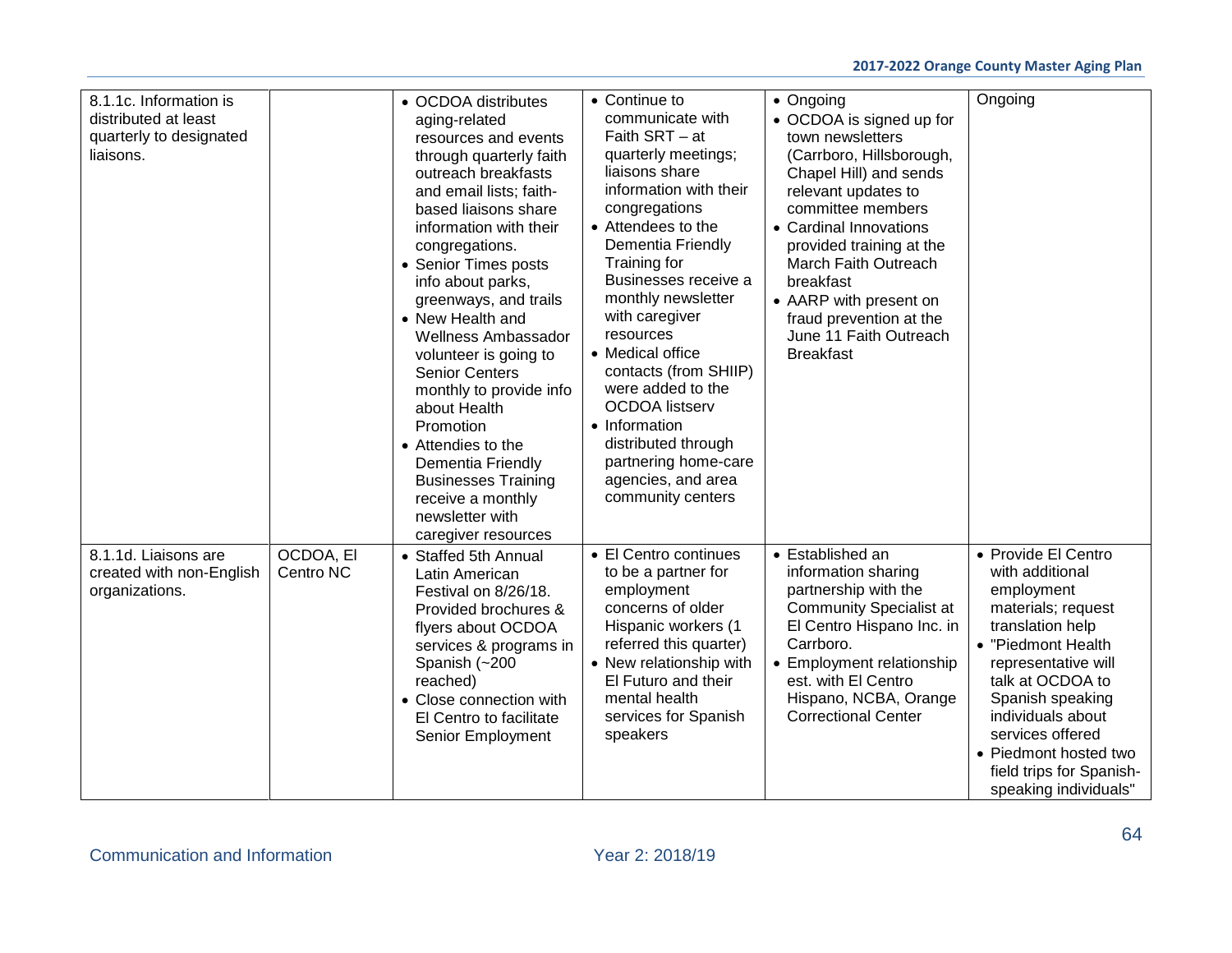| 8.1.1e. Liaisons are<br>created with<br>neighborhood groups.                                                                              |                                                                                 | Project EngAGE<br>Neighborhood<br><b>Connection SRT</b><br>continues identify<br>relationships with<br>neighborhood groups<br>throughout the County | Work identified in Q1 by<br>Project EngAGE<br>Neighborhood<br>Connection SRT is<br>ongoing | • Joined Nextdoor, the<br>private social network for<br>neighborhoods. Invited<br><b>OCDOA Endless</b><br>Possibilities subscribers,<br>staff, and Facebook<br>followers; and SHARP<br>committee members to<br>recommend the<br>Passmore Center and<br>the Seymour Center on<br>Nextdoor<br>• Neighborhood<br><b>Connection Senior</b><br><b>Resource Team</b><br>updating handbook. Will<br>be added to OCDOA<br>website. The handbook<br>includes neighborhood<br>connections and aging in<br>place resources. | Ongoing |  |  |
|-------------------------------------------------------------------------------------------------------------------------------------------|---------------------------------------------------------------------------------|-----------------------------------------------------------------------------------------------------------------------------------------------------|--------------------------------------------------------------------------------------------|------------------------------------------------------------------------------------------------------------------------------------------------------------------------------------------------------------------------------------------------------------------------------------------------------------------------------------------------------------------------------------------------------------------------------------------------------------------------------------------------------------------|---------|--|--|
|                                                                                                                                           |                                                                                 | Strategy 8.1.2: Make OCDOA communications available in a variety of languages.                                                                      |                                                                                            |                                                                                                                                                                                                                                                                                                                                                                                                                                                                                                                  |         |  |  |
| 8.1.2a. Communications<br>are sent out to non-<br>English media sources<br>and posted at relevant<br>locations and community<br>agencies. | OCDOA,<br>Orange County<br>Government $-$<br>Community<br><b>Relations</b>      | Press releases go to<br>Spanish language media<br>outlets: El Centro,<br>UnaVision, La<br>Connexion USA, Que<br>Pasa Media, La Noticia              | Ongoing                                                                                    | Ongoing<br>New: See 8.1.1d                                                                                                                                                                                                                                                                                                                                                                                                                                                                                       | Ongoing |  |  |
|                                                                                                                                           | Strategy 8.1.3: Improve the Senior Times to be more readable and user-friendly. |                                                                                                                                                     |                                                                                            |                                                                                                                                                                                                                                                                                                                                                                                                                                                                                                                  |         |  |  |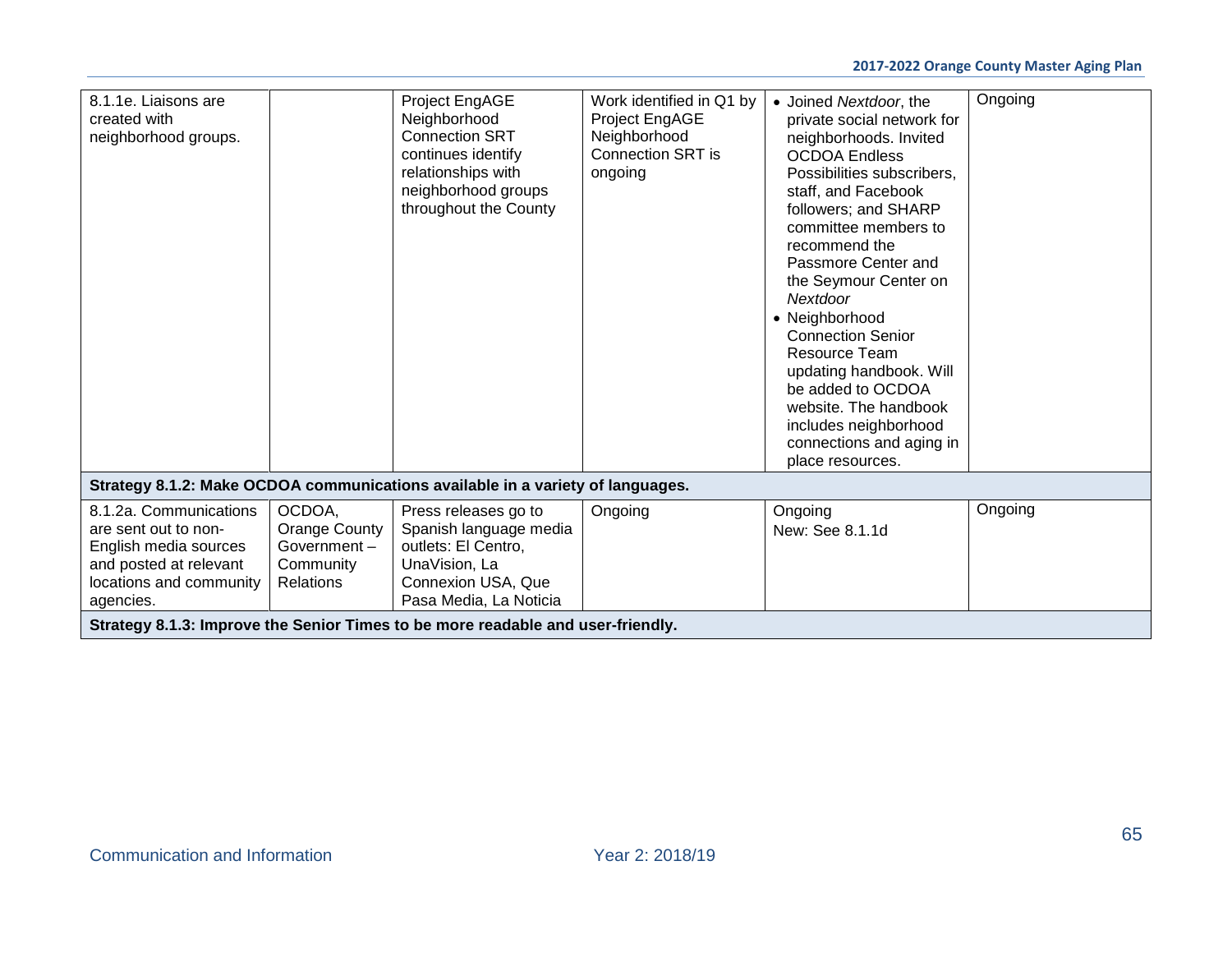| 8.1.3a. Print versions of<br>the Senior Times are in<br>larger print and with less<br>information.                                                                                                        | <b>OCDOA</b> | <b>OCDOA</b> staff submitted<br>request to OC IT Dept.<br>to create front facing<br>Senior Times (ST)<br>template form for ST<br>contributor submissions.<br>This would populate a<br>database that could<br>produce queries and<br>reports (waiting on<br>meeting w/IT) | • OCDOA staff met<br>with OC IT to discuss<br>Senior Times project.<br>Ongoing workgroup<br>to plan needs and<br>functionality.<br>• Exploring interface<br>with RecTrac<br>registration program.<br>Project proposal to be<br>submitted to OC IT<br>next quarter. | OC IT cannot create<br>new software<br>applications for us. We<br>will investigate other<br>avenues of assistance,<br>including IT volunteer<br>or internship. |
|-----------------------------------------------------------------------------------------------------------------------------------------------------------------------------------------------------------|--------------|--------------------------------------------------------------------------------------------------------------------------------------------------------------------------------------------------------------------------------------------------------------------------|--------------------------------------------------------------------------------------------------------------------------------------------------------------------------------------------------------------------------------------------------------------------|----------------------------------------------------------------------------------------------------------------------------------------------------------------|
| 8.1.3b. Additional<br>versions of the Senior<br>Times are explored,<br>including print and<br>online versions in<br>Spanish and Mandarin<br>(and other languages as<br>needed) and an audible<br>version. | <b>OCDOA</b> |                                                                                                                                                                                                                                                                          |                                                                                                                                                                                                                                                                    |                                                                                                                                                                |
| 8.1.3c. Drop off<br>locations are expanded.                                                                                                                                                               | <b>OCDOA</b> | At least 2 new drop-off<br>locations in Hillsborough                                                                                                                                                                                                                     |                                                                                                                                                                                                                                                                    |                                                                                                                                                                |
|                                                                                                                                                                                                           |              | Strategy 8.1.4: Expand capacity for electronic/digital information dissemination.                                                                                                                                                                                        |                                                                                                                                                                                                                                                                    |                                                                                                                                                                |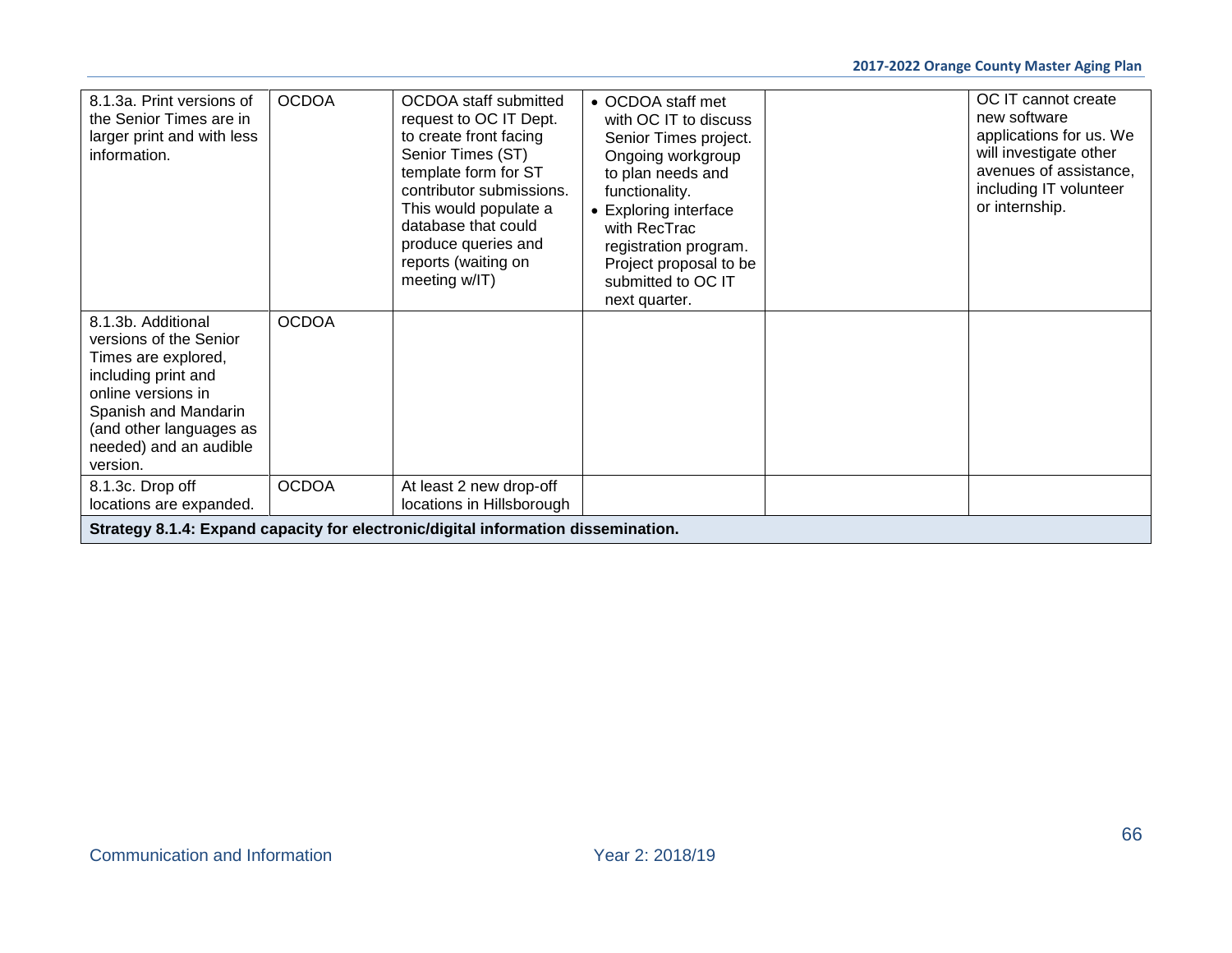| 8.1.4a. OCDOA<br>webpage hits increased<br>each year.                 | <b>OCDOA</b>                                                                      | Total Sessions (Hits):<br>7,734. Up 2.41% from<br>October 2017.<br>Top 5 pages:<br>1. Aging Homepage<br>(2,808)<br>2. Sr. Ctr. Programs<br>(1,907)<br>3. Aging Services (357)<br>4. Locations & Hours<br>(343)<br>5. Senior Times &<br><b>Resource Guide</b><br>(268)<br>NOTE: The website was<br>offline several days<br>while migrating to a new<br>platform. The new<br>platform launched<br>$8/27/18$ . | <b>Total Sessions (Hits):</b><br>11,361. Up 47% from<br>Q1.<br>Top 5 pages:<br>1. Aging Main Page<br>(2,827)<br>2. Senior Center<br>programs $(2,596)$<br>3. Senior Times (969)<br>4. Classes Trips (879)<br>5. Medicare<br>Assistance (709)<br>NOTE: The website<br>was migrating to a new<br>platform on 8/27/18. | <b>Total Sessions (Hits):</b><br>19,563. Up 72% from Q2<br>(Reporting from 1/1/19 -<br>$3/26/19$ ).<br>Top 5 pages:<br>1. Aging Main Page<br>(3590)<br>2. Tax Assistance (2656)<br>3. Senior Center<br>Programs (2623)<br>4. VITA Appointment<br>(1628)<br>5. Classes / Trips (1330) | Total Sessions (Hits):<br>14,417. Down 26%<br>from Q3.<br>• Numbers drop each<br>year after Q2<br>(Medicare Open<br>Enrollment) and Q3<br>(VITA Tax Season +<br>Medicare Advantage<br>Enrollment)<br>Top 5 pages:<br>1. Aging Main Page<br>(4, 395)<br>2. Senior Center<br>Programs (2,186)<br>3. Classes Trips<br>(1,458)<br>4. Senior Times<br>(1, 134)<br>5. Aging in Place<br><b>Supports Services</b><br>(429) |
|-----------------------------------------------------------------------|-----------------------------------------------------------------------------------|-------------------------------------------------------------------------------------------------------------------------------------------------------------------------------------------------------------------------------------------------------------------------------------------------------------------------------------------------------------------------------------------------------------|---------------------------------------------------------------------------------------------------------------------------------------------------------------------------------------------------------------------------------------------------------------------------------------------------------------------|--------------------------------------------------------------------------------------------------------------------------------------------------------------------------------------------------------------------------------------------------------------------------------------|---------------------------------------------------------------------------------------------------------------------------------------------------------------------------------------------------------------------------------------------------------------------------------------------------------------------------------------------------------------------------------------------------------------------|
| 8.1.4b, OCDOA<br>Facebook page has<br>more friends/hits each<br>year. | <b>OCDOA</b>                                                                      | Total Facebook "Likes":<br>419. Up 13.24% from<br>October 2017                                                                                                                                                                                                                                                                                                                                              | Facebook likes up 5%<br>Total likes: 440                                                                                                                                                                                                                                                                            | Facebook likes up 5%<br>Total likes: 462                                                                                                                                                                                                                                             | Facebook likes up 3.5%<br>Total likes: 478                                                                                                                                                                                                                                                                                                                                                                          |
| 8.1.4c. Number of<br>Listserv members<br>increased each year.         | OCDOA-<br><b>Endless</b><br>Possibilities,<br>Community<br>News for<br>Caregivers | • Endless Possibilities:<br>2991 subscribers<br>• Community News for<br>Caregivers: 530<br>subscribers                                                                                                                                                                                                                                                                                                      | • Endless Possibilities:<br>3091 subscribers<br>• Community News for<br>Caregivers: 541<br>subscribers                                                                                                                                                                                                              | • Endless Possibilities:<br>3345 subscribers<br>• Community News for<br>Caregivers: 573<br>subscribers                                                                                                                                                                               | • Endless Possibilities:<br>3375 subscribers<br>• Community News for<br>Caregivers: 609<br>subscribers                                                                                                                                                                                                                                                                                                              |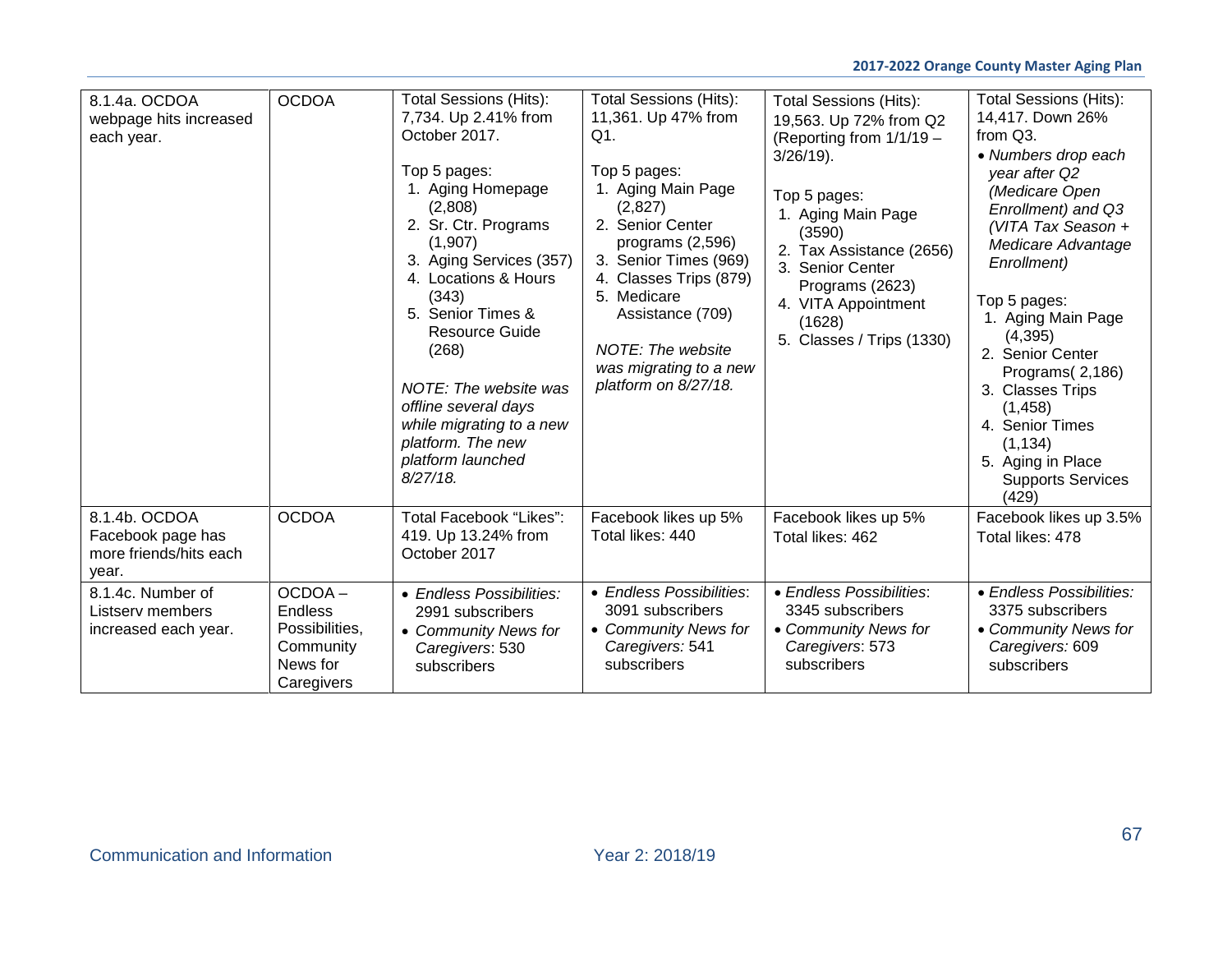| 8.1.4d. New methods<br>established to keep up<br>with technological<br>advances. | OCDOA, OC<br>IT, OC<br>Community<br><b>Relations</b> | • Automated verification<br>emails sent to<br><b>Community Resource</b><br>(RG) Guide listing<br>agencies, keeping RG<br>online database & pdf<br>updated<br>• OCDOA staff working<br>with OC IT to further<br>streamline the online<br>verification process<br>(ongoing)<br>• OCDOA staff worked<br>with OC Community<br>Relations to implement<br>digital monitor signage<br>at both senior centers.<br>Provided training to<br>staff on the monitor<br>software and assigned<br>staff to update daily<br>schedules, lunch<br>menus, and special<br>events (ongoing)<br>• Communications<br>volunteers update<br>events on online<br>community calendars.<br>Events are tracked &<br>assigned using<br>Airtable software<br>(Chapelboro.com,<br>News of Orange, Visit<br>Hillsborough,<br>Hillsborough Chamber<br>of Commerce, Daily<br>Tar Heel, Southern<br>Neighbor.) | • Community Resource<br>Guide verification<br>project ongoing<br>• Exploring options with<br>OC IT and staff to<br>further refine daily<br>activity reports on<br>digital monitors<br>• Senior Center<br>program and events<br>are advertised on the<br><b>OCDOA Facebook</b><br>Page | Nextdoor (see 8.1.1e) and<br>Google Business platforms<br>used to share information<br>and promote senior<br>centers. | • Orange County IT is<br>beginning Phase III of<br>the Community<br><b>Resource Guide</b><br>automated vendor<br>verification August<br>2019<br>• Scheduled CivicRec<br>demonstration for<br>August 6, 2019 to<br>explore software<br>which integrates with<br>our web platform.<br>CivicRec provides<br>registration, instructor<br>portal & support,<br>volunteer<br>coordination, web<br>calendar interface,<br>program/class<br>surveys, "How did<br>you hear," and more. |
|----------------------------------------------------------------------------------|------------------------------------------------------|----------------------------------------------------------------------------------------------------------------------------------------------------------------------------------------------------------------------------------------------------------------------------------------------------------------------------------------------------------------------------------------------------------------------------------------------------------------------------------------------------------------------------------------------------------------------------------------------------------------------------------------------------------------------------------------------------------------------------------------------------------------------------------------------------------------------------------------------------------------------------|---------------------------------------------------------------------------------------------------------------------------------------------------------------------------------------------------------------------------------------------------------------------------------------|-----------------------------------------------------------------------------------------------------------------------|-------------------------------------------------------------------------------------------------------------------------------------------------------------------------------------------------------------------------------------------------------------------------------------------------------------------------------------------------------------------------------------------------------------------------------------------------------------------------------|
|----------------------------------------------------------------------------------|------------------------------------------------------|----------------------------------------------------------------------------------------------------------------------------------------------------------------------------------------------------------------------------------------------------------------------------------------------------------------------------------------------------------------------------------------------------------------------------------------------------------------------------------------------------------------------------------------------------------------------------------------------------------------------------------------------------------------------------------------------------------------------------------------------------------------------------------------------------------------------------------------------------------------------------|---------------------------------------------------------------------------------------------------------------------------------------------------------------------------------------------------------------------------------------------------------------------------------------|-----------------------------------------------------------------------------------------------------------------------|-------------------------------------------------------------------------------------------------------------------------------------------------------------------------------------------------------------------------------------------------------------------------------------------------------------------------------------------------------------------------------------------------------------------------------------------------------------------------------|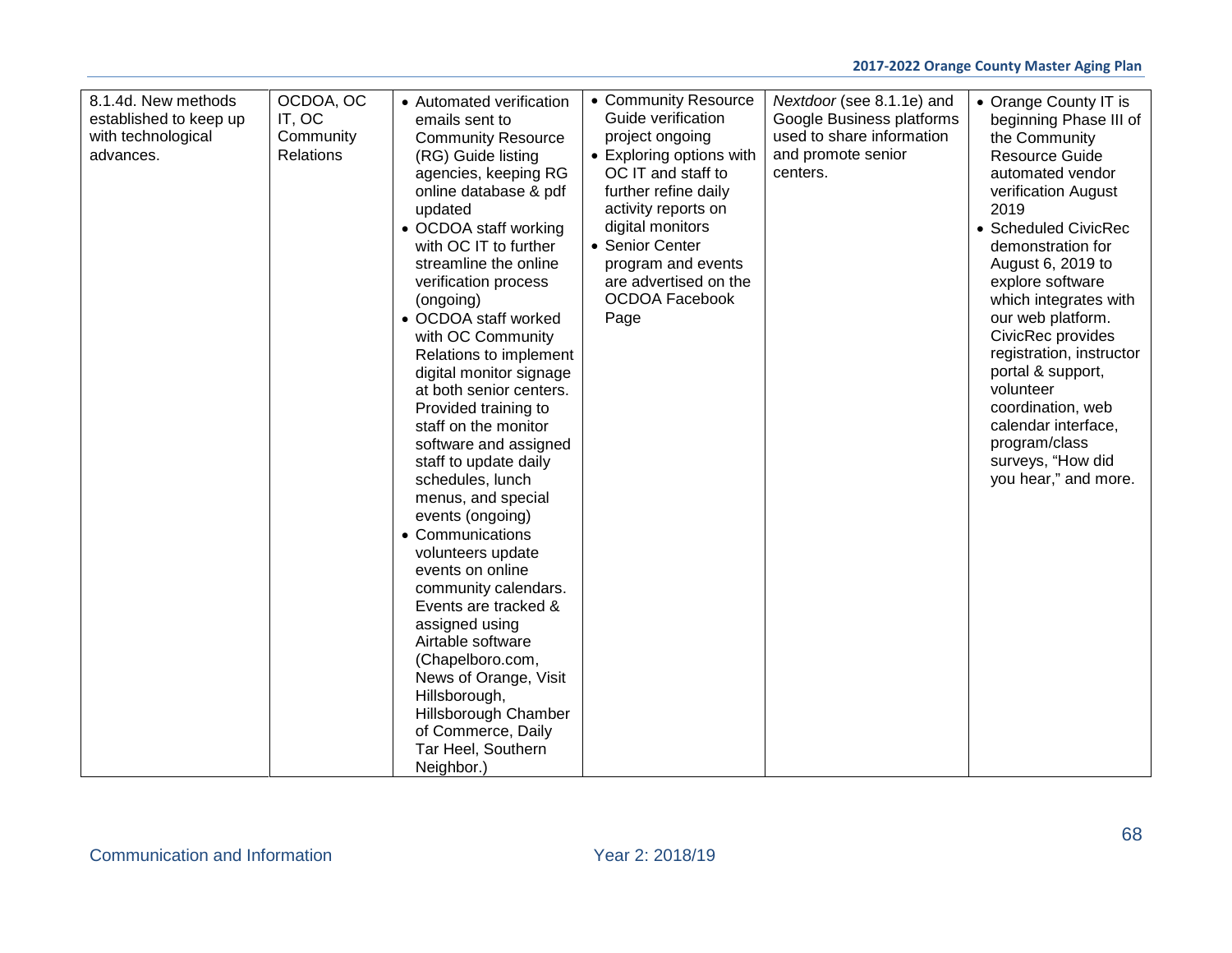| 8.1.4e. People report<br>they are hearing about<br>events/programming<br>through these sources<br>when they register. | OCDOA, OC<br>IT, OC<br>Community<br><b>Relations</b> | • Data collected by<br>SHIIP program for all<br>client contacts.<br>• Are working to<br>develop a process to<br>track this for all<br>programs across<br>OCDOA by adapting<br>the process used<br>currently by SHIIP<br>programs<br>11.4% of people who<br>responded to the<br>Senior Center<br><b>Registration survey</b><br>indicated they heard of<br>the Senior Center<br>through the internet. | 9.09% of people who<br>responded to the<br>Senior Center<br><b>Registration survey</b><br>indicated they heard of<br>the Senior Center<br>through the internet. |
|-----------------------------------------------------------------------------------------------------------------------|------------------------------------------------------|-----------------------------------------------------------------------------------------------------------------------------------------------------------------------------------------------------------------------------------------------------------------------------------------------------------------------------------------------------------------------------------------------------|-----------------------------------------------------------------------------------------------------------------------------------------------------------------|
|                                                                                                                       |                                                      | Strategy 8.1.5: Continue to use media sources that do not rely on electronic sources.                                                                                                                                                                                                                                                                                                               |                                                                                                                                                                 |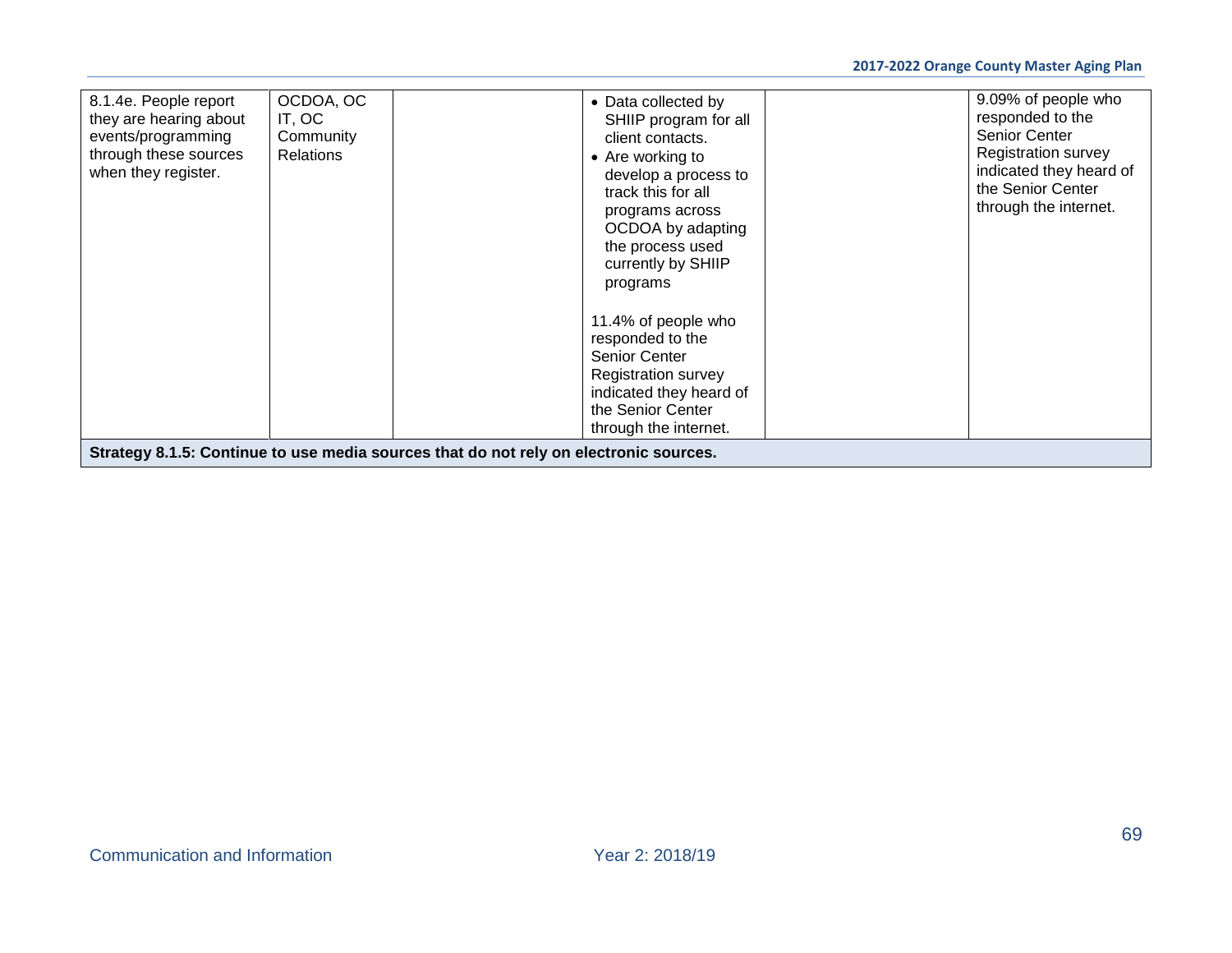| 8.1.5a. Local radio<br>stations, television<br>stations, and<br>newspapers are used to<br>advertise OCDOA<br>events/programming. | OCDOA, OC-<br>Community<br><b>Relations</b> | <b>OCDOA</b> staff submitted<br>special program/event<br>press releases, PSA's,<br>advertisements to the<br><b>Community Relations</b><br>director for release on<br>County and local media<br>outlets | • OCDOA staff met<br>with OC Community<br>Relations to explore<br>additional avenues<br>for advertising to<br>promote<br>programs/services;<br><b>Community Relations</b><br>will reach out to local<br>radio and newspaper<br>for opportunities and<br>will share with<br>OCDOA & other<br>County departments.<br>• Aging Transitions has<br>conducted radio<br>interviews around<br>dementia friendly<br>business (DFB)<br>program<br>• Developing new DFB<br>training video using<br>local families | • Public Service<br>Announcements (PSA):<br>• WCHL (VITA, Sr.<br>Games)<br>• WCOM (VITA, Sr.<br>Games)<br>• WHUP (VITA, Sr.<br>Games)<br>· Radio Interviews:<br>• WCHL (VITA, Sr.<br>Games<br>$\bullet$ WCOM<br>• WHUP (SHIIP, VITA,<br>$VC55+)$<br>• Harris Teeter<br>Prescription Bag Ads:<br>• 3 locations (2 new)<br>• Newspaper Ads:<br>• News of Orange<br>County<br>• Newspaper Articles:<br>• Daily Tar Heel<br>(Memory Café)<br>• UNC Radio interview<br>completed about DFB<br>program<br>• Intern from UNC making<br>recommendations for<br>updating training videos<br>for the Dementia<br><b>Education Collaborative</b> | • WHUP interview<br>completed in July<br>promoting VC55+<br>Voter ID event<br>• Placed OCDoA -<br>Aging Transitions ad<br>on 13 Orange County<br><b>Public Transportation</b><br>buses.<br>• Other advertising<br>efforts mentioned in<br>Quarter1-3 ongoing. |
|----------------------------------------------------------------------------------------------------------------------------------|---------------------------------------------|--------------------------------------------------------------------------------------------------------------------------------------------------------------------------------------------------------|--------------------------------------------------------------------------------------------------------------------------------------------------------------------------------------------------------------------------------------------------------------------------------------------------------------------------------------------------------------------------------------------------------------------------------------------------------------------------------------------------------|---------------------------------------------------------------------------------------------------------------------------------------------------------------------------------------------------------------------------------------------------------------------------------------------------------------------------------------------------------------------------------------------------------------------------------------------------------------------------------------------------------------------------------------------------------------------------------------------------------------------------------------|---------------------------------------------------------------------------------------------------------------------------------------------------------------------------------------------------------------------------------------------------------------|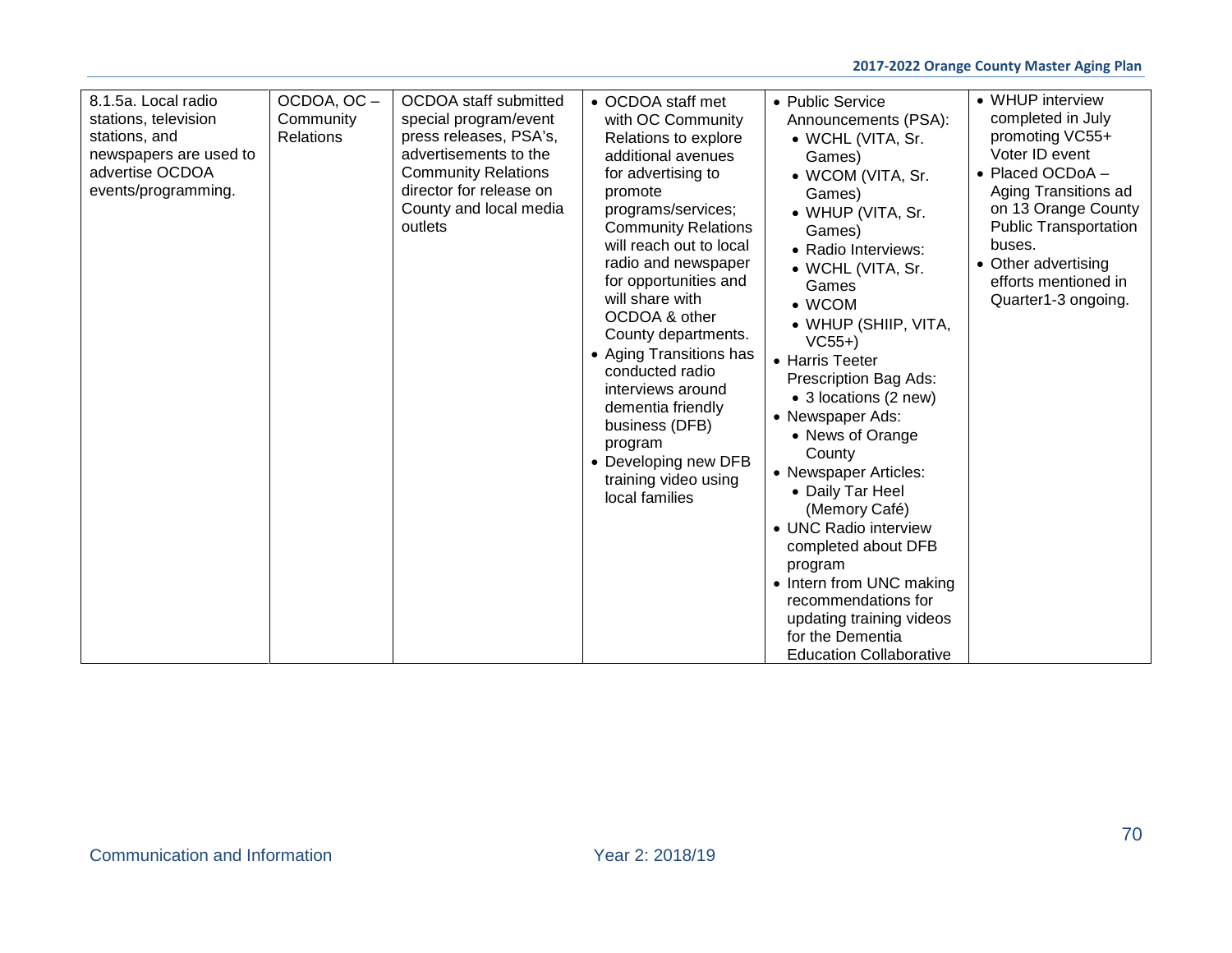| 8.1.5b. OCDOA            | OCDOA,                            | OCDOA communication                             | OCDOA program                           | OCDOA program               | OCDOA program                         |
|--------------------------|-----------------------------------|-------------------------------------------------|-----------------------------------------|-----------------------------|---------------------------------------|
| program, service, and    | Transitions                       | coordinated registration                        | information distributed                 | information distributed at  | information distributed               |
| resource information is  | <b>Guiding Lights</b>             | & staffing at local                             | at local resource fairs                 | local resource fairs (#     | at local resource fairs               |
| distributed at community | NC, El Centro                     | resource fairs (#                               | $#$ reached):                           | reached):                   | $# reached$ :                         |
| events.                  | NC, UNC                           | reached):                                       | • UNC Stroke Survivor                   | • 2019 UNC Total            | • Carrboro Festival (12)              |
|                          | Health Care -                     | • Caregivers Summit -                           | Event (25)                              | WellBeing Expo (42)         | • Active Aging                        |
|                          | Benefits,<br><b>Orange County</b> | Chapel Hill (200)                               | • Primetime Business                    | • UNC Annual Health &       | Community                             |
|                          | Schools, Cedar                    | • 5th Annual Latin                              | and ACCESS Health                       | <b>Wellness Fair-</b>       | Conference (100)                      |
|                          | Grove                             | American Festival                               | Open Enrollment                         | Hillsborough Campus         | • OC Sportsplex Safe                  |
|                          | Community                         | (200)                                           | Expos $(31)$                            | (37)                        | Kids $(2)$                            |
|                          | Center                            | • UNC Health Care                               | • Moving Day NC                         | • El Centro Hispano, Inc.   | • Earth Evening                       |
|                          |                                   | <b>Employee Benefits</b>                        | Triangle - Walk for<br>Parkinson's (23) | community event (100)       | (canceled due to                      |
|                          |                                   | Fair (50)                                       | • 2018 Health Fair                      | • Aging Transitions tabling | inclement weather)                    |
|                          |                                   | • Family Health, Safety<br>& Resource Fair - OC | "Safeguard Your                         | at ~4 community events      | • VC55+ completed 6                   |
|                          |                                   | Schools (15)                                    | Health" at Hickory                      |                             | volunteer recruiting<br>and community |
|                          |                                   | • Cedar Grove                                   | Grove Baptist Church                    |                             | outreach events                       |
|                          |                                   | <b>Community Center -</b>                       | (30)                                    |                             |                                       |
|                          |                                   | Yard Sale (1)                                   | • UNC Hospitals                         |                             |                                       |
|                          |                                   | • Info table at Walmart                         | Geriatric Fair (7)                      |                             |                                       |
|                          |                                   | in Hillsborough                                 | · SAS - Eldercare Fair:                 |                             |                                       |
|                          |                                   |                                                 | (50)                                    |                             |                                       |
|                          |                                   | County monitors are                             | • UNC Wellness                          |                             |                                       |
|                          |                                   | providing information on                        | Centers Health &                        |                             |                                       |
|                          |                                   | parks, trails, greenways                        | Wellness Expo (40)                      |                             |                                       |
|                          |                                   | that were highlighted in                        | • Annual Habitat                        |                             |                                       |
|                          |                                   | <b>Senior Times</b>                             | Homeowner                               |                             |                                       |
|                          |                                   |                                                 | Celebration (11)                        |                             |                                       |
|                          |                                   |                                                 | • 2018 UNC Carolina                     |                             |                                       |
|                          |                                   |                                                 | Serves: Fair (11)                       |                             |                                       |
|                          |                                   |                                                 | • Medicare Open                         |                             |                                       |
|                          |                                   |                                                 | House at UNC Family                     |                             |                                       |
|                          |                                   |                                                 | Medicine (200)                          |                             |                                       |
|                          |                                   |                                                 | • Aging Transitions has                 |                             |                                       |
|                          |                                   |                                                 | attended and tabled                     |                             |                                       |
|                          |                                   |                                                 | $~12$ community                         |                             |                                       |
|                          |                                   |                                                 | events                                  |                             |                                       |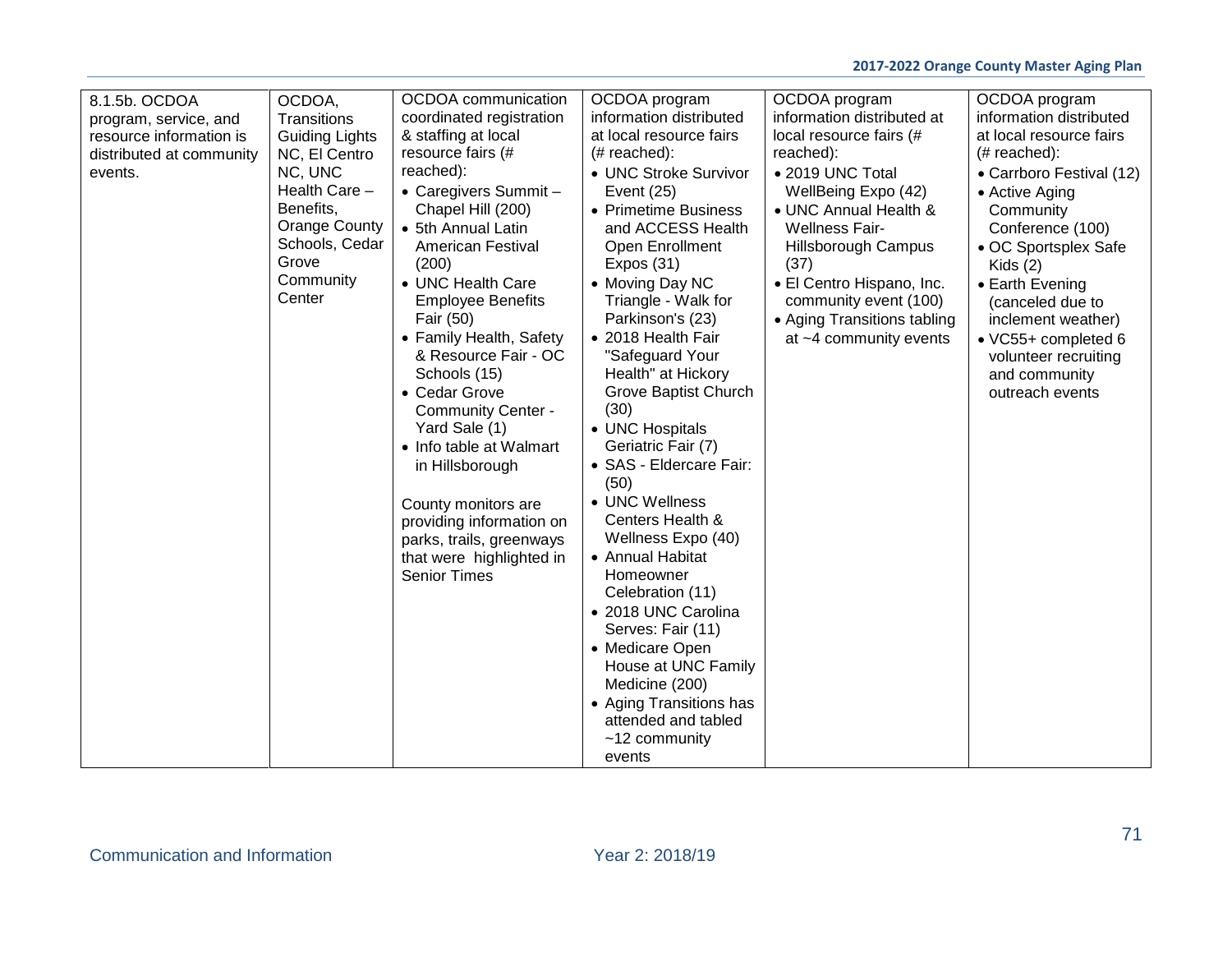| 8.1.5c. Information<br>"Toolkits" are created<br>that volunteers can use<br>to share OCDOA<br>program and service<br>information with others. |                                                                                                                | Project EngAGE<br>Neighborhood<br><b>Connection SRT has</b><br>created, and plans to<br>distribute, "How to Age<br>in Community through<br>Neighborhood<br>Connections Guide" that<br>features several OCDOA<br>programs and services | Ongoing                                                                                                                                                                                                                                                                         |                                                                                                                         | Ongoing                                                                                                                                                                                                                                                                               |  |  |  |
|-----------------------------------------------------------------------------------------------------------------------------------------------|----------------------------------------------------------------------------------------------------------------|---------------------------------------------------------------------------------------------------------------------------------------------------------------------------------------------------------------------------------------|---------------------------------------------------------------------------------------------------------------------------------------------------------------------------------------------------------------------------------------------------------------------------------|-------------------------------------------------------------------------------------------------------------------------|---------------------------------------------------------------------------------------------------------------------------------------------------------------------------------------------------------------------------------------------------------------------------------------|--|--|--|
| 8.1.5d. The number of<br>Project EngAGE<br>graduates is increased<br>each year.                                                               |                                                                                                                |                                                                                                                                                                                                                                       |                                                                                                                                                                                                                                                                                 | Currently recruiting for<br>Project EngAGE Class 5,<br>send nominations to<br>OCDOA. Class 5 will begin<br>in September | Class 5 will begin in<br>September. 14<br>graduates will be added<br>to the 52 alumni.                                                                                                                                                                                                |  |  |  |
| 8.1.5e. People report<br>they are hearing about<br>events/programming<br>through these sources<br>when they register.                         |                                                                                                                |                                                                                                                                                                                                                                       | People who responded<br>to the Senior Center<br><b>Registration Survey</b><br>indicated they heard<br>about programs<br>through non-electronic<br>sources<br>• Friend or Family<br>Member (68.9%)<br>• Senior Times (21.5%)<br>• Newspaper (13.6%)<br>$\bullet$ Brochure (6.1%) |                                                                                                                         | People who responded<br>to the Senior Center<br><b>Registration Survey</b><br>indicated they heard<br>about programs<br>through non-electronic<br>sources<br>• Friend or Family<br>Member (59.1%)<br>• Senior Times<br>$(20.20\%)$<br>• Newspaper (5.6%)<br>$\bullet$ Brochure (8.1%) |  |  |  |
|                                                                                                                                               | Strategy 8.1.6: Partner with other organizations to promote and publicize each other's events and information. |                                                                                                                                                                                                                                       |                                                                                                                                                                                                                                                                                 |                                                                                                                         |                                                                                                                                                                                                                                                                                       |  |  |  |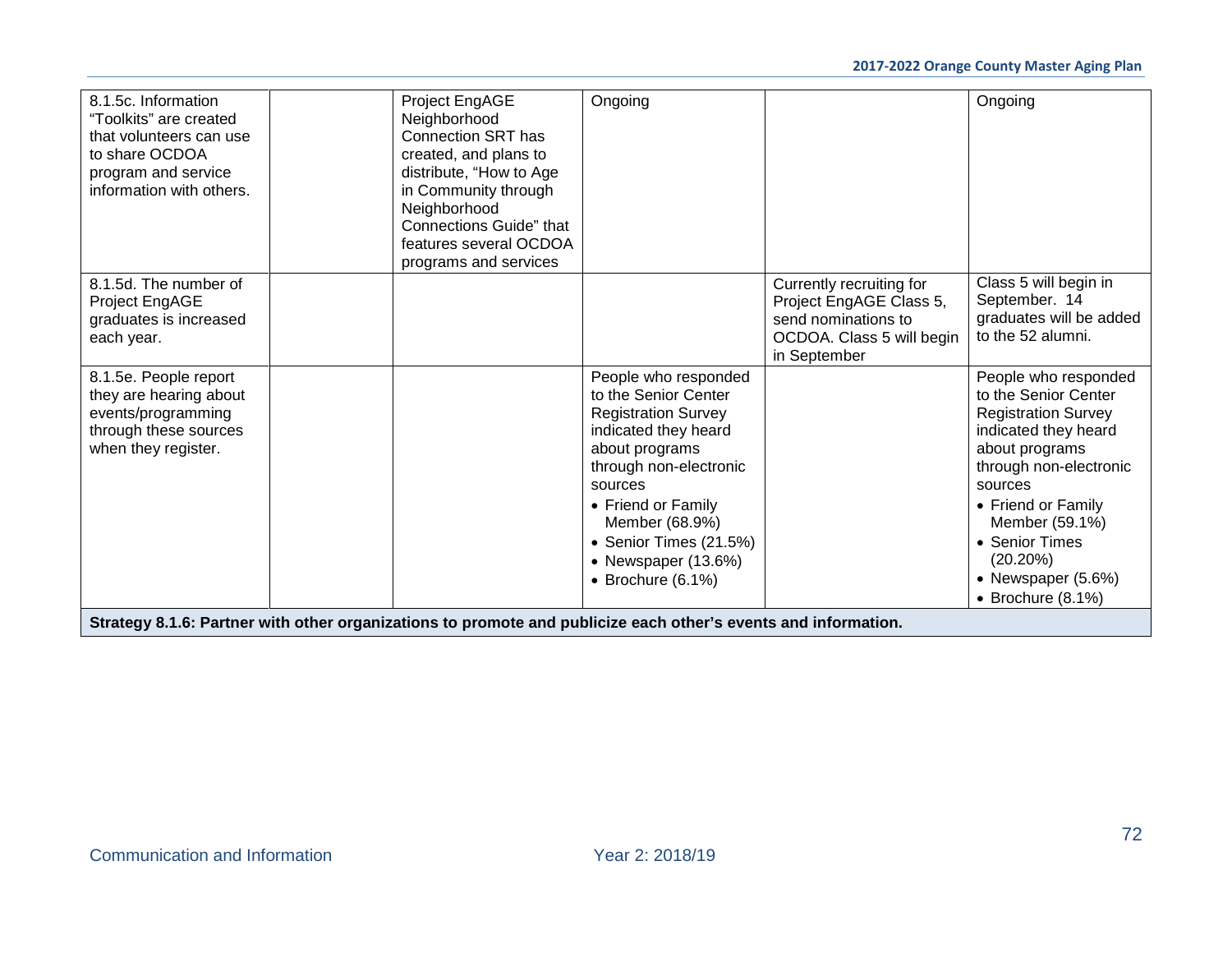## **2017-2022 Orange County Master Aging Plan**

| 8.1.6a. Community<br>groups, organizations,<br>and key liaisons are<br>identified. | OCDOA,<br>SHIIP, VC 55+,<br>Transitions<br><b>Guiding Lights</b><br>NC, El Centro<br>NC, UNC<br>Health Care -<br>Benefits,<br><b>Orange County</b><br>Schools, Cedar<br>Grove<br>Community<br>Center | See 8.1.1b; 8.1.5b<br>• OCDOA housing<br>workgroup maintains<br>contacts with key<br>members of<br>organizations and<br>community groups<br>related to housing<br>• Close connection with<br>El Centro to facilitate<br>Senior Employment | • Key liaisons in the<br>Efland community<br>have been identified<br>through events at the<br>center and bus travel<br>training.<br>• Meals on Wheels of<br>Chapel Hill has been<br>identified as a key<br>way to distribute info.<br>to transit dependent<br>individuals.<br>• Senior Housing<br>Reported featured on:<br>• UNC Partnerships<br>in Aging Program<br>website<br>• Affordable<br><b>Housing Coalition</b><br>website<br>• Continue improving<br>relationship with El<br>Centro.<br>• Take next steps with<br><b>OC</b> Transition<br>Program, assisting<br>people with felony<br>convictions | See 8.1.1b; 8.1.5b<br>• Distribution of flyers<br>about transportation<br>options to be distributed<br>by Meals on Wheels of<br>CH and OCRA.<br>• Senior Housing Report<br>disseminated to:<br>• Town and County<br>Governments<br>$\bullet$ AARP<br>• Chatham MAP<br>• Employment Specialist<br>is enhancing existing<br>relationships; developing<br>new ones with<br>appropriate groups<br>• Currently partnering<br>with libraries | • Excellent response to<br>information flyers.<br>Several people<br>signed up for door to<br>door services.<br>Director of Meals on<br>Wheels agreed to at<br>least biannual<br>distribution of<br>transportation flyers.<br>• Key liaisons for UNC<br><b>Health Care Safe</b><br>Rides identified<br>• Senior Housing<br>Report distributed to<br>attendees of the<br>Aging in Community<br>event of retirement.<br>• Employment<br>specialist to Partner<br>with/assist NCBA in<br>future events |
|------------------------------------------------------------------------------------|------------------------------------------------------------------------------------------------------------------------------------------------------------------------------------------------------|-------------------------------------------------------------------------------------------------------------------------------------------------------------------------------------------------------------------------------------------|-------------------------------------------------------------------------------------------------------------------------------------------------------------------------------------------------------------------------------------------------------------------------------------------------------------------------------------------------------------------------------------------------------------------------------------------------------------------------------------------------------------------------------------------------------------------------------------------------------------|----------------------------------------------------------------------------------------------------------------------------------------------------------------------------------------------------------------------------------------------------------------------------------------------------------------------------------------------------------------------------------------------------------------------------------------|----------------------------------------------------------------------------------------------------------------------------------------------------------------------------------------------------------------------------------------------------------------------------------------------------------------------------------------------------------------------------------------------------------------------------------------------------------------------------------------------------|
|------------------------------------------------------------------------------------|------------------------------------------------------------------------------------------------------------------------------------------------------------------------------------------------------|-------------------------------------------------------------------------------------------------------------------------------------------------------------------------------------------------------------------------------------------|-------------------------------------------------------------------------------------------------------------------------------------------------------------------------------------------------------------------------------------------------------------------------------------------------------------------------------------------------------------------------------------------------------------------------------------------------------------------------------------------------------------------------------------------------------------------------------------------------------------|----------------------------------------------------------------------------------------------------------------------------------------------------------------------------------------------------------------------------------------------------------------------------------------------------------------------------------------------------------------------------------------------------------------------------------------|----------------------------------------------------------------------------------------------------------------------------------------------------------------------------------------------------------------------------------------------------------------------------------------------------------------------------------------------------------------------------------------------------------------------------------------------------------------------------------------------------|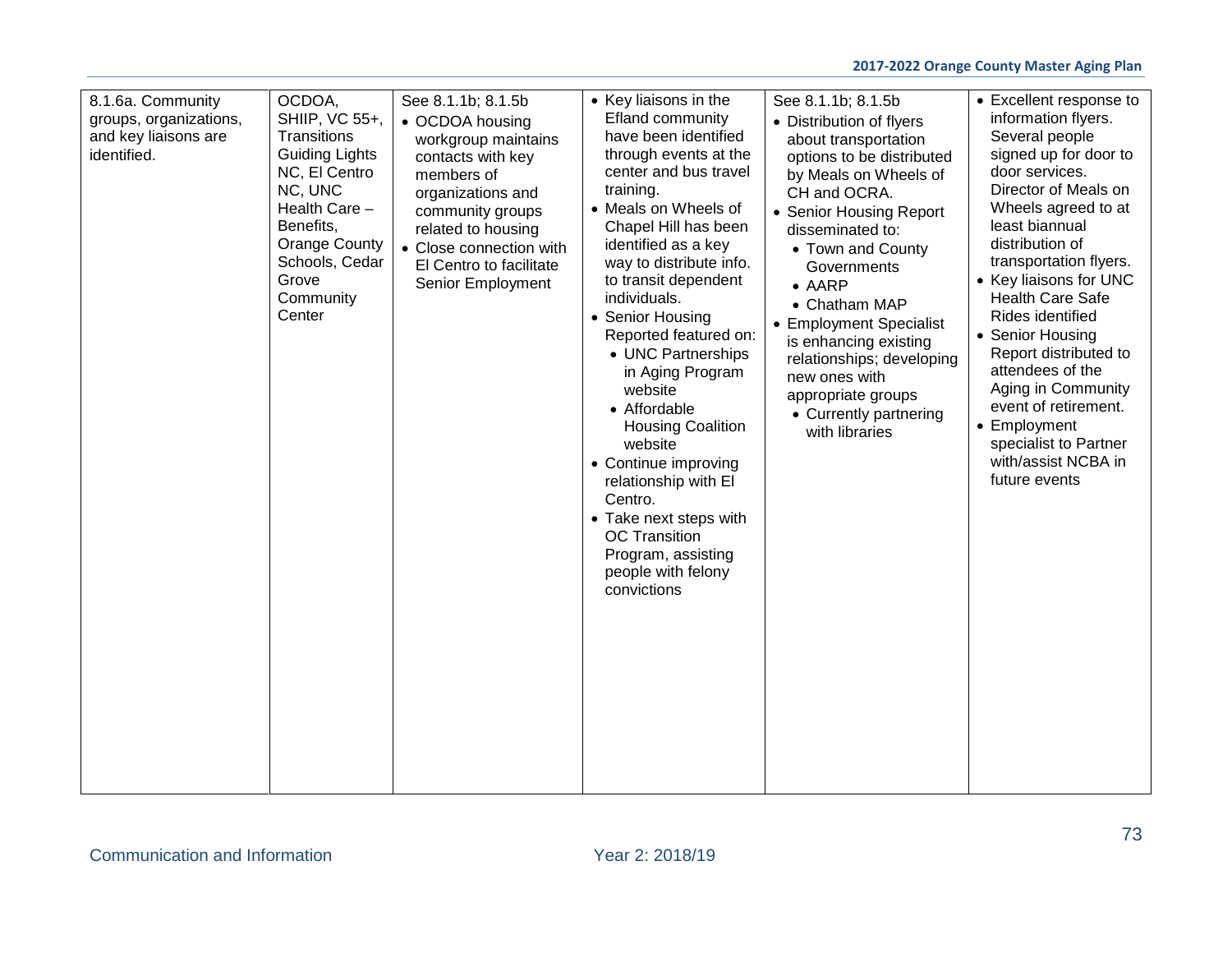| 8.1.6b. Events are<br>publicized by multiple<br>organizations. | OCDOA,<br>SHIIP, VC 55+,<br><b>Transitions</b><br><b>Guiding Lights</b><br>NC, El Centro<br>NC, UNC<br>Health Care -<br>Benefits,<br><b>Orange County</b><br>Schools, Cedar<br>Grove<br>Community<br>Center | See 8.1.1b<br>Affordable Housing<br>Summit report was<br>released in October, with<br>a community press<br>release; the housing<br>report was sent to<br>stakeholders and<br>interested community<br>members across many<br>organizations | See 8.1.1.b<br>Special events are<br>posted on online<br>community calendars<br>• Chapelboro.com<br>• News of Orange<br>• Visit Hillsborough<br>• Hillsborough<br>Chamber of<br>Commerce<br>• Daily Tar Heel<br>• Southern Neighbor<br>• Orange County Arts<br>Commission<br>Organizations that<br>promote events/info:<br>• UNC Partnerships in<br>Aging Program<br>• Efland United Voices<br>• Cedar Grove CC<br>• CH and OC libraries<br>• OC Gov't Depts.<br>• CHT sends press<br>releases to UNC and<br>Town governments of<br><b>CH</b> and Carrboro | See 8.1.1.b<br>• New: Quarterly health<br>and wellness events,<br>programs & services<br>promoted on UNC<br>Center for Aging and<br>Health online calendar<br>• NC Senior Driver Safety<br>Coalition -presentation<br>by OCDOA's<br><b>Transportation Specialist</b><br>about ongoing<br>educational programs.<br>This info to go out in<br>quarterly minutes to<br>Coalition membership<br>• MAP housing agencies<br>shared upcoming<br>meetings at workgroup<br>meeting. | See 8.1.1.b<br>• The OCDOA<br>Communication<br>Specialist advertised<br>transportation classes<br>and event on a<br>variety of online and<br>print platforms.<br>• Programs identified.<br>Information shared<br>with MAP members<br>and the public via the<br><b>OCDOA</b><br>Transportation<br>Helpline<br>• Partnerships in Aging<br>Program agreed to<br>publicize key OCDOA<br>events on their<br>website.<br>• Request coverage,<br>media and promotion<br>of Senior<br><b>Employment events</b><br>among Chambers of<br>Commerce, Comm.<br>Centers, DTCC, and<br>media (WCHL,<br>WHUP, WCOM,<br>others) |
|----------------------------------------------------------------|-------------------------------------------------------------------------------------------------------------------------------------------------------------------------------------------------------------|-------------------------------------------------------------------------------------------------------------------------------------------------------------------------------------------------------------------------------------------|------------------------------------------------------------------------------------------------------------------------------------------------------------------------------------------------------------------------------------------------------------------------------------------------------------------------------------------------------------------------------------------------------------------------------------------------------------------------------------------------------------------------------------------------------------|----------------------------------------------------------------------------------------------------------------------------------------------------------------------------------------------------------------------------------------------------------------------------------------------------------------------------------------------------------------------------------------------------------------------------------------------------------------------------|----------------------------------------------------------------------------------------------------------------------------------------------------------------------------------------------------------------------------------------------------------------------------------------------------------------------------------------------------------------------------------------------------------------------------------------------------------------------------------------------------------------------------------------------------------------------------------------------------------------|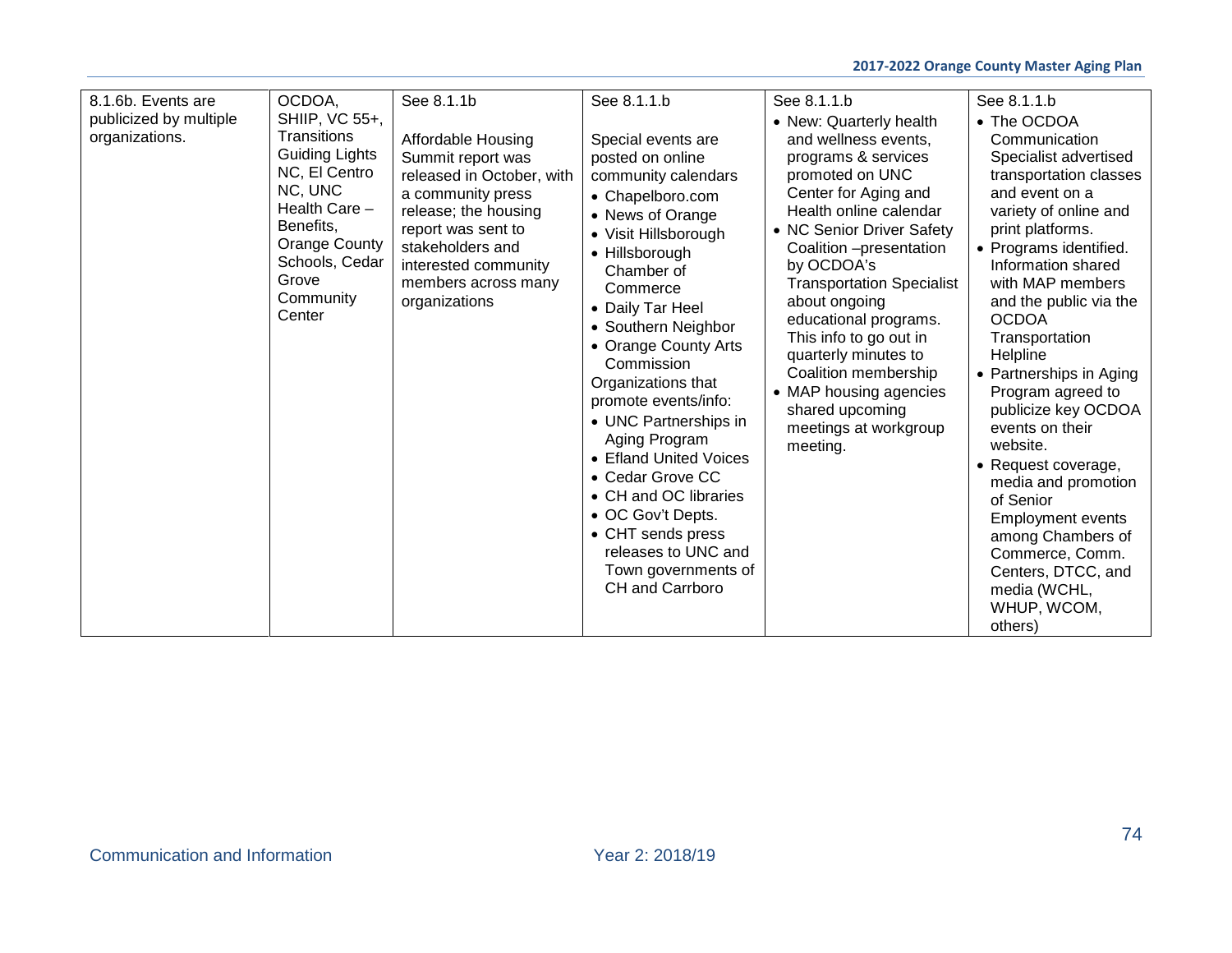| 8.1.6c. Senior center<br>events/programming is<br>advertised in community<br>center newsletters,<br>calendars, and on-site. | Ongoing | See 8.1.1.b and 8.1.6.b<br>• Transportation<br>classes and trips that<br>take place at<br>community centers<br>are advertised:<br>• flyers at the<br>community centers<br>• community<br>listservs (when<br>available)<br>• Online calendars for<br>News of Orange,<br>Chapelboro.com,<br>Daily Tar Heel, and<br>Southern Neighbor<br>• Continue Quarterly<br>Senior, e-newsletters.<br>Use WCHL, WCOM<br>(Carrboro); meet<br>WHUP (Hillsborough)<br>leadership. | See 8.1.1.b and 8.1.6.b<br>• Employment to:<br>• Schedule interviews<br>with WCHL and<br>WHUP.<br>• Send info to<br>Chambers of<br>Commerce<br>• OC Library increased<br>publicity of Bus Riding<br>101 classes held on site.<br>Class size reflected this.<br>• Aging in Community<br>listserv (over 600<br>people) is being used to<br>publicize End of Life<br>SRT events. | See 8.1.1.b and 8.1.6.b<br>• Events organized by<br>Transportation<br>Demand Manager are<br>publicized by<br>Hillsborough<br>Chamber of<br>Commerce, OC<br>Library and other<br>organizations.<br>• Develop and<br>distribute<br>employment<br>information notices<br>• Meals on Wheels $-$<br>distributes the Senior<br>Times<br>• Aging in Community<br>List Serv updated |
|-----------------------------------------------------------------------------------------------------------------------------|---------|------------------------------------------------------------------------------------------------------------------------------------------------------------------------------------------------------------------------------------------------------------------------------------------------------------------------------------------------------------------------------------------------------------------------------------------------------------------|-------------------------------------------------------------------------------------------------------------------------------------------------------------------------------------------------------------------------------------------------------------------------------------------------------------------------------------------------------------------------------|-----------------------------------------------------------------------------------------------------------------------------------------------------------------------------------------------------------------------------------------------------------------------------------------------------------------------------------------------------------------------------|
|-----------------------------------------------------------------------------------------------------------------------------|---------|------------------------------------------------------------------------------------------------------------------------------------------------------------------------------------------------------------------------------------------------------------------------------------------------------------------------------------------------------------------------------------------------------------------------------------------------------------------|-------------------------------------------------------------------------------------------------------------------------------------------------------------------------------------------------------------------------------------------------------------------------------------------------------------------------------------------------------------------------------|-----------------------------------------------------------------------------------------------------------------------------------------------------------------------------------------------------------------------------------------------------------------------------------------------------------------------------------------------------------------------------|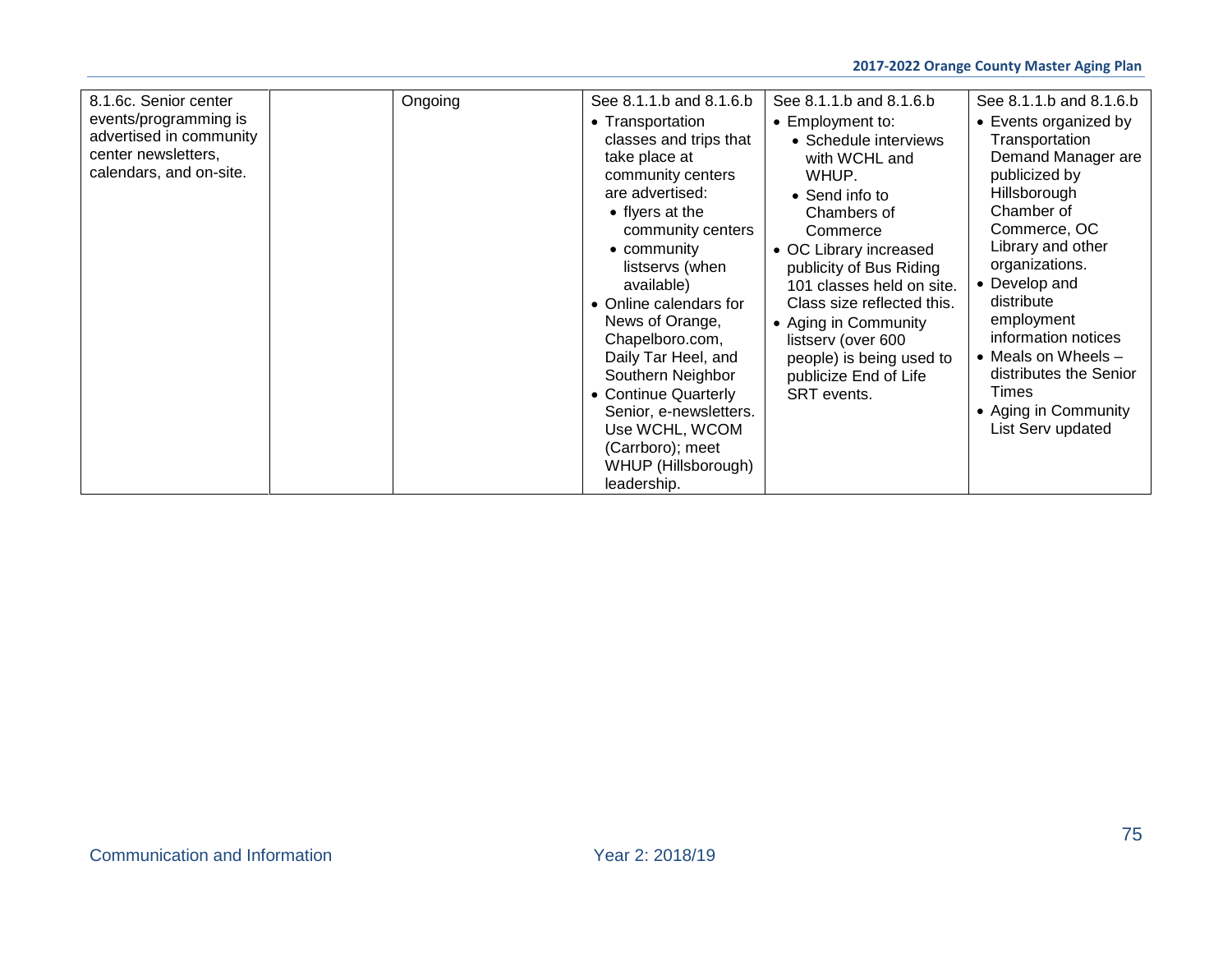| 8.1.6d. Community<br>center events are posted<br>at senior centers and<br>included in listserv<br>mailings.      | OCDOA,<br><b>Efland-Cheeks</b><br>Community<br>Center, Rogers<br>Road<br>Community<br>Center, Cedar<br>Grove<br>Community<br>Center | Community center<br>events and OCDOA<br>programs held at local<br>community centers are<br>promoted at the senior<br>centers, ODCOA listserv<br>mailings, and Senior<br><b>Times</b> | • Carrboro Recreation<br>and Parks bring<br>copies of their<br>brochure to Seymour<br>(3 times a year)<br>• Community Center<br>events listed in the<br>Senior Times are<br>included in the senior<br>center listserv. | • Requested community<br>center events and<br>OCDOA programs held<br>at local community<br>centers are promoted at<br>the senior centers and in<br>ODCOA listserv mailings<br>• Senior Times includes<br>information about<br>Carrboro and Chapel Hill<br>Parks and Rec outdoor<br>programs for older<br>adults.<br>• Senior Times includes<br>information about<br>Carrboro and Chapel Hill<br>Parks and Rec outdoor<br>programs for older<br>adults.<br>• OCDOA is currently<br>recruiting for Project<br>EngAGE Class 5. Class<br>5 will begin in<br>September. | • Mandarin social<br>worker at OCDOA,<br>Hong Zhou, is a<br>strong collaborator on<br>programming and<br>advertising to<br>Mandarin speaking<br>older adults. (Be<br>Prepared program;<br>bus trip to Raleigh)<br>• Employment<br>Specialist to develop<br>and place flyers,<br>posters on classes,<br>special events |  |
|------------------------------------------------------------------------------------------------------------------|-------------------------------------------------------------------------------------------------------------------------------------|--------------------------------------------------------------------------------------------------------------------------------------------------------------------------------------|------------------------------------------------------------------------------------------------------------------------------------------------------------------------------------------------------------------------|--------------------------------------------------------------------------------------------------------------------------------------------------------------------------------------------------------------------------------------------------------------------------------------------------------------------------------------------------------------------------------------------------------------------------------------------------------------------------------------------------------------------------------------------------------------------|-----------------------------------------------------------------------------------------------------------------------------------------------------------------------------------------------------------------------------------------------------------------------------------------------------------------------|--|
| 8.1.6e. A link to program<br>information is                                                                      |                                                                                                                                     |                                                                                                                                                                                      |                                                                                                                                                                                                                        | Talked to DEAPR, there is<br>already a link to online                                                                                                                                                                                                                                                                                                                                                                                                                                                                                                              |                                                                                                                                                                                                                                                                                                                       |  |
| established on DEAPR's                                                                                           |                                                                                                                                     |                                                                                                                                                                                      |                                                                                                                                                                                                                        | program registration, no                                                                                                                                                                                                                                                                                                                                                                                                                                                                                                                                           |                                                                                                                                                                                                                                                                                                                       |  |
| need for additional link.<br>website, and vice versa.                                                            |                                                                                                                                     |                                                                                                                                                                                      |                                                                                                                                                                                                                        |                                                                                                                                                                                                                                                                                                                                                                                                                                                                                                                                                                    |                                                                                                                                                                                                                                                                                                                       |  |
| Strategy 8.1.7: Collect data on how people prefer to be communicated with and/or how they find out about events. |                                                                                                                                     |                                                                                                                                                                                      |                                                                                                                                                                                                                        |                                                                                                                                                                                                                                                                                                                                                                                                                                                                                                                                                                    |                                                                                                                                                                                                                                                                                                                       |  |